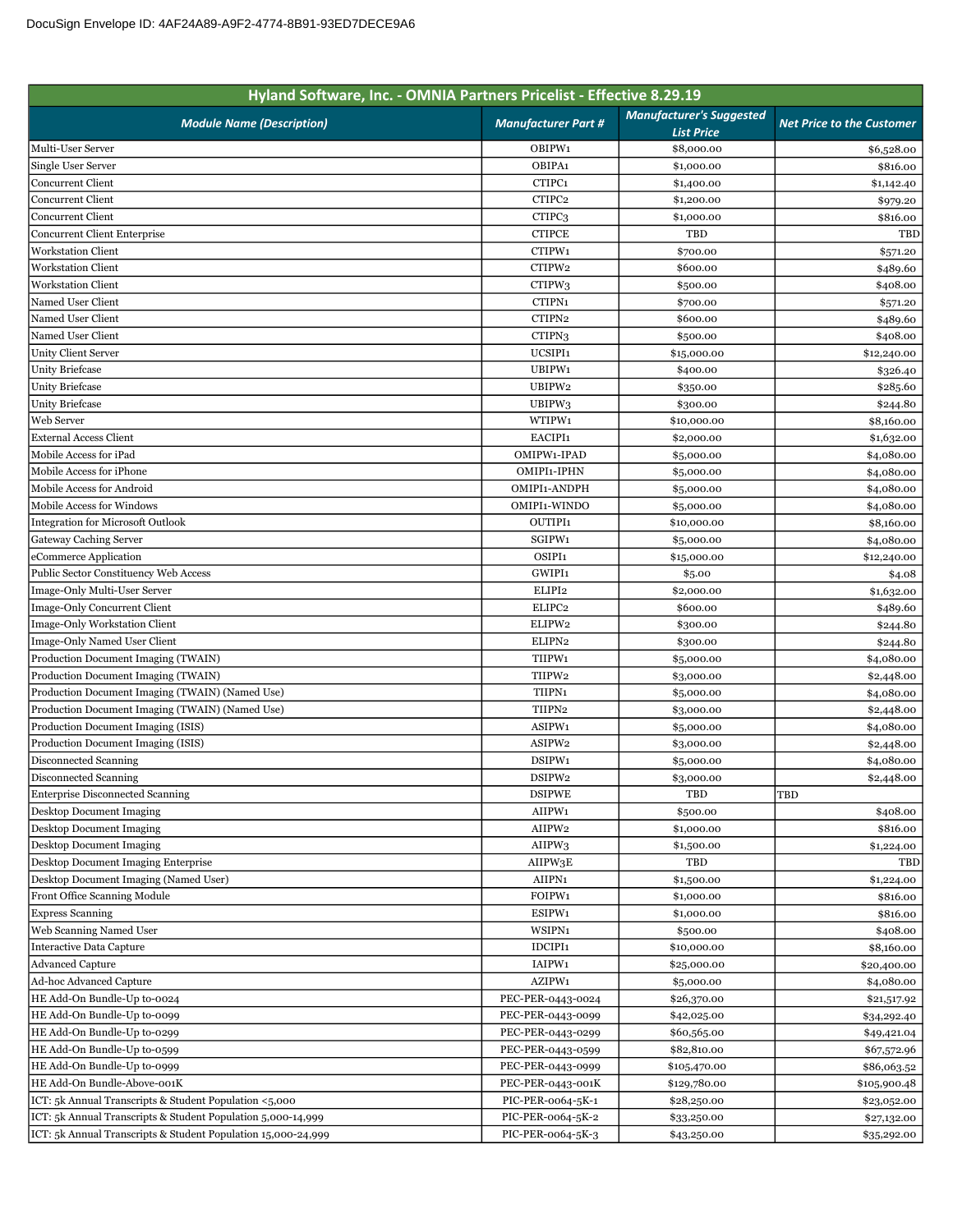| ICT: 5k Annual Transcripts & Student Population 25,000-49,999    | PIC-PER-0064-5K-4   | \$58,250.00  | \$47,532.00  |
|------------------------------------------------------------------|---------------------|--------------|--------------|
| ICT: 10k Annual Transcripts & Student Population <5,000          | PIC-PER-0064-10K-1  | \$35,900.00  | \$29,294.40  |
| ICT: 10k Annual Transcripts & Student Population 5,000-14,999    | PIC-PER-0064-10K-2  | \$40,900.00  | \$33,374.40  |
| ICT: 10k Annual Transcripts & Student Population 15,000-24,999   | PIC-PER-0064-10K-3  | \$50,900.00  | \$41,534.40  |
| ICT: 10k Annual Transcripts & Student Population 25,000-49,999   | PIC-PER-0064-10K-4  | \$65,900.00  | \$53,774.40  |
| ICT: 15k Annual Transcripts & Student Population <5,000          | PIC-PER-0064-15K-1  | \$42,950.00  | \$35,047.20  |
| ICT: 15k Annual Transcripts & Student Population 5,000-14,999    | PIC-PER-0064-15K-2  | \$47,950.00  | \$39,127.20  |
| ICT: 15k Annual Transcripts & Student Population 15,000-24,999   | PIC-PER-0064-15K-3  | \$57,950.00  | \$47,287.20  |
| ICT: 15k Annual Transcripts & Student Population 25,000-49,999   | PIC-PER-0064-15K-4  | \$72,950.00  | \$59,527.20  |
| ICT: 25k Annual Transcripts & Student Population <5,000          | PIC-PER-0064-25K-1  | \$56,000.00  | \$45,696.00  |
| ICT: 25k Annual Transcripts & Student Population 5,000-14,999    | PIC-PER-0064-25K-2  | \$61,000.00  | \$49,776.00  |
| ICT: 25k Annual Transcripts & Student Population 15,000-24,999   | PIC-PER-0064-25K-3  | \$71,000.00  | \$57,936.00  |
| ICT: 25k Annual Transcripts & Student Population 25,000-49,999   | PIC-PER-0064-25K-4  | \$86,000.00  | \$70,176.00  |
| ICT: 35k Annual Transcripts & Student Population <5,000          | PIC-PER-0064-35K-1  | \$67,250.00  | \$54,876.00  |
| ICT: 35k Annual Transcripts & Student Population 5,000-14,999    | PIC-PER-0064-35K-2  | \$72,250.00  | \$58,956.00  |
| ICT: 35k Annual Transcripts & Student Population 15,000-24,999   | PIC-PER-0064-35K-3  | \$82,250.00  | \$67,116.00  |
| ICT: 35k Annual Transcripts & Student Population 25,000-49,999   | PIC-PER-0064-35K-4  | \$97,250.00  | \$79,356.00  |
| ICT: 50k Annual Transcripts & Student Population <5,000          | PIC-PER-0064-50K-1  | \$83,000.00  | \$67,728.00  |
| ICT: 50k Annual Transcripts & Student Population 5,000-14,999    | PIC-PER-0064-50K-2  | \$88,000.00  | \$71,808.00  |
| ICT: 50k Annual Transcripts & Student Population 15,000-24,999   | PIC-PER-0064-50K-3  | \$98,000.00  | \$79,968.00  |
| ICT: 50k Annual Transcripts & Student Population 25,000-49,999   | PIC-PER-0064-50K-4  | \$113,000.00 | \$92,208.00  |
| ICT: 75k Annual Transcripts & Student Population <5,000          | PIC-PER-0064-75K-1  | \$107,750.00 | \$87,924.00  |
| ICT: 75k Annual Transcripts & Student Population 5,000-14,999    | PIC-PER-0064-75K-2  | \$112,750.00 | \$92,004.00  |
| ICT: 75k Annual Transcripts & Student Population 15,000-24,999   | PIC-PER-0064-75K-3  | \$122,750.00 | \$100,164.00 |
| ICT: 75k Annual Transcripts & Student Population 25,000-49,999   | PIC-PER-0064-75K-4  | \$137,750.00 | \$112,404.00 |
| ICT: 100k Annual Transcripts & Student Population <5,000         | PIC-PER-0064-100K-1 | \$128,000.00 | \$104,448.00 |
| ICT: 100k Annual Transcripts & Student Population 5,000-14,999   | PIC-PER-0064-100K-2 | \$133,000.00 | \$108,528.00 |
| ICT: 100k Annual Transcripts & Student Population 15,000-24,999  | PIC-PER-0064-100K-3 | \$143,000.00 | \$116,688.00 |
| ICT: 100k Annual Transcripts & Student Population 25,000-49,999  | PIC-PER-0064-100K-4 | \$158,000.00 | \$128,928.00 |
| ICT+: 5k Annual Transcripts & Student Population <5,000          | PIC-PER-0073-5K-1   | \$35,575.00  | \$29,029.20  |
| ICT+: 5k Annual Transcripts & Student Population 5,000-14,999    | PIC-PER-0073-5K-2   | \$44,225.00  | \$36,087.60  |
| ICT+: 5k Annual Transcripts & Student Population 15,000-24,999   | PIC-PER-0073-5K-3   | \$57,525.00  | \$46,940.40  |
| ICT+: 5k Annual Transcripts & Student Population 25,000-49,999   | PIC-PER-0073-5K-4   | \$77,475.00  | \$63,219.60  |
| ICT+: 10k Annual Transcripts & Student Population <5,000         | PIC-PER-0073-10K-1  | \$47,745.00  | \$38,959.92  |
| ICT+: 10k Annual Transcripts & Student Population 5,000-14,999   | PIC-PER-0073-10K-2  | \$53,395.00  | \$43,570.32  |
| ICT+: 10k Annual Transcripts & Student Population 15,000-24,999  | PIC-PER-0073-10K-3  | \$67,695.00  | \$55,239.12  |
| ICT+: 10k Annual Transcripts & Student Population 25,000-49,999  | PIC-PER-0073-10K-4  | \$87,645.00  | \$71,518.32  |
| ICT+: 15k Annual Transcripts & Student Population <5,000         | PIC-PER-0073-15K-1  | \$57,125.00  | \$46,614.00  |
| ICT+: 15k Annual Transcripts & Student Population 5,000-14,999   | PIC-PER-0073-15K-2  | \$63,775.00  | \$52,040.40  |
| ICT+: 15k Annual Transcripts & Student Population 15,000-24,999  | PIC-PER-0073-15K-3  | \$77,075.00  | \$62,893.20  |
| ICT+: 15k Annual Transcripts & Student Population 25,000-49,999  | PIC-PER-0073-15K-4  | \$97,025.00  | \$79,172.40  |
| ICT+: 25k Annual Transcripts & Student Population <5,000         | PIC-PER-0073-25K-1  | \$74,480.00  | \$60,775.68  |
| ICT+: 25k Annual Transcripts & Student Population 5,000-14,999   | PIC-PER-0073-25K-2  | \$81,130.00  | \$66,202.08  |
| ICT+: 25k Annual Transcripts & Student Population 15,000-24,999  | PIC-PER-0073-25K-3  | \$94,430.00  | \$77,054.88  |
| ICT+: 25k Annual Transcripts & Student Population 25,000-49,999  | PIC-PER-0073-25K-4  | \$114,380.00 | \$93,334.08  |
| ICT+: 35k Annual Transcripts & Student Population <5,000         | PIC-PER-0073-35K-1  | \$89,445.00  | \$72,987.12  |
| ICT+: 35k Annual Transcripts & Student Population 5,000-14,999   | PIC-PER-0073-35K-2  | \$96,095.00  | \$78,413.52  |
| ICT+: 35k Annual Transcripts & Student Population 15,000-24,999  | PIC-PER-0073-35K-3  | \$109,395.00 | \$89,266.32  |
| ICT+: 35k Annual Transcripts & Student Population 25,000-49,999  | PIC-PER-0073-35K-4  | \$129,345.00 | \$105,545.52 |
| ICT+: 50k Annual Transcripts & Student Population <5,000         | PIC-PER-0073-50K-1  | \$110,390.00 | \$90,078.24  |
| ICT+: 50k Annual Transcripts & Student Population 5,000-14,999   | PIC-PER-0073-50K-2  | \$117,040.00 | \$95,504.64  |
| ICT+: 50k Annual Transcripts & Student Population 15,000-24,999  | PIC-PER-0073-50K-3  | \$130,340.00 | \$106,357.44 |
| ICT+: 50k Annual Transcripts & Student Population 25,000-49,999  | PIC-PER-0073-50K-4  | \$150,290.00 | \$122,636.64 |
| ICT+: 75k Annual Transcripts & Student Population <5,000         | PIC-PER-0073-75K-1  | \$143,310.00 | \$116,940.96 |
| ICT+: 75k Annual Transcripts & Student Population 5,000-14,999   | PIC-PER-0073-75K-2  | \$149,960.00 | \$122,367.36 |
| ICT+: 75k Annual Transcripts & Student Population 15,000-24,999  | PIC-PER-0073-75K-3  | \$163,260.00 | \$133,220.16 |
| ICT+: 75k Annual Transcripts & Student Population 25,000-49,999  | PIC-PER-0073-75K-4  | \$183,210.00 | \$149,499.36 |
| ICT+: 100k Annual Transcripts & Student Population <5,000        | PIC-PER-0073-100K-1 | \$170,240.00 | \$138,915.84 |
| ICT+: 100k Annual Transcripts & Student Population 5,000-14,999  | PIC-PER-0073-100K-2 | \$176,890.00 | \$144,342.24 |
| ICT+: 100k Annual Transcripts & Student Population 15,000-24,999 | PIC-PER-0073-100K-3 | \$190,190.00 | \$155,195.04 |
| ICT+: 100k Annual Transcripts & Student Population 25,000-49,999 | PIC-PER-0073-100K-4 | \$210,140.00 | \$171,474.24 |
| Transcript eForm                                                 | PEC-PER-0462-0001   | \$8,240.00   | \$6,723.84   |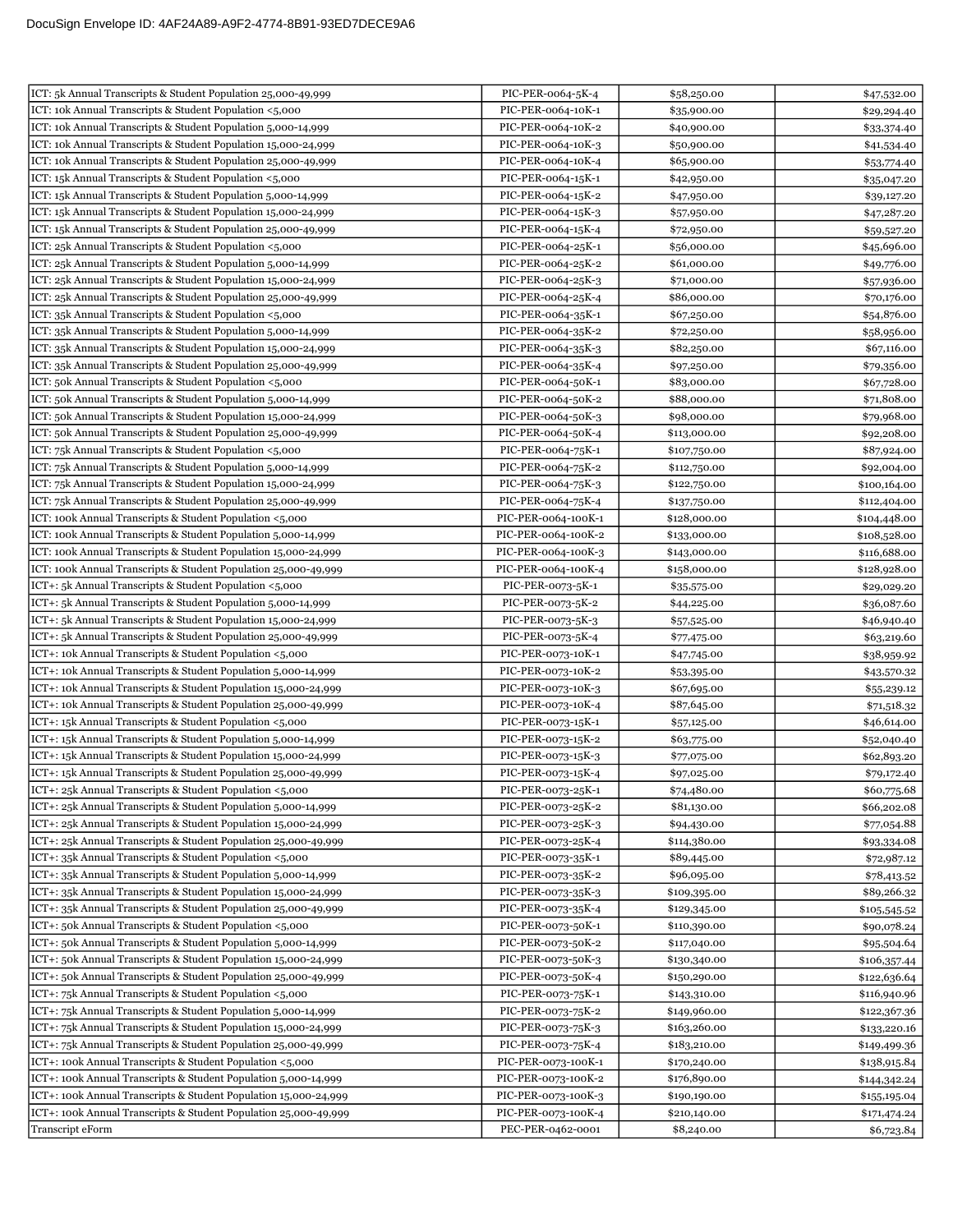| Perceptive Core for Transcripts (<10k transcripts)                                                          | PEC-PER-0466-0001   | \$8,030.00     | \$8,190.60     |
|-------------------------------------------------------------------------------------------------------------|---------------------|----------------|----------------|
| Perceptive Core for Transcripts (10,001-50k transcripts)                                                    | PEC-PER-0466-0002   | \$16,215.00    | \$16,539.30    |
| Perceptive Core for Transcripts (>50k transcripts)                                                          | PEC-PER-0466-0003   | \$30,580.00    | \$31,191.60    |
| Perceptive Data Transfer-Unlimited Use                                                                      | PEC-PER-0303-0001   | \$31,500.00    | \$25,704.00    |
| Perceptive Data Transfer 1 File                                                                             | PEC-PER-0302-0001   | \$22,500.00    | \$18,360.00    |
| TransForm Server License (Required)                                                                         | PEC-PER-0416-0001   | \$10,250.00    | \$8,364.00     |
| Perceptive Content: TransForm eLearning (Required)                                                          | <b>TR-PERS-8475</b> | \$2,150.00     | \$1,973.70     |
| TransForm "Unlimited" Submissions - Less than 5000 Students                                                 | PEC-PER-0439-1-5K   | \$60,000.00    | \$61,200.00    |
| TransForm "Unlimited" Submissions - Greater than or equal to 5000 Students but less than                    |                     |                |                |
| 10000 Students                                                                                              | PEC-PER-0439-5-10K  | \$90,000.00    | \$91,800.00    |
| TransForm "Unlimited" Submissions - Greater than or equal to 10000 Students but less than<br>15000 Students | PEC-PER-0439-10-15K | \$140,000.00   | \$142,800.00   |
| TransForm "Unlimited" Submissions - Greater than or equal to 15000 Students but less than                   |                     |                |                |
| 25000 Students                                                                                              | PEC-PER-0439-15-25K | \$170,000.00   | \$173,400.00   |
| Intelligent Capture AP Line Item-IPY-001K                                                                   | PAP-PER-0001-001K   | \$1,300.00     | \$1,060.80     |
| Intelligent Capture AP Line Item-IPY-005K                                                                   | PAP-PER-0001-005K   | \$6,300.00     | \$5,140.80     |
| Intelligent Capture AP Line Item-IPY-010K                                                                   | PAP-PER-0001-010K   | \$12,600.00    | \$10,281.60    |
| Intelligent Capture AP Line Item-IPY-020K                                                                   | PAP-PER-0001-020K   | \$25,200.00    | \$20,563.20    |
| Intelligent Capture AP Line Item-IPY-050K                                                                   | PAP-PER-0001-050K   | \$62,900.00    | \$51,326.40    |
| Intelligent Capture AP Line Item-IPY-100K                                                                   | PAP-PER-0001-100K   | \$115,000.00   | \$93,840.00    |
| Intelligent Capture AP Line Item-IPY-150K                                                                   | PAP-PER-0001-150K   | \$158,000.00   | \$128,928.00   |
| Intelligent Capture AP Line Item-IPY-250K                                                                   | PAP-PER-0001-250K   | \$238,000.00   | \$194,208.00   |
| Intelligent Capture AP Line Item-IPY-350K                                                                   | PAP-PER-0001-350K   | \$304,000.00   | \$248,064.00   |
| Intelligent Capture AP Line Item-IPY-500K                                                                   | PAP-PER-0001-500K   | \$394,000.00   | \$321,504.00   |
| Intelligent Capture AP Line Item-IPY-001M                                                                   | PAP-PER-0001-001M   | \$602,000.00   | \$491,232.00   |
| Intelligent Capture AP Line Item-IPY-002M                                                                   | PAP-PER-0001-002M   | \$1,203,000.00 | \$981,648.00   |
| Intelligent Capture AP Line Item-IPY-005M                                                                   | PAP-PER-0001-005M   | \$3,008,000.00 | \$2,454,528.00 |
| Intelligent Capture AP Hdr/Ftr-IPY-001K                                                                     | PAP-PER-0002-001K   | \$600.00       | \$489.60       |
| Intelligent Capture AP Hdr/Ftr-IPY-005K                                                                     | PAP-PER-0002-005K   | \$2,900.00     | \$2,366.40     |
| Intelligent Capture AP Hdr/Ftr-IPY-010K                                                                     | PAP-PER-0002-010K   | \$5,700.00     | \$4,651.20     |
| Intelligent Capture AP Hdr/Ftr-IPY-020K                                                                     | PAP-PER-0002-020K   | \$11,400.00    | \$9,302.40     |
| Intelligent Capture AP Hdr/Ftr-IPY-050K                                                                     | PAP-PER-0002-050K   | \$28,500.00    | \$23,256.00    |
| Intelligent Capture AP Hdr/Ftr-IPY-100K                                                                     | PAP-PER-0002-100K   | \$53,000.00    | \$43,248.00    |
| Intelligent Capture AP Hdr/Ftr-IPY-150K                                                                     | PAP-PER-0002-150K   | \$73,000.00    | \$59,568.00    |
| Intelligent Capture AP Hdr/Ftr-IPY-250K                                                                     | PAP-PER-0002-250K   | \$112,000.00   | \$91,392.00    |
| Intelligent Capture AP Hdr/Ftr-IPY-350K                                                                     | PAP-PER-0002-350K   | \$143,000.00   | \$116,688.00   |
| Intelligent Capture AP Hdr/Ftr-IPY-500K                                                                     | PAP-PER-0002-500K   | \$187,000.00   | \$152,592.00   |
| Intelligent Capture AP Hdr/Ftr-IPY-001M                                                                     | PAP-PER-0002-001M   | \$293,000.00   | \$239,088.00   |
| Intelligent Capture AP Hdr/Ftr-IPY-002M                                                                     | PAP-PER-0002-002M   | \$586,000.00   | \$478,176.00   |
| Intelligent Capture AP Hdr/Ftr-IPY-005M                                                                     | PAP-PER-0002-005M   | \$1,466,000.00 | \$1,196,256.00 |
| Intelligent Capture Table Extraction-001K                                                                   | PIC-PER-0053-001K   | \$400.00       | \$326.40       |
| Intelligent Capture Table Extraction-005K                                                                   | PIC-PER-0053-005K   | \$1,900.00     | \$1,550.40     |
| Intelligent Capture Table Extraction-010K                                                                   | PIC-PER-0053-010K   | \$3,800.00     | \$3,100.80     |
| Intelligent Capture Table Extraction-020K                                                                   | PIC-PER-0053-020K   | \$7,600.00     | \$6,201.60     |
| Intelligent Capture Table Extraction-050K                                                                   | PIC-PER-0053-050K   | \$19,000.00    | \$15,504.00    |
| Intelligent Capture Table Extraction-100K                                                                   | PIC-PER-0053-100K   | \$35,000.00    | \$28,560.00    |
| Intelligent Capture Table Extraction-150K                                                                   | PIC-PER-0053-150K   | \$49,000.00    | \$39,984.00    |
| Intelligent Capture Table Extraction-250K                                                                   | PIC-PER-0053-250K   | \$74,000.00    | \$60,384.00    |
| Intelligent Capture Table Extraction-350K                                                                   | PIC-PER-0053-350K   | \$95,000.00    | \$77,520.00    |
| Intelligent Capture Table Extraction-500K                                                                   | PIC-PER-0053-500K   | \$125,000.00   | \$102,000.00   |
| Intelligent Capture Table Extraction-001M                                                                   | PIC-PER-0053-001M   | \$195,000.00   | \$159,120.00   |
| Intelligent Capture Table Extraction-002M                                                                   | PIC-PER-0053-002M   | \$391,000.00   | \$319,056.00   |
| Intelligent Capture Table Extraction-005M                                                                   | PIC-PER-0053-005M   | \$977,000.00   | \$797,232.00   |
| Intelligent Capture Summary Data Only-001K                                                                  | PIC-PER-0054-001K   | \$300.00       | \$244.80       |
| Intelligent Capture Summary Data Only-005K                                                                  | PIC-PER-0054-005K   | \$1,400.00     | \$1,142.40     |
| Intelligent Capture Summary Data Only-010K                                                                  | PIC-PER-0054-010K   | \$2,800.00     | \$2,284.80     |
| Intelligent Capture Summary Data Only-020K                                                                  | PIC-PER-0054-020K   | \$5,600.00     | \$4,569.60     |
| Intelligent Capture Summary Data Only-050K                                                                  | PIC-PER-0054-050K   | \$14,000.00    | \$11,424.00    |
| Intelligent Capture Summary Data Only-100K                                                                  | PIC-PER-0054-100K   | \$26,000.00    | \$21,216.00    |
| Intelligent Capture Summary Data Only-150K                                                                  | PIC-PER-0054-150K   | \$35,000.00    | \$28,560.00    |
| Intelligent Capture Summary Data Only-250K                                                                  | PIC-PER-0054-250K   | \$53,000.00    | \$43,248.00    |
| Intelligent Capture Summary Data Only-350K                                                                  | PIC-PER-0054-350K   | \$67,000.00    | \$54,672.00    |
| Intelligent Capture Summary Data Only-500K                                                                  | PIC-PER-0054-500K   | \$87,000.00    | \$70,992.00    |
|                                                                                                             |                     |                |                |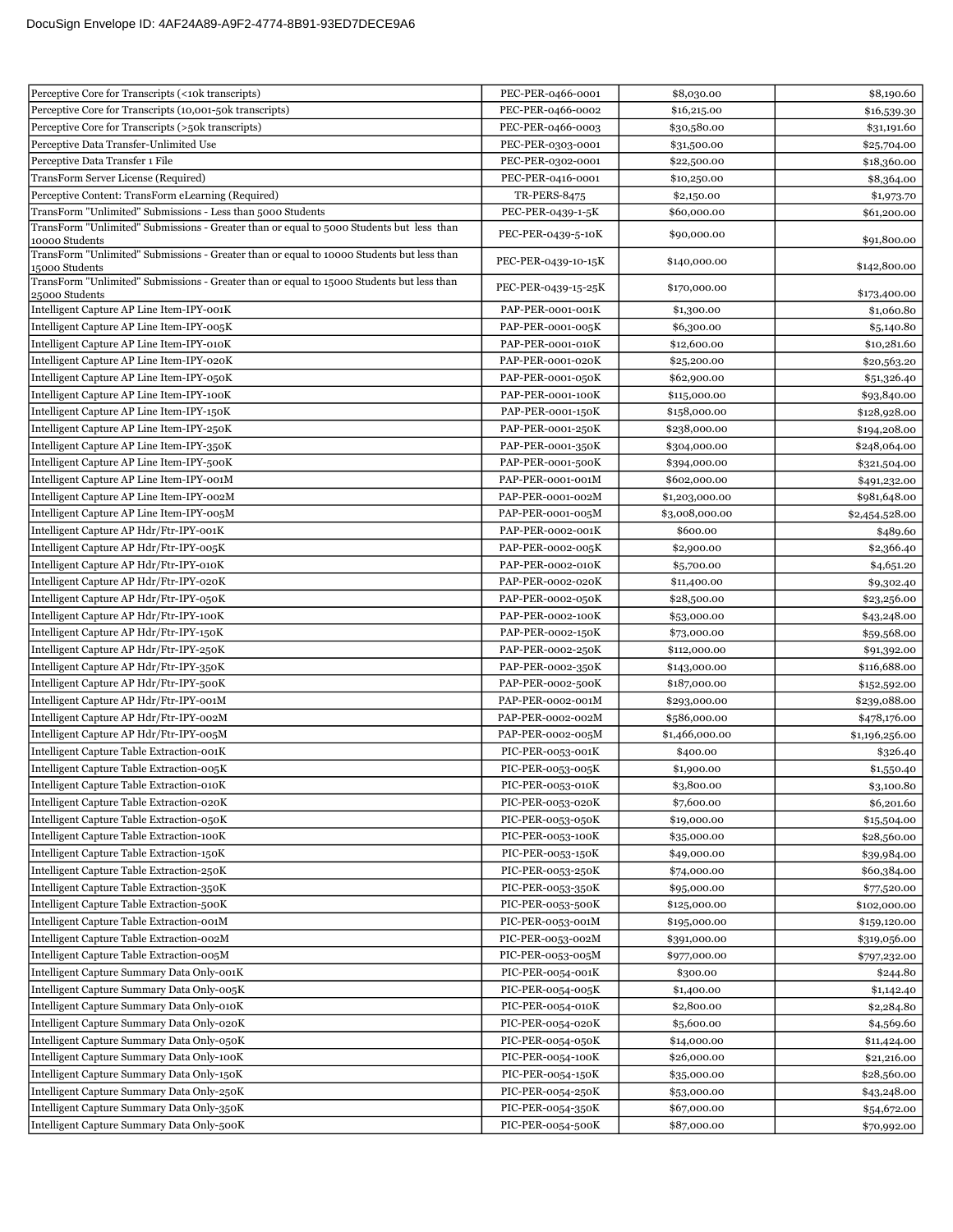| Intelligent Capture Summary Data Only-001M                                         | PIC-PER-0054-001M                      | \$134,000.00               | \$109,344.00               |
|------------------------------------------------------------------------------------|----------------------------------------|----------------------------|----------------------------|
| Intelligent Capture Summary Data Only-002M                                         | PIC-PER-0054-002M                      | \$267,000.00               | \$217,872.00               |
| Intelligent Capture Summary Data Only-005M                                         | PIC-PER-0054-005M                      | \$669,000.00               | \$545,904.00               |
| Intelligent Capture Structured Form-001K                                           | PIC-PER-0062-001K                      | \$100.00                   | \$81.60                    |
| Intelligent Capture Structured Form-005K                                           | PIC-PER-0062-005K                      | \$700.00                   | \$571.20                   |
| Intelligent Capture Structured Form-010K                                           | PIC-PER-0062-010K                      | \$1,400.00                 | \$1,142.40                 |
| Intelligent Capture Structured Form-020K                                           | PIC-PER-0062-020K                      | \$2,800.00                 | \$2,284.80                 |
| Intelligent Capture Structured Form-050K                                           | PIC-PER-0062-050K                      | \$7,100.00                 | \$5,793.60                 |
| Intelligent Capture Structured Form-100K                                           | PIC-PER-0062-100K                      | \$13,000.00                | \$10,608.00                |
| Intelligent Capture Structured Form-150K                                           | PIC-PER-0062-150K                      | \$18,000.00                | \$14,688.00                |
| Intelligent Capture Structured Form-250K                                           | PIC-PER-0062-250K                      | \$28,000.00                | \$22,848.00                |
| Intelligent Capture Structured Form-350K                                           | PIC-PER-0062-350K                      | \$35,000.00                | \$28,560.00                |
| Intelligent Capture Structured Form-500K                                           | PIC-PER-0062-500K                      | \$46,000.00                | \$37,536.00                |
| Intelligent Capture Structured Form-001M                                           | PIC-PER-0062-001M                      | \$73,000.00                | \$59,568.00                |
| Intelligent Capture Structured Form-002M                                           | PIC-PER-0062-002M                      | \$145,000.00               | \$118,320.00               |
| Intelligent Capture Structured Form-005M                                           | PIC-PER-0062-005M                      | \$363,000.00               | \$296,208.00               |
| Intelligent Capture Classification Only-001K                                       | PIC-PER-0063-001K                      | \$100.00                   | \$81.60                    |
| Intelligent Capture Classification Only-005K                                       | PIC-PER-0063-005K                      | \$700.00                   | \$571.20                   |
| Intelligent Capture Classification Only-010K                                       | PIC-PER-0063-010K                      | \$1,400.00                 | \$1,142.40                 |
| Intelligent Capture Classification Only-020K                                       | PIC-PER-0063-020K                      | \$2,800.00                 | \$2,284.80                 |
| Intelligent Capture Classification Only-050K                                       | PIC-PER-0063-050K                      | \$7,100.00                 | \$5,793.60                 |
| Intelligent Capture Classification Only-100K                                       | PIC-PER-0063-100K                      | \$13,000.00                | \$10,608.00                |
| Intelligent Capture Classification Only-150K                                       | PIC-PER-0063-150K                      | \$18,000.00                | \$14,688.00                |
| Intelligent Capture Classification Only-250K                                       | PIC-PER-0063-250K                      | \$28,000.00                | \$22,848.00                |
| Intelligent Capture Classification Only-350K                                       | PIC-PER-0063-350K                      | \$35,000.00                | \$28,560.00                |
| Intelligent Capture Classification Only-500K                                       | PIC-PER-0063-500K                      | \$46,000.00                | \$37,536.00                |
| Intelligent Capture Classification Only-001M                                       | PIC-PER-0063-001M                      | \$73,000.00                | \$59,568.00                |
| Intelligent Capture Classification Only-002M                                       | PIC-PER-0063-002M                      | \$145,000.00               | \$118,320.00               |
| Intelligent Capture Classification Only-005M                                       | PIC-PER-0063-005M                      | \$363,000.00               | \$296,208.00               |
| <b>Additional Verifier License</b>                                                 | PIC-PER-0011-0001                      | \$1,315.00                 | \$1,073.04                 |
| Visibility Reporting System with 2 Report Engines                                  | PIC-PER-0012-0001                      | \$19,315.00                | \$15,761.04                |
| Visibility Reporting System with 4 Report Engines                                  | PIC-PER-0013-0001                      | \$32,190.00                | \$26,267.04                |
| Additional Intelligent Capture Test Environment                                    | PIC-PER-0014-SWAD                      | \$15,450.00                | \$12,607.20                |
| Intelligent Capture AP Line Item-PPY-001K                                          | PAP-PER-0040-001K                      | \$800.00                   | \$652.80                   |
| Intelligent Capture AP Line Item-PPY-005K                                          | PAP-PER-0040-005K                      | \$4,200.00                 | \$3,427.20                 |
| Intelligent Capture AP Line Item-PPY-010K                                          | PAP-PER-0040-010K                      | \$8,400.00                 | \$6,854.40                 |
| Intelligent Capture AP Line Item-PPY-020K                                          | PAP-PER-0040-020K                      | \$16,800.00                | \$13,708.80                |
| Intelligent Capture AP Line Item-PPY-050K                                          | PAP-PER-0040-050K                      | \$42,000.00                | \$34,272.00                |
| Intelligent Capture AP Line Item-PPY-100K                                          | PAP-PER-0040-100K                      | \$77,000.00                | \$62,832.00                |
| Intelligent Capture AP Line Item-PPY-150K                                          | PAP-PER-0040-150K                      | \$105,000.00               | \$85,680.00                |
| Intelligent Capture AP Line Item-PPY-250K                                          | PAP-PER-0040-250K                      | \$159,000.00               | \$129,744.00               |
| Intelligent Capture AP Line Item-PPY-350K                                          | PAP-PER-0040-350K                      | \$202,000.00               | \$164,832.00               |
| Intelligent Capture AP Line Item-PPY-500K                                          | PAP-PER-0040-500K                      | \$262,000.00               | \$213,792.00               |
| Intelligent Capture AP Line Item-PPY-001M                                          | PAP-PER-0040-001M                      | \$401,000.00               | \$327,216.00               |
| Intelligent Capture AP Line Item-PPY-002M                                          | PAP-PER-0040-002M                      | \$802,000.00               | \$654,432.00               |
| Intelligent Capture AP Line Item-PPY-005M                                          | PAP-PER-0040-005M                      |                            | \$1,636,896.00             |
| Intelligent Capture AP Hdr/Ftr-PPY-001K                                            | PAP-PER-0042-001K                      | \$2,006,000.00<br>\$400.00 | \$326.40                   |
| Intelligent Capture AP Hdr/Ftr-PPY-005K                                            | PAP-PER-0042-005K                      | \$1,900.00                 | \$1,550.40                 |
| Intelligent Capture AP Hdr/Ftr-PPY-010K                                            | PAP-PER-0042-010K                      | \$3,800.00                 | \$3,100.80                 |
| Intelligent Capture AP Hdr/Ftr-PPY-020K                                            | PAP-PER-0042-020K                      | \$7,600.00                 | \$6,201.60                 |
| Intelligent Capture AP Hdr/Ftr-PPY-050K                                            | PAP-PER-0042-050K                      | \$19,000.00                | \$15,504.00                |
| Intelligent Capture AP Hdr/Ftr-PPY-100K                                            | PAP-PER-0042-100K                      | \$35,000.00                | \$28,560.00                |
| Intelligent Capture AP Hdr/Ftr-PPY-150K                                            |                                        |                            |                            |
| Intelligent Capture AP Hdr/Ftr-PPY-250K                                            | PAP-PER-0042-150K<br>PAP-PER-0042-250K | \$49,000.00<br>\$74,000.00 | \$39,984.00<br>\$60,384.00 |
| Intelligent Capture AP Hdr/Ftr-PPY-350K                                            | PAP-PER-0042-350K                      | \$95,000.00                |                            |
| Intelligent Capture AP Hdr/Ftr-PPY-500K                                            | PAP-PER-0042-500K                      |                            | \$77,520.00                |
| Intelligent Capture AP Hdr/Ftr-PPY-001M                                            |                                        | \$125,000.00               | \$102,000.00               |
|                                                                                    | PAP-PER-0042-001M                      | \$195,000.00               | \$159,120.00               |
| Intelligent Capture AP Hdr/Ftr-PPY-002M<br>Intelligent Capture AP Hdr/Ftr-PPY-005M | PAP-PER-0042-002M<br>PAP-PER-0042-005M | \$391,000.00               | \$319,056.00               |
| PDT for ICT                                                                        | PDTIPI1                                | \$977,000.00               | \$797,232.00               |
| <b>Automated Redaction</b>                                                         | ARIPW1                                 | \$6,500.00                 | \$5,304.00                 |
|                                                                                    |                                        | \$20,000.00                | \$16,320.00                |
| <b>Bar Code Recognition Server</b>                                                 | BSIPW1                                 | \$5,000.00                 | \$4,080.00                 |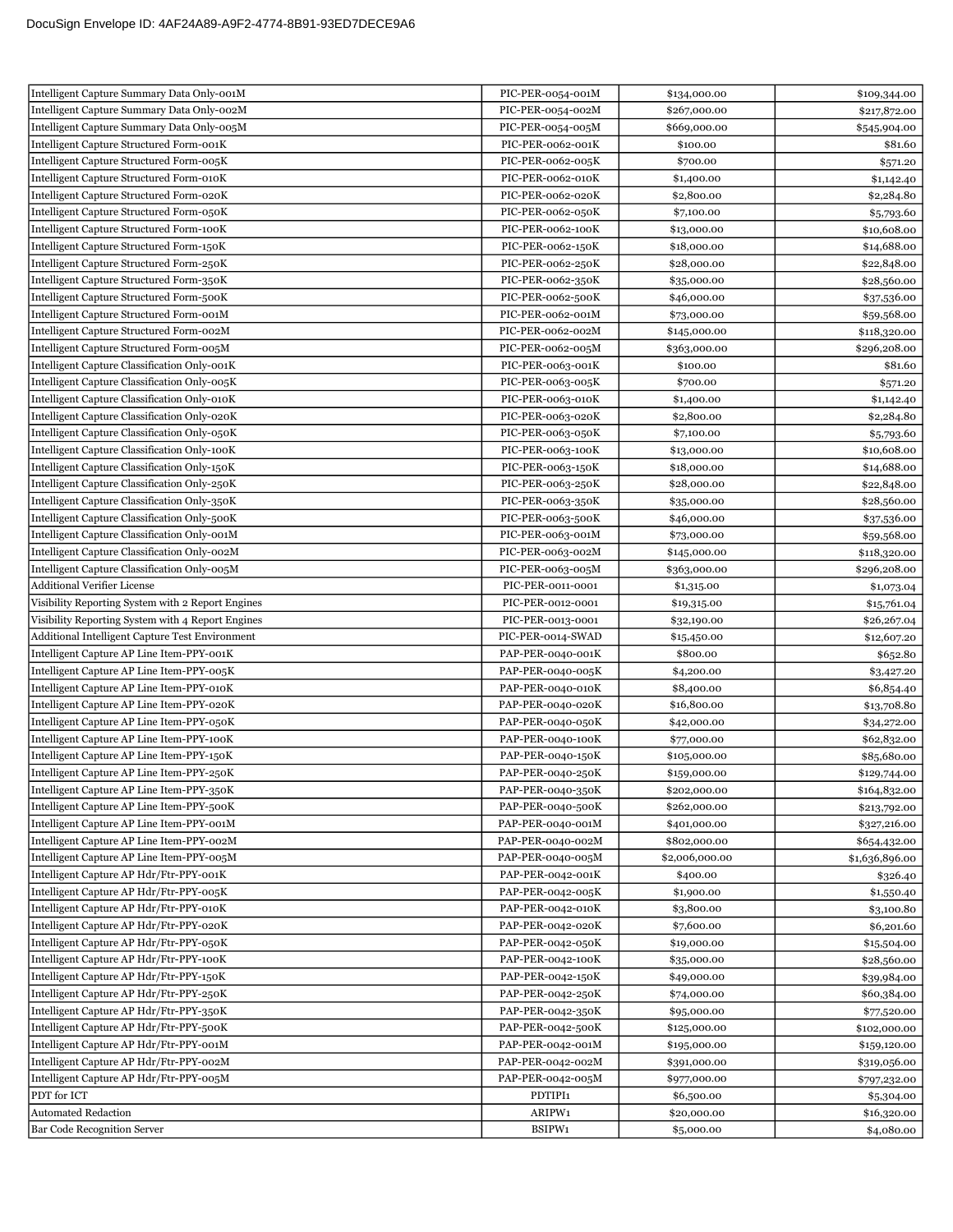| <b>Bar Code Generator</b>                                             | BCIPI1                                   | \$2,000.00               | \$1,632.00           |
|-----------------------------------------------------------------------|------------------------------------------|--------------------------|----------------------|
| <b>Image Segment Archiver</b>                                         | EBIPI1                                   | \$4,000.00               | \$3,264.00           |
| Virtual Print Driver                                                  | PTIPC1                                   | \$5,000.00               | \$4,080.00           |
| COLD / ERM                                                            | CLIPW1                                   | \$10,000.00              | \$8,160.00           |
| Advanced COLD / ERM                                                   | ACIPW1                                   | \$35,000.00              | \$28,560.00          |
| <b>Document Import Processor</b>                                      | DPIPW1                                   | \$5,000.00               | \$4,080.00           |
| <b>Advanced Document Import Processor</b>                             | ADIPW1                                   | \$20,000.00              | \$16,320.00          |
| Directory Import Processor                                            | TYIPI1                                   | \$5,000.00               | \$4,080.00           |
| XML Index Document Import Processor                                   | DXIPW1                                   | \$5,000.00               | \$4,080.00           |
| XML Tag Import Processor                                              | XMIPW1                                   | \$7,000.00               | \$5,712.00           |
| <b>Remittance Processor</b>                                           | RPIPW1                                   | \$20,000.00              | \$16,320.00          |
| PCL Input Filter                                                      | PCIPW1                                   | \$3,000.00               | \$2,448.00           |
| AFP Input Filter                                                      | AFIPW1                                   | \$10,000.00              | \$8,160.00           |
| PDF Input Filter                                                      | PIIPW1                                   | \$7,500.00               | \$6,120.00           |
| Mailbox Importer                                                      | SSIPW1                                   | \$10,000.00              | \$8,160.00           |
| Archive Services for Microsoft SharePoint                             | MAIPI1                                   | \$5,000.00               | \$4,080.00           |
| 132 Column Font                                                       | FOIPI1                                   | \$2,000.00               | \$1,632.00           |
| 132 Column Font                                                       | FOIPI2                                   | \$5,000.00               | \$4,080.00           |
| <b>Integration for Biscom FAXCOM</b>                                  | FSIPI1-BF                                | \$6,000.00               | \$4,896.00           |
| Integration for eCopy ShareScan OP                                    | ECIPW1                                   | \$1,200.00               | \$979.20             |
| Enterprise Integration for eCopy ShareScan                            | EEIPI1                                   | \$50,000.00              | \$40,800.00          |
| Integration for HP Connect                                            | HPIPW1                                   | \$400.00                 | \$326.40             |
| <b>Integration for HP Connect</b>                                     | HPIPW2                                   | \$350.00                 | \$285.60             |
| <b>Integration for HP Connect</b>                                     | HPIPW3                                   | \$300.00                 | \$244.80             |
| Integration for HP Connect                                            | HPIPW4                                   | \$250.00                 | \$204.00             |
| Integration for HP Connect Enterprice License                         | <b>HPIPWE</b>                            | \$50,000.00              | \$40,800.00          |
| Integration for Sharp MFP 1-10 Devices                                | OSIPW1                                   | \$400.00                 | \$326.40             |
| Integration for Sharp MFP 11-50 Devices                               | OSIPW2                                   | \$300.00                 | \$244.80             |
| Integration for Sharp MFP Unlimited                                   | OSIPW <sub>3</sub>                       | \$25,000.00              | \$20,400.00          |
| Integration for Canon uniFLOW                                         | CUIPW1                                   | \$400.00                 | \$326.40             |
| Integration for Canon uniFLOW                                         | CUIPW2                                   | \$300.00                 | \$244.80             |
| Integration for Canon uniFLOW                                         | <b>CUIPWE</b>                            | \$25,000.00              | \$20,400.00          |
| <b>Integration for Xerox MFP</b>                                      | XRIPW1                                   | \$200.00                 | \$163.20             |
| <b>Integration for KYOCERA</b>                                        | KCIPW1                                   | \$200.00                 | \$163.20             |
| Integration for Konica Minolta bizhub MarketPlace MFP                 | KMIPW1                                   | \$200.00                 | \$163.20             |
| Integration for Konica Minolta Dispatcher Phoenix                     | KDIPW1                                   | \$750.00                 | \$612.00             |
| COLD / ERM - Only Multi-User Server                                   | ELIPI1                                   | \$2,000.00               | \$1,632.00           |
| COLD / ERM - Only Concurrent Client                                   | ELIPC1                                   | \$600.00                 | \$489.60             |
| COLD / ERM - Only Workstation Client                                  | ELIPW1                                   | \$300.00                 | \$244.80             |
| COLD / ERM - Only Named User Client                                   | ELIPN1                                   | \$300.00                 | \$244.80             |
| Production Document Imaging Kofax/TWAIN                               | DIIPW1                                   | \$5,000.00               | \$4,080.00           |
| Production Document Imaging Kofax/TWAIN                               | DIIPW2                                   | \$3,000.00               | \$2,448.00           |
| Workflow Concurrent Client SL                                         | WLIPC1                                   | \$2,200.00               | \$1,795.20           |
| Workflow Concurrent Client SL                                         | WLIPC2                                   | \$1,800.00               | \$1,468.80           |
| <b>Workflow Concurrent Client SL</b>                                  | WLIPC3                                   | \$1,600.00               | \$1,305.60           |
| Workflow Concurrent Client SL<br><b>Workflow Concurrent Client SL</b> | WLIPC <sub>4</sub><br>WLIPC <sub>5</sub> | \$1,400.00               | \$1,142.40           |
| <b>Workflow Concurrent Client SL</b>                                  | WLIPC6                                   | \$1,200.00               | \$979.20             |
| Workflow Concurrent Client Enterprise                                 | <b>WLIPCE</b>                            | \$1,100.00<br>TBD        | \$897.60             |
| Workflow Workstation Client SL                                        | WLIPW1                                   |                          | TBD                  |
| Workflow Workstation Client SL                                        | WLIPW2                                   | \$1,400.00<br>\$1,100.00 | \$1,142.40           |
| Workflow Workstation Client SL                                        |                                          |                          | \$897.60             |
| Workflow Workstation Client SL                                        | WLIPW3                                   | \$900.00<br>\$800.00     | \$734.40             |
| Workflow Workstation Client SL                                        | WLIPW4                                   |                          | \$652.80             |
| Workflow Workstation Client SL                                        | WLIPW <sub>5</sub><br>WLIPW6             | \$700.00<br>\$600.00     | \$571.20             |
| Workflow Named User Client SL                                         | WLIPN1                                   |                          | \$489.60             |
| Workflow Named User Client SL                                         | WLIPN2                                   | \$1,400.00<br>\$1,100.00 | \$1,142.40           |
| Workflow Named User Client SL                                         | WLIPN3                                   | \$900.00                 | \$897.60             |
| Workflow Named User Client SL                                         | WLIPN4                                   | \$800.00                 | \$734.40             |
| Workflow Named User Client SL                                         | WLIPN <sub>5</sub>                       | \$700.00                 | \$652.80<br>\$571.20 |
| Workflow Named User Client SL                                         | WLIPN6                                   | \$600.00                 | \$489.60             |
| Workflow Approval Management                                          | WAIPI1                                   | \$20,000.00              | \$16,320.00          |
|                                                                       |                                          |                          |                      |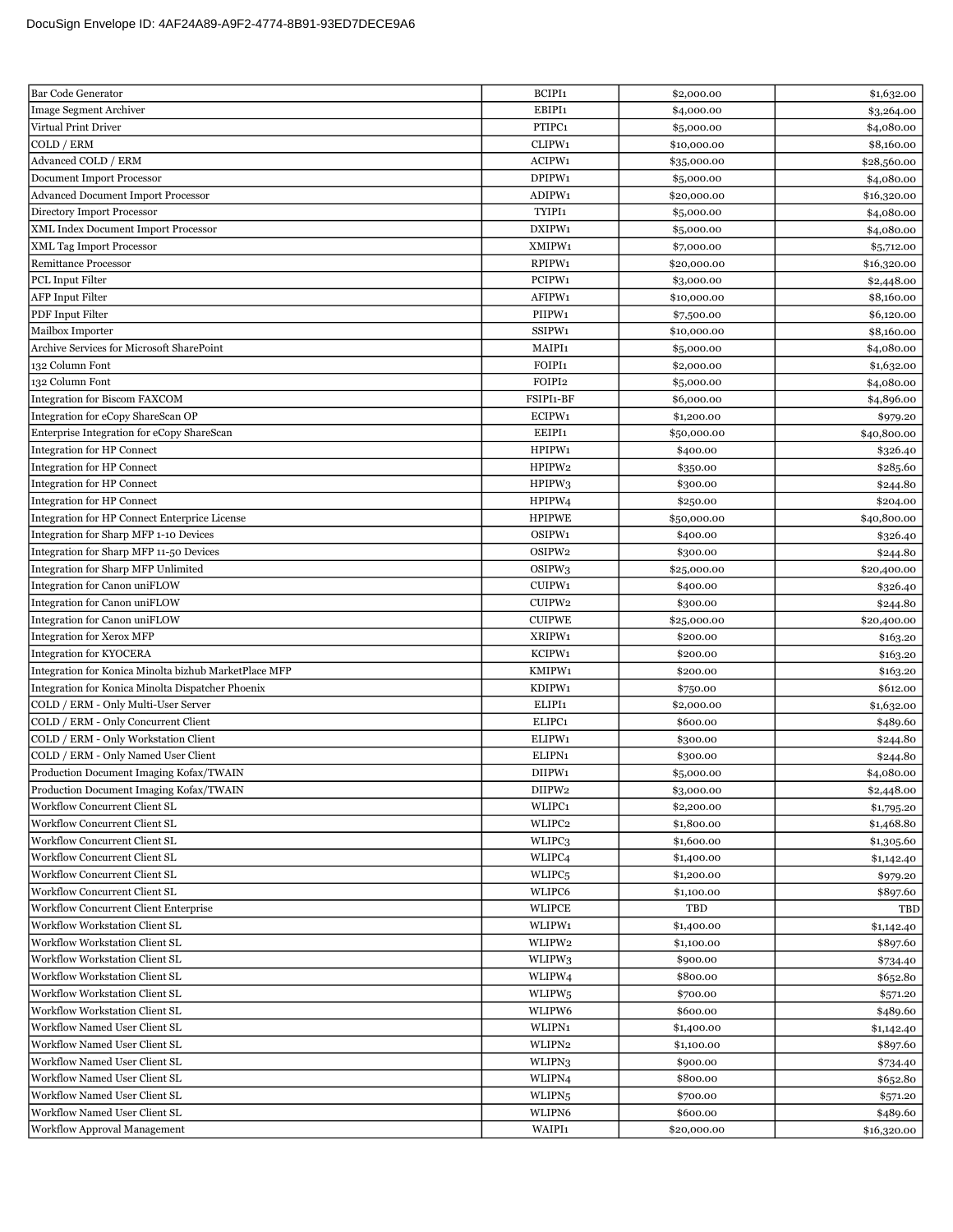| OnBase Interaction with ShareBase               | OSHIPI1            | \$5,000.00  | \$4,080.00  |
|-------------------------------------------------|--------------------|-------------|-------------|
| <b>WorkView Concurrent Client SL</b>            | VLIPC1             | \$1,500.00  | \$1,224.00  |
| <b>WorkView Concurrent Client SL</b>            | VLIPC <sub>2</sub> | \$1,300.00  | \$1,060.80  |
| WorkView Concurrent Client SL                   | VLIPC3             | \$1,200.00  | \$979.20    |
| WorkView Concurrent Client SL                   | VLIPC <sub>4</sub> | \$1,100.00  | \$897.60    |
| WorkView Concurrent Client SL                   | VLIPC <sub>5</sub> | \$1,000.00  | \$816.00    |
| WorkView Concurrent Client SL                   | VLIPC6             | \$900.00    | \$734.40    |
| Enterprise WorkView Concurrent Client SL        | <b>VLIPCE</b>      | TBD         | TBD         |
| WorkView Workstation Client SL                  | VLIPW1             | \$900.00    | \$734.40    |
| WorkView Workstation Client SL                  | VLIPW2             | \$800.00    | \$652.80    |
| WorkView Workstation Client SL                  | VLIPW <sub>3</sub> | \$700.00    | \$571.20    |
| WorkView Workstation Client SL                  | VLIPW4             | \$600.00    | \$489.60    |
| <b>WorkView Workstation Client SL</b>           | VLIPW <sub>5</sub> | \$500.00    | \$408.00    |
| WorkView Workstation Client SL                  | VLIPW6             | \$400.00    | \$326.40    |
| WorkView Named User Client SL                   | VLIPN1             | \$900.00    | \$734.40    |
| WorkView Named User Client SL                   | VLIPN2             | \$800.00    | \$652.80    |
| WorkView Named User Client SL                   | VLIPN <sub>3</sub> | \$700.00    | \$571.20    |
| WorkView Named User Client SL                   | VLIPN4             | \$600.00    | \$489.60    |
| WorkView Named User Client SL                   | VLIPN <sub>5</sub> | \$500.00    | \$408.00    |
| WorkView Named User Client SL                   | VLIPN6             | \$400.00    | \$326.40    |
| Information Management Concurrent Client        | IMIPC1             | \$4,100.00  | \$3,345.60  |
| Information Management Concurrent Client        | IMIPC2             | \$3,600.00  | \$2,937.60  |
| <b>Information Management Concurrent Client</b> | IMIPC3             | \$3,400.00  | \$2,774.40  |
| <b>Information Management Concurrent Client</b> | IMIPC <sub>4</sub> | \$3,000.00  | \$2,448.00  |
| <b>Information Management Concurrent Client</b> | IMIPC <sub>5</sub> | \$2,600.00  | \$2,121.60  |
| <b>Information Management Concurrent Client</b> | IMIPC6             | \$2,400.00  | \$1,958.40  |
| Workflow/WorkView Concurrent Client SL          | WWIPC1             | \$2,900.00  | \$2,366.40  |
| Workflow/WorkView Concurrent Client SL          | WWIPC2             | \$2,400.00  | \$1,958.40  |
| Workflow/WorkView Concurrent Client SL          | WWIPC3             | \$2,200.00  | \$1,795.20  |
| Workflow/WorkView Concurrent Client SL          | WWIPC4             | \$2,000.00  | \$1,632.00  |
| Workflow/WorkView Concurrent Client SL          | WWIPC <sub>5</sub> | \$1,800.00  | \$1,468.80  |
| Workflow/WorkView Concurrent Client SL          | WWIPC6             | \$1,600.00  | \$1,305.60  |
| Workflow/WorkView Workstation Client SL         | WWIPW1             | \$1,800.00  | \$1,468.80  |
| Workflow/WorkView Workstation Client SL         | WWIPW2             | \$1,400.00  | \$1,142.40  |
| Workflow/WorkView Workstation Client SL         | WWIPW3             | \$1,200.00  | \$979.20    |
| Workflow/WorkView Workstation Client SL         | WWIPW4             | \$1,100.00  | \$897.60    |
| Workflow/WorkView Workstation Client SL         | WWIPW <sub>5</sub> | \$1,000.00  | \$816.00    |
| Workflow/WorkView Workstation Client SL         | WWIPW6             | \$900.00    | \$734.40    |
| Workflow/WorkView Named User Client SL          | WWIPN1             | \$1,800.00  | \$1,468.80  |
| Workflow/WorkView Named User Client SL          | WWIPN2             | \$1,400.00  | \$1,142.40  |
| Workflow/WorkView Named User Client SL          | WWIPN3             | \$1,200.00  | \$979.20    |
| Workflow/WorkView Named User Client SL          | WWIPN4             | \$1,100.00  | \$897.60    |
| Workflow/WorkView Named User Client SL          | WWIPN <sub>5</sub> | \$1,000.00  | \$816.00    |
| Workflow/WorkView Named User Client SL          | WWIPN6             | \$900.00    | \$734.40    |
| WorkView Integration for Microsoft Outlook      | WVOIPI1            | \$10,000.00 | \$8,160.00  |
| Context Search Framework                        | CFIPI1             | \$10,000.00 | \$8,160.00  |
| OnBase Checklists for Process Control           | CHIPI1             | \$30,000.00 | \$24,480.00 |
| E-Forms                                         | FMIPI1             | \$10,000.00 | \$8,160.00  |
| <b>Integration for Access Forms</b>             | AXIPI1             | \$10,000.00 | \$8,160.00  |
| <b>Integration for Access Forms Enterprise</b>  | AXIPI2             | \$35,000.00 | \$28,560.00 |
| <b>Business Rules Engine</b>                    | BRIPI1             | \$20,000.00 | \$16,320.00 |
| Workflow Departmental Server                    | WFIPD1             | \$10,000.00 | \$8,160.00  |
| <b>Workflow Enterprise Server</b>               | WFIPI1             | \$50,000.00 | \$40,800.00 |
| Workflow Concurrent Client                      | WFIPC1             | \$1,200.00  | \$979.20    |
| <b>Workflow Workstation Client</b>              | WFIPW1             | \$600.00    | \$489.60    |
| Workflow Named User Client                      | WFIPN1             | \$600.00    | \$489.60    |
| <b>WorkView Server</b>                          | RMIPI1             | \$10,000.00 | \$8,160.00  |
| WorkView Concurrent Client                      | RMIPC1             | \$1,000.00  | \$816.00    |
| WorkView Workstation Client                     | RMIPW1             | \$500.00    | \$408.00    |
| <b>WorkView Named User Client</b>               | RMIPN1             | \$500.00    | \$408.00    |
| Workflow / WorkView Concurrent Client           | WCIPC1             | \$1,700.00  | \$1,387.20  |
| Workflow / WorkView Workstation Client          | WCIPW1             | \$850.00    | \$693.60    |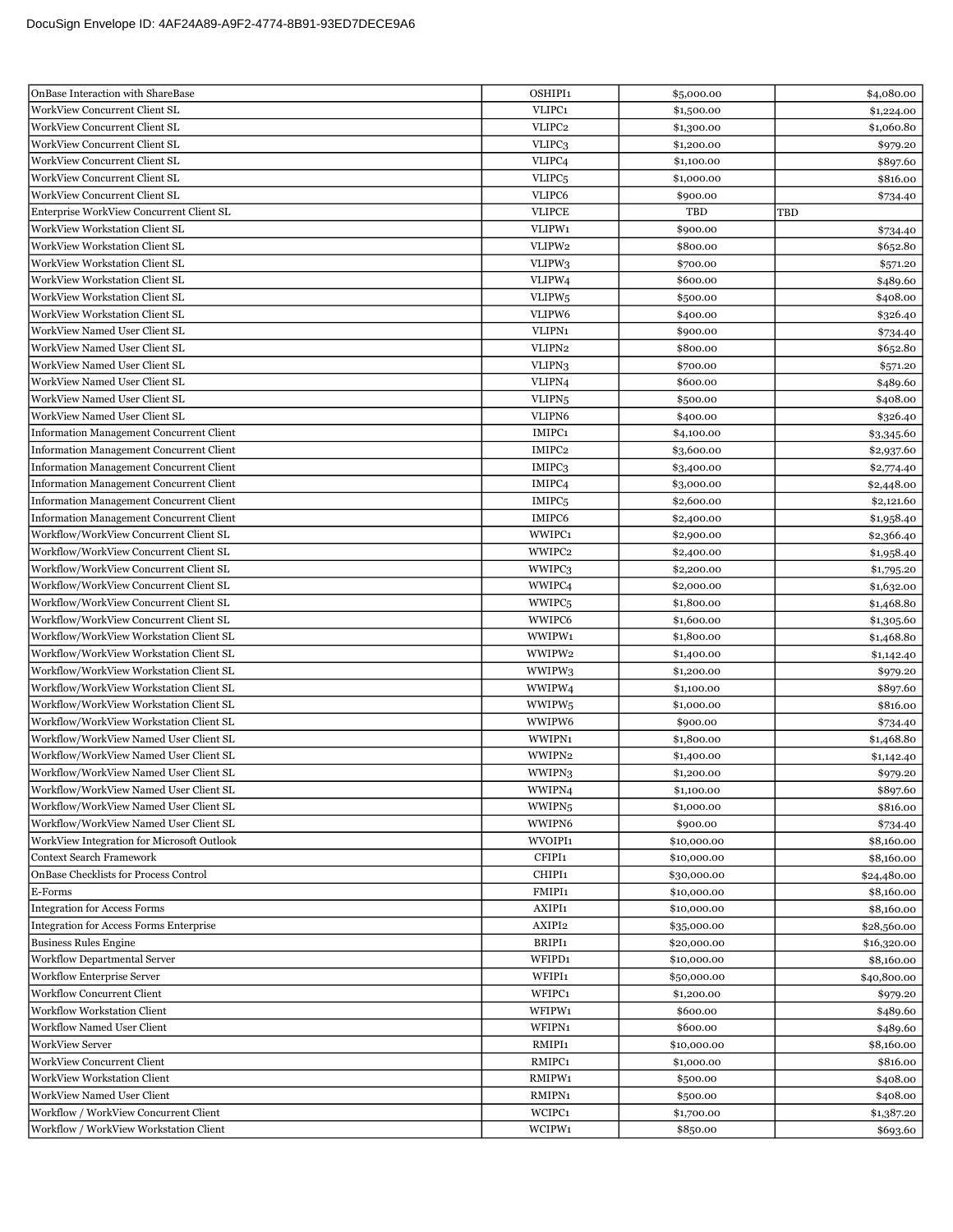| Workflow / WorkView Named User Client                              | WCIPN1             | \$850.00    | \$693.60    |
|--------------------------------------------------------------------|--------------------|-------------|-------------|
| PDF Framework                                                      | PDFIPI1            | \$3,000.00  | \$2,448.00  |
| <b>Conversion Framework for Aspose</b>                             | WTIPI1-AS          | \$3,000.00  | \$2,448.00  |
| Full-Page OCR                                                      | FPIPW1             | \$1,500.00  | \$1,224.00  |
| <b>Batch OCR</b>                                                   | OCIPW1             | \$1,500.00  | \$1,224.00  |
| Asian Language OCR                                                 | ALOIPW1            | \$1,000.00  | \$816.00    |
| ICR Support for OCR and Advanced Capture                           | IRIPI1             | \$5,000.00  | \$4,080.00  |
| <b>OMR Marks Generator</b>                                         | OMIPI1             | \$3,000.00  | \$2,448.00  |
| Integration for DocuSign eSignature                                | DXIPI1             | \$15,000.00 | \$12,240.00 |
| Signature Pad Interface (TWAIN)                                    | PWIPI1             | \$6,000.00  | \$4,896.00  |
| Digital Signatures                                                 | DGIPN1             | \$200.00    | \$163.20    |
| Digital Signing Server                                             | DCIPW1             | \$25,000.00 | \$20,400.00 |
| <b>EDM</b> Services                                                | DMIPI1             | \$5,000.00  | \$4,080.00  |
| Document Composition                                               | ADIPI1             | \$20,000.00 | \$16,320.00 |
| <b>Enterprise Document Composition</b>                             | BDIPI1             | \$50,000.00 | \$40,800.00 |
| <b>Statement Composition</b>                                       | SCIPW1             | \$10,000.00 | \$8,160.00  |
| <b>Image Statements</b>                                            | ISIPI1             | \$1,500.00  | \$1,224.00  |
| <b>Image Statements</b>                                            | ISIPI2             | \$1,000.00  | \$816.00    |
| <b>Image Statements</b>                                            | ISIPI3             | \$500.00    | \$408.00    |
| <b>Print Distribution</b>                                          | PDIPW1             | \$3,000.00  | \$2,448.00  |
| Document Distribution                                              | DDIPI1             | \$1,000.00  | \$816.00    |
| Collaboration                                                      | COIPI1             | \$10,000.00 | \$8,160.00  |
| Physical Records Management                                        | PRIPI1             | \$15,000.00 | \$12,240.00 |
| Document Knowledge Transfer & Compliance                           | DKTIPI1            | \$16,000.00 | \$13,056.00 |
| Enterprise Web Access for Document Knowledge Transfer & Compliance | DKTIPI2            | \$20,000.00 | \$16,320.00 |
| <b>Document Tracking</b>                                           | LDIPW1             | \$2,000.00  | \$1,632.00  |
| <b>Document Tracking</b>                                           | LDIPW2             | \$1,600.00  | \$1,305.60  |
| <b>Document Tracking</b>                                           | LDIPW3             | \$1,400.00  | \$1,142.40  |
| <b>Document Tracking</b>                                           | LDIPW <sub>4</sub> | \$1,200.00  | \$979.20    |
| <b>Document Tracking</b>                                           | LDIPW <sub>5</sub> | \$1,000.00  | \$816.00    |
| <b>Integration for Microsoft Search</b>                            | PHIPI1             | \$5,000.00  | \$4,080.00  |
| <b>CAD</b> Services                                                | CSIPI1             | \$5,000.00  | \$4,080.00  |
| CAD Document Viewer Concurrent Client                              | CADIPC1            | \$1,000.00  | \$816.00    |
| Conversion From Microsoft Office To Image Framework                | WTIPI1             | \$3,000.00  | \$2,448.00  |
| <b>Image Forms</b>                                                 | IMFIPI2            | \$25,000.00 | \$20,400.00 |
| Full-Text Search                                                   | FTSIPI1            | \$20,000.00 | \$16,320.00 |
| <b>Task Automator</b>                                              | TASKAUTO-SUB       | \$50,000.00 | \$40,800.00 |
| Enterprise Search Initial Bundle                                   | PES-PER-0042-0001  | \$36,000.00 | \$29,376.00 |
| Enterprise Search Addtl Production Server                          | PES-PER-0043-0001  | \$17,000.00 | \$13,872.00 |
| Enterprise Search Addtl Non-Prod Server                            | PES-PER-0044-SWAD  | \$5,000.00  | \$4,080.00  |
| PEC-PER-0155-SWAD                                                  | PEC-PER-0155-SWAD  | \$3,100.00  | \$2,529.60  |
| <b>Application Enabler</b>                                         | AEIPI1             | \$20,000.00 | \$16,320.00 |
| <b>Enterprise Application Enabler</b>                              | AEIPI2             | \$50,000.00 | \$40,800.00 |
| Office Business Application                                        | OBAIPI1            | \$5,000.00  | \$4,080.00  |
| Office Business Application                                        | OBAIPI2            | \$15,000.00 | \$12,240.00 |
| Web Services Publishing Executed Web Services Call                 | WSPIPI1-C          | \$0.10      | \$0.08      |
| Web Services Publishing                                            | WSPIPI1            | \$5,000.00  | \$4,080.00  |
| <b>Unity Integration Toolkit</b>                                   | UIIPI1             | \$10,000.00 | \$8,160.00  |
| <b>Query API</b> (Thick Client)                                    | APIPO1             | \$10,000.00 | \$8,160.00  |
| <b>Ouery API</b> (Thick Client)                                    | APIPQ2             | \$8,000.00  | \$6,528.00  |
| Query API (Core)                                                   | APIPQ3             | \$10,000.00 | \$8,160.00  |
| Query API (Core)                                                   | APIPQ4             | \$8,000.00  | \$6,528.00  |
| Archival API                                                       | ARIPI1             | \$5,000.00  | \$4,080.00  |
| <b>Integration for Trinisys</b>                                    | ITIPI1             | \$5,000.00  | \$4,080.00  |
| Reverse API                                                        | RVIPI1             | \$10,000.00 | \$8,160.00  |
| Connector for Use with SAP ArchiveLink                             | SAIPI1             | \$30,000.00 | \$24,480.00 |
| Bar Code Import for use with SAP ArchiveLink                       | SBIPI1             | \$10,000.00 | \$8,160.00  |
| Print List and Data Archive for use with SAP ArchiveLink           | SDIPI1             | \$10,000.00 | \$8,160.00  |
| Business Indexing Connector for use with SAP ArchiveLink           | SIIPI1             | \$15,000.00 | \$12,240.00 |
| Web Parts for Microsoft SharePoint                                 | SPIPI1             | \$5,000.00  | \$4,080.00  |
| Content Connector for Microsoft SharePoint                         | SLIPI1             | \$3,000.00  | \$2,448.00  |
| <b>Integration for ESRI ArcGIS Server</b>                          | EGIPI1             | \$10,000.00 | \$8,160.00  |
|                                                                    |                    |             |             |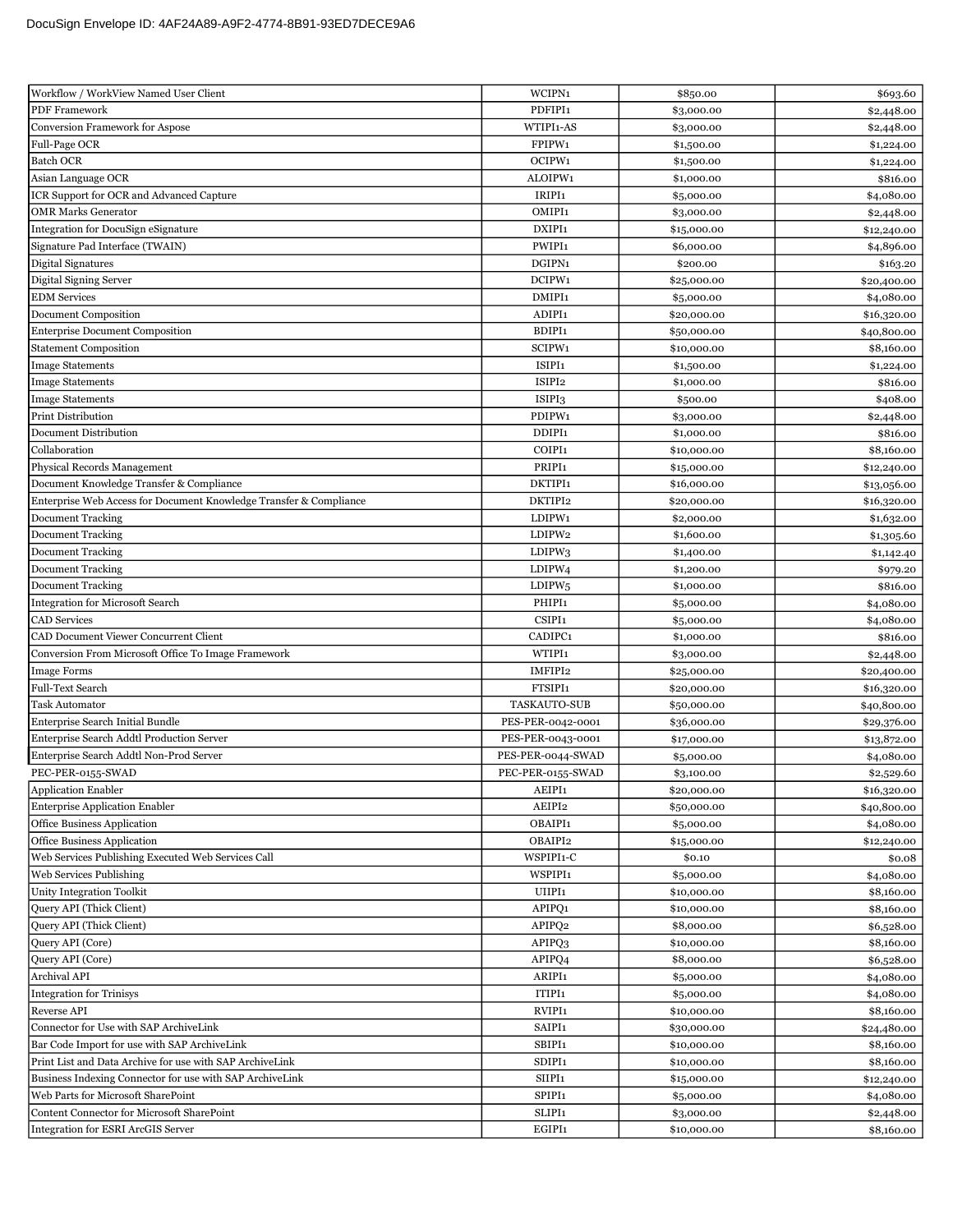| Conversion Tool for Ricoh eCabinet                                | RCIPI1                         | \$5,000.00  | \$4,080.00  |
|-------------------------------------------------------------------|--------------------------------|-------------|-------------|
| <b>Reporting Dashboards</b>                                       | RHIPI1                         | \$10,000.00 | \$8,160.00  |
| <b>Report Services</b>                                            | RPIPI1                         | \$5,000.00  | \$4,080.00  |
| <b>Exception Reports</b>                                          | ERIPI1                         | \$4,000.00  | \$3,264.00  |
| <b>Report Mining</b>                                              | RXIPI1                         | \$15,000.00 | \$12,240.00 |
| Report Mining Integration for Datawatch Modeler                   | MNIPI1                         | \$5,000.00  | \$4,080.00  |
| Report Mining Integration for Datawatch Report Mining Server      | MNIPI2                         | \$5,000.00  | \$4,080.00  |
| <b>Business Activity Monitoring</b>                               | BAIPI1                         | \$10,000.00 | \$8,160.00  |
| <b>Document Retention</b>                                         | DRIPI1                         | \$10,000.00 | \$8,160.00  |
| Records Management                                                | RIIPI1                         | \$20,000.00 | \$16,320.00 |
| <b>Document Transfer</b>                                          | DTIPI1                         | \$7,000.00  | \$5,712.00  |
| Distributed Disk Services                                         | DSIPI1                         | \$5,000.00  | \$4,080.00  |
| Storage Integration for EMC Centera                               | CTIPI1                         | \$20,000.00 | \$16,320.00 |
| Storage Integration for IBM Tivoli                                | TVIPI1                         | \$20,000.00 | \$16,320.00 |
| Integration for KOMpliance                                        | KOIPI1                         | \$4,000.00  | \$3,264.00  |
| CD Authoring                                                      | CDIPW1                         | \$1,000.00  | \$816.00    |
| <b>DVD</b> Authoring                                              | DVIPW1                         | \$2,000.00  | \$1,632.00  |
| Blu-ray Authoring                                                 | BAIPW1                         | \$4,000.00  | \$3,264.00  |
| <b>Automated CD Authoring</b>                                     | AAIPW1                         | \$5,000.00  | \$4,080.00  |
| <b>Automated DVD Authoring</b>                                    | AVIPW1                         | \$8,000.00  | \$6,528.00  |
| Publishing                                                        | PBIAI1                         | \$2,000.00  | \$1,632.00  |
| <b>Aggregate Publishing</b>                                       | PBIPI1                         | \$1,000.00  | \$816.00    |
| Automated CD / DVD Publishing                                     | ADIPC1                         | \$5,000.00  | \$4,080.00  |
| Automated CD / DVD Publishing                                     | ADIPC2                         | \$4,000.00  | \$3,264.00  |
| Encrypted CD / DVD Publishing                                     | EPIPI1                         | \$5,000.00  | \$4,080.00  |
| Export                                                            | EXIPC1                         | \$5,000.00  | \$4,080.00  |
| Encrypted Alpha Keywords                                          | AKIPI1                         | \$10,000.00 | \$8,160.00  |
| <b>Encrypted Disk Groups</b>                                      | EHIPI1                         | \$10,000.00 | \$8,160.00  |
| Single SignOn for Microsoft Active Directory Service              | SNIPI1                         | \$0.00      | \$0.00      |
| Single SignOn for CA eTrust SiteMinder                            | SNIPI2                         | \$20,000.00 |             |
| Single SignOn for IBM Tivoli Access Mgr                           | SNIPI3                         |             | \$16,320.00 |
| Single SignOn for PeopleSoft Enterprise                           | SNIPI8                         | \$25,000.00 | \$20,400.00 |
| Single SignOn for Onbase Entrust                                  | SNIPI <sub>12</sub>            | \$5,000.00  | \$4,080.00  |
|                                                                   |                                | \$15,000.00 | \$12,240.00 |
| Single SignOn for RSA Access Manager<br>Single SignOn for SAML    | SNIPI <sub>13</sub><br>SNIPI14 | \$30,000.00 | \$24,480.00 |
|                                                                   |                                | \$10,000.00 | \$8,160.00  |
| Single Sign-On for Microsoft Active Directory Federation Services | SNIPI <sub>15</sub>            | \$2,000.00  | \$1,632.00  |
| Single Sign-On for Central Authentication Services (CAS)          | SNIPI <sub>16</sub>            | \$10,000.00 | \$8,160.00  |
| <b>Ad-Hoc IRD Printing</b>                                        | PTIPI1                         | \$5,000.00  | \$4,080.00  |
| Image Cash Letter Generator (X9.37)                               | P9IPW1                         | \$10,000.00 | \$8,160.00  |
| Posting File Generator                                            | PFIPW1                         | \$5,000.00  | \$4,080.00  |
| <b>NSF File Processor</b>                                         | RGIPW1                         | \$5,000.00  | \$4,080.00  |
| <b>Branch Capture</b>                                             | BRIPW1                         | \$3,000.00  | \$2,448.00  |
| <b>Branch Capture</b>                                             | BRIPW2                         | \$1,500.00  | \$1,224.00  |
| Integration for A2IA CAR/LAR                                      | CRIPW1                         | \$1,600.00  | \$1,305.60  |
| Integration for A2IA CAR/LAR                                      | CRIPW2                         | \$1,400.00  | \$1,142.40  |
| Integration for A2IA CAR/LAR                                      | CRIPW <sub>3</sub>             | \$1,200.00  | \$979.20    |
| Integration for A2IA CAR/LAR                                      | CRIPW4                         | \$1,000.00  | \$816.00    |
| Integration for A2IA CAR/LAR                                      | CRIPW <sub>5</sub>             | \$800.00    | \$652.80    |
| Integration with Q2 Software                                      | Q2IPI2                         | \$10,000.00 | \$8,160.00  |
| Integration for Misys FusionBanking Credit Management Enterprise  | CLIPI1                         | \$10,000.00 | \$8,160.00  |
| Local Government Concurrent Client                                | GV-B-MU2-CTIPC1                | \$650.00    | \$663.00    |
| Local Government Named User Client                                | GV-B-MU2-CTIPN1                | \$400.00    | \$408.00    |
| Local Government Workflow Concurrent License SL                   | GV-B-MU2-WLIPC1                | \$1,000.00  | \$1,020.00  |
| Local Government Workflow Named Used Client SL                    | GV-B-MU2-WLIPN1                | \$700.00    | \$714.00    |
| Local Government Plan Review Concurrent Client                    | GV-B-MU2-OPRIPC1               | \$3,000.00  | \$3,060.00  |
| Local Government Plan Review Named User Client                    | GV-B-MU2-OPRIPN1               | \$1,750.00  | \$1,785.00  |
| Local Government Web Server                                       | GV-B-MU2-WTIPW1                | \$4,000.00  | \$4,080.00  |
| Local Government Application Enabler                              | GV-B-MU2-AEIPI1                | \$6,000.00  | \$6,120.00  |
| Local Government Enterprise Application Enabler                   | GV-B-MU2-AEIPI2                | \$20,000.00 | \$20,400.00 |
| Local Government Virtual Print Driver                             | GV-B-MU2-PTIPC1                | \$3,500.00  | \$3,570.00  |
| Local Government Production Document Imaging (Kofax/TWAIN)        | GV-B-MU2-DIIPW1                | \$2,000.00  | \$2,040.00  |
| Local Government Production Document Imaging (Kofax/TWAIN)        | GV-B-MU2-DIIPW2                | \$800.00    | \$816.00    |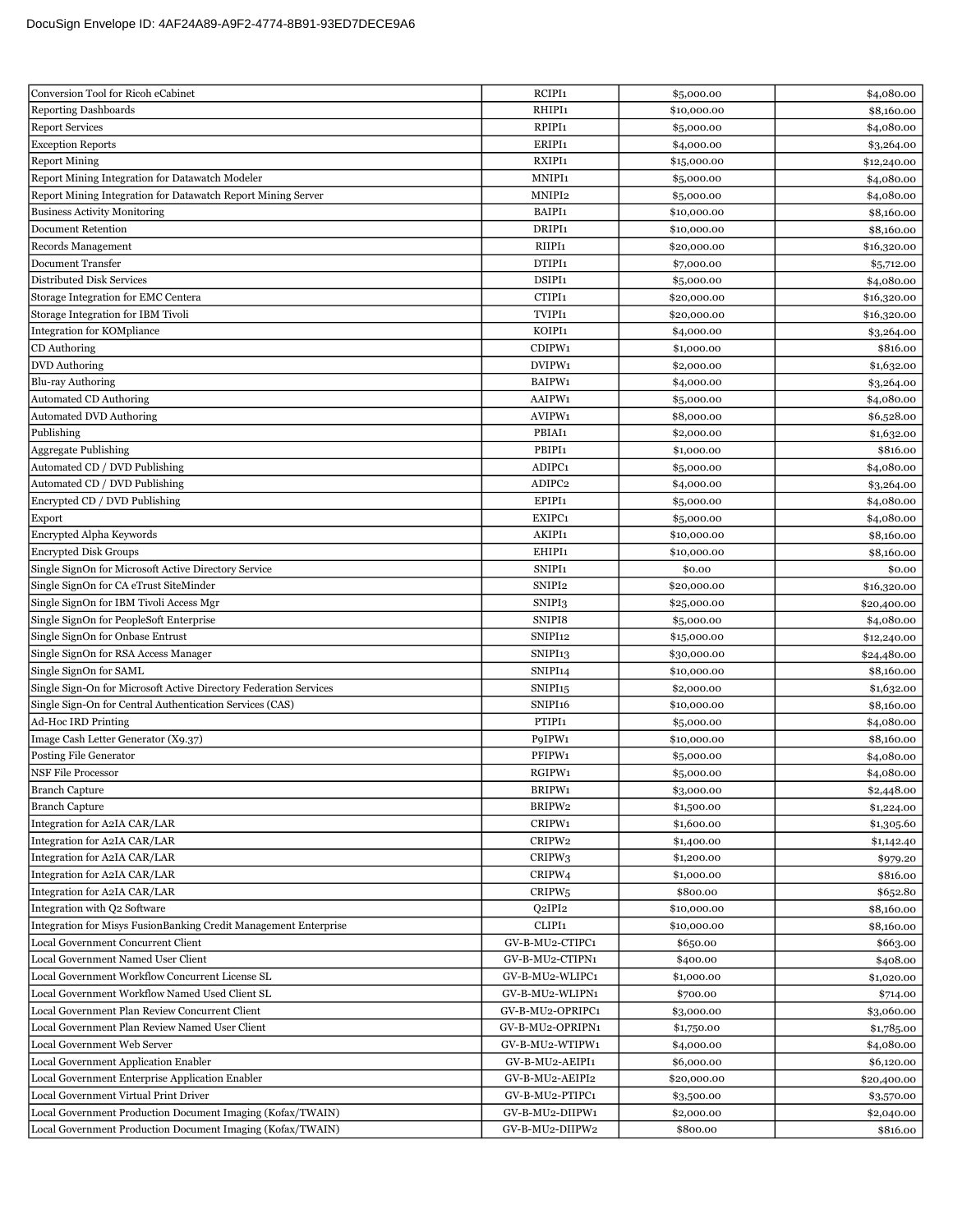| Local Government Production Document Imaging (TWAIN)       | GV-B-MU2-TIIPW1      | \$2,000.00               | \$2,040.00  |
|------------------------------------------------------------|----------------------|--------------------------|-------------|
| Local Government Production Document Imaging (TWAIN)       | GV-B-MU2-TIIPW2      | \$800.00                 | \$816.00    |
| Local Government Production Document Imaging (ISIS)        | GV-B-MU2-ASIPW1      | \$2,000.00               | \$2,040.00  |
| Local Government Production Document Imaging (ISIS)        | GV-B-MU2-ASIPW2      | \$800.00                 | \$816.00    |
| Local Government Disconnected Scanning                     | GV-B-MU2-DSIPW1      | \$2,000.00               | \$2,040.00  |
| Local Government Disconnected Scanning                     | GV-B-MU2-DSIPW2      | \$800.00                 | \$816.00    |
| Local Government Integration for Microsoft Outlook         | GV-B-MU2-OUTIPI1     | \$4,000.00               | \$4,080.00  |
| Local Government Records Management                        | GV-B-MU2-RIIPI1      | \$8,000.00               | \$8,160.00  |
| Local Government Document Retention                        | GV-B-MU2-DRIPI1      | \$4,000.00               | \$4,080.00  |
| Local Government Distributed Disk Service                  | GV-B-MU2-DSIPI1      | \$2,000.00               | \$2,040.00  |
| Local Government Integration for Tempest Development Group | GV-B-MU2-ITDIPI1     | \$6,000.00               | \$6,120.00  |
| Local Government Plan Review Integration Toolkit           | GV-B-MU2-PRTIPI1     | \$6,000.00               | \$6,120.00  |
| Local Government Integration for Azteca Cityworks          | GV-B-MU2-ACWIPI1     | \$6,000.00               | \$6,120.00  |
| Local Government Office Business Application               | GV-B-MU2-OBAIPI1     | \$2,000.00               | \$2,040.00  |
| Local Government Agenda Voting                             | GV-B-MU2-AVTIPI1     | \$8,000.00               | \$8,160.00  |
| Local Government Document Composition                      | GV-B-MU2-ADIPI1      | \$8,000.00               | \$8,160.00  |
| <b>Local Government Advanced Capture</b>                   | GV-B-MU2-IAIPW1      | \$10,000.00              | \$10,200.00 |
| Local Government Integration for YouTube for Meeting Video | GV-B-MU2-YOUIPI1     | \$8,000.00               | \$8,160.00  |
| Local Government Integration for CityView                  | GV-B-MU2-ICVIPI1     | \$6,000.00               | \$6,120.00  |
| Local Government Workflow/Workview Concurrent SL           | GV-B-MU2-WWIPC1      | \$1,740.00               | \$1,774.80  |
| Local Government Workview Concurrent Client SL             | GV-B-MU2-VLIPC1      | \$900.00                 | \$918.00    |
| Local Government Workflow/WorkView Named User Client SL    | GV-B-MU2-WWIPN1      | \$1,080.00               | \$1,101.60  |
| Local Government WorkView Named User Client SL             | GV-B-MU2-VLIPN1      | \$540.00                 | \$550.80    |
| Local Government Licensing Bundle                          | GOVT-B-LOCAL         | \$20,000.00              | \$20,400.00 |
| Local Gov't Full Text Search                               | GV-B-MU2-FTSIPI1     | \$12,000.00              | \$12,240.00 |
| Local Gov't Encrypted Alpha Key Words                      | GV-B-MU2-AKIPI1      | \$6,000.00               | \$6,120.00  |
| Local Gov't Encrypted Disk Groups                          | GV-B-MU2-EHIPI1      | \$6,000.00               | \$6,120.00  |
| <b>Local Government Image Forms</b>                        | GV-B-MU2-IMFIPI2     | \$10,000.00              | \$10,200.00 |
| <b>Brainware for SMB</b>                                   | BFSIPI <sub>5</sub>  |                          |             |
| <b>Brainware for SMB</b>                                   | BFSIPI <sub>15</sub> | \$6,500.00<br>\$9,000.00 | \$6,630.00  |
| <b>Brainware for SMB</b>                                   | BFSIPI25             | \$15,000.00              | \$9,180.00  |
| <b>Brainware for SMB</b>                                   | BFSIPI60             |                          | \$15,300.00 |
| OnBase Agenda                                              | AGEIPI1              | \$33,600.00              | \$34,272.00 |
| OnBase Agenda Concurrent Client                            | AGEIPC1              | \$5,000.00<br>\$500.00   | \$4,080.00  |
| Agenda To Go                                               | ATGIPI1              | \$5,000.00               | \$408.00    |
|                                                            |                      |                          | \$4,080.00  |
| Agenda Voting                                              | AVTIPI1<br>AGEISI1   | \$15,000.00              | \$12,240.00 |
| Agenda Media                                               |                      | \$6,000.00               | \$4,896.00  |
| Agenda Media                                               | AGEISI2              | \$9,000.00               | \$7,344.00  |
| Agenda Media                                               | AGEISI3              | \$12,000.00              | \$9,792.00  |
| <b>OnBase Plan Review</b>                                  | OPRIPI1              | \$7,500.00               | \$6,120.00  |
| Plan Review Named User Client                              | OPRIPN1              | \$2,500.00               | \$2,040.00  |
| Plan Review Concurrent Client                              | OPRIPC1              | \$5,000.00               | \$4,080.00  |
| Plan Review Integration Toolkit                            | PRTIPI1              | \$15,000.00              | \$12,240.00 |
| <b>Integration for Tempest Development Group</b>           | ITDIPI1              | \$15,000.00              | \$12,240.00 |
| <b>Integration for Azteca Cityworks</b>                    | ACWIPI1              | \$15,000.00              | \$12,240.00 |
| <b>Integration for Accela</b>                              | AAIPI1               | \$10,000.00              | \$8,160.00  |
| Public Sector Constituency Web Access                      | PSIPI1               | \$5.00                   | \$4.08      |
| <b>Integration for CourtView</b>                           | ICIPI1               | \$15,000.00              | \$12,240.00 |
| <b>Integration for Epic</b>                                | EMIPI6               | \$100,000.00             | \$81,600.00 |
| Epic Concurrent Client                                     | ECIPC1               | \$1,500.00               | \$1,224.00  |
| <b>Epic Concurrent Client</b>                              | ECIPC2               | \$1,250.00               | \$1,020.00  |
| Epic Concurrent Client                                     | ECIPC3               | \$1,000.00               | \$816.00    |
| Integration for Epic Canto and Epic Haiku                  | ECHIPI1              | \$100.00                 | \$81.60     |
| Integration for Epic Canto and Epic Haiku                  | ECHIPI2              | \$75.00                  | \$61.20     |
| Integration for Epic Canto and Epic Haiku                  | ECHIPI3              | \$50.00                  | \$40.80     |
| Medical Records Management Solution                        | MRIPI1               | \$25,000.00              | \$20,400.00 |
| Medical Records Coding Interface                           | MGIPI1               | \$20,000.00              | \$16,320.00 |
| Medical Records Transcription Interface                    | MOIPI1               | \$10,000.00              | \$8,160.00  |
| MRMS Chart Completion Concurrent Client                    | MRIPC1               | \$3,000.00               | \$2,448.00  |
| Appeals and Grievances                                     | ANGIPI1              | \$95,000.00              | \$77,520.00 |
| Release of Information                                     | RUIPI1               | \$50.00                  | \$40.80     |
| <b>Integration for Optum CAC</b>                           | OPIPI1               | \$30,000.00              | \$24,480.00 |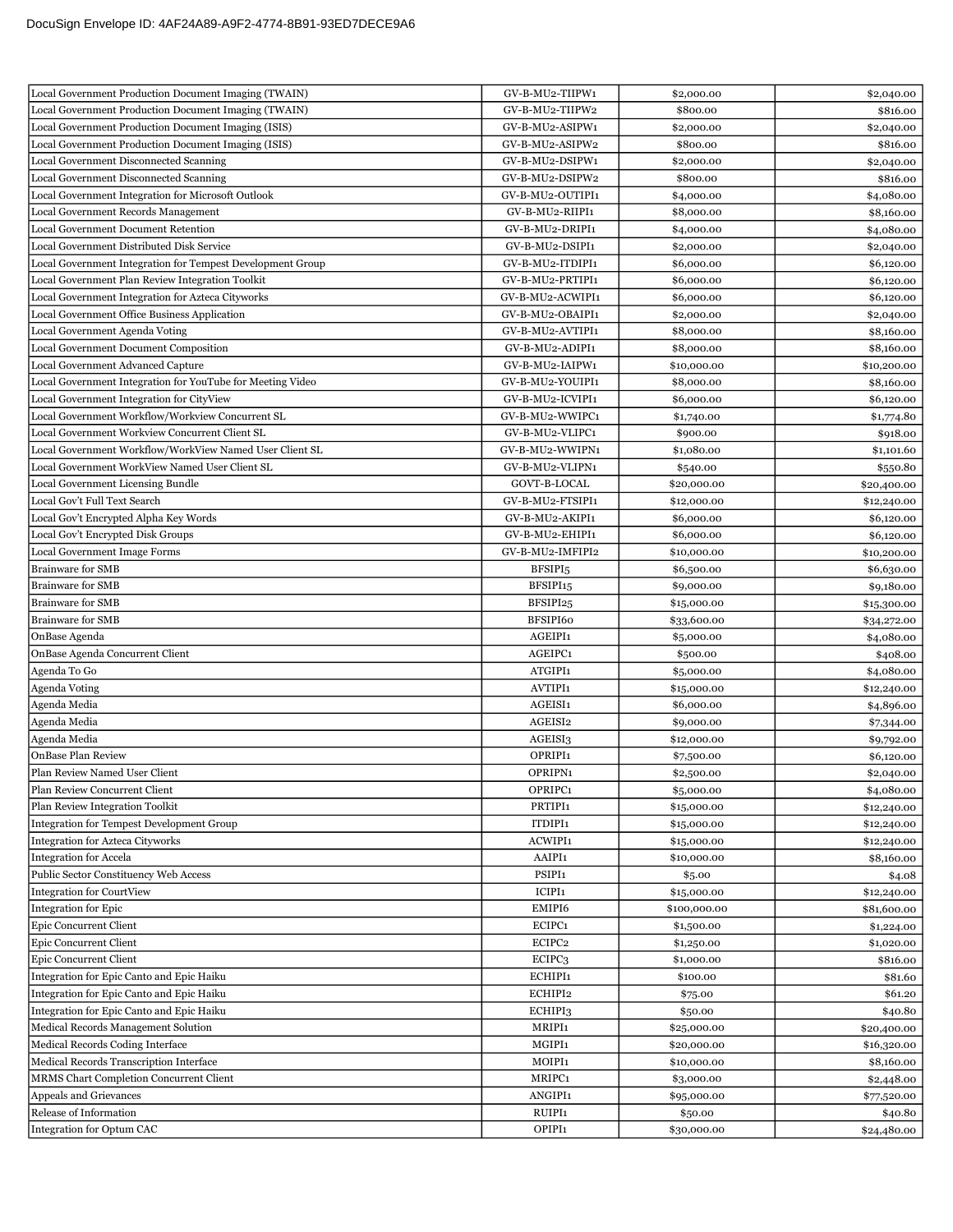| Integration for 3M CAC                                        | 3MIPI1                                | \$30,000.00 | \$24,480.00              |
|---------------------------------------------------------------|---------------------------------------|-------------|--------------------------|
| <b>Integration for Nuance CAC</b>                             | NUIPI1                                | \$30,000.00 | \$24,480.00              |
| EDI 810 EOB Processor                                         | P <sub>1</sub> IPW <sub>1</sub>       | \$10,000.00 | \$8,160.00               |
| EDI 835 EOB Processor (HIPAA 5010)                            | P <sub>5</sub> IPW <sub>1</sub> -5010 | \$15,000.00 | \$12,240.00              |
| EDI 837 Processor (HIPAA 5010)                                | P7IPW1-5010                           | \$15,000.00 | \$12,240.00              |
| HL7 Module                                                    | HLIPW1                                | \$25,000.00 | \$20,400.00              |
| Signature Deficiencies for Epic                               | MCIPI1                                | \$20,000.00 | \$16,320.00              |
| Signature Deficiencies for EMRs                               | DEIPI1                                | \$20,000.00 | \$16,320.00              |
| Intgegration for GE Centricity                                | GEIPI1                                | \$25,000.00 | \$20,400.00              |
| Integration for GE Centricity Image Broker                    | IBIPI1                                | \$25,000.00 | \$20,400.00              |
| <b>Integration for Cerner Millennium</b>                      | CNIPI3                                | \$50,000.00 | \$40,800.00              |
| Integration for Allscripts Sunrise Acute Care                 | EYIPI3                                | \$50,000.00 | \$40,800.00              |
| <b>Integration for Allscripts Homecare</b>                    | ALIPI1                                | \$5,000.00  | \$4,080.00               |
| Workstation Client for AllScripts Integration                 | ALIPW1                                | \$200.00    | \$163.20                 |
| Multi-User Server for GE Centricity (clinical)                | GMIPI1                                | \$5,500.00  | \$4,488.00               |
| Clinical Concurrent Client for GE Centricity                  | GCIPC1                                | \$800.00    | \$652.80                 |
| Document Imaging for GE Centricity (Unlimited) (Clinical)     | GUIPW1                                | \$3,300.00  | \$2,692.80               |
| Clinical Indexing Workstation Client for GE Centricity        | GIIPW1                                | \$1,000.00  | \$816.00                 |
| Disconnected Scanning for GE Centricity                       | GSIPW1                                | \$500.00    | \$408.00                 |
| Healthcare Disconnected Scanning for Citrix                   | DSIPC1                                | \$6,000.00  | \$4,896.00               |
| Healthcare Disconnected Scanning for Citrix                   | DSIPC2                                | \$2,400.00  | \$1,958.40               |
| Healthcare Express Scanning for Citrix                        | EPIPC1                                | \$1,200.00  | \$979.20                 |
| Healthcare Front Office Scanning for Citrix                   | FOIPC1                                | \$1,200.00  | \$979.20                 |
| Integration Scanning for Epic                                 | EIIPW1                                | \$1,000.00  | \$816.00                 |
| OnBase Mobile Healthcare                                      | <b>OMHIPI1</b>                        | \$100.00    | \$81.60                  |
| OnBase Mobile Healthcare                                      | OMHIPI2                               | \$75.00     | \$61.20                  |
| OnBase Mobile Healthcare                                      | OMHIPI3                               | \$50.00     | \$40.80                  |
| Hospital License - Community Connect                          | HOSIPI1                               | \$800.00    | \$816.00                 |
| Hospital License - Community Connect                          | HOSIPI2                               | \$1,200.00  | \$1,224.00               |
| Denial Management                                             | DENIPI1                               | \$40,000.00 | \$32,640.00              |
| ANSI X 12 EDI Toolkit                                         | EDIIPI1                               | \$25,000.00 | \$20,400.00              |
| <b>Additional EDI Processing Station</b>                      | EDIIPW1                               | \$10,000.00 | \$8,160.00               |
| <b>Treasury Workstation Reconciliation</b>                    | TWRIPI1                               | \$25,000.00 | \$20,400.00              |
| Additional AutoLink to Host System                            | AAHIPI1                               | \$7,500.00  | \$6,120.00               |
| <b>RCM</b> Concurrent Client                                  | RCMIPC1                               | \$2,500.00  | \$2,040.00               |
| <b>RCM</b> Concurrent Client                                  | RCMIPC <sub>2</sub>                   | \$2,100.00  | \$1,713.60               |
| <b>RCM</b> Concurrent Client                                  | RCMIPC3                               | \$1,800.00  | \$1,468.80               |
| <b>RCM</b> Concurrent Client                                  | RCMIPC4                               | \$1,500.00  | \$1,224.00               |
| <b>RCM</b> Concurrent Client                                  | RCMIPC <sub>5</sub>                   | \$1,300.00  | \$1,060.80               |
| <b>RCM</b> Concurrent Client                                  | RCMIPC6                               | \$1,100.00  | \$897.60                 |
| <b>RCM</b> Concurrent Client                                  | RCMIPC7                               | \$1,000.00  | \$816.00                 |
| <b>RCM</b> Concurrent Client                                  | RCMIPC8                               | \$950.00    | \$775.20                 |
| <b>RCM Workstation Client</b>                                 | RCMIPW1                               | \$1,250.00  | \$1,020.00               |
| <b>RCM</b> Workstation Client                                 | RCMIPW2                               | \$1,050.00  | \$856.80                 |
| <b>RCM Workstation Client</b>                                 | RCMIPW3                               | \$900.00    | \$734.40                 |
| <b>RCM Workstation Client</b>                                 | RCMIPW4                               | \$750.00    | \$612.00                 |
| <b>RCM</b> Workstation Client                                 | RCMIPW <sub>5</sub>                   | \$650.00    | \$530.40                 |
| <b>RCM</b> Workstation Client                                 | RCMIPW6                               | \$550.00    | \$448.80                 |
| <b>RCM</b> Workstation Client                                 | RCMIPW7                               | \$500.00    | \$408.00                 |
| <b>RCM</b> Workstation Client                                 | RCMIPW8                               | \$475.00    | \$387.60                 |
| Integration for Linedata Capitalstream                        | LCIPI1                                | \$15,000.00 | \$12,240.00              |
| OnBase Incident Case Management                               | ICMIPI1                               | \$10,000.00 | \$8,160.00               |
| Mobile eCapture (Registration + Clinical Consents)            | MERCIPI1                              | \$25,000.00 | \$20,400.00              |
| Mobile eCapture Per Device (Registration + Clinical Consents) | MERCIPW1                              | \$700.00    | \$571.20                 |
| Audit Compliance Administration for Hospitals                 | HS-AUIPI1                             | \$30,000.00 | \$24,480.00              |
| Audit Compliance Administration for Hospitals                 | HS-AUIPI2                             | \$50,000.00 | \$40,800.00              |
| Audit Compliance Administration for Hospitals                 | HS-AUIPI3                             | \$75,000.00 | \$61,200.00              |
| Audit Compliance Administration for Hospitals                 | HS-AUIPI4                             | \$3,000.00  |                          |
| Audit Compliance Administration for Hospitals - Subscription  | HS-AUISI1                             | \$1,400.00  | \$2,448.00<br>\$1,142.40 |
| Audit Compliance Administration for Hospitals - Subscription  | HS-AUISI2                             | \$2,400.00  | \$1,958.40               |
| Audit Compliance Administration for Hospitals - Subscription  | HS-AUISI3                             | \$3,600.00  | \$2,937.60               |
|                                                               |                                       |             |                          |
| Audit Compliance Administration for Hospitals - Subscription  | HS-AUISI4                             | \$300.00    | \$244.80                 |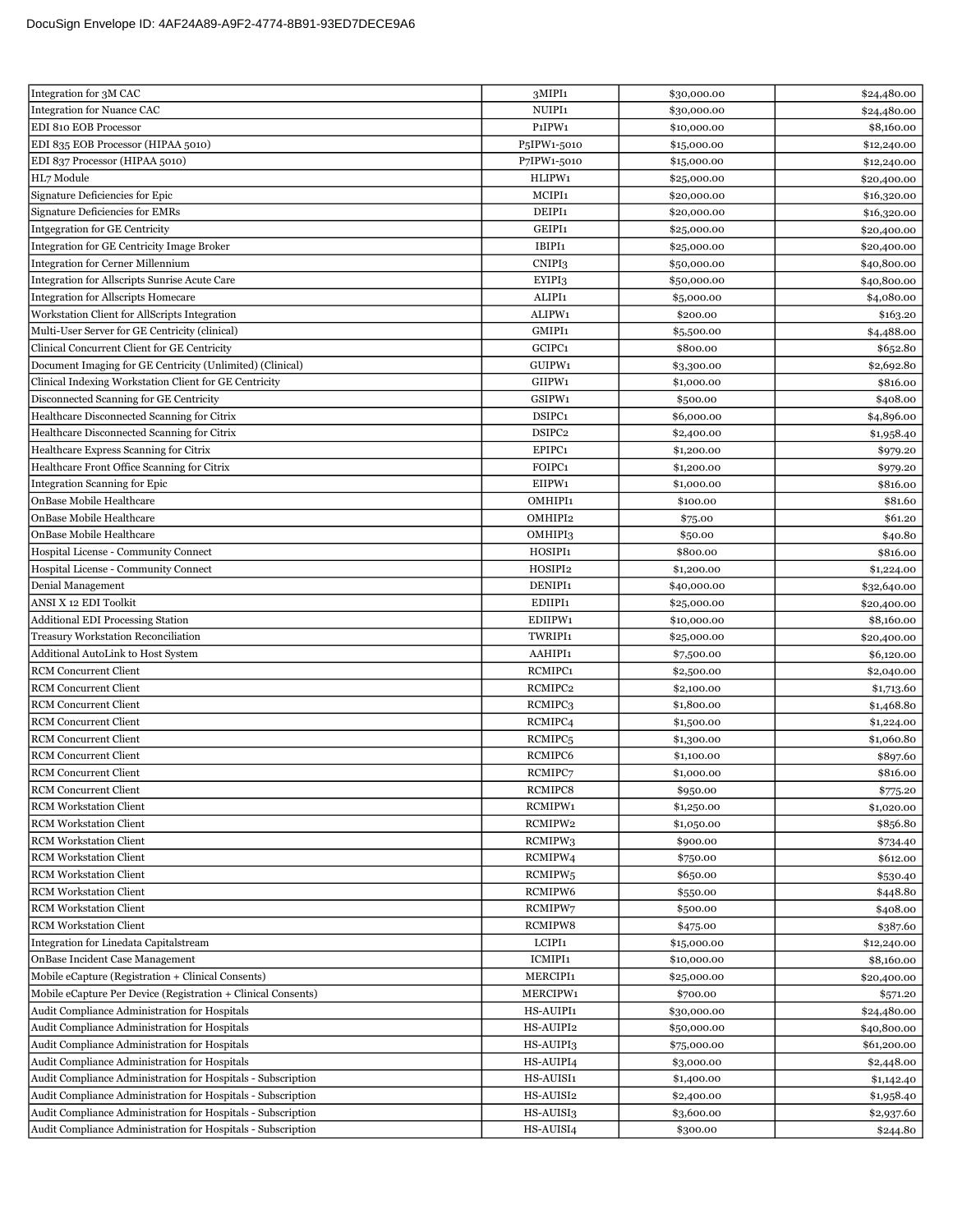| EDI TS 130 Processor                                       | T <sub>1</sub> IPW <sub>1</sub> | \$10,000.00 | \$8,160.00  |
|------------------------------------------------------------|---------------------------------|-------------|-------------|
| Integration for YouTube for Meeting Video                  | YOUIPI1                         | \$20,000.00 | \$16,320.00 |
| <b>Integration for CityView</b>                            | <b>ICVIPI1</b>                  | \$15,000.00 | \$12,240.00 |
| Enterprise Search Initial Bundle                           | PES-PER-0042-0001               | \$36,000.00 | \$29,376.00 |
| <b>Enterprise Search Production Server</b>                 | PES-PER-0043-0001               | \$17,000.00 | \$13,872.00 |
| Enterprise Search Test Server                              | PES-PER-0044-SWAD               | \$5,000.00  | \$4,080.00  |
| <b>Admissions Process Automation for PeopleSoft</b>        | ADMIPI1                         | \$54,000.00 | \$55,080.00 |
| Financial Aid Process Automation for PeopleSoft            | FINIPI1                         | \$45,000.00 | \$45,900.00 |
| TC/TCE Process Automation for PeopleSoft                   | TCEIPI1                         | \$54,000.00 | \$55,080.00 |
| Enterprise Integration Server (EIS)                        | EISIPI1                         | \$40,000.00 | \$40,800.00 |
| <b>Enterprise Production Document Imaging</b>              | PDIIPI1                         | TBD         | TBD         |
| Enterprise Combined Client API (Core/Thick)                | <b>CCIPIE</b>                   | TBD         | TBD         |
| Web Portal Bundle                                          | WPTIPI1                         | \$25,000.00 | \$20,400.00 |
| <b>Content Composer Core Server</b>                        | DOM-PER-0002-0001               | \$60,000.00 | \$48,960.00 |
| Content Composer Additional Non-Production for Core Server | DOM-PER-0022-SWAD               | \$10,000.00 | \$8,160.00  |
| Content Composer Concurrent End User Client                | DOM-PER-0008-0001               | \$1,000.00  | \$816.00    |
| Content Composer Concurrent Studio Administrator Client    | DOM-PER-0007-0001               | \$5,000.00  | \$4,080.00  |
| Content Composer xData                                     | DOM-PER-0003-0001               | \$20,000.00 | \$16,320.00 |
| Content Composer SAP Integration                           | DOM-PER-0004-0001               | \$30,000.00 | \$24,480.00 |
| Content Composer Odin Output Management Server             | DOM-PER-0005-0001               | \$20,000.00 | \$16,320.00 |
| Content Composer Additional Output Format                  | DOM-PER-0009-0001               | \$10,000.00 | \$8,160.00  |
| Content Composer Additional Output Format                  | DOM-PER-0010-0001               | \$10,000.00 | \$8,160.00  |
| Content Composer Additional Output Format                  | DOM-PER-0011-0001               | \$10,000.00 | \$8,160.00  |
| Content Composer Additional Output Format                  | DOM-PER-0012-0001               | \$10,000.00 | \$8,160.00  |
| Content Composer Additional Output Format                  | DOM-PER-0013-0001               | \$10,000.00 | \$8,160.00  |
| Content Composer Additional Output Format                  | DOM-PER-0014-0001               | \$10,000.00 | \$8,160.00  |
| Content Composer Additional Output Format                  | DOM-PER-0015-0001               | \$10,000.00 | \$8,160.00  |
| <b>Content Composer Additional Output Format</b>           | DOM-PER-0016-0001               | \$10,000.00 | \$8,160.00  |
| Content Composer Additional Output Format                  | DOM-PER-0017-0001               | \$10,000.00 | \$8,160.00  |
| Content Composer Additional Output Format                  | DOM-PER-0018-0001               | \$10,000.00 | \$8,160.00  |
| Content Composer Additional Output Format                  | DOM-PER-0019-0001               | \$10,000.00 | \$8,160.00  |
| Content Composer Additional Output Format                  | DOM-PER-0020-0001               | \$10,000.00 | \$8,160.00  |
| <b>Content Composer Additional Output Format</b>           | DOM-PER-0021-0001               | \$10,000.00 | \$8,160.00  |
| Content Composer Input and Output Format PDF               | DOM-PER-0080-0001               | \$15,000.00 | \$12,240.00 |
| <b>Implementation Services</b>                             | <b>INSTL1</b>                   | \$190.00    | \$184.11    |
| <b>Business Process Consulting Services</b>                | WFCNS1                          | \$215.00    | \$208.34    |
| <b>Advanced Capture Services</b>                           | ADCAP1                          | \$190.00    | \$184.11    |
| Database Services                                          | DBSRV1                          | \$215.00    | \$208.34    |
| <b>Custom Solution Services</b>                            | CUSOL1                          | \$215.00    | \$208.34    |
| <b>Enterprise Consulting Services</b>                      | ESGSV1                          | \$215.00    | \$208.34    |
| <b>Project Management Services</b>                         | <b>PMSSUP</b>                   | \$200.00    | \$193.80    |
| Program Management                                         | <b>PGMSUP</b>                   | \$250.00    | \$242.25    |
| <b>Infrastructure Analysis Services</b>                    | INFAN1                          | \$250.00    | \$242.25    |
| <b>Conversion Consulting</b>                               | CVCNS1                          | \$250.00    | \$242.25    |
| <b>Principal Consulting</b>                                | PCCNS1                          | \$250.00    | \$242.25    |
| Introduction to Installation                               | TRITEK-C                        | \$2,800.00  | \$2,570.40  |
| Introduction to Installation                               | TRITEK-CO                       | \$3,000.00  | \$2,754.00  |
| Introduction to Installation                               | TRITEK2-C                       | \$20,000.00 | \$18,360.00 |
| <b>Installer Certification</b>                             | TRCRT1-C                        | \$2,800.00  | \$2,570.40  |
| <b>Installer Certification</b>                             | TRCRT1-CO                       | \$3,000.00  | \$2,754.00  |
| <b>Installer Certification</b>                             | TRCRT2-C                        | \$20,000.00 | \$18,360.00 |
| <b>System Administration</b>                               | TRSYS1-C                        | \$2,800.00  | \$2,570.40  |
| <b>System Administration</b>                               | TRSYS1-CO                       | \$3,000.00  | \$2,754.00  |
| <b>System Administration</b>                               | TRSYS2-C                        | \$20,000.00 | \$18,360.00 |
| Advanced System Administration                             | TRSYS3-C                        | \$2,800.00  | \$2,570.40  |
| <b>Advanced System Administration</b>                      | TRSYS3-CO                       | \$3,000.00  | \$2,754.00  |
| Advanced System Administration                             | TRSYS4-C                        | \$20,000.00 | \$18,360.00 |
| Introduction to Workflow                                   | TRWKF1-C                        | \$2,800.00  | \$2,570.40  |
| Introduction to Workflow                                   | TRWKF1-CO                       | \$3,000.00  | \$2,754.00  |
| Introduction to Workflow                                   | TRWKF3-C                        | \$20,000.00 | \$18,360.00 |
| <b>Workflow Design</b>                                     | TRWFE2-C                        | \$2,800.00  | \$2,570.40  |
| <b>Workflow Design</b>                                     | TRWFE2-CO                       | \$3,000.00  | \$2,754.00  |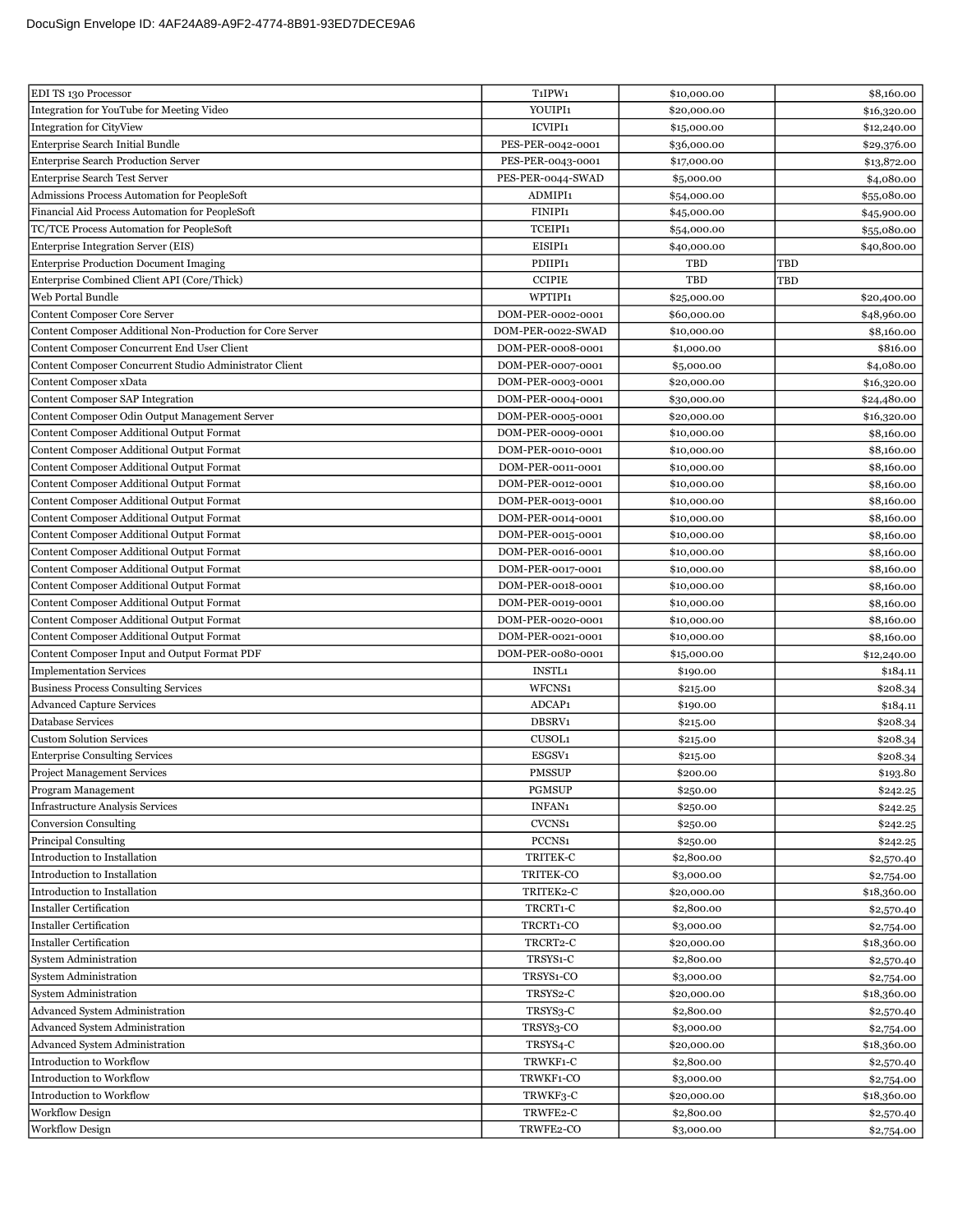| <b>Workflow Design</b>                                                       | TRWFE4-C             | \$20,000.00 | \$18,360.00 |
|------------------------------------------------------------------------------|----------------------|-------------|-------------|
| OnBase API Certification                                                     | TRAPI1-C             | \$2,800.00  | \$2,570.40  |
| OnBase API Certification                                                     | TRAPI1-CO            | \$3,000.00  | \$2,754.00  |
| OnBase API Certification                                                     | TRAPI2-C             | \$20,000.00 | \$18,360.00 |
| Web Server/Application Enabler Administration                                | TRCSA1               | \$2,800.00  | \$2,570.40  |
| Web Server/Application Enabler Administration                                | TRCSA <sub>2</sub>   | \$20,000.00 | \$18,360.00 |
| Web Server - Online                                                          | WSTWA1-CO            | \$1,200.00  | \$1,101.60  |
| Web Server                                                                   | WSTWA2-CO            | \$6,720.00  | \$6,168.96  |
| Application Enabler - Online                                                 | AETWA1-CO            | \$1,200.00  | \$1,101.60  |
| <b>Application Enabler</b>                                                   | AETWA2-CO            | \$6,720.00  | \$6,168.96  |
| WorkView Implementation                                                      | TRWVI1-C             | \$2,800.00  | \$2,570.40  |
| WorkView Implementation                                                      | TRWVI1-CO            | \$3,000.00  | \$2,754.00  |
| WorkView Implementation                                                      | TRWVI2-C             | \$20,000.00 | \$18,360.00 |
| Partner Hosted Customer Training Course                                      | PHTOI1               | \$18,750.00 | \$17,212.50 |
| OnBase Workflow Administration Recertification - Online                      | WATWC1-CO            | \$300.00    | \$275.40    |
| OnBase System Administration Recertification - Online                        | TRUAW1-CO            | \$300.00    | \$275.40    |
| OnBase End User Training                                                     | TREND <sub>1</sub>   | \$4,000.00  | \$3,672.00  |
| <b>Custom Customer Training</b>                                              | TRCCC1               | \$4,000.00  | \$3,672.00  |
| <b>Custom Customer Training</b>                                              | TRCCC <sub>2</sub>   | \$560.00    | \$514.08    |
| Advanced Capture Solutions Training Class                                    | ACTCI1-C             | \$2,800.00  | \$2,570.40  |
| Advanced Capture Solutions Training Class                                    | ACTCI1-CO            | \$3,000.00  | \$2,754.00  |
| <b>Advanced Capture Solutions Training Class</b>                             | ACTCI2-C             | \$20,000.00 | \$18,360.00 |
| TechQuest                                                                    | TQTCE1-C             | \$2,800.00  | \$2,570.40  |
| Basic Electronic Forms - Online                                              | EFTWI1-CO            | \$600.00    | \$550.80    |
| <b>Supporting OnBase</b>                                                     | TRTSC1-C             | \$2,800.00  | \$2,570.40  |
| <b>Supporting OnBase</b>                                                     | TRTSC1-CO            | \$3,000.00  | \$2,754.00  |
| System Administration - Healthcare                                           | HC-TRSYS1-C          | \$2,800.00  |             |
| System Administration - Healthcare                                           | HC-TRSYS1-CO         |             | \$2,570.40  |
| System Administration - Healthcare                                           | HC-TRSYS2-C          | \$3,000.00  | \$2,754.00  |
|                                                                              |                      | \$20,000.00 | \$18,360.00 |
| OCR for AnyDoc System Administration<br>OCR for AnyDoc System Administration | TRADSYS1-C           | \$2,800.00  | \$2,570.40  |
| <b>Infiniworx Core</b>                                                       | TRADSYS1-CO          | \$3,000.00  | \$2,754.00  |
|                                                                              | TRADIX1-C            | \$2,800.00  | \$2,570.40  |
| <b>Infiniworx Core</b>                                                       | TRADIX1-CO           | \$3,000.00  | \$2,754.00  |
| AnyDoc AnyApp                                                                | TRADAA1-C            | \$2,800.00  | \$2,570.40  |
| AnyDoc AnyApp                                                                | TRADAA1-CO           | \$3,000.00  | \$2,754.00  |
| <b>Enterprise Integration Server for Developers</b>                          | EISDV1-C             | \$2,800.00  | \$2,570.40  |
| <b>Enterprise Integration Server for Developers</b>                          | EISDV1-CO            | \$3,000.00  | \$2,754.00  |
| <b>OnBase Fundamentals</b>                                                   | OBFUND1-C            | \$500.00    | \$459.00    |
| <b>OnBase Fundamentals</b>                                                   | OBFUND1-CO           | \$500.00    | \$459.00    |
| Brainware Intelligent Capture Training                                       | BWICP1-C             | \$3,000.00  | \$2,754.00  |
| Brainware Intelligent Capture Training                                       | BWICP1-CO            | \$3,000.00  | \$2,754.00  |
| Perceptive Software 5 Day Training Class                                     | TR-PERS-6414-C       | \$3,000.00  | \$2,754.00  |
| Perceptive Software 5 Day Training Class                                     | TR-PERS-6414-CO      | \$3,000.00  | \$2,754.00  |
| Perceptive Software 4 day Training                                           | TR-PERS-6415-C       | \$2,400.00  | \$2,203.20  |
| Perceptive Software 4 day Training                                           | TR-PERS-6415-CO      | \$2,400.00  | \$2,203.20  |
| Perceptive Software 3 day Training                                           | TR-PERS-6416-C       | \$1,800.00  | \$1,652.40  |
| Perceptive Software 3 day Training                                           | TR-PERS-6416-CO      | \$1,800.00  | \$1,652.40  |
| Perceptive Software 2 day Training                                           | TR-PERS-6417-C       | \$1,200.00  | \$1,101.60  |
| Perceptive Software 2 day Training                                           | TR-PERS-6417-CO      | \$1,200.00  | \$1,101.60  |
| Perceptive Software 1 day Training                                           | TR-PERS-6418-C       | \$600.00    | \$550.80    |
| Perceptive Software 1 day Training                                           | TR-PERS-6418-CO      | \$600.00    | \$550.80    |
| Perceptive Software Onsite 5 day training                                    | <b>TR-PERS-8302</b>  | \$30,000.00 | \$27,540.00 |
| Perceptive Software Onsite 4 day training                                    | <b>TR-PERS-6419</b>  | \$24,000.00 | \$22,032.00 |
| Perceptive Software Onsite 1 day training                                    | <b>TR-PERS-8303</b>  | \$6,000.00  | \$5,508.00  |
| Perceptive Software Onsite Additional Student                                | <b>TR-PERS-6420</b>  | \$1,000.00  | \$918.00    |
| Perceptive Software VNA (ACUO) Bulk (up to 3 seats)                          | <b>TR-PERS-5504</b>  | \$9,000.00  | \$8,262.00  |
| Perceptive premium Education Subscription                                    | PETWS1-PSW           | \$1,500.00  | \$1,377.00  |
| Premium Education Subscription                                               | PETWS1               | 8%          | 8%          |
| ShareBase                                                                    | <b>SHAREBASE</b>     | \$500.00    | \$459.00    |
| ShareBase                                                                    | <b>SHAREBASEUSER</b> | \$10.00     | \$10.20     |
| Subscription Fee                                                             | <b>OBOLSUB</b>       | 4%          | 4%          |
| <b>Hosting Fee</b>                                                           | PEC-SAAS0073-0001    | TBD         | TBD         |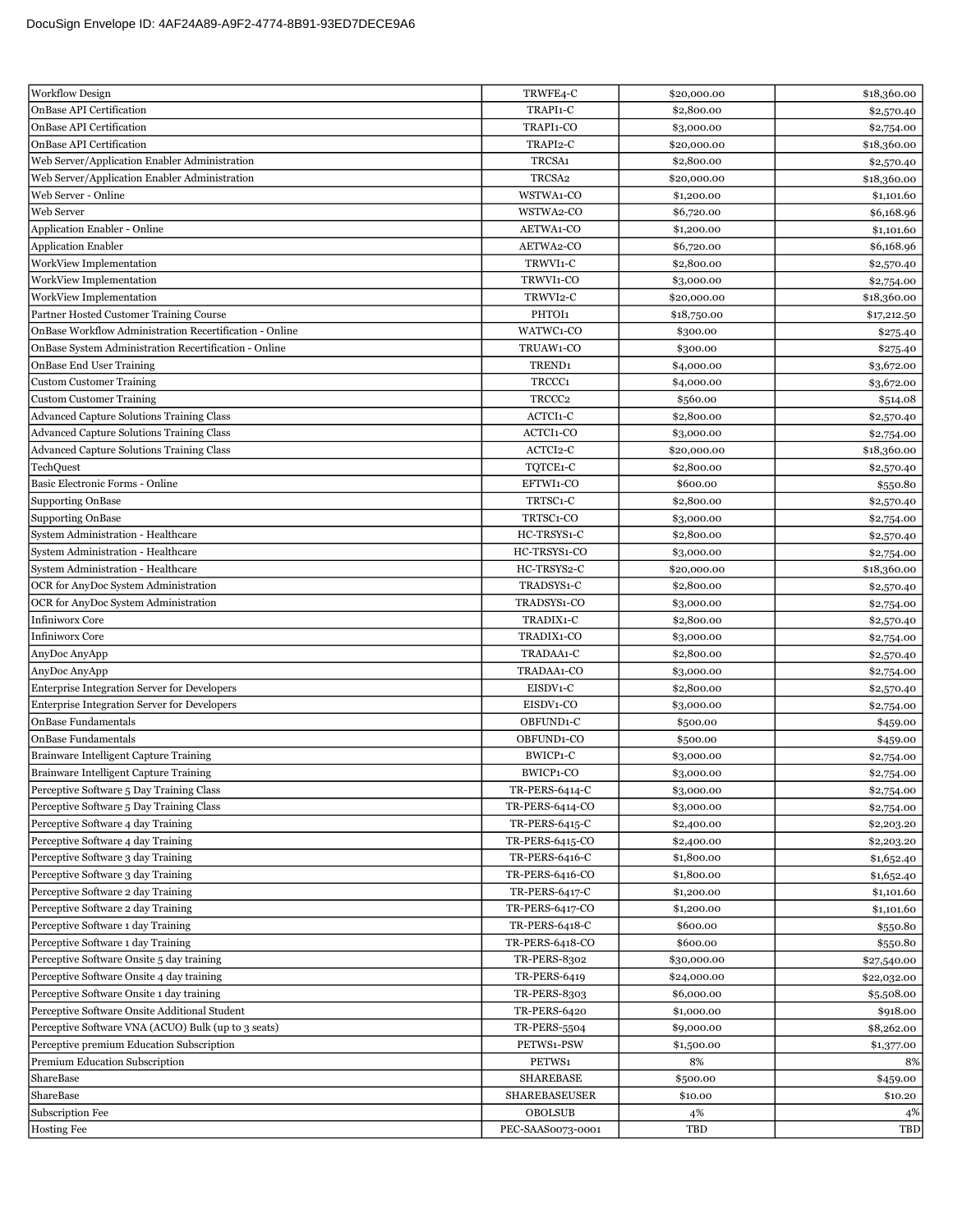| <b>Hosting Fee</b><br>OBOLHOST-GOLD<br>2000 (2.5%)                                                                 | $2\%$<br>2.50% |
|--------------------------------------------------------------------------------------------------------------------|----------------|
|                                                                                                                    |                |
| <b>Hosting Fee</b><br>OBOLHOST-PLATINUM<br>3000 (3%)                                                               | 3%             |
| <b>Hosting Fee</b><br>OBOLHOST-DOUBLEPLAT<br>4000 (4%)                                                             | 4%             |
| OnBase Cloud Subscription Setup Fee<br><b>OBSETUPSUB</b><br>TBD                                                    | TBD            |
| OnBase Cloud Hosting Setup Fee<br>OBSETUPHOST<br>TBD                                                               | <b>TBD</b>     |
| OnBase Cloud Storage Fee<br>OBOL-STORGE<br>TBD                                                                     | TBD            |
| OBOL-TBSTORGE<br>OnBase Cloud Storage Fee<br>TBD                                                                   | TBD            |
|                                                                                                                    |                |
| <b>OnBase Cloud Backfile Conversion Services</b><br>OBOLSVCS-BACKFILEHRS<br>\$215.00                               | \$208.34       |
| Global Cloud Services Professional Services<br><b>OBOLSVCS</b><br>\$215.00                                         | \$208.34       |
| OBOLHOST-CUSTOM<br>TBD<br>Custom Code Isolation Fee                                                                | TBD            |
| <b>User Testing Environment</b><br>OBOLSVCS-USERTESTING<br>\$3,500.00                                              | \$2,856.00     |
| OBOLSVCS-<br>User Testing Lite Environment<br>\$1,000.00<br><b>USERTESTLITE</b>                                    | \$816.00       |
| Full-Text Indexing Hosting Package<br>FTSSH1<br>\$750.00                                                           | \$612.00       |
| RSSSH1<br><b>Report Services Hosting Package</b><br>\$750.00                                                       | \$612.00       |
| OCRSSH1<br><b>OCR Hosting Package</b><br>\$750.00                                                                  | \$612.00       |
| <b>Advanced Capture Hosting Package</b><br>ADCSSH1<br>\$750.00                                                     | \$612.00       |
| <b>EIS Hosting Package</b><br>EISSSH1<br>\$1,500.00                                                                | \$1,224.00     |
| <b>Data Extraction Charges</b><br>OBOLSVCS-EXSSH1<br>\$2,000.00                                                    | \$1,632.00     |
| Hyland Cloud Data Warehouse Extraction Service - Weekly Metadata<br>HYCLD-MTDEXT-WKY<br>\$500.00                   | \$510.00       |
| Hyland Cloud Data Warehouse Extraction Service - Daily Logs<br>HYCLD-LOGEXT-DLY<br>\$800.00                        | \$816.00       |
| EXSUP1<br><b>Extended Support Fee</b><br>15%                                                                       | 15%            |
| Annual Maintenance Reinstatement<br>MAINTR/REINSTAT<br>10%                                                         | 10%            |
| Annual Maintenance - Subject to 3% Uptick Annually<br>MAINT1<br>20%                                                | 20%            |
| Annual Maintenance - Subject to 3% Uptick Annually<br>MAINT2<br>20%                                                | 20%            |
| Annual Maintenance - Enterprise - Subject to 3% Uptick Annually<br><b>MAINTE</b><br>20%                            | 20%            |
| Foundation Bundle Base Fee (required if less than 25 users)<br>PEC-PER-0039-0001<br>\$20,000.00<br>\$16,320.00     |                |
| Foundation Bundle-0001 CCUs<br>PEC-PER-0038-0001<br>\$2,475.00<br>\$2,019.60                                       |                |
| Foundation Bundle-0005 CCUs<br>\$10,098.00<br>PEC-PER-0038-0005<br>\$12,375.00                                     |                |
| Foundation Bundle-0010 CCUs<br>PEC-PER-0038-0010<br>\$24,750.00<br>\$20,196.00                                     |                |
| Foundation Bundle-0025 CCUs<br>PEC-PER-0038-0025<br>\$61,875.00<br>\$50,490.00                                     |                |
| Foundation Bundle-0050 CCUs<br>PEC-PER-0038-0050<br>\$112,500.00<br>\$91,800.00                                    |                |
| Foundation Bundle-0100 CCUs<br>PEC-PER-0038-0100<br>\$197,000.00<br>\$160,752.00                                   |                |
| Foundation Bundle-0250 CCUs<br>PEC-PER-0038-0250<br>\$402,500.00<br>\$328,440.00                                   |                |
| Foundation Bundle-0500 CCUs<br>PEC-PER-0038-0500<br>\$720,000.00<br>\$587,520.00                                   |                |
| Document Management Base Fee (required if < 25 users)<br>PEC-PER-0029-0001<br>\$40,000.00<br>\$32,640.00           |                |
| Document Management Bundle-0001<br>PEC-PER-0033-0001<br>\$3,375.00<br>\$2,754.00                                   |                |
| Document Management Bundle-0005<br>PEC-PER-0033-0005<br>\$16,875.00<br>\$13,770.00                                 |                |
| PEC-PER-0033-0010<br>Document Management Bundle-0010<br>\$33,750.00<br>\$27,540.00                                 |                |
| PEC-PER-0033-0025<br>\$68,850.00<br>Document Management Bundle-0025<br>\$84,375.00                                 |                |
| Document Management Bundle-0050<br>PEC-PER-0033-0050<br>\$152,500.00<br>\$124,440.00                               |                |
| Document Management Bundle-0100<br>PEC-PER-0033-0100<br>\$189,312.00<br>\$232,000.00                               |                |
| Document Management Bundle-0250<br>PEC-PER-0033-0250<br>\$366,180.00<br>\$448,750.00                               |                |
| Document Management Bundle-0500<br>PEC-PER-0033-0500<br>\$785,000.00<br>\$640,560.00                               |                |
| Enterprise Content Management Base Fee (required if < 25 users)<br>PEC-PER-0034-0001<br>\$60,000.00<br>\$48,960.00 |                |
| Enterprise Content Management Bundle-0001 CCUs<br>PEC-PER-0035-0001<br>\$3,635.28<br>\$4,455.00                    |                |
| Enterprise Content Management Bundle-0005 CCUs<br>\$18,176.40<br>PEC-PER-0035-0005<br>\$22,275.00                  |                |
| Enterprise Content Management Bundle-0010 CCUs<br>PEC-PER-0035-0010<br>\$44,550.00<br>\$36,352.80                  |                |
| Enterprise Content Management Bundle-0025 CCUs<br>\$90,882.00<br>PEC-PER-0035-0025<br>\$111,375.00                 |                |
| Enterprise Content Management Bundle-0050 CCUs<br>PEC-PER-0035-0050<br>\$148,920.00<br>\$182,500.00                |                |
| Enterprise Content Management Bundle-0100 CCUs<br>\$212,160.00<br>PEC-PER-0035-0100<br>\$260,000.00                |                |
| Enterprise Content Management Bundle-0250 CCUs<br>PEC-PER-0035-0250<br>\$396,780.00<br>\$486,250.00                |                |
| Enterprise Content Management Bundle-0500 CCUs<br>\$683,400.00<br>PEC-PER-0035-0500<br>\$837,500.00                |                |
| Perceptive Content Enterprise Server-Up to-0099<br>PEC-PER-0244-0099<br>\$15,950.00<br>\$13,015.20                 |                |
| Perceptive Content Enterprise Server-Up to-0599<br>PEC-PER-0244-0599<br>\$25,250.00<br>\$20,604.00                 |                |
| Perceptive Content Enterprise Server-Above-0600<br>PEC-PER-0244-0600<br>\$28,152.00<br>\$34,500.00                 |                |
| Perceptive Content Server Active-Active Ent.-Up to-0099<br>PEC-PER-0331-0099<br>\$23,950.00<br>\$19,543.20         |                |
| Perceptive Content Server Active-Active Ent.-Up to-0599<br>\$30,889.68<br>PEC-PER-0331-0599<br>\$37,855.00         |                |
| Perceptive Content Server Active-Active Ent.-Above-0600<br>PEC-PER-0331-0600<br>\$51,760.00<br>\$42,236.16         |                |
| Perceptive Content Server - Active-Up to-0099<br>PEC-PER-0328-0099<br>\$16,995.00<br>\$13,867.92                   |                |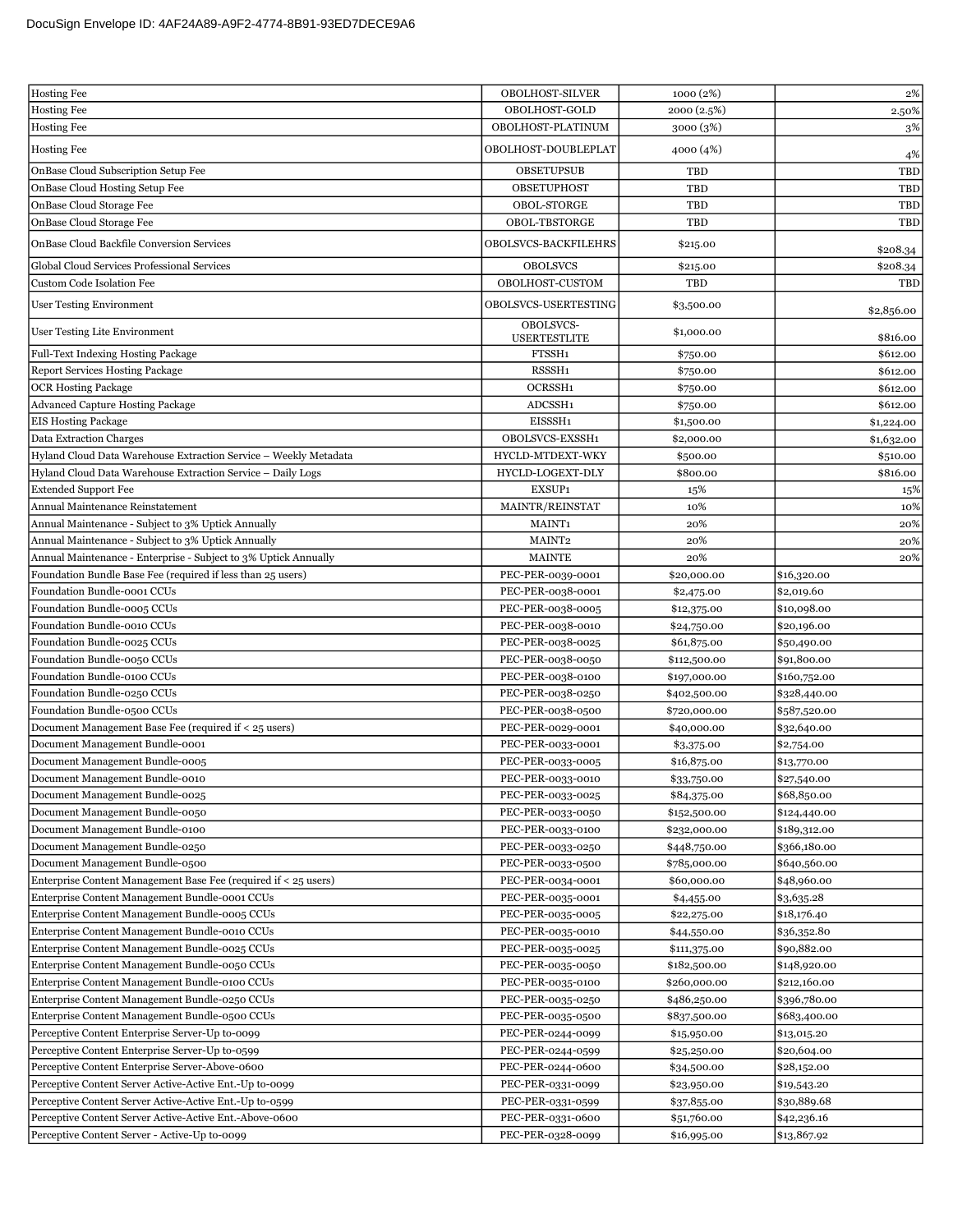| Perceptive Content Server - Active-Up to-0599 | PEC-PER-0328-0599 | \$32,445.00  | \$26,475.12  |
|-----------------------------------------------|-------------------|--------------|--------------|
| Perceptive Content Server - Active-Above-0600 | PEC-PER-0328-0600 | \$47,895.00  | \$39,082.32  |
| <b>Additional Active Server Node</b>          | PEC-PER-0319-0001 | \$12,360.00  | \$10,085.76  |
| Perceptive Content Client/WebNow Combo-0001   | PEC-PER-0049-0001 | \$2,780.00   | \$2,268.48   |
| Perceptive Content Client/WebNow Combo-0005   | PEC-PER-0049-0005 | \$13,900.00  | \$11,342.40  |
| Perceptive Content Client/WebNow Combo-0010   | PEC-PER-0049-0010 | \$27,800.00  | \$22,684.80  |
| Perceptive Content Client/WebNow Combo-0025   | PEC-PER-0049-0025 | \$55,625.00  | \$45,390.00  |
| Perceptive Content Client/WebNow Combo-0050   | PEC-PER-0049-0050 | \$111,250.00 | \$90,780.00  |
| Perceptive Content Client/WebNow Combo-0100   | PEC-PER-0049-0100 | \$181,000.00 | \$147,696.00 |
| Perceptive Content Client/WebNow Combo-0250   | PEC-PER-0049-0250 | \$452,500.00 | \$369,240.00 |
| Perceptive Content Client/WebNow Combo-0500   | PEC-PER-0049-0500 | \$765,000.00 | \$624,240.00 |
| Perceptive Content Concurrent License-0001    | PEC-PER-0046-0001 | \$2,470.00   | \$2,015.52   |
| Perceptive Content Concurrent License-0005    | PEC-PER-0046-0005 | \$12,350.00  | \$10,077.60  |
| Perceptive Content Concurrent License-0010    | PEC-PER-0046-0010 | \$24,700.00  | \$20,155.20  |
| Perceptive Content Concurrent License-0025    | PEC-PER-0046-0025 | \$49,500.00  | \$40,392.00  |
| Perceptive Content Concurrent License-0050    | PEC-PER-0046-0050 | \$99,000.00  | \$80,784.00  |
| Perceptive Content Concurrent License-0100    | PEC-PER-0046-0100 | \$160,500.00 | \$130,968.00 |
| Perceptive Content Concurrent License-0250    | PEC-PER-0046-0250 | \$401,250.00 | \$327,420.00 |
| Perceptive Content Concurrent License-0500    | PEC-PER-0046-0500 | \$680,000.00 | \$554,880.00 |
| WebNow-0001                                   | PEC-PER-0061-0001 | \$2,470.00   | \$2,015.52   |
| WebNow-0005                                   | PEC-PER-0061-0005 | \$12,350.00  | \$10,077.60  |
| WebNow-0010                                   | PEC-PER-0061-0010 | \$24,700.00  | \$20,155.20  |
| WebNow-0025                                   | PEC-PER-0061-0025 | \$49,500.00  | \$40,392.00  |
| WebNow-0050                                   | PEC-PER-0061-0050 | \$99,000.00  | \$80,784.00  |
| WebNow-0100                                   | PEC-PER-0061-0100 | \$160,500.00 | \$130,968.00 |
| WebNow-0250                                   | PEC-PER-0061-0250 | \$401,250.00 | \$327,420.00 |
| WebNow-0500                                   | PEC-PER-0061-0500 | \$680,000.00 | \$554,880.00 |
| Perceptive Content Client Seat License-0001   | PEC-PER-0045-0001 | \$1,650.00   | \$1,346.40   |
| Perceptive Content Client Seat License-0005   | PEC-PER-0045-0005 | \$8,250.00   | \$6,732.00   |
| Perceptive Content Client Seat License-0010   | PEC-PER-0045-0010 | \$16,500.00  | \$13,464.00  |
| Perceptive Content Client Seat License-0025   | PEC-PER-0045-0025 | \$33,000.00  | \$26,928.00  |
| Perceptive Content Client Seat License-0050   | PEC-PER-0045-0050 | \$66,000.00  | \$53,856.00  |
| Perceptive Content Client Seat License-0100   | PEC-PER-0045-0100 | \$107,000.00 | \$87,312.00  |
| Perceptive Content Client Seat License-0250   | PEC-PER-0045-0250 | \$267,500.00 | \$218,280.00 |
| Perceptive Content Client Seat License-0500   | PEC-PER-0045-0500 | \$452,500.00 | \$369,240.00 |
| CaptureNow ISIS I-0001                        | PEC-PER-0575-0001 | \$1,540.00   | \$1,256.64   |
| CaptureNow ISIS I-0005                        | PEC-PER-0575-0005 | \$7,700.00   | \$6,283.20   |
| CaptureNow ISIS I-0010                        | PEC-PER-0575-0010 | \$15,400.00  | \$12,566.40  |
| CaptureNow ISIS I-0025                        | PEC-PER-0575-0025 | \$34,750.00  | \$28,356.00  |
| CaptureNow ISIS I-0050                        | PEC-PER-0575-0050 | \$69,500.00  | \$56,712.00  |
| CaptureNow ISIS I-0100                        | PEC-PER-0575-0100 | \$131,500.00 | \$107,304.00 |
| CaptureNow ISIS I-0250                        | PEC-PER-0575-0250 | \$328,750.00 | \$268,260.00 |
| CaptureNow ISIS I-0500                        | PEC-PER-0575-0500 | \$617,500.00 | \$503,880.00 |
| CaptureNow ISIS II-0001                       | PEC-PER-0573-0001 | \$1,540.00   | \$1,256.64   |
| CaptureNow ISIS II-0005                       | PEC-PER-0573-0005 | \$7,700.00   | \$6,283.20   |
| CaptureNow ISIS II-0010                       | PEC-PER-0573-0010 | \$15,400.00  | \$12,566.40  |
| CaptureNow ISIS II-0025                       | PEC-PER-0573-0025 | \$34,750.00  | \$28,356.00  |
| CaptureNow ISIS II-0050                       | PEC-PER-0573-0050 | \$69,500.00  | \$56,712.00  |
| CaptureNow ISIS II-0100                       | PEC-PER-0573-0100 | \$131,500.00 | \$107,304.00 |
| CaptureNow ISIS II-0250                       | PEC-PER-0573-0250 | \$328,750.00 | \$268,260.00 |
| CaptureNow ISIS II-0500                       | PEC-PER-0573-0500 | \$617,500.00 | \$503,880.00 |
| CaptureNow ISIS III-0001                      | PEC-PER-0574-0001 | \$1,540.00   | \$1,256.64   |
| CaptureNow ISIS III-0005                      | PEC-PER-0574-0005 | \$7,700.00   | \$6,283.20   |
| CaptureNow ISIS III-0010                      | PEC-PER-0574-0010 | \$15,400.00  | \$12,566.40  |
| CaptureNow ISIS III-0025                      | PEC-PER-0574-0025 | \$34,750.00  | \$28,356.00  |
| CaptureNow ISIS III-0050                      | PEC-PER-0574-0050 | \$69,500.00  | \$56,712.00  |
| CaptureNow ISIS III-0100                      | PEC-PER-0574-0100 | \$131,500.00 | \$107,304.00 |
| CaptureNow ISIS III-0250                      | PEC-PER-0574-0250 | \$328,750.00 | \$268,260.00 |
| CaptureNow ISIS III-0500                      | PEC-PER-0574-0500 | \$617,500.00 | \$503,880.00 |
| CaptureNow TWAIN-0001                         | PEC-PER-0572-0001 | \$1,540.00   | \$1,256.64   |
| CaptureNow TWAIN-0005                         | PEC-PER-0572-0005 | \$7,700.00   | \$6,283.20   |
| CaptureNow TWAIN-0010                         | PEC-PER-0572-0010 | \$15,400.00  | \$12,566.40  |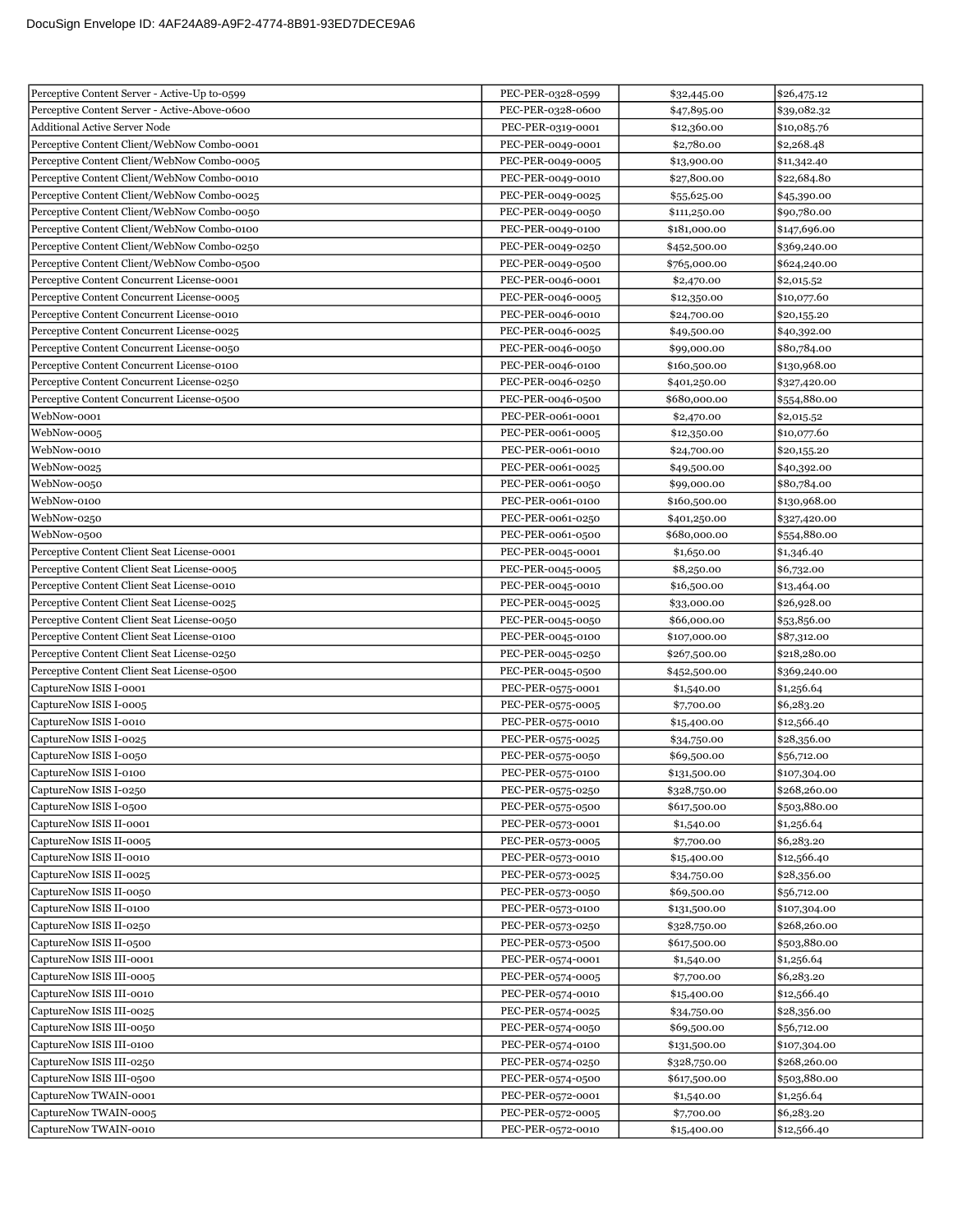| CaptureNow TWAIN-0025                           | PEC-PER-0572-0025 | \$34,750.00  | \$28,356.00  |
|-------------------------------------------------|-------------------|--------------|--------------|
| CaptureNow TWAIN-0050                           | PEC-PER-0572-0050 | \$69,500.00  | \$56,712.00  |
| CaptureNow TWAIN-0100                           | PEC-PER-0572-0100 | \$131,500.00 | \$107,304.00 |
| CaptureNow TWAIN-0250                           | PEC-PER-0572-0250 | \$328,750.00 | \$268,260.00 |
| CaptureNow TWAIN-0500                           | PEC-PER-0572-0500 | \$617,500.00 | \$503,880.00 |
| CaptureNow Adrenaline-0001                      | PEC-PER-0062-0001 | \$1,540.00   | \$1,256.64   |
| CaptureNow Adrenaline-0005                      | PEC-PER-0062-0005 | \$7,700.00   | \$6,283.20   |
| CaptureNow Adrenaline-0010                      | PEC-PER-0062-0010 | \$15,400.00  | \$12,566.40  |
| CaptureNow Adrenaline-0025                      | PEC-PER-0062-0025 | \$34,750.00  | \$28,356.00  |
| CaptureNow Adrenaline-0050                      | PEC-PER-0062-0050 | \$69,500.00  | \$56,712.00  |
| CaptureNow Adrenaline-0100                      | PEC-PER-0062-0100 | \$131,500.00 | \$107,304.00 |
| CaptureNow Adrenaline-0250                      | PEC-PER-0062-0250 | \$328,750.00 | \$268,260.00 |
| CaptureNow Adrenaline-0500                      | PEC-PER-0062-0500 | \$617,500.00 | \$503,880.00 |
| Perceptive Web Scanning-Up to-0024              | PEC-PER-0602-0024 | \$5,000.00   | \$4,080.00   |
| Perceptive Web Scanning-Up to-0099              | PEC-PER-0602-0099 | \$10,000.00  | \$8,160.00   |
| Perceptive Web Scanning-Up to-0299              | PEC-PER-0602-0299 | \$30,000.00  | \$24,480.00  |
| Perceptive Web Scanning-Up to-0599              | PEC-PER-0602-0599 | \$65,000.00  | \$53,040.00  |
| Perceptive Web Scanning-Up to-0999              | PEC-PER-0602-0999 | \$119,000.00 | \$97,104.00  |
| Perceptive Web Scanning-Above-001K              | PEC-PER-0602-001K | \$150,000.00 | \$122,400.00 |
| <b>File Conversion Component</b>                | PEC-PER-0094-0001 | \$3,000.00   | \$2,448.00   |
| Perceptive Direct Print                         | PEC-PER-0069-0001 | \$7,725.00   | \$6,303.60   |
| Perceptive EDI Engine                           | PEC-PER-0071-0001 | \$12,875.00  | \$10,506.00  |
| Perceptive eForms-Up to-0024                    | PEC-PER-0177-0024 | \$10,300.00  | \$8,404.80   |
| Perceptive eForms-Up to-0099                    | PEC-PER-0177-0099 | \$18,025.00  | \$14,708.40  |
| Perceptive eForms-Up to-0299                    | PEC-PER-0177-0299 | \$25,750.00  | \$21,012.00  |
| Perceptive eForms-Up to-0599                    | PEC-PER-0177-0599 | \$30,900.00  | \$25,214.40  |
| Perceptive eForms-Up to-0999                    | PEC-PER-0177-0999 | \$36,050.00  | \$29,416.80  |
| Perceptive eForms-Above-001K                    | PEC-PER-0177-001K | \$41,200.00  | \$33,619.20  |
| Perceptive AP Invoice eForm                     | PEC-PER-0093-0001 | \$15,450.00  | \$12,607.20  |
| SAP Invoice eForm                               | PEC-PER-0465-0001 | \$15,450.00  | \$12,607.20  |
| Perceptive Email Agent                          | PEC-PER-0085-0001 | \$2,060.00   | \$1,680.96   |
| TransForm Annual Submissions-005K               | PEC-PER-0378-005K | \$10,300.00  | \$8,404.80   |
| TransForm Annual Submissions-010K               | PEC-PER-0378-010K | \$12,875.00  | \$10,506.00  |
| TransForm Annual Submissions-025K               | PEC-PER-0378-025K | \$20,600.00  | \$16,809.60  |
|                                                 |                   |              |              |
| TransForm Annual Submissions-050K               | PEC-PER-0378-050K | \$41,200.00  | \$33,619.20  |
| TransForm Annual Submissions-100K               | PEC-PER-0378-100K | \$66,950.00  | \$54,631.20  |
| TransForm Designer, Single User License         | PEC-PER-0382-0001 | \$410.00     | \$334.56     |
| TransForm Form Pay                              | PEC-PER-0478-0001 | \$10,250.00  | \$8,364.00   |
| Non-Prod TransForm Form Pay                     | PEC-PER-0502-0001 | \$5,125.00   | \$4,182.00   |
| <b>TransForm Web Services</b>                   | PEC-PER-0599-0001 | \$8,215.00   | \$6,703.44   |
| Non-Production TransForm Web Service            | PEC-PER-0600-0001 | \$4,105.00   | \$3,349.68   |
| Recognition Agent-Barcodes/Forms ID             | PEC-PER-0098-0001 | \$10,300.00  | \$8,404.80   |
| Business Insight Server Bundle-Up to-0024       | PEC-PER-0189-0024 | \$6,695.00   | \$5,463.12   |
| Business Insight Server Bundle-Up to-0099       | PEC-PER-0189-0099 | \$6,695.00   | \$5,463.12   |
| Business Insight Server Bundle-Up to-0299       | PEC-PER-0189-0299 | \$9,785.00   | \$7,984.56   |
| Business Insight Server Bundle-Up to-0599       | PEC-PER-0189-0599 | \$14,935.00  | \$12,186.96  |
| Business Insight Server Bundle-Up to-0999       | PEC-PER-0189-0999 | \$18,540.00  | \$15,128.64  |
| Business Insight Server Bundle-Above-001K       | PEC-PER-0189-001K | \$23,175.00  | \$18,910.80  |
| Perceptive Experience Search Limited-Up to-0024 | PES-PER-0002-0024 | \$5,150.00   | \$4,202.40   |
| Perceptive Experience Search Limited-Up to-0099 | PES-PER-0002-0099 | \$8,240.00   | \$6,723.84   |
| Perceptive Experience Search Limited-Up to-0299 | PES-PER-0002-0299 | \$12,360.00  | \$10,085.76  |
| Perceptive Experience Search Limited-Up to-0599 | PES-PER-0002-0599 | \$20,600.00  | \$16,809.60  |
| Perceptive Experience Search Limited-Up to-0999 | PES-PER-0002-0999 | \$25,570.00  | \$20,865.12  |
| Perceptive Experience Search Limited-Above-001K | PES-PER-0002-001K | \$30,900.00  | \$25,214.40  |
| Document Control Suite-Up to-0024               | PEC-PER-0214-0024 | \$5,150.00   | \$4,202.40   |
| Document Control Suite-Up to-0099               | PEC-PER-0214-0099 | \$10,300.00  | \$8,404.80   |
| Document Control Suite-Up to-0299               | PEC-PER-0214-0299 | \$20,600.00  | \$16,809.60  |
| Document Control Suite-Up to-0599               | PEC-PER-0214-0599 | \$30,900.00  | \$25,214.40  |
| Document Control Suite-Up to-0999               | PEC-PER-0214-0999 | \$41,200.00  | \$33,619.20  |
| Document Control Suite-Above-001K               | PEC-PER-0214-001K | \$51,500.00  | \$42,024.00  |
| eAuthorize Server (required)                    | PEC-PER-0403-0001 | \$5,150.00   | \$4,202.40   |
| eAuthorize Signing Events-0500                  | PEC-SUB-0624-0500 | \$775.00     | \$632.40     |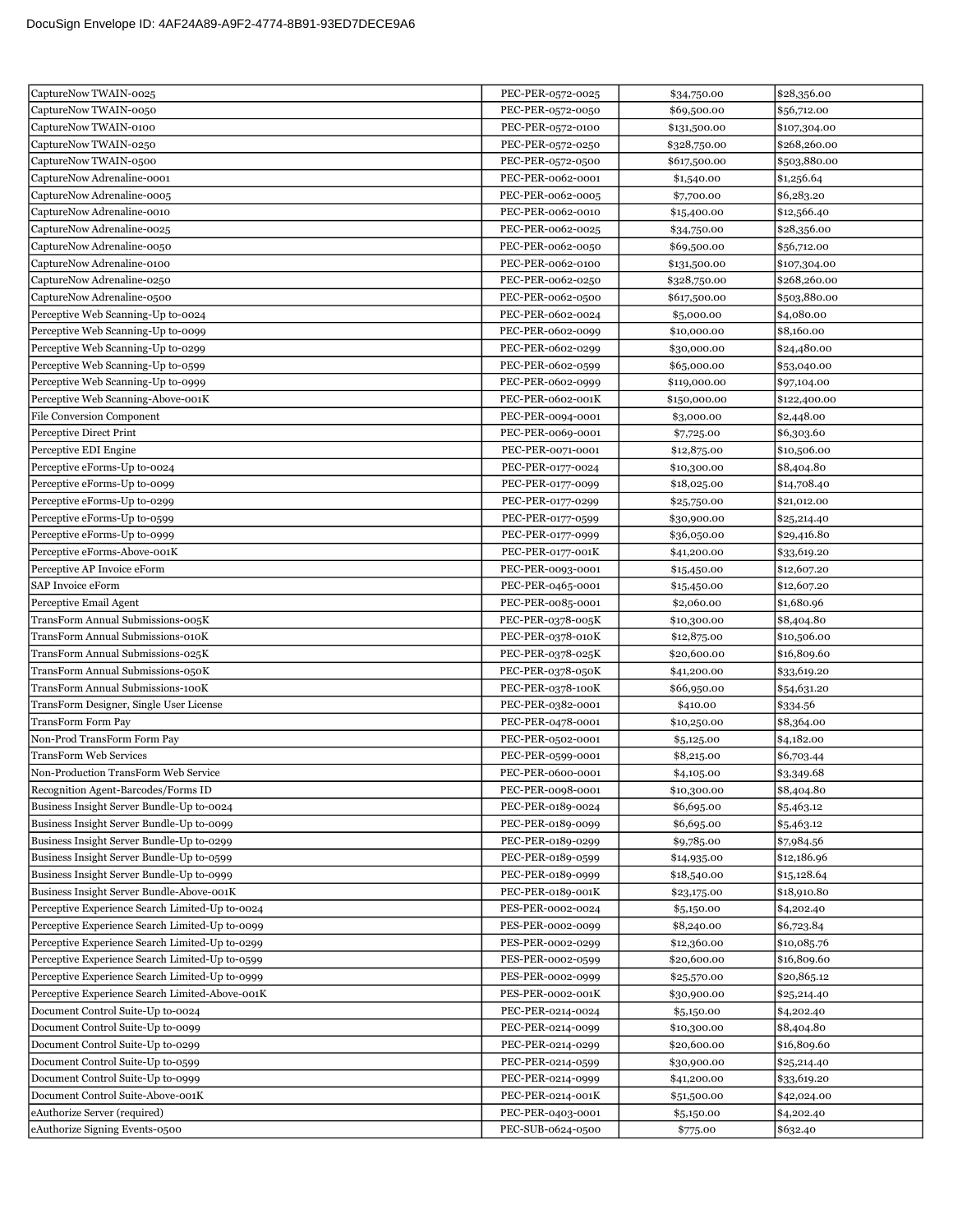| eAuthorize Signing Events-001K                                     | PEC-SUB-0624-001K                      | \$1,290.00                 | \$1,052.64                 |
|--------------------------------------------------------------------|----------------------------------------|----------------------------|----------------------------|
| eAuthorize Signing Events-005K                                     | PEC-SUB-0624-005K                      | \$5,150.00                 | \$4,202.40                 |
| eAuthorize Signing Events-025K                                     | PEC-SUB-0624-025K                      | \$21,890.00                | \$17,862.24                |
| eAuthorize Signing Events-125K                                     | PEC-SUB-0624-125K                      | \$96,565.00                | \$78,797.04                |
| eAuthorize Signing Events-625K                                     | PEC-SUB-0624-625K                      | \$418,440.00               | \$341,447.04               |
| eAuthorize KBA Signing Events                                      | PEC-SUB-0626-0001                      | \$1.55                     | \$1.26                     |
| Integration Server                                                 | PEC-PER-0335-0001                      | \$10,300.00                | \$8,404.80                 |
| <b>Integration Server Transaction Pack</b>                         | PEC-PER-0347-0001                      | \$10,300.00                | \$8,404.80                 |
| Perceptive iScript                                                 | PEC-PER-0100-0001                      | \$3,090.00                 | \$2,521.44                 |
| Perceptive Output Agent Single                                     | PEC-PER-0359-0001                      | \$3,090.00                 | \$2,521.44                 |
| Perceptive Output Agent 5 Agents                                   | PEC-PER-0360-0001                      | \$10,300.00                | \$8,404.80                 |
| Perceptive Output Agent Enterprise                                 | PEC-PER-0361-0001                      | \$20,600.00                | \$16,809.60                |
| Retention Policy Manager-Up to-0024                                | PEC-PER-0233-0024                      | \$18,540.00                | \$15,128.64                |
| Retention Policy Manager-Up to-0099                                | PEC-PER-0233-0099                      | \$27,810.00                | \$22,692.96                |
| Retention Policy Manager-Up to-0299                                | PEC-PER-0233-0299                      | \$40,170.00                | \$32,778.72                |
| Retention Policy Manager-Up to-0599                                | PEC-PER-0233-0599                      | \$57,680.00                | \$47,066.88                |
| Retention Policy Manager-Up to-0999                                | PEC-PER-0233-0999                      | \$77,250.00                | \$63,036.00                |
| Retention Policy Manager-Above-001K                                | PEC-PER-0233-001K                      | \$97,850.00                | \$79,845.60                |
| Retention Policy Mgr Addl Admin                                    | PEC-PER-0109-0001                      | \$2,060.00                 | \$1,680.96                 |
| Records Manager-Up to-0024                                         | PEC-PER-0577-0024                      | \$35,000.00                | \$28,560.00                |
| Records Manager-Up to-0099                                         | PEC-PER-0577-0099                      | \$47,000.00                | \$38,352.00                |
| Records Manager-Up to-0299                                         | PEC-PER-0577-0299                      | \$68,000.00                | \$55,488.00                |
| Records Manager-Up to-0599                                         | PEC-PER-0577-0599                      | \$98,500.00                | \$80,376.00                |
| Records Manager-Up to-0999                                         | PEC-PER-0577-0999                      | \$130,500.00               | \$106,488.00               |
| Records Manager-Above-001K                                         | PEC-PER-0577-001K                      | \$165,000.00               | \$134,640.00               |
| Records Manager Solution-Up to-0024                                | PEC-PER-0579-0024                      | \$44,175.00                | \$36,046.80                |
| Records Manager Solution-Up to-0099                                | PEC-PER-0579-0099                      | \$55,575.00                | \$45,349.20                |
| Records Manager Solution-Up to-0299                                | PEC-PER-0579-0299                      | \$78,375.00                | \$63,954.00                |
| Records Manager Solution-Up to-0599                                | PEC-PER-0579-0599                      | \$112,110.00               | \$91,481.76                |
| Records Manager Solution-Up to-0999                                | PEC-PER-0579-0999                      | \$145,825.00               | \$118,993.20               |
| Records Manager Solution-Above-001K                                | PEC-PER-0579-001K                      | \$182,875.00               | \$149,226.00               |
|                                                                    |                                        |                            |                            |
|                                                                    |                                        |                            |                            |
| Perceptive User Replication Agent                                  | PEC-PER-0103-0001                      | \$2,060.00                 | \$1,680.96                 |
| Connector PeopleSoft Voucher Build                                 | PEC-PER-0321-0001                      | \$5,150.00                 | \$4,202.40                 |
| SAP Connector for Invoices-0125<br>SAP Connector for Invoices-0250 | PEC-PER-0463-0125                      | \$20,600.00                | \$16,809.60                |
|                                                                    | PEC-PER-0463-0250                      | \$29,870.00                | \$24,373.92                |
| SAP Connector for Invoices-0500                                    | PEC-PER-0463-0500                      | \$39,140.00                | \$31,938.24                |
| SAP Connector for Invoices-001K<br>SAP Connector for Invoices-002K | PEC-PER-0463-001K                      | \$48,410.00                | \$39,502.56                |
| SAP Connector for Invoices-005K                                    | PEC-PER-0463-002K                      | \$57,680.00                | \$47,066.88                |
| <b>Connectors for SAP ArchiveLink</b>                              | PEC-PER-0463-005K<br>PEC-PER-0088-0001 | \$66,950.00<br>\$20,600.00 | \$54,631.20                |
|                                                                    | PEC-PER-0488-0001                      |                            | \$16,809.60                |
| Connector for Dynamics AX<br>Connector Infor APIA                  |                                        | \$5,150.00                 | \$4,202.40                 |
| Interact for Microsoft Dynamics AX-0001 User                       | PEC-PER-0487-0001<br>PEC-PER-0411-0001 | \$5,150.00<br>\$155.00     | \$4,202.40<br>\$126.48     |
| Interact for Microsoft Dynamics AX-0005 Users                      | PEC-PER-0411-0005                      |                            |                            |
| Interact for Microsoft Dynamics AX-0010 Users                      | PEC-PER-0411-0010                      | \$775.00<br>\$1,550.00     | \$632.40<br>\$1,264.80     |
| Interact for Microsoft Dynamics AX-0025 Users                      | PEC-PER-0411-0025                      |                            | \$3,162.00                 |
| Interact for Microsoft Dynamics AX-0050 Users                      | PEC-PER-0411-0050                      | \$3,875.00<br>\$7,750.00   | \$6,324.00                 |
| Interact for Microsoft Dynamics AX-0100 Users                      |                                        |                            |                            |
| Interact for Microsoft Dynamics AX-0250 Users                      | PEC-PER-0411-0100                      | \$15,500.00                | \$12,648.00<br>\$28,560.00 |
| Interact for Microsoft Dynamics AX-0500 Users                      | PEC-PER-0411-0250<br>PEC-PER-0411-0500 | \$35,000.00<br>\$62,500.00 | \$51,000.00                |
| Interact for Microsoft Dynamics CRM-0001 User                      | PEC-PER-0438-0001                      | \$125.00                   | \$102.00                   |
| Interact for Microsoft Dynamics CRM-0005 Users                     | PEC-PER-0438-0005                      | \$625.00                   | \$510.00                   |
| Interact for Microsoft Dynamics CRM-0010 Users                     | PEC-PER-0438-0010                      | \$1,250.00                 | \$1,020.00                 |
| Interact for Microsoft Dynamics CRM-0025 Users                     | PEC-PER-0438-0025                      | \$3,125.00                 | \$2,550.00                 |
| Interact for Microsoft Dynamics CRM-0050 Users                     | PEC-PER-0438-0050                      | \$6,250.00                 | \$5,100.00                 |
| Interact for Microsoft Dynamics CRM-0100 Users                     | PEC-PER-0438-0100                      | \$12,500.00                | \$10,200.00                |
| Interact for Microsoft Dynamics CRM-0250 Users                     | PEC-PER-0438-0250                      | \$28,750.00                | \$23,460.00                |
| Interact for Microsoft Dynamics CRM-0500 Users                     | PEC-PER-0438-0500                      | \$52,500.00                | \$42,840.00                |
| Interact for Outlook Server (required)                             | PEC-PER-0342-0001                      | \$5,150.00                 | \$4,202.40                 |
| Interact for Outlook - Per Seat User-0001                          | PEC-PER-0341-0001                      | \$52.00                    | \$42.43                    |
| Interact for Outlook - Per Seat User-0005                          | PEC-PER-0341-0005                      | \$260.00                   | \$212.16                   |
| Interact for Outlook - Per Seat User-0010                          | PEC-PER-0341-0010                      | \$520.00                   | \$424.32                   |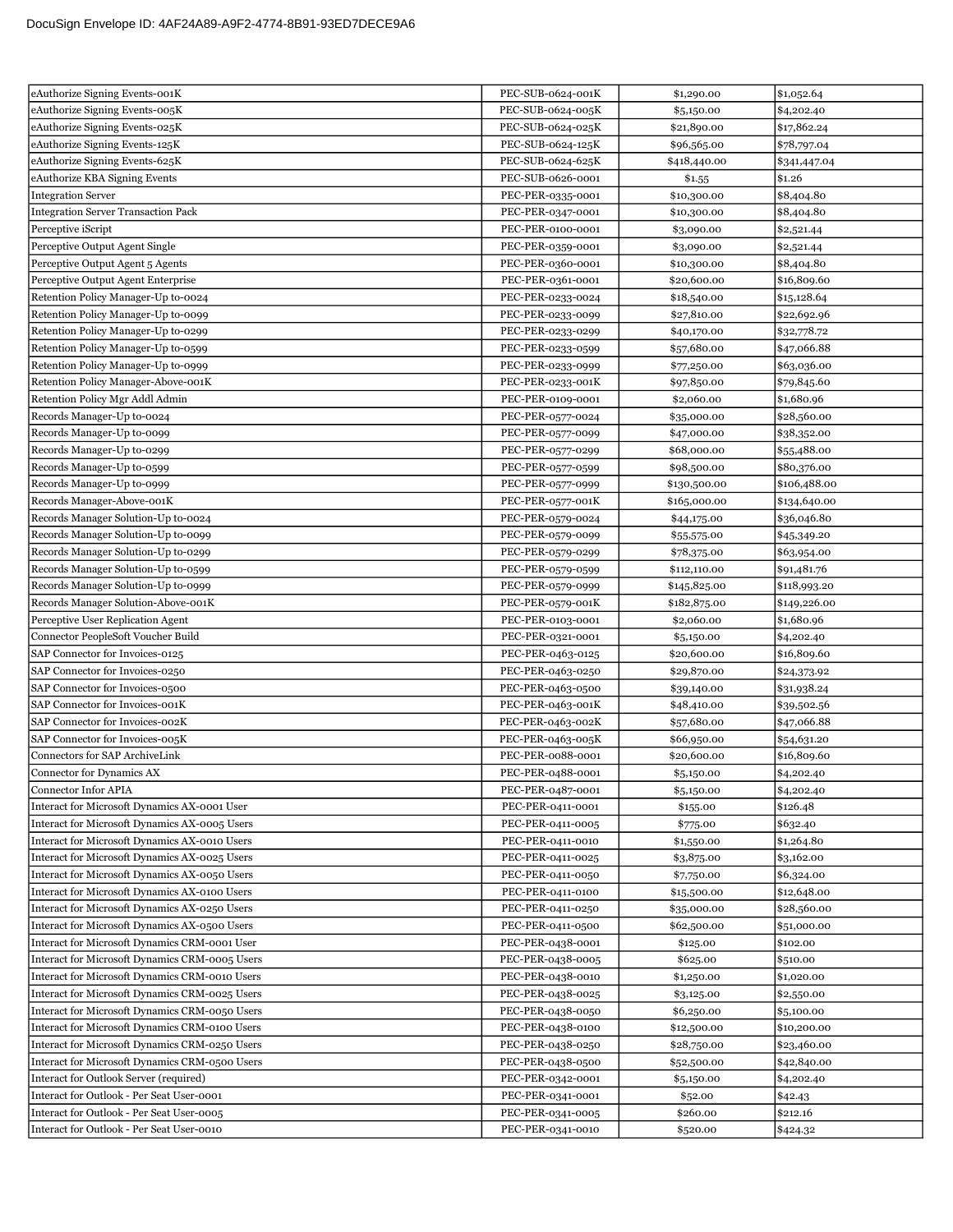| Interact for Outlook - Per Seat User-0025                        | PEC-PER-0341-0025  | \$1,025.00   | \$836.40     |
|------------------------------------------------------------------|--------------------|--------------|--------------|
| Interact for Outlook - Per Seat User-0050                        | PEC-PER-0341-0050  | \$2,050.00   | \$1,672.80   |
| Interact for Outlook - Per Seat User-0100                        | PEC-PER-0341-0100  | \$3,400.00   | \$2,774.40   |
| Interact for Outlook - Per Seat User-0250                        | PEC-PER-0341-0250  | \$8,500.00   | \$6,936.00   |
| Interact for Outlook - Per Seat User-0500                        | PEC-PER-0341-0500  | \$14,500.00  | \$11,832.00  |
| Interact for MS Office-0001 User                                 | PEC-PER-0057-0001  | \$310.00     | \$252.96     |
| Interact for MS Office-0005 Users                                | PEC-PER-0057-0005  | \$1,550.00   | \$1,264.80   |
| Interact for MS Office-0010 Users                                | PEC-PER-0057-0010  | \$3,100.00   | \$2,529.60   |
| Interact for MS Office-0025 Users                                | PEC-PER-0057-0025  | \$7,750.00   | \$6,324.00   |
| Interact for MS Office-0050 Users                                | PEC-PER-0057-0050  | \$15,500.00  | \$12,648.00  |
| Interact for MS Office-0100 Users                                | PEC-PER-0057-0100  | \$31,000.00  | \$25,296.00  |
| Interact for MS Office-0250 Users                                | PEC-PER-0057-0250  | \$77,500.00  | \$63,240.00  |
| Interact for MS Office-0500 Users                                | PEC-PER-0057-0500  | \$155,000.00 | \$126,480.00 |
| Perceptive Interact for Salesforce for the Enterprise-0001 Users | PEC-PER-0571-0001  | \$125.00     | \$102.00     |
| Perceptive Interact for Salesforce for the Enterprise-0005 Users | PEC-PER-0571-0005  | \$625.00     | \$510.00     |
| Perceptive Interact for Salesforce for the Enterprise-0010 Users | PEC-PER-0571-0010  | \$1,250.00   | \$1,020.00   |
| Perceptive Interact for Salesforce for the Enterprise-0025 Users | PEC-PER-0571-0025  | \$3,125.00   | \$2,550.00   |
| Perceptive Interact for Salesforce for the Enterprise-0050 Users | PEC-PER-0571-0050  | \$6,250.00   | \$5,100.00   |
| Perceptive Interact for Salesforce for the Enterprise-0100 Users | PEC-PER-0571-0100  | \$11,500.00  | \$9,384.00   |
| Perceptive Interact for Salesforce for the Enterprise-0250 Users | PEC-PER-0571-0250  | \$25,000.00  | \$20,400.00  |
| Perceptive Interact for Salesforce for the Enterprise-0500 Users | PEC-PER-0571-0500  | \$40,625.00  | \$33,150.00  |
| Acuo VNA UCP - Base License - up to 10K Annual Studies           | PEI-PER-0036-010K  | \$14,000.00  | \$11,424.00  |
| Acuo VNA UCP - Base License - up to 25K Annual Studies           | PEI-PER-0036-025K  | \$26,250.00  | \$21,420.00  |
| Acuo VNA UCP - Base License - up to 50K Annual Studies           | PEI-PER-0036-050K  | \$45,500.00  | \$37,128.00  |
| Acuo VNA UCP - Base License - up to 75K Annual Studies           | PEI-PER-0036-075K  | \$65,250.00  | \$53,244.00  |
| Acuo VNA UCP - Base License - up to 100K Annual Studies          | PEI-PER-0036-100K  | \$84,000.00  | \$68,544.00  |
| Acuo VNA UCP - Base License - up to 125K Annual Studies          | PEI-PER-0036-125K  | \$101,250.00 | \$82,620.00  |
| Acuo VNA UCP - Base License - up to 150K Annual Studies          | PEI-PER-0036-150K  | \$118,125.00 | \$96,390.00  |
| Acuo VNA UCP - Base License - up to 200K Annual Studies          | PEI-PER-0036-200K  | \$148,000.00 | \$120,768.00 |
| Acuo VNA UCP - Base License - up to 250K Annual Studies          | PEI-PER-0036-250K  | \$175,000.00 | \$142,800.00 |
| Acuo VNA UCP - Base License - up to 300K Annual Studies          | PEI-PER-0036-300K  | \$201,000.00 | \$164,016.00 |
| Acuo VNA UCP - Base License - up to 350K Annual Studies          | PEI-PER-0036-350K  | \$226,625.00 | \$184,926.00 |
| Acuo VNA UCP - Base License - up to 400K Annual Studies          | PEI-PER-0036-400K  | \$250,000.00 | \$204,000.00 |
| Acuo VNA UCP - Base License - up to 450K Annual Studies          | PEI-PER-0036-450K  | \$270,000.00 | \$220,320.00 |
| Acuo VNA UCP - Base License - up to 500K Annual Studies          | PEI-PER-0036-500K  | \$288,750.00 | \$235,620.00 |
| Acuo VNA UCP - Base License - up to 550K Annual Studies          | PEI-PER-0036-550K  | \$302,500.00 | \$246,840.00 |
| Acuo VNA UCP - Base License - up to 650K Annual Studies          | PEI-PER-0036-650K  | \$328,510.00 | \$268,064.16 |
| Acuo VNA UCP - Base License - up to 750K Annual Studies          | PEI-PER-0036-750K  | \$354,375.00 | \$289,170.00 |
| Acuo VNA UCP - Base License - up to 850K Annual Studies          | PEI-PER-0036-850K  | \$374,000.00 | \$305,184.00 |
| Acuo VNA UCP - Base License - up to 1M Annual Studies            | PEI-PER-0036-001M  | \$385,000.00 | \$314,160.00 |
| Acuo VNA UCP - Base License - up to 1.5M Annual Studies          | PEI-PER-0036-1M500 | \$540,000.00 | \$440,640.00 |
| Acuo VNA UCP - Base License - up to 2M Annual Studies            | PEI-PER-0036-002M  | \$665,000.00 | \$542,640.00 |
| Acuo VNA UCP - Base License - up to 3M Annual Studies            | PEI-PER-0036-003M  | \$892,500.00 | \$728,280.00 |
| Acuo VNA UCP - Base License - More than 3M Annual Studies        | PEI-PER-0036-003E  | TBD          | TBD          |
| Temporal Edge Device Support - up to 10K Annual Studies          | PEI-PER-0037-010K  | \$2,800.00   | \$2,284.80   |
| Temporal Edge Device Support - up to 25K Annual Studies          | PEI-PER-0037-025K  | \$5,250.00   | \$4,284.00   |
| Temporal Edge Device Support - up to 50K Annual Studies          | PEI-PER-0037-050K  | \$9,100.00   | \$7,425.60   |
| Temporal Edge Device Support - up to 75K Annual Studies          | PEI-PER-0037-075K  | \$12,930.00  | \$10,550.88  |
| Temporal Edge Device Support - up to 100K Annual Studies         | PEI-PER-0037-100K  | \$16,800.00  | \$13,708.80  |
| Temporal Edge Device Support - up to 125K Annual Studies         | PEI-PER-0037-125K  | \$20,375.00  | \$16,626.00  |
| Temporal Edge Device Support - up to 150K Annual Studies         | PEI-PER-0037-150K  | \$23,625.00  | \$19,278.00  |
| Temporal Edge Device Support - up to 200K Annual Studies         | PEI-PER-0037-200K  | \$30,000.00  | \$24,480.00  |
| Temporal Edge Device Support - up to 250K Annual Studies         | PEI-PER-0037-250K  | \$35,000.00  | \$28,560.00  |
| Temporal Edge Device Support - up to 300K Annual Studies         | PEI-PER-0037-300K  | \$40,200.00  | \$32,803.20  |
| Temporal Edge Device Support - up to 350K Annual Studies         | PEI-PER-0037-350K  | \$45,325.00  | \$36,985.20  |
| Temporal Edge Device Support - up to 400K Annual Studies         | PEI-PER-0037-400K  | \$50,000.00  | \$40,800.00  |
| Temporal Edge Device Support - up to 450K Annual Studies         | PEI-PER-0037-450K  | \$54,000.00  | \$44,064.00  |
| Temporal Edge Device Support - up to 500K Annual Studies         | PEI-PER-0037-500K  | \$57,750.00  | \$47,124.00  |
| Temporal Edge Device Support - up to 550K Annual Studies         | PEI-PER-0037-550K  | \$60,500.00  | \$49,368.00  |
| Temporal Edge Device Support - up to 650K Annual Studies         | PEI-PER-0037-650K  | \$65,780.00  | \$53,676.48  |
| Temporal Edge Device Support - up to 750K Annual Studies         | PEI-PER-0037-750K  | \$70,875.00  | \$57,834.00  |
| Temporal Edge Device Support - up to 850K Annual Studies         | PEI-PER-0037-850K  | \$74,035.00  | \$60,412.56  |
|                                                                  |                    |              |              |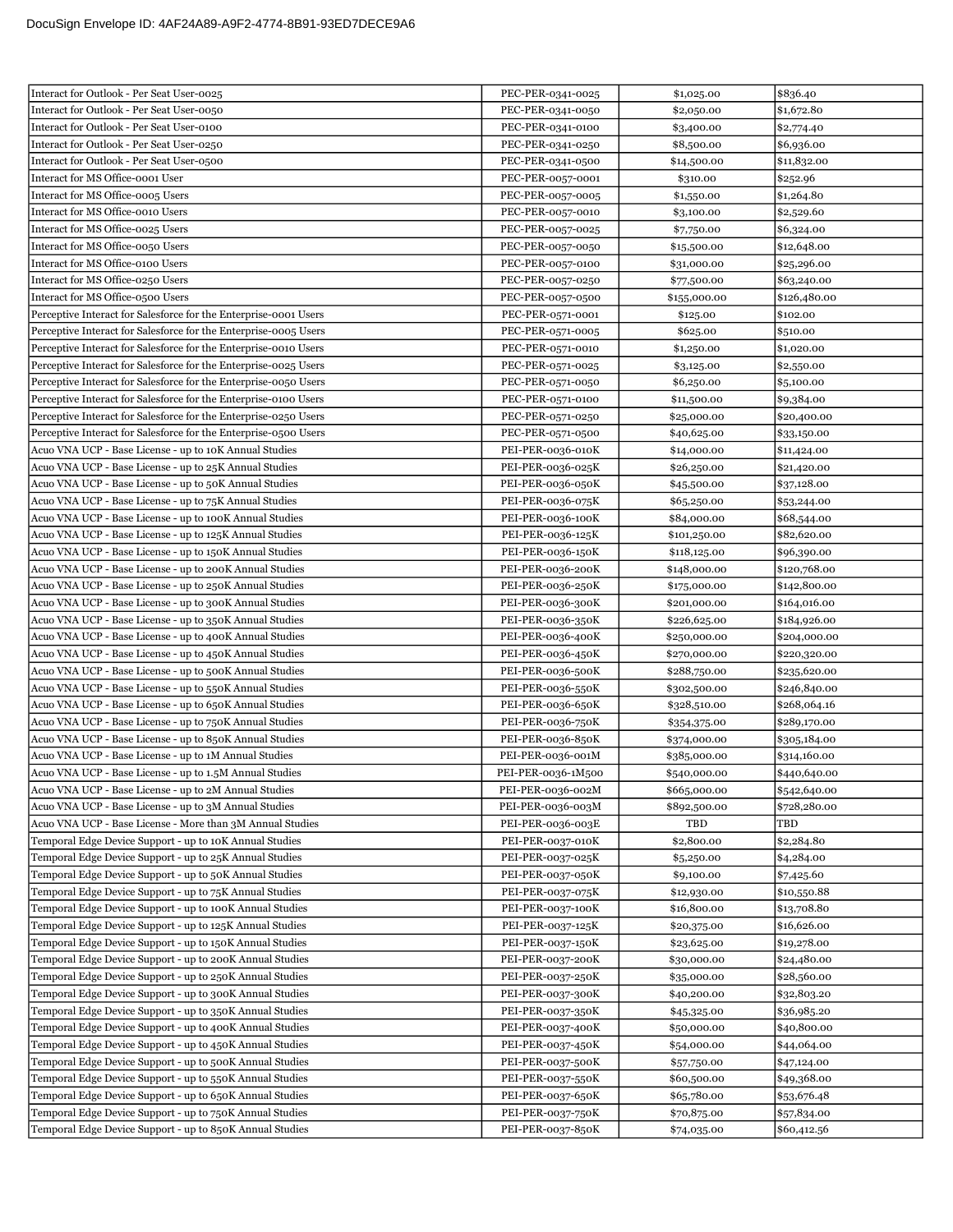| Temporal Edge Device Support - up to 1M Annual Studies     | PEI-PER-0037-001M                       | \$77,000.00                | \$62,832.00                |
|------------------------------------------------------------|-----------------------------------------|----------------------------|----------------------------|
| Temporal Edge Device Support - up to 1.5M Annual Studies   | PEI-PER-0037-1M500                      | \$105,000.00               | \$85,680.00                |
| Temporal Edge Device Support - up to 2M Annual Studies     | PEI-PER-0037-002M                       | \$133,000.00               | \$108,528.00               |
| Temporal Edge Device Support - up to 3M Annual Studies     | PEI-PER-0037-003M                       | \$178,500.00               | \$145,656.00               |
| Temporal Edge Device Support - More than 3M Annual Studies | PEI-PER-0037-003E                       | TBD                        | TBD                        |
| Multi-Database Feature - up to 10K Annual Studies          | PEI-PER-0038-010K                       | \$2,800.00                 | \$2,284.80                 |
| Multi-Database Feature - up to 25K Annual Studies          | PEI-PER-0038-025K                       | \$5,250.00                 | \$4,284.00                 |
| Multi-Database Feature - up to 50K Annual Studies          | PEI-PER-0038-050K                       | \$9,100.00                 | \$7,425.60                 |
| Multi-Database Feature - up to 75K Annual Studies          | PEI-PER-0038-075K                       | \$12,930.00                | \$10,550.88                |
| Multi-Database Feature - up to 100K Annual Studies         | PEI-PER-0038-100K                       | \$16,800.00                | \$13,708.80                |
| Multi-Database Feature - up to 125K Annual Studies         | PEI-PER-0038-125K                       | \$20,375.00                | \$16,626.00                |
| Multi-Database Feature - up to 150K Annual Studies         | PEI-PER-0038-150K                       | \$23,625.00                | \$19,278.00                |
| Multi-Database Feature - up to 200K Annual Studies         | PEI-PER-0038-200K                       | \$30,000.00                | \$24,480.00                |
| Multi-Database Feature - up to 250K Annual Studies         | PEI-PER-0038-250K                       | \$35,000.00                | \$28,560.00                |
| Multi-Database Feature - up to 300K Annual Studies         | PEI-PER-0038-300K                       | \$40,200.00                | \$32,803.20                |
| Multi-Database Feature - up to 350K Annual Studies         | PEI-PER-0038-350K                       | \$45,325.00                | \$36,985.20                |
| Multi-Database Feature - up to 400K Annual Studies         | PEI-PER-0038-400K                       | \$50,000.00                | \$40,800.00                |
| Multi-Database Feature - up to 450K Annual Studies         | PEI-PER-0038-450K                       | \$54,000.00                | \$44,064.00                |
| Multi-Database Feature - up to 500K Annual Studies         | PEI-PER-0038-500K                       | \$57,750.00                | \$47,124.00                |
| Multi-Database Feature - up to 550K Annual Studies         | PEI-PER-0038-550K                       | \$60,500.00                | \$49,368.00                |
| Multi-Database Feature - up to 650K Annual Studies         |                                         |                            | \$53,676.48                |
| Multi-Database Feature - up to 750K Annual Studies         | PEI-PER-0038-650K<br>PEI-PER-0038-750K  | \$65,780.00<br>\$70,875.00 | \$57,834.00                |
| Multi-Database Feature - up to 850K Annual Studies         | PEI-PER-0038-850K                       |                            | \$60,412.56                |
| Multi-Database Feature - up to 1M Annual Studies           |                                         | \$74,035.00<br>\$77,000.00 |                            |
| Multi-Database Feature - up to 1.5M Annual Studies         | PEI-PER-0038-001M<br>PEI-PER-0038-1M500 | \$105,000.00               | \$62,832.00<br>\$85,680.00 |
| Multi-Database Feature - up to 2M Annual Studies           | PEI-PER-0038-002M                       | \$133,000.00               | \$108,528.00               |
|                                                            |                                         |                            |                            |
| Multi-Database Feature - up to 3M Annual Studies           | PEI-PER-0038-003M                       | \$178,500.00<br>TBD        | \$145,656.00<br>TBD        |
| Multi-Database Feature - More than 3M Annual Studies       | PEI-PER-0038-003E                       |                            |                            |
| PrePost Fetching DMWL HL7 - up to 10K Annual Studies       | PEI-PER-0039-010K                       | \$2,800.00                 | \$2,284.80                 |
| PrePost Fetching DMWL HL7 - up to 25K Annual Studies       | PEI-PER-0039-025K                       | \$5,250.00                 | \$4,284.00                 |
| PrePost Fetching DMWL HL7 - up to 50K Annual Studies       | PEI-PER-0039-050K                       | \$9,100.00                 | \$7,425.60                 |
| PrePost Fetching DMWL HL7 - up to 75K Annual Studies       | PEI-PER-0039-075K                       | \$12,930.00                | \$10,550.88                |
| PrePost Fetching DMWL HL7 - up to 100K Annual Studies      | PEI-PER-0039-100K                       | \$16,800.00                | \$13,708.80<br>\$16,626.00 |
| PrePost Fetching DMWL HL7 - up to 125K Annual Studies      | PEI-PER-0039-125K                       | \$20,375.00                |                            |
| PrePost Fetching DMWL HL7 - up to 150K Annual Studies      | PEI-PER-0039-150K                       | \$23,625.00                | \$19,278.00                |
| PrePost Fetching DMWL HL7 - up to 200K Annual Studies      | PEI-PER-0039-200K                       | \$30,000.00                | \$24,480.00                |
| PrePost Fetching DMWL HL7 - up to 250K Annual Studies      | PEI-PER-0039-250K                       | \$35,000.00                | \$28,560.00                |
| PrePost Fetching DMWL HL7 - up to 300K Annual Studies      | PEI-PER-0039-300K                       | \$40,200.00                | \$32,803.20                |
| PrePost Fetching DMWL HL7 - up to 350K Annual Studies      | PEI-PER-0039-350K                       | \$45,325.00                | \$36,985.20                |
| PrePost Fetching DMWL HL7 - up to 400K Annual Studies      | PEI-PER-0039-400K                       | \$50,000.00                | \$40,800.00                |
| PrePost Fetching DMWL HL7 - up to 450K Annual Studies      | PEI-PER-0039-450K                       | \$54,000.00                | \$44,064.00                |
| PrePost Fetching DMWL HL7 - up to 500K Annual Studies      | PEI-PER-0039-500K                       | \$57,750.00                | \$47,124.00                |
| PrePost Fetching DMWL HL7 - up to 550K Annual Studies      | PEI-PER-0039-550K                       | \$60,500.00                | \$49,368.00                |
| PrePost Fetching DMWL HL7 - up to 650K Annual Studies      | PEI-PER-0039-650K                       | \$65,780.00                | \$53,676.48                |
| PrePost Fetching DMWL HL7 - up to 750K Annual Studies      | PEI-PER-0039-750K                       | \$70,875.00                | \$57,834.00                |
| PrePost Fetching DMWL HL7 - up to 850K Annual Studies      | PEI-PER-0039-850K                       | \$74,035.00                | \$60,412.56                |
| PrePost Fetching DMWL HL7 - up to 1M Annual Studies        | PEI-PER-0039-001M                       | \$77,000.00                | \$62,832.00                |
| PrePost Fetching DMWL HL7 - up to 1.5M Annual Studies      | PEI-PER-0039-1M500                      | \$105,000.00               | \$85,680.00                |
| PrePost Fetching DMWL HL7 - up to 2M Annual Studies        | PEI-PER-0039-002M                       | \$133,000.00               | \$108,528.00               |
| PrePost Fetching DMWL HL7 - up to 3M Annual Studies        | PEI-PER-0039-003M                       | \$178,500.00               | \$145,656.00               |
| PrePost Fetching DMWL HL7 - More than 3M Annual Studies    |                                         |                            |                            |
| Reconciliation - up to 10K Annual Studies                  | PEI-PER-0039-003E                       | TBD                        | TBD                        |
|                                                            | PEI-PER-0040-010K                       | \$2,100.00                 | \$1,713.60                 |
| Reconciliation - up to 25K Annual Studies                  | PEI-PER-0040-025K                       | \$3,940.00                 | \$3,215.04                 |
| Reconciliation - up to 50K Annual Studies                  | PEI-PER-0040-050K                       | \$6,825.00                 | \$5,569.20                 |
| Reconciliation - up to 75K Annual Studies                  | PEI-PER-0040-075K                       | \$9,750.00                 | \$7,956.00                 |
| Reconciliation - up to 100K Annual Studies                 | PEI-PER-0040-100K                       | \$12,600.00                | \$10,281.60                |
| Reconciliation - up to 125K Annual Studies                 | PEI-PER-0040-125K                       | \$15,250.00                | \$12,444.00                |
| Reconciliation - up to 150K Annual Studies                 | PEI-PER-0040-150K                       | \$17,720.00                | \$14,459.52                |
| Reconciliation - up to 200K Annual Studies                 | PEI-PER-0040-200K                       | \$21,980.00                | \$17,935.68                |
| Reconciliation - up to 250K Annual Studies                 | PEI-PER-0040-250K                       | \$26,250.00                | \$21,420.00                |
| Reconciliation - up to 300K Annual Studies                 | PEI-PER-0040-300K                       | \$30,300.00                | \$24,724.80                |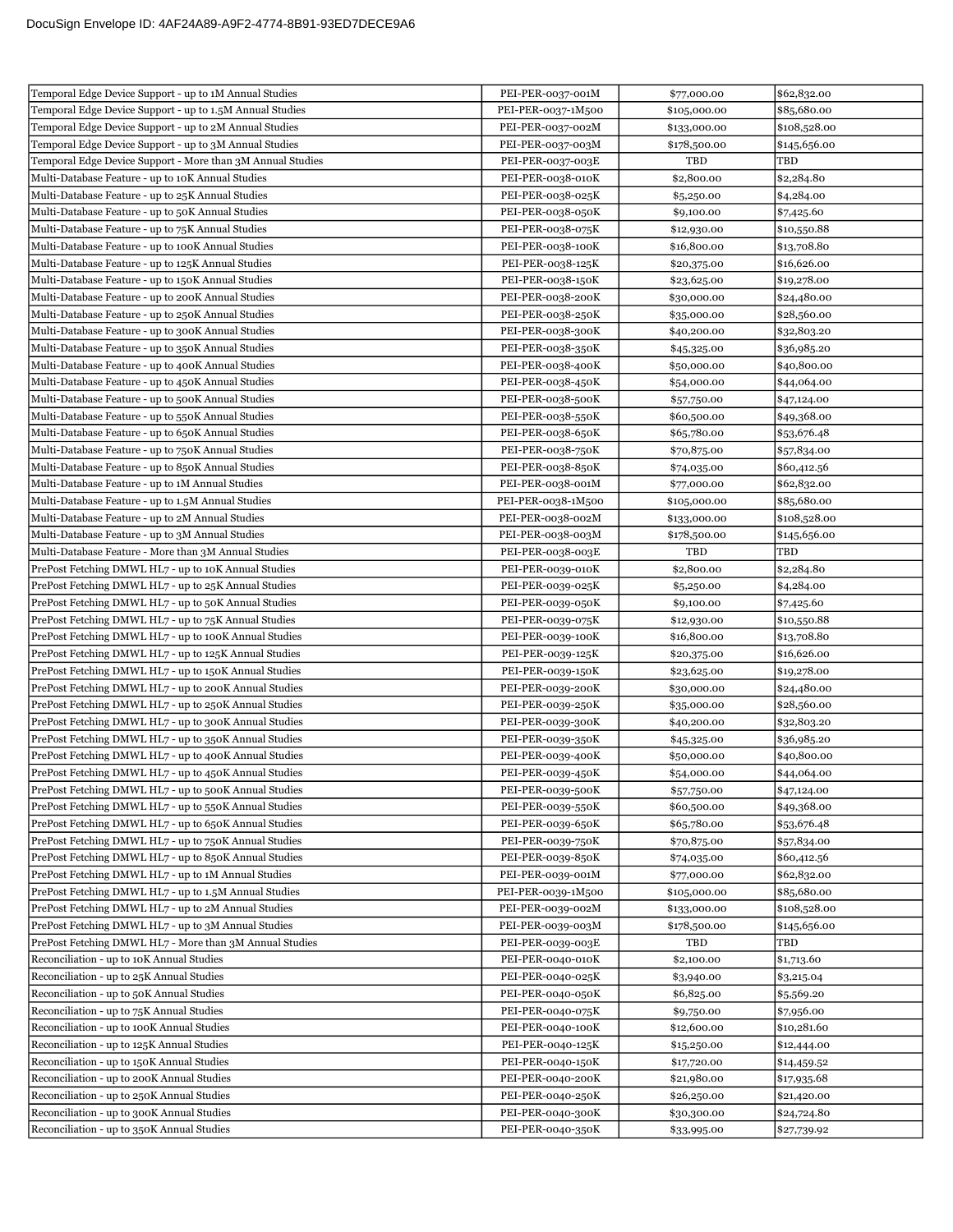| Reconciliation - up to 400K Annual Studies                  | PEI-PER-0040-400K  | \$37,600.00  | \$30,681.60  |
|-------------------------------------------------------------|--------------------|--------------|--------------|
| Reconciliation - up to 450K Annual Studies                  | PEI-PER-0040-450K  | \$40,500.00  | \$33,048.00  |
| Reconciliation - up to 500K Annual Studies                  | PEI-PER-0040-500K  | \$43,315.00  | \$35,345.04  |
| Reconciliation - up to 550K Annual Studies                  | PEI-PER-0040-550K  | \$45,265.00  | \$36,936.24  |
| Reconciliation - up to 650K Annual Studies                  | PEI-PER-0040-650K  | \$49,400.00  | \$40,310.40  |
| Reconciliation - up to 750K Annual Studies                  | PEI-PER-0040-750K  | \$53,160.00  | \$43,378.56  |
| Reconciliation - up to 850K Annual Studies                  | PEI-PER-0040-850K  | \$55,250.00  | \$45,084.00  |
| Reconciliation - up to 1M Annual Studies                    | PEI-PER-0040-001M  | \$57,750.00  | \$47,124.00  |
| Reconciliation - up to 1.5M Annual Studies                  | PEI-PER-0040-1M500 | \$79,500.00  | \$64,872.00  |
| Reconciliation - up to 2M Annual Studies                    | PEI-PER-0040-002M  | \$99,750.00  | \$81,396.00  |
| Reconciliation - up to 3M Annual Studies                    | PEI-PER-0040-003M  | \$133,875.00 | \$109,242.00 |
| Reconciliation - More than 3M Annual Studies                | PEI-PER-0040-003E  | TBD          | TBD          |
| Content Based Routing Feature - up to 10K Annual Studies    | PEI-PER-0041-010K  | \$2,100.00   | \$1,713.60   |
| Content Based Routing Feature - up to 25K Annual Studies    | PEI-PER-0041-025K  | \$3,940.00   | \$3,215.04   |
| Content Based Routing Feature - up to 50K Annual Studies    | PEI-PER-0041-050K  | \$6,825.00   | \$5,569.20   |
| Content Based Routing Feature - up to 75K Annual Studies    | PEI-PER-0041-075K  | \$9,750.00   | \$7,956.00   |
| Content Based Routing Feature - up to 100K Annual Studies   | PEI-PER-0041-100K  | \$12,600.00  | \$10,281.60  |
| Content Based Routing Feature - up to 125K Annual Studies   | PEI-PER-0041-125K  | \$15,250.00  | \$12,444.00  |
| Content Based Routing Feature - up to 150K Annual Studies   | PEI-PER-0041-150K  | \$17,720.00  | \$14,459.52  |
| Content Based Routing Feature - up to 200K Annual Studies   | PEI-PER-0041-200K  | \$21,980.00  | \$17,935.68  |
| Content Based Routing Feature - up to 250K Annual Studies   | PEI-PER-0041-250K  | \$26,250.00  | \$21,420.00  |
| Content Based Routing Feature - up to 300K Annual Studies   | PEI-PER-0041-300K  | \$30,300.00  | \$24,724.80  |
| Content Based Routing Feature - up to 350K Annual Studies   | PEI-PER-0041-350K  | \$33,995.00  | \$27,739.92  |
| Content Based Routing Feature - up to 400K Annual Studies   | PEI-PER-0041-400K  | \$37,600.00  | \$30,681.60  |
| Content Based Routing Feature - up to 450K Annual Studies   | PEI-PER-0041-450K  | \$40,500.00  | \$33,048.00  |
| Content Based Routing Feature - up to 500K Annual Studies   | PEI-PER-0041-500K  | \$43,315.00  | \$35,345.04  |
| Content Based Routing Feature - up to 550K Annual Studies   | PEI-PER-0041-550K  | \$45,265.00  | \$36,936.24  |
| Content Based Routing Feature - up to 650K Annual Studies   | PEI-PER-0041-650K  | \$49,400.00  | \$40,310.40  |
| Content Based Routing Feature - up to 750K Annual Studies   | PEI-PER-0041-750K  | \$53,160.00  | \$43,378.56  |
| Content Based Routing Feature - up to 850K Annual Studies   | PEI-PER-0041-850K  | \$55,250.00  | \$45,084.00  |
| Content Based Routing Feature - up to 1M Annual Studies     | PEI-PER-0041-001M  | \$57,750.00  | \$47,124.00  |
|                                                             |                    |              |              |
| Content Based Routing Feature - up to 1.5M Annual Studies   | PEI-PER-0041-1M500 | \$79,500.00  | \$64,872.00  |
| Content Based Routing Feature - up to 2M Annual Studies     | PEI-PER-0041-002M  | \$99,750.00  | \$81,396.00  |
| Content Based Routing Feature - up to 3M Annual Studies     | PEI-PER-0041-003M  | \$133,875.00 | \$109,242.00 |
| Content Based Routing Feature - More than 3M Annual Studies | PEI-PER-0041-003E  | TBD          | TBD          |
| XDS-i Feature - up to 10K Annual Studies                    | PEI-PER-0042-010K  | \$1,400.00   | \$1,142.40   |
| XDS-i Feature - up to 25K Annual Studies                    | PEI-PER-0042-025K  | \$2,625.00   | \$2,142.00   |
| XDS-i Feature - up to 50K Annual Studies                    | PEI-PER-0042-050K  | \$4,550.00   | \$3,712.80   |
| XDS-i Feature - up to 75K Annual Studies                    | PEI-PER-0042-075K  | \$6,480.00   | \$5,287.68   |
| XDS-i Feature - up to 100K Annual Studies                   | PEI-PER-0042-100K  | \$8,400.00   | \$6,854.40   |
| XDS-i Feature - up to 125K Annual Studies                   | PEI-PER-0042-125K  | \$10,175.00  | \$8,302.80   |
| XDS-i Feature - up to 150K Annual Studies                   | PEI-PER-0042-150K  | \$11,815.00  | \$9,641.04   |
| XDS-i Feature - up to 200K Annual Studies                   | PEI-PER-0042-200K  | \$14,800.00  | \$12,076.80  |
| XDS-i Feature - up to 250K Annual Studies                   | PEI-PER-0042-250K  | \$17,500.00  | \$14,280.00  |
| XDS-i Feature - up to 300K Annual Studies                   | PEI-PER-0042-300K  | \$20,100.00  | \$16,401.60  |
| XDS-i Feature - up to 350K Annual Studies                   | PEI-PER-0042-350K  | \$22,665.00  | \$18,494.64  |
| XDS-i Feature - up to 400K Annual Studies                   | PEI-PER-0042-400K  | \$25,000.00  | \$20,400.00  |
| XDS-i Feature - up to 450K Annual Studies                   | PEI-PER-0042-450K  | \$27,045.00  | \$22,068.72  |
| XDS-i Feature - up to 500K Annual Studies                   | PEI-PER-0042-500K  | \$28,875.00  | \$23,562.00  |
| XDS-i Feature - up to 550K Annual Studies                   | PEI-PER-0042-550K  | \$30,250.00  | \$24,684.00  |
| XDS-i Feature - up to 650K Annual Studies                   | PEI-PER-0042-650K  | \$32,955.00  | \$26,891.28  |
| XDS-i Feature - up to 750K Annual Studies                   | PEI-PER-0042-750K  | \$35,440.00  | \$28,919.04  |
| XDS-i Feature - up to 850K Annual Studies                   | PEI-PER-0042-850K  | \$37,485.00  | \$30,587.76  |
| XDS-i Feature - up to 1M Annual Studies                     | PEI-PER-0042-001M  | \$38,500.00  | \$31,416.00  |
| XDS-i Feature - up to 1.5M Annual Studies                   | PEI-PER-0042-1M500 | \$52,500.00  | \$42,840.00  |
| XDS-i Feature - up to 2M Annual Studies                     | PEI-PER-0042-002M  | \$66,500.00  | \$54,264.00  |
| XDS-i Feature - up to 3M Annual Studies                     | PEI-PER-0042-003M  | \$89,250.00  | \$72,828.00  |
| XDS-i Feature - More than 3M Annual Studies                 | PEI-PER-0042-003E  | TBD          | TBD          |
| Temporal Gateway - up to 10K Studies Cached                 | PEI-PER-0047-010K  | \$2,800.00   | \$2,284.80   |
| Temporal Gateway - up to 25K Studies Cached                 | PEI-PER-0047-025K  | \$5,250.00   | \$4,284.00   |
| Temporal Gateway - up to 50K Studies Cached                 | PEI-PER-0047-050K  | \$9,100.00   | \$7,425.60   |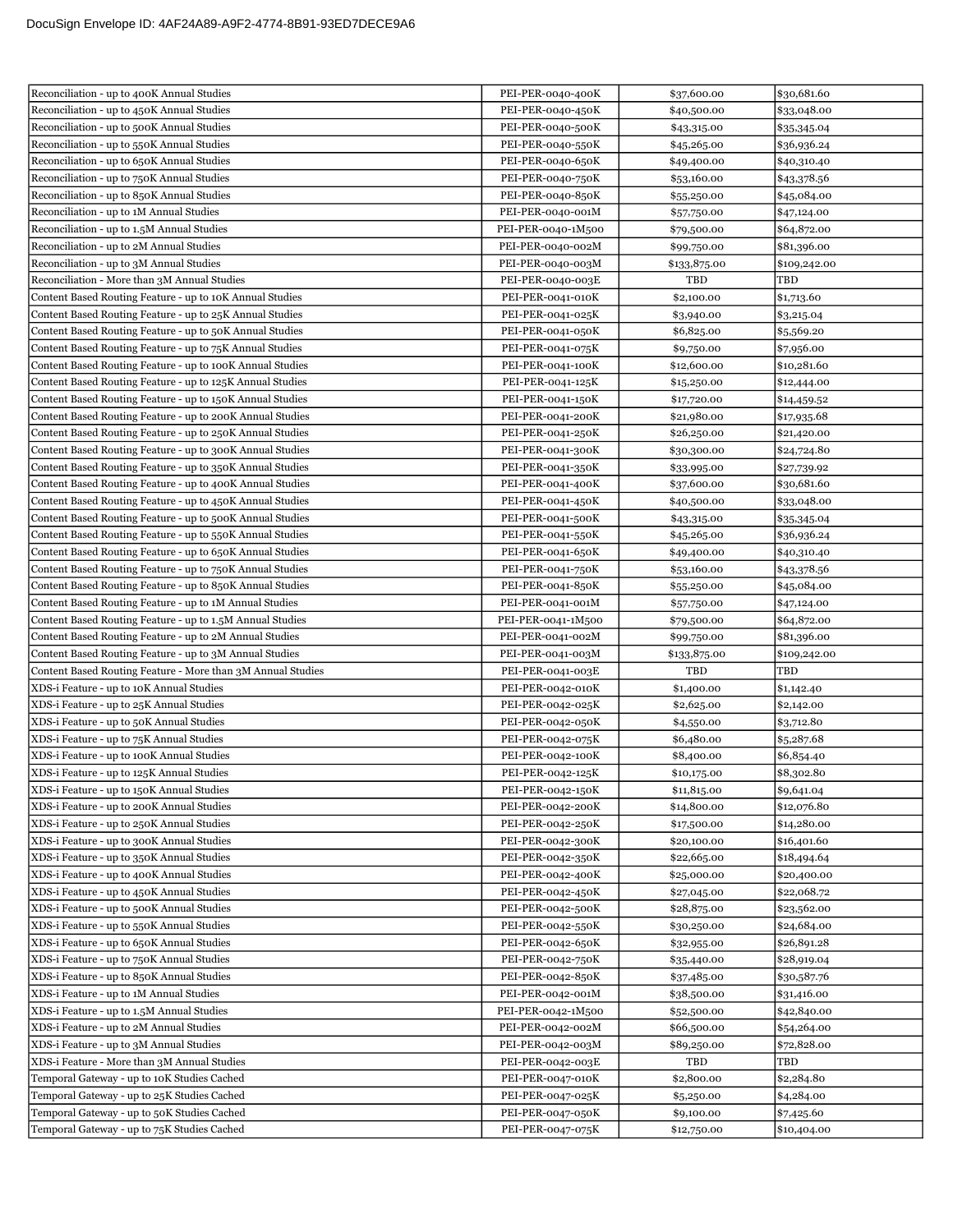| Temporal Gateway - up to 100K Studies Cached                     | PEI-PER-0047-100K  | \$16,800.00  | \$13,708.80  |
|------------------------------------------------------------------|--------------------|--------------|--------------|
| Temporal Gateway - up to 125K Studies Cached                     | PEI-PER-0047-125K  | \$21,000.00  | \$17,136.00  |
| Temporal Gateway - up to 150K Studies Cached                     | PEI-PER-0047-150K  | \$25,200.00  | \$20,563.20  |
| Temporal Gateway - up to 200K Studies Cached                     | PEI-PER-0047-200K  | \$31,000.00  | \$25,296.00  |
| Temporal Gateway - up to 250K Studies Cached                     | PEI-PER-0047-250K  | \$35,000.00  | \$28,560.00  |
| Temporal Gateway - up to 300K Studies Cached                     | PEI-PER-0047-300K  | \$40,650.00  | \$33,170.40  |
| Temporal Gateway - up to 350K Studies Cached                     | PEI-PER-0047-350K  | \$46,550.00  | \$37,984.80  |
| Temporal Gateway - up to 400K Studies Cached                     | PEI-PER-0047-400K  | \$52,000.00  | \$42,432.00  |
| Temporal Gateway - up to 450K Studies Cached                     | PEI-PER-0047-450K  | \$57,375.00  | \$46,818.00  |
| Temporal Gateway - up to 500K Studies Cached                     | PEI-PER-0047-500K  | \$61,250.00  | \$49,980.00  |
| Temporal Gateway - up to 550K Studies Cached                     | PEI-PER-0047-550K  | \$63,800.00  | \$52,060.80  |
| Temporal Gateway - up to 650K Studies Cached                     | PEI-PER-0047-650K  | \$70,200.00  | \$57,283.20  |
| Temporal Gateway - up to 750K Studies Cached                     | PEI-PER-0047-750K  | \$73,500.00  | \$59,976.00  |
| Temporal Gateway - up to 850K Studies Cached                     | PEI-PER-0047-850K  | \$75,650.00  | \$61,730.40  |
| Temporal Gateway - up to 1M Studies Cached                       | PEI-PER-0047-001M  | \$77,000.00  | \$62,832.00  |
| Temporal Gateway - up to 1.5M Studies Cached                     | PEI-PER-0047-1M500 | \$115,500.00 | \$94,248.00  |
| Temporal Gateway - up to 2M Studies Cached                       | PEI-PER-0047-002M  | \$154,000.00 | \$125,664.00 |
| Temporal Gateway - up to 3M Studies Cached                       | PEI-PER-0047-003M  | \$231,000.00 | \$188,496.00 |
| Temporal Gateway - More than 3M Studies Cached                   | PEI-PER-0047-003E  | TBD          | TBD          |
| Temporal Gateway - HA - up to 10K Studies Cached                 | PEI-PER-0048-010K  | \$2,000.00   | \$1,632.00   |
| Temporal Gateway - HA - up to 25K Studies Cached                 | PEI-PER-0048-025K  | \$3,300.00   | \$2,692.80   |
| Temporal Gateway - HA - up to 50K Studies Cached                 | PEI-PER-0048-050K  | \$4,563.00   | \$3,723.41   |
| Temporal Gateway - HA - up to 75K Studies Cached                 | PEI-PER-0048-075K  | \$5,482.00   | \$4,473.31   |
| Temporal Gateway - HA - up to 100K Studies Cached                | PEI-PER-0048-100K  | \$6,245.00   | \$5,095.92   |
| Temporal Gateway - HA - up to 125K Studies Cached                | PEI-PER-0048-125K  | \$6,908.00   | \$5,636.93   |
| Temporal Gateway - HA - up to 150K Studies Cached                | PEI-PER-0048-150K  | \$7,503.00   | \$6,122.45   |
| Temporal Gateway - HA - up to 200K Studies Cached                | PEI-PER-0048-200K  | \$8,546.00   | \$6,973.54   |
| Temporal Gateway - HA - up to 250K Studies Cached                | PEI-PER-0048-250K  | \$9,455.00   | \$7,715.28   |
| Temporal Gateway - HA - up to 300K Studies Cached                | PEI-PER-0048-300K  | \$10,260.00  | \$8,372.16   |
| Temporal Gateway - HA - up to 350K Studies Cached                | PEI-PER-0048-350K  | \$11,010.00  | \$8,984.16   |
| Temporal Gateway - HA - up to 400K Studies Cached                | PEI-PER-0048-400K  | \$11,696.00  | \$9,543.94   |
| Temporal Gateway - HA - up to 450K Studies Cached                | PEI-PER-0048-450K  | \$12,337.00  | \$10,066.99  |
| Temporal Gateway - HA - up to 500K Studies Cached                | PEI-PER-0048-500K  | \$12,940.00  | \$10,559.04  |
| Temporal Gateway - HA - up to 550K Studies Cached                | PEI-PER-0048-550K  | \$13,510.00  | \$11,024.16  |
| Temporal Gateway - HA - up to 650K Studies Cached                | PEI-PER-0048-650K  | \$14,571.00  | \$11,889.94  |
| Temporal Gateway - HA - up to 750K Studies Cached                | PEI-PER-0048-750K  | \$15,547.00  | \$12,686.35  |
| Temporal Gateway - HA - up to 850K Studies Cached                | PEI-PER-0048-850K  | \$16,453.00  | \$13,425.65  |
| Temporal Gateway - HA - up to 1M Studies Cached                  | PEI-PER-0048-001M  | \$17,709.00  | \$14,450.54  |
| Temporal Gateway - HA - up to 1.5M Studies Cached                | PEI-PER-0048-1M500 | \$21,276.00  | \$17,361.22  |
| Temporal Gateway - HA - up to 2M Studies Cached                  | PEI-PER-0048-002M  | \$24,236.00  | \$19,776.58  |
| Temporal Gateway - HA - up to 3M Studies Cached                  | PEI-PER-0048-003M  | \$29,118.00  | \$23,760.29  |
| Temporal Gateway - HA - More than 3M Studies Cached              | PEI-PER-0048-003E  | TBD          | TBD          |
| Temporal Gateway Image Orchestration - up to 10K Studies Cached  | PEI-PER-0049-010K  | \$5,600.00   | \$4,569.60   |
| Temporal Gateway Image Orchestration - up to 25K Studies Cached  | PEI-PER-0049-025K  | \$10,500.00  | \$8,568.00   |
| Temporal Gateway Image Orchestration - up to 50K Studies Cached  | PEI-PER-0049-050K  | \$18,200.00  | \$14,851.20  |
| Temporal Gateway Image Orchestration - up to 75K Studies Cached  | PEI-PER-0049-075K  | \$25,875.00  | \$21,114.00  |
| Temporal Gateway Image Orchestration - up to 100K Studies Cached | PEI-PER-0049-100K  | \$33,600.00  | \$27,417.60  |
| Temporal Gateway Image Orchestration - up to 125K Studies Cached | PEI-PER-0049-125K  | \$42,000.00  | \$34,272.00  |
| Temporal Gateway Image Orchestration - up to 150K Studies Cached | PEI-PER-0049-150K  | \$50,400.00  | \$41,126.40  |
| Temporal Gateway Image Orchestration - up to 200K Studies Cached | PEI-PER-0049-200K  | \$61,000.00  | \$49,776.00  |
| Temporal Gateway Image Orchestration - up to 250K Studies Cached | PEI-PER-0049-250K  | \$70,000.00  | \$57,120.00  |
| Temporal Gateway Image Orchestration - up to 300K Studies Cached | PEI-PER-0049-300K  | \$82,500.00  | \$67,320.00  |
| Temporal Gateway Image Orchestration - up to 350K Studies Cached | PEI-PER-0049-350K  | \$93,100.00  | \$75,969.60  |
| Temporal Gateway Image Orchestration - up to 400K Studies Cached | PEI-PER-0049-400K  | \$104,000.00 | \$84,864.00  |
| Temporal Gateway Image Orchestration - up to 450K Studies Cached | PEI-PER-0049-450K  | \$114,300.00 | \$93,268.80  |
| Temporal Gateway Image Orchestration - up to 500K Studies Cached | PEI-PER-0049-500K  | \$122,500.00 | \$99,960.00  |
| Temporal Gateway Image Orchestration - up to 550K Studies Cached | PEI-PER-0049-550K  | \$129,250.00 | \$105,468.00 |
| Temporal Gateway Image Orchestration - up to 650K Studies Cached | PEI-PER-0049-650K  | \$142,350.00 | \$116,157.60 |
| Temporal Gateway Image Orchestration - up to 750K Studies Cached | PEI-PER-0049-750K  | \$147,000.00 | \$119,952.00 |
| Temporal Gateway Image Orchestration - up to 850K Studies Cached | PEI-PER-0049-850K  | \$149,600.00 | \$122,073.60 |
| Temporal Gateway Image Orchestration - up to 1M Studies Cached   | PEI-PER-0049-001M  | \$154,000.00 | \$125,664.00 |
| Temporal Gateway Image Orchestration - up to 1.5M Studies Cached | PEI-PER-0049-1M500 | \$231,000.00 | \$188,496.00 |
|                                                                  |                    |              |              |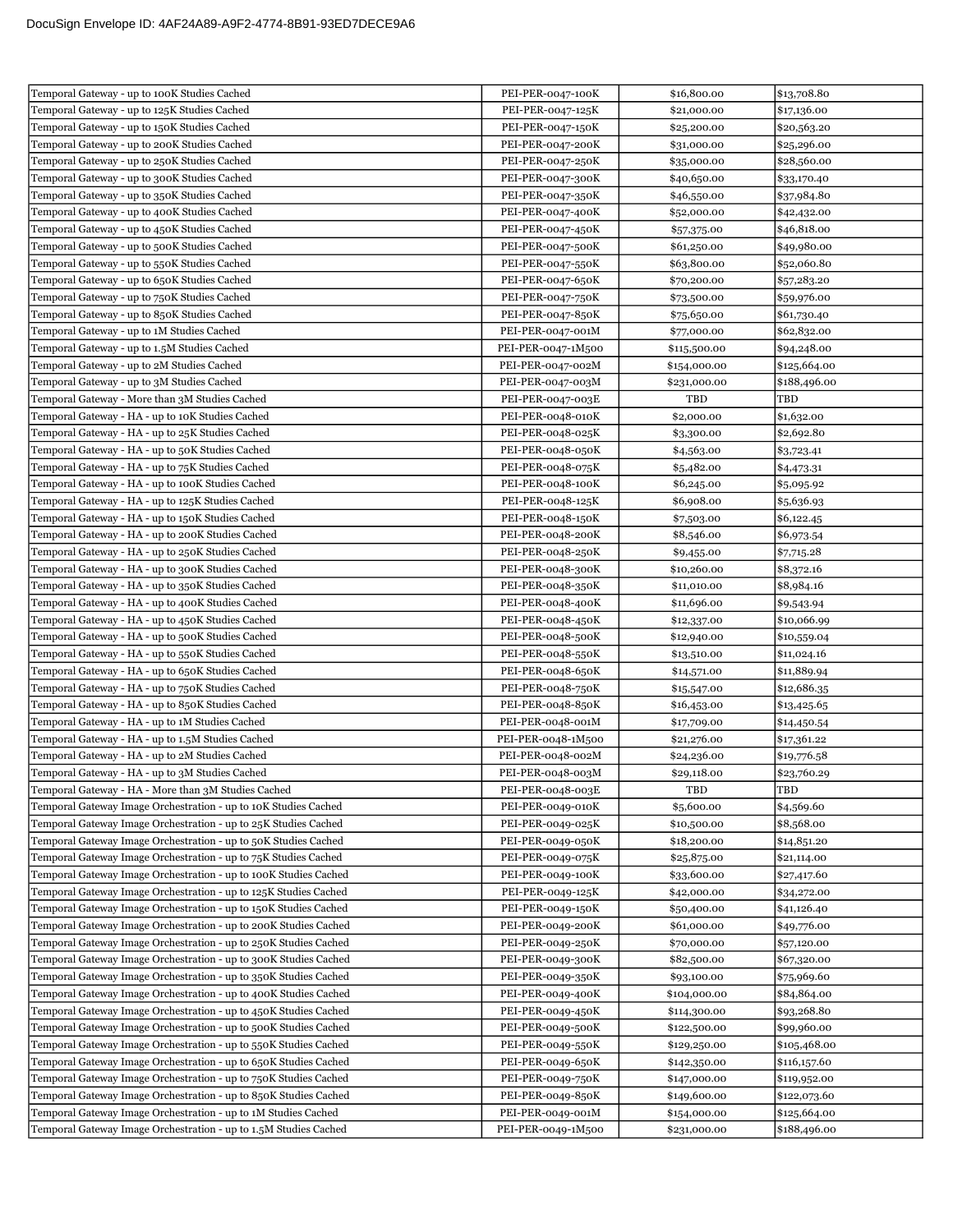| Temporal Gateway Image Orchestration - up to 2M Studies Cached          | PEI-PER-0049-002M  | \$308,000.00 | \$251,328.00 |
|-------------------------------------------------------------------------|--------------------|--------------|--------------|
| Temporal Gateway Image Orchestration - up to 3M Studies Cached          | PEI-PER-0049-003M  | \$462,000.00 | \$376,992.00 |
| Temporal Gateway Image Orchestration - More than 3M Studies Cached      | PEI-PER-0049-003E  | TBD          | TBD          |
| Temporal Gateway Image Orchestration - HA - up to 10K Studies Cached    | PEI-PER-0050-010K  | \$2,800.00   | \$2,284.80   |
| Temporal Gateway Image Orchestration - HA - up to 25K Studies Cached    | PEI-PER-0050-025K  | \$4,200.00   | \$3,427.20   |
| Temporal Gateway Image Orchestration - HA - up to 50K Studies Cached    | PEI-PER-0050-050K  | \$7,280.00   | \$5,940.48   |
| Temporal Gateway Image Orchestration - HA - up to 75K Studies Cached    | PEI-PER-0050-075K  | \$9,000.00   | \$7,344.00   |
| Temporal Gateway Image Orchestration - HA - up to 100K Studies Cached   | PEI-PER-0050-100K  | \$10,080.00  | \$8,225.28   |
| Temporal Gateway Image Orchestration - HA - up to 125K Studies Cached   | PEI-PER-0050-125K  | \$12,600.00  | \$10,281.60  |
| Temporal Gateway Image Orchestration - HA - up to 150K Studies Cached   | PEI-PER-0050-150K  | \$15,120.00  | \$12,337.92  |
| Temporal Gateway Image Orchestration - HA - up to 200K Studies Cached   | PEI-PER-0050-200K  | \$18,800.00  | \$15,340.80  |
| Temporal Gateway Image Orchestration - HA - up to 250K Studies Cached   | PEI-PER-0050-250K  | \$21,000.00  | \$17,136.00  |
| Temporal Gateway Image Orchestration - HA - up to 300K Studies Cached   | PEI-PER-0050-300K  | \$23,100.00  | \$18,849.60  |
| Temporal Gateway Image Orchestration - HA - up to 350K Studies Cached   | PEI-PER-0050-350K  | \$25,200.00  | \$20,563.20  |
| Temporal Gateway Image Orchestration - HA - up to 400K Studies Cached   | PEI-PER-0050-400K  | \$26,800.00  | \$21,868.80  |
| Temporal Gateway Image Orchestration - HA - up to 450K Studies Cached   | PEI-PER-0050-450K  | \$27,900.00  | \$22,766.40  |
| Temporal Gateway Image Orchestration - HA - up to 500K Studies Cached   | PEI-PER-0050-500K  | \$29,000.00  | \$23,664.00  |
| Temporal Gateway Image Orchestration - HA - up to 550K Studies Cached   | PEI-PER-0050-550K  | \$30,000.00  | \$24,480.00  |
| Temporal Gateway Image Orchestration - HA - up to 650K Studies Cached   | PEI-PER-0050-650K  | \$31,900.00  | \$26,030.40  |
| Temporal Gateway Image Orchestration - HA - up to 750K Studies Cached   | PEI-PER-0050-750K  | \$33,375.00  | \$27,234.00  |
| Temporal Gateway Image Orchestration - HA - up to 850K Studies Cached   | PEI-PER-0050-850K  | \$34,775.00  | \$28,376.40  |
| Temporal Gateway Image Orchestration - HA - up to 1M Studies Cached     | PEI-PER-0050-001M  | \$36,775.00  | \$30,008.40  |
| Temporal Gateway Image Orchestration - HA - up to 1.5M Studies Cached   | PEI-PER-0050-1M500 | \$43,075.00  | \$35,149.20  |
| Temporal Gateway Image Orchestration - HA - up to 2M Studies Cached     | PEI-PER-0050-002M  | \$46,200.00  | \$37,699.20  |
| Temporal Gateway Image Orchestration - HA - up to 3M Studies Cached     | PEI-PER-0050-003M  | \$69,300.00  | \$56,548.80  |
| Temporal Gateway Image Orchestration - HA - More than 3M Studies Cached | PEI-PER-0050-003E  | TBD          | TBD          |
| XDS Registry - up to 50K XDS/non-DICOM Objects Stored Annually          | PEI-PER-0055-010K  | \$2,800.00   | \$2,284.80   |
| XDS Registry - up to 125K XDS/non-DICOM Objects Stored Annually         | PEI-PER-0055-025K  | \$5,250.00   | \$4,284.00   |
| XDS Registry - up to 250K XDS/non-DICOM Objects Stored Annually         | PEI-PER-0055-050K  | \$9,100.00   | \$7,425.60   |
| XDS Registry - up to 375K XDS/non-DICOM Objects Stored Annually         | PEI-PER-0055-075K  | \$12,930.00  | \$10,550.88  |
| XDS Registry - up to 500K XDS/non-DICOM Objects Stored Annually         | PEI-PER-0055-100K  | \$16,800.00  | \$13,708.80  |
| XDS Registry - up to 625K XDS/non-DICOM Objects Stored Annually         | PEI-PER-0055-125K  | \$20,375.00  | \$16,626.00  |
| XDS Registry - up to 750K XDS/non-DICOM Objects Stored Annually         | PEI-PER-0055-150K  | \$23,625.00  | \$19,278.00  |
| XDS Registry - up to 7.5M XDS/non-DICOM Objects Stored Annually         | PEI-PER-0055-1M500 | \$105,000.00 | \$85,680.00  |
| XDS Registry - up to 1M XDS/non-DICOM Objects Stored Annually           | PEI-PER-0055-200K  | \$30,000.00  | \$24,480.00  |
| XDS Registry - up to 1.25M XDS/non-DICOM Objects Stored Annually        | PEI-PER-0055-250K  | \$35,000.00  | \$28,560.00  |
| XDS Registry - up to 1.5M XDS/non-DICOM Objects Stored Annually         | PEI-PER-0055-300K  | \$40,200.00  | \$32,803.20  |
| XDS Registry - up to 1.75M XDS/non-DICOM Objects Stored Annually        | PEI-PER-0055-350K  | \$45,325.00  | \$36,985.20  |
| XDS Registry - up to 2M XDS/non-DICOM Objects Stored Annually           | PEI-PER-0055-400K  | \$50,000.00  | \$40,800.00  |
| XDS Registry - up to 2.25M XDS/non-DICOM Objects Stored Annually        | PEI-PER-0055-450K  | \$54,000.00  | \$44,064.00  |
| XDS Registry - up to 2.5M XDS/non-DICOM Objects Stored Annually         | PEI-PER-0055-500K  | \$57,750.00  | \$47,124.00  |
| XDS Registry - up to 2.75M XDS/non-DICOM Objects Stored Annually        | PEI-PER-0055-550K  | \$60,500.00  | \$49,368.00  |
| XDS Registry - up to 3.25M XDS/non-DICOM Objects Stored Annually        | PEI-PER-0055-650K  | \$65,780.00  | \$53,676.48  |
| XDS Registry - up to 3.75M XDS/non-DICOM Objects Stored Annually        | PEI-PER-0055-750K  | \$70,875.00  | \$57,834.00  |
| XDS Registry - up to 4.25M XDS/non-DICOM Objects Stored Annually        | PEI-PER-0055-850K  | \$74,035.00  | \$60,412.56  |
| XDS Registry - up to 5M XDS/non-DICOM Objects Stored Annually           | PEI-PER-0055-001M  | \$77,000.00  | \$62,832.00  |
| XDS Registry - up to 10M XDS/non-DICOM Objects Stored Annually          | PEI-PER-0055-002M  | \$133,000.00 | \$108,528.00 |
| XDS Registry - up to 15M XDS/non-DICOM Objects Stored Annually          | PEI-PER-0055-003M  | \$178,500.00 | \$145,656.00 |
| XDS Registry - More than 15M XDS/non-DICOM Objects Stored Annually      | PEI-PER-0055-003E  | TBD          | TBD          |
| XDS Registry - HA - up to 50K XDS/non-DICOM Objects Stored Annually     | PEI-PER-0057-010K  | \$840.00     | \$685.44     |
| XDS Registry - HA - up to 125K XDS/non-DICOM Objects Stored Annually    | PEI-PER-0057-025K  | \$1,575.00   | \$1,285.20   |
| XDS Registry - HA - up to 250K XDS/non-DICOM Objects Stored Annually    | PEI-PER-0057-050K  | \$2,730.00   | \$2,227.68   |
| XDS Registry - HA - up to 375K XDS/non-DICOM Objects Stored Annually    | PEI-PER-0057-075K  | \$3,900.00   | \$3,182.40   |
| XDS Registry - HA - up to 500K XDS/non-DICOM Objects Stored Annually    | PEI-PER-0057-100K  | \$5,040.00   | \$4,112.64   |
| XDS Registry - HA - up to 625K XDS/non-DICOM Objects Stored Annually    | PEI-PER-0057-125K  | \$6,237.50   | \$5,089.80   |
| XDS Registry - HA - up to 750K XDS/non-DICOM Objects Stored Annually    | PEI-PER-0057-150K  | \$7,090.00   | \$5,785.44   |
| XDS Registry - HA - up to 7.5M XDS/non-DICOM Objects Stored Annually    | PEI-PER-0057-1M500 | \$31,500.00  | \$25,704.00  |
| XDS Registry - HA - up to 1M XDS/non-DICOM Objects Stored Annually      | PEI-PER-0057-200K  | \$8,900.00   | \$7,262.40   |
| XDS Registry - HA - up to 1.25M XDS/non-DICOM Objects Stored Annually   | PEI-PER-0057-250K  | \$10,500.00  | \$8,568.00   |
| XDS Registry - HA - up to 1.5M XDS/non-DICOM Objects Stored Annually    | PEI-PER-0057-300K  | \$12,060.00  | \$9,840.96   |
| XDS Registry - HA - up to 1.75M XDS/non-DICOM Objects Stored Annually   | PEI-PER-0057-350K  | \$13,595.00  | \$11,093.52  |
| XDS Registry - HA - up to 2M XDS/non-DICOM Objects Stored Annually      | PEI-PER-0057-400K  | \$14,960.00  | \$12,207.36  |
|                                                                         |                    |              |              |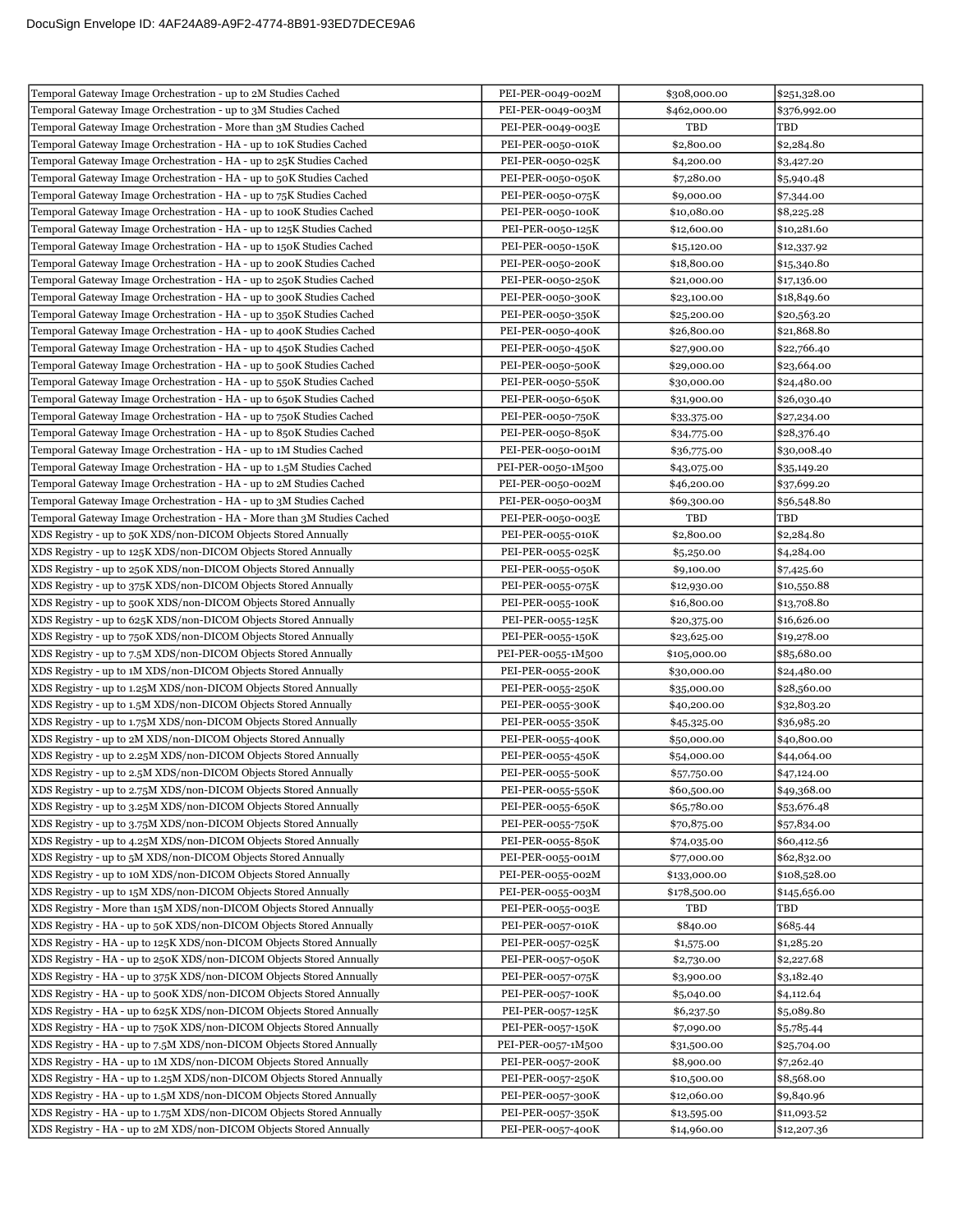| XDS Registry - HA - up to 2.25M XDS/non-DICOM Objects Stored Annually     | PEI-PER-0057-450K  | \$16,155.00 | \$13,182.48 |
|---------------------------------------------------------------------------|--------------------|-------------|-------------|
| XDS Registry - HA - up to 2.5M XDS/non-DICOM Objects Stored Annually      | PEI-PER-0057-500K  | \$17,325.00 | \$14,137.20 |
| XDS Registry - HA - up to 2.75M XDS/non-DICOM Objects Stored Annually     | PEI-PER-0057-550K  | \$18,381.00 | \$14,998.90 |
| XDS Registry - HA - up to 3.25M XDS/non-DICOM Objects Stored Annually     | PEI-PER-0057-650K  | \$19,881.00 | \$16,222.90 |
| XDS Registry - HA - up to 3.75M XDS/non-DICOM Objects Stored Annually     | PEI-PER-0057-750K  | \$21,265.00 | \$17,352.24 |
| XDS Registry - HA - up to 4.25M XDS/non-DICOM Objects Stored Annually     | PEI-PER-0057-850K  | \$22,525.00 | \$18,380.40 |
| XDS Registry - HA - up to 5M XDS/non-DICOM Objects Stored Annually        | PEI-PER-0057-001M  | \$23,100.00 | \$18,849.60 |
| XDS Registry - HA - up to 10M XDS/non-DICOM Objects Stored Annually       | PEI-PER-0057-002M  | \$39,900.00 | \$32,558.40 |
| XDS Registry - HA - up to 15M XDS/non-DICOM Objects Stored Annually       | PEI-PER-0057-003M  | \$53,550.00 | \$43,696.80 |
| XDS Registry - HA - More than 15M XDS/non-DICOM Objects Stored Annually   | PEI-PER-0057-003E  | TBD         | TBD         |
| XDS Repository - up to 50K XDS/non-DICOM Objects Stored Annually          | PEI-PER-0056-010K  | \$1,400.00  | \$1,142.40  |
| XDS Repository - up to 125K XDS/non-DICOM Objects Stored Annually         | PEI-PER-0056-025K  | \$2,625.00  | \$2,142.00  |
| XDS Repository - up to 250K XDS/non-DICOM Objects Stored Annually         | PEI-PER-0056-050K  | \$4,550.00  | \$3,712.80  |
| XDS Repository - up to 375K XDS/non-DICOM Objects Stored Annually         | PEI-PER-0056-075K  | \$6,480.00  | \$5,287.68  |
| XDS Repository - up to 500K XDS/non-DICOM Objects Stored Annually         | PEI-PER-0056-100K  | \$8,400.00  | \$6,854.40  |
| XDS Repository - up to 625K XDS/non-DICOM Objects Stored Annually         | PEI-PER-0056-125K  | \$10,175.00 | \$8,302.80  |
| XDS Repository - up to 750K XDS/non-DICOM Objects Stored Annually         | PEI-PER-0056-150K  | \$11,815.00 | \$9,641.04  |
| XDS Repository - up to 7.5M XDS/non-DICOM Objects Stored Annually         | PEI-PER-0056-1M500 | \$52,500.00 | \$42,840.00 |
| XDS Repository - up to 1M XDS/non-DICOM Objects Stored Annually           | PEI-PER-0056-200K  | \$14,800.00 | \$12,076.80 |
| XDS Repository - up to 1.25M XDS/non-DICOM Objects Stored Annually        | PEI-PER-0056-250K  | \$17,500.00 | \$14,280.00 |
| XDS Repository - up to 1.5M XDS/non-DICOM Objects Stored Annually         | PEI-PER-0056-300K  | \$20,100.00 | \$16,401.60 |
| XDS Repository - up to 1.75M XDS/non-DICOM Objects Stored Annually        | PEI-PER-0056-350K  | \$22,665.00 | \$18,494.64 |
| XDS Repository - up to 2M XDS/non-DICOM Objects Stored Annually           | PEI-PER-0056-400K  | \$25,000.00 | \$20,400.00 |
| XDS Repository - up to 2.25M XDS/non-DICOM Objects Stored Annually        | PEI-PER-0056-450K  | \$27,045.00 | \$22,068.72 |
| XDS Repository - up to 2.5M XDS/non-DICOM Objects Stored Annually         | PEI-PER-0056-500K  | \$28,875.00 | \$23,562.00 |
| XDS Repository - up to 2.75M XDS/non-DICOM Objects Stored Annually        | PEI-PER-0056-550K  | \$30,250.00 | \$24,684.00 |
| XDS Repository - up to 3.25M XDS/non-DICOM Objects Stored Annually        | PEI-PER-0056-650K  | \$32,955.00 | \$26,891.28 |
| XDS Repository - up to 3.75M XDS/non-DICOM Objects Stored Annually        | PEI-PER-0056-750K  | \$35,440.00 | \$28,919.04 |
| XDS Repository - up to 4.25M XDS/non-DICOM Objects Stored Annually        | PEI-PER-0056-850K  | \$37,485.00 | \$30,587.76 |
| XDS Repository - up to 5M XDS/non-DICOM Objects Stored Annually           | PEI-PER-0056-001M  | \$38,500.00 | \$31,416.00 |
| XDS Repository - up to 10M XDS/non-DICOM Objects Stored Annually          | PEI-PER-0056-002M  | \$66,500.00 | \$54,264.00 |
| XDS Repository - up to 15M XDS/non-DICOM Objects Stored Annually          | PEI-PER-0056-003M  | \$89,250.00 | \$72,828.00 |
| XDS Repository - More than 15M XDS/non-DICOM Objects Stored Annually      | PEI-PER-0056-003E  | TBD         | TBD         |
| XDS Repository - HA - up to 50K XDS/non-DICOM Objects Stored Annually     | PEI-PER-0058-010K  | \$420.00    | \$342.72    |
| XDS Repository - HA - up to 125K XDS/non-DICOM Objects Stored Annually    | PEI-PER-0058-025K  | \$790.00    | \$644.64    |
| XDS Repository - HA - up to 250K XDS/non-DICOM Objects Stored Annually    | PEI-PER-0058-050K  | \$1,365.00  | \$1,113.84  |
| XDS Repository - HA - up to 375K XDS/non-DICOM Objects Stored Annually    | PEI-PER-0058-075K  | \$1,965.00  | \$1,603.44  |
| XDS Repository - HA - up to 500K XDS/non-DICOM Objects Stored Annually    | PEI-PER-0058-100K  | \$2,520.00  | \$2,056.32  |
| XDS Repository - HA - up to 625K XDS/non-DICOM Objects Stored Annually    | PEI-PER-0058-125K  | \$3,060.00  | \$2,496.96  |
| XDS Repository - HA - up to 750K XDS/non-DICOM Objects Stored Annually    | PEI-PER-0058-150K  | \$3,545.00  | \$2,892.72  |
| XDS Repository - HA - up to 7.5M XDS/non-DICOM Objects Stored Annually    | PEI-PER-0058-1M500 | \$15,750.00 | \$12,852.00 |
| XDS Repository - HA - up to 1M XDS/non-DICOM Objects Stored Annually      | PEI-PER-0058-200K  | \$4,400.00  | \$3,590.40  |
| XDS Repository - HA - up to 1.25M XDS/non-DICOM Objects Stored Annually   | PEI-PER-0058-250K  | \$5,250.00  | \$4,284.00  |
| XDS Repository - HA - up to 1.5M XDS/non-DICOM Objects Stored Annually    | PEI-PER-0058-300K  | \$5,970.00  | \$4,871.52  |
| XDS Repository - HA - up to 1.75M XDS/non-DICOM Objects Stored Annually   | PEI-PER-0058-350K  | \$6,800.00  | \$5,548.80  |
| XDS Repository - HA - up to 2M XDS/non-DICOM Objects Stored Annually      | PEI-PER-0058-400K  | \$7,560.00  | \$6,168.96  |
| XDS Repository - HA - up to 2.25M XDS/non-DICOM Objects Stored Annually   | PEI-PER-0058-450K  | \$8,100.00  | \$6,609.60  |
| XDS Repository - HA - up to 2.5M XDS/non-DICOM Objects Stored Annually    | PEI-PER-0058-500K  | \$8,665.00  | \$7,070.64  |
| XDS Repository - HA - up to 2.75M XDS/non-DICOM Objects Stored Annually   | PEI-PER-0058-550K  | \$9,240.00  | \$7,539.84  |
| XDS Repository - HA - up to 3.25M XDS/non-DICOM Objects Stored Annually   | PEI-PER-0058-650K  | \$10,050.00 | \$8,200.80  |
| XDS Repository - HA - up to 3.75M XDS/non-DICOM Objects Stored Annually   | PEI-PER-0058-750K  | \$10,635.00 | \$8,678.16  |
| XDS Repository - HA - up to 4.25M XDS/non-DICOM Objects Stored Annually   | PEI-PER-0058-850K  | \$11,000.00 | \$8,976.00  |
| XDS Repository - HA - up to 5M XDS/non-DICOM Objects Stored Annually      | PEI-PER-0058-001M  | \$11,550.00 | \$9,424.80  |
| XDS Repository - HA - up to 10M XDS/non-DICOM Objects Stored Annually     | PEI-PER-0058-002M  | \$19,950.00 | \$16,279.20 |
| XDS Repository - HA - up to 15M XDS/non-DICOM Objects Stored Annually     | PEI-PER-0058-003M  | \$26,775.00 | \$21,848.40 |
| XDS Repository - HA - More than 15M XDS/non-DICOM Objects Stored Annually | PEI-PER-0058-003E  | TBD         | TBD         |
| Acuo VNA UCP Test Server License - With HL7                               | PEI-PER-0043-SWAD  | \$15,000.00 | \$12,240.00 |
| Acuo VNA UCP Test Server License - Without HL7                            | PEI-PER-0044-SWAD  | \$7,500.00  | \$6,120.00  |
| Semantix HL7 Integration Engine for Acuo Main System                      | PEI-PER-0051-0001  | \$37,000.00 | \$30,192.00 |
| Semantix HL7 Integration Engine for Acuo Main System - HA                 | PEI-PER-0052-0001  | \$11,100.00 | \$9,057.60  |
| Semantix HL7 Integration Engine for Acuo Temporal                         | PEI-PER-0053-0001  | \$7,500.00  | \$6,120.00  |
| Semantix HL7 Integration Engine for Acuo Temporal - HA                    | PEI-PER-0054-0001  | \$2,250.00  | \$1,836.00  |
|                                                                           |                    |             |             |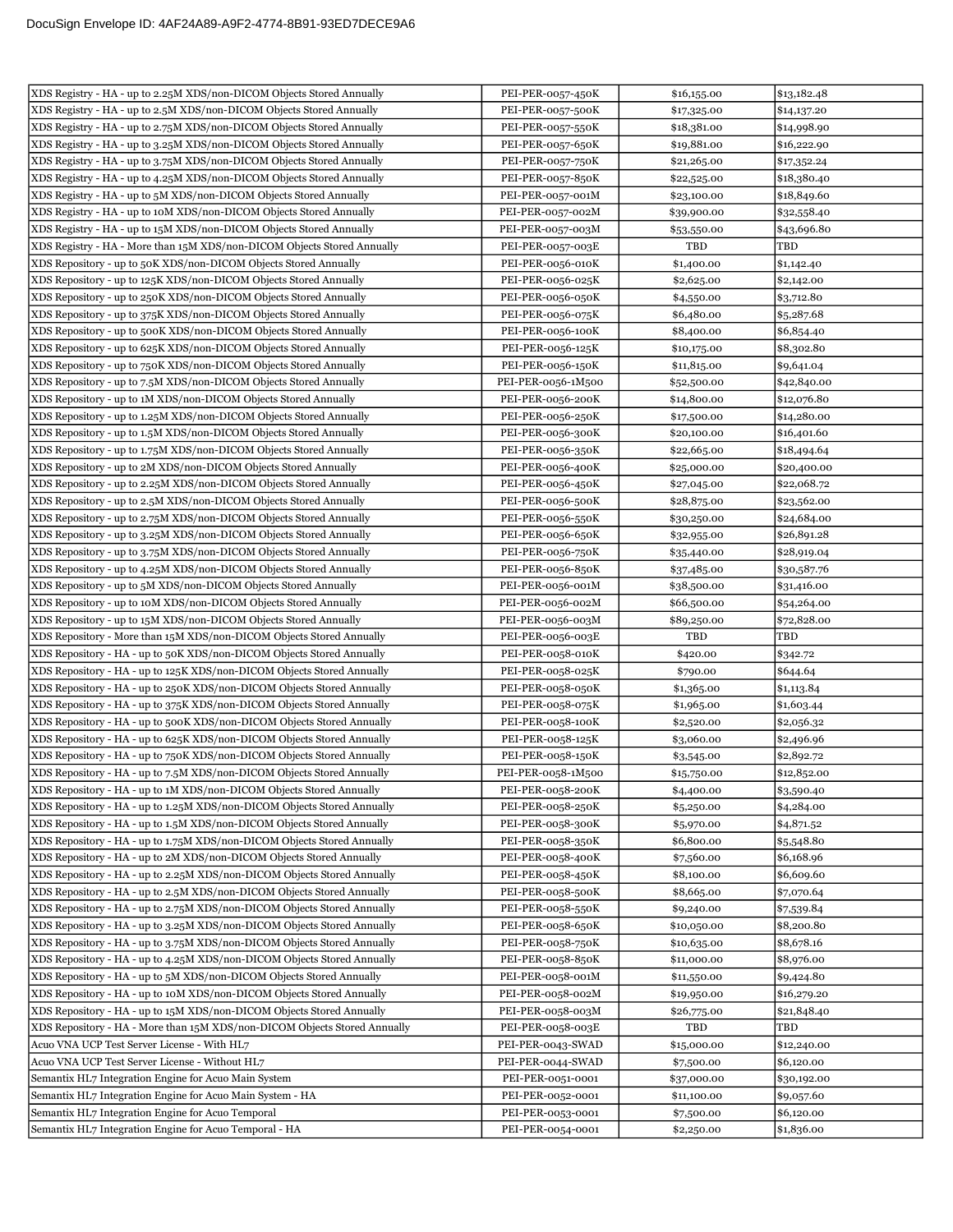| PIX Manager                                            | PEI-PER-0101-0001    | TBD            | <b>TBD</b>   |
|--------------------------------------------------------|----------------------|----------------|--------------|
| Content-aware DICOM Router - up to 10K Annual Studies  | PEI-PER-0062-010K    | \$3,500.00     | \$2,856.00   |
| Content-aware DICOM Router - up to 25K Annual Studies  | PEI-PER-0062-025K    | \$6,000.00     | \$4,896.00   |
| Content-aware DICOM Router - up to 50K Annual Studies  | PEI-PER-0062-050K    | \$10,000.00    | \$8,160.00   |
| Content-aware DICOM Router - up to 100K Annual Studies | PEI-PER-0062-100K    | \$12,500.00    | \$10,200.00  |
| Content-aware DICOM Router - Above 100K Annual Studies | PEI-PER-0062-100E    | TBD            | TBD          |
| Router (ADR) Upgrade - up to 10K Annual Studies        | PEI-PER-0063-010K    | \$1,225.00     | \$999.60     |
| Router (ADR) Upgrade - up to 25K Annual Studies        | PEI-PER-0063-025K    | \$2,100.00     | \$1,713.60   |
| Router (ADR) Upgrade - up to 50K Annual Studies        | PEI-PER-0063-050K    | \$3,500.00     | \$2,856.00   |
| Router (ADR) Upgrade - up to 100K Annual Studies       | PEI-PER-0063-100K    | \$4,375.00     | \$3,570.00   |
| Router (ADR) Upgrade - Above 100K Annual Studies       | PEI-PER-0063-100E    | TBD            | TBD          |
| XDS Audit Repository Manager                           | PEI-PER-0006-0001    | \$10,000.00    | \$8,160.00   |
| NilRead Enterprise Viewer - up to 10K Annual Studies   | NREIPI10             | \$21,600.00    | \$17,625.60  |
| NilRead Enterprise Viewer - up to 25K Annual Studies   | NREIPI25             | \$40,500.00    | \$33,048.00  |
| NilRead Enterprise Viewer - up to 50K Annual Studies   | NREIPI50             | \$67,500.00    | \$55,080.00  |
| NilRead Enterprise Viewer - up to 75K Annual Studies   | NREIPI75             | \$87,750.00    | \$71,604.00  |
| NilRead Enterprise Viewer - up to 100K Annual Studies  | NREIPI100            | \$103,950.00   | \$84,823.20  |
| NilRead Enterprise Viewer - up to 125K Annual Studies  | NREIPI125            | \$120,000.00   | \$97,920.00  |
| NilRead Enterprise Viewer - up to 150K Annual Studies  | NREIPI150            | \$135,000.00   | \$110,160.00 |
| NilRead Enterprise Viewer - up to 200K Annual Studies  | NREIPI200            | \$164,000.00   | \$133,824.00 |
| NilRead Enterprise Viewer - up to 250K Annual Studies  | NREIPI250            | \$193,050.00   | \$157,528.80 |
| NilRead Enterprise Viewer - up to 300K Annual Studies  | NREIPI300            | \$222,000.00   | \$181,152.00 |
| NilRead Enterprise Viewer - up to 350K Annual Studies  | NREIPI350            | \$252,450.00   | \$205,999.20 |
| NilRead Enterprise Viewer - up to 400K Annual Studies  | NREIPI400            | \$282,000.00   | \$230,112.00 |
| NilRead Enterprise Viewer - up to 450K Annual Studies  | NREIPI450            | \$310,500.00   | \$253,368.00 |
| NilRead Enterprise Viewer - up to 500K Annual Studies  | NREIPI500            | \$337,500.00   | \$275,400.00 |
| NilRead Enterprise Viewer - up to 550K Annual Studies  | NREIPI550            | \$360,250.00   | \$293,964.00 |
| NilRead Enterprise Viewer - up to 650K Annual Studies  | NREIPI650            | \$403,000.00   | \$328,848.00 |
| NilRead Enterprise Viewer - up to 750K Annual Studies  | NREIPI750            | \$445,500.00   | \$363,528.00 |
| NilRead Enterprise Viewer - up to 850K Annual Studies  | NREIPI850            | \$484,500.00   | \$395,352.00 |
| NilRead Enterprise Viewer - up to 1M Annual Studies    | NREIPI1M             | \$560,755.00   | \$457,576.08 |
| NilRead Enterprise Viewer - up to 1.5M Annual Studies  | NREIPI1M5            | \$705,000.00   | \$575,280.00 |
| NilRead Enterprise Viewer - up to 2M Annual Studies    | NREIPI2M             | \$837,000.00   | \$682,992.00 |
| NilRead Enterprise Viewer - up to 3M Annual Studies    | NREIPI3M             | \$1,012,500.00 | \$826,200.00 |
| NilRead Enterprise Viewer > 3M Annual Studies          | NREIPI3E             | TBD            | TBD          |
| NilRead Enterprise Viewer - 1 Concurrent User          | NREIPC1              | \$7,600.00     | \$6,201.60   |
| NilRead Enterprise Viewer - Up to 5 Concurrent Users   | NREIPC <sub>5</sub>  | \$37,125.00    | \$30,294.00  |
| NilRead Enterprise Viewer - Up to 10 Concurrent Users  | NREIPC10             | \$72,500.00    | \$59,160.00  |
| NilRead Enterprise Viewer - Up to 25 Concurrent Users  | NREIPC <sub>25</sub> | \$151,875.00   | \$123,930.00 |
| NilRead Enterprise Viewer - Up to 50 Concurrent Users  | NREIPC <sub>50</sub> | \$270,000.00   | \$220,320.00 |
| NilRead Enterprise Viewer - Up to 75 Concurrent Users  | NREIPC75             | \$354,375.00   | \$289,170.00 |
| NilRead Enterprise Viewer - Up to 100 Concurrent Users | NREIPC100            | \$455,000.00   | \$371,280.00 |
| NilRead Enterprise Viewer - 101+ Concurrent Users      | NREIPC101            | TBD            | TBD          |
| Brainware Visibility Reporting-1 REL                   | PIC-PER-0005-0001    | \$12,500.00    | \$10,200.00  |
| Disaster Recovery Brainware License                    | PIC-PER-0061-SWAD-DR | TBD            | TBD          |
| Brainware Classification Only - 1K                     | PIC-SUB-0063-001K    | \$5.00         | \$4.08       |
| Brainware Classification Only - 5K                     | PIC-SUB-0063-005K    | \$35.00        | \$28.56      |
| Brainware Classification Only - 10K                    | PIC-SUB-0063-010K    | \$70.00        | \$57.12      |
| Brainware Classification Only - 20K                    | PIC-SUB-0063-020K    | \$135.00       | \$110.16     |
| Brainware Classification Only - 50K                    | PIC-SUB-0063-050K    | \$345.00       | \$281.52     |
| Brainware Classification Only - 100K                   | PIC-SUB-0063-100K    | \$635.00       | \$518.16     |
| Brainware Classification Only - 150K                   | PIC-SUB-0063-150K    | \$880.00       | \$718.08     |
| Brainware Classification Only - 250K                   | PIC-SUB-0063-250K    | \$1,370.00     | \$1,117.92   |
| Brainware Classification Only - 350K                   | PIC-SUB-0063-350K    | \$1,710.00     | \$1,395.36   |
| Brainware Classification Only - 500K                   | PIC-SUB-0063-500K    | \$2,250.00     | \$1,836.00   |
| Brainware Classification Only - 1M                     | PIC-SUB-0063-001M    | \$3,570.00     | \$2,913.12   |
| Brainware Classification Only - 2M                     | PIC-SUB-0063-002M    | \$7,090.00     | \$5,785.44   |
| Brainware Classification Only - 5M                     | PIC-SUB-0063-005M    | \$17,745.00    | \$14,479.92  |
| Sub-Brainware for Transcripts - 100k Annual            | PIC-SUB-0064-100K-1  | \$6,260.00     | \$5,108.16   |
| Sub-Brainware for Transcripts - 100k Annual            | PIC-SUB-0064-100K-2  | \$6,500.00     | \$5,304.00   |
| Sub-Brainware for Transcripts - 100k Annual            | PIC-SUB-0064-100K-3  | \$6,990.00     | \$5,703.84   |
| Sub-Brainware for Transcripts - 100k Annual            | PIC-SUB-0064-100K-4  | \$7,725.00     | \$6,303.60   |
|                                                        |                      |                |              |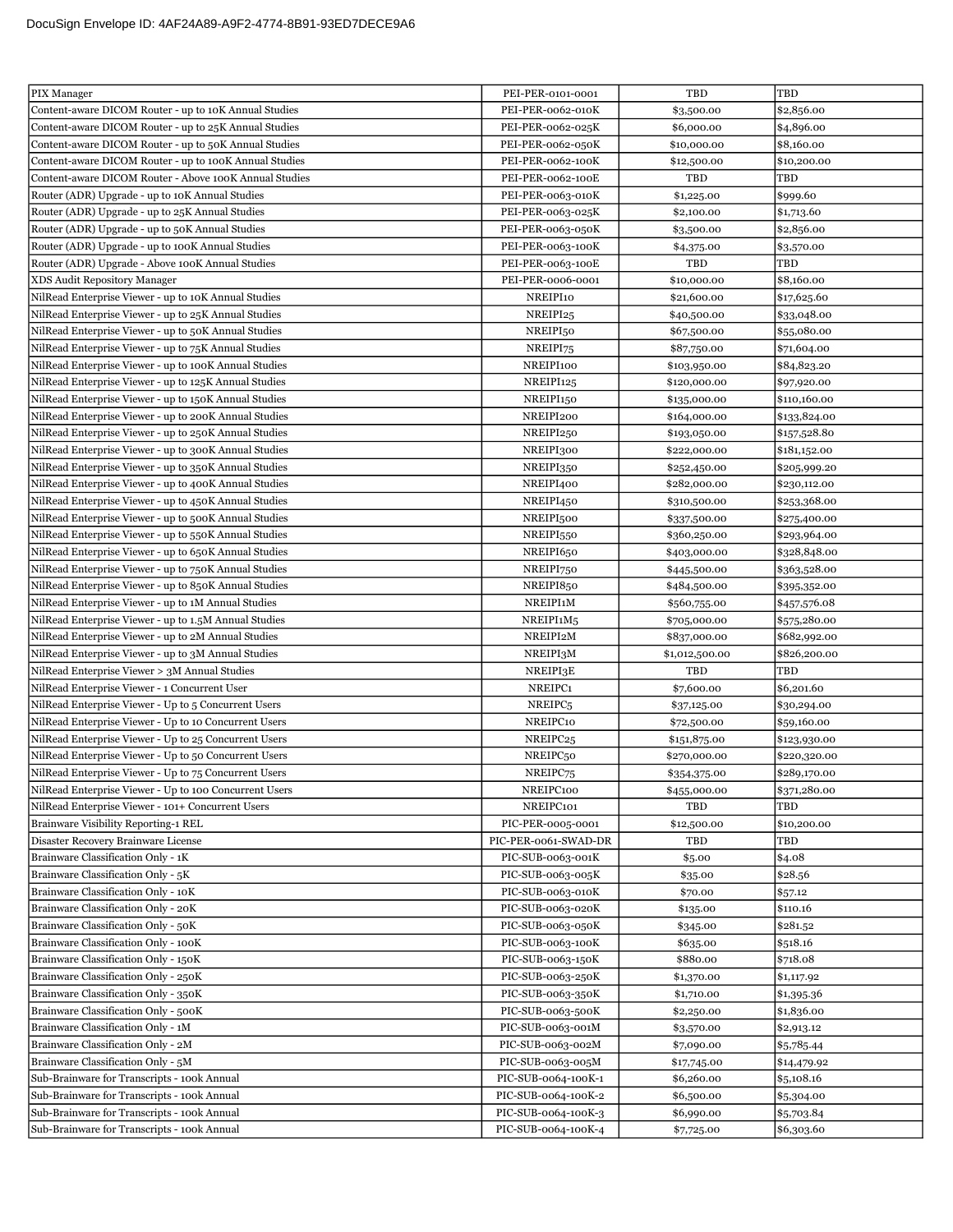| Sub-Brainware for Transcripts - 10k Annual       | PIC-SUB-0064-10K-1  | \$1,755.00  | \$1,432.08 |
|--------------------------------------------------|---------------------|-------------|------------|
| Sub-Brainware for Transcripts - 10k Annual       | PIC-SUB-0064-10K-2  | \$2,000.00  | \$1,632.00 |
| Sub-Brainware for Transcripts - 10k Annual       | PIC-SUB-0064-10K-3  | \$2,490.00  | \$2,031.84 |
| Sub-Brainware for Transcripts - 10k Annual       | PIC-SUB-0064-10K-4  | \$3,220.00  | \$2,627.52 |
| Sub-Brainware for Transcripts - 15k Annual       | PIC-SUB-0064-15K-1  | \$2,100.00  | \$1,713.60 |
| Sub-Brainware for Transcripts - 15k Annual       | PIC-SUB-0064-15K-2  | \$2,345.00  | \$1,913.52 |
| Sub-Brainware for Transcripts - 15k Annual       | PIC-SUB-0064-15K-3  | \$2,835.00  | \$2,313.36 |
| Sub-Brainware for Transcripts - 15k Annual       | PIC-SUB-0064-15K-4  | \$3,565.00  | \$2,909.04 |
| Sub-Brainware for Transcripts - 25k Annual       | PIC-SUB-0064-25K-1  | \$2,740.00  | \$2,235.84 |
| Sub-Brainware for Transcripts - 25k Annual       | PIC-SUB-0064-25K-2  | \$2,980.00  | \$2,431.68 |
| Sub-Brainware for Transcripts - 25k Annual       | PIC-SUB-0064-25K-3  | \$3,470.00  | \$2,831.52 |
| Sub-Brainware for Transcripts - 25k Annual       | PIC-SUB-0064-25K-4  | \$4,205.00  | \$3,431.28 |
| Sub-Brainware for Transcripts - 35k Annual       | PIC-SUB-0064-35K-1  | \$3,290.00  | \$2,684.64 |
| Sub-Brainware for Transcripts - 35k Annual       | PIC-SUB-0064-35K-2  | \$3,530.00  | \$2,880.48 |
| Sub-Brainware for Transcripts - 35k Annual       | PIC-SUB-0064-35K-3  | \$4,020.00  | \$3,280.32 |
| Sub-Brainware for Transcripts - 35k Annual       | PIC-SUB-0064-35K-4  | \$4,755.00  | \$3,880.08 |
| Sub-Brainware for Transcripts - 50k Annual       | PIC-SUB-0064-50K-1  | \$4,060.00  | \$3,312.96 |
| Sub-Brainware for Transcripts - 50k Annual       | PIC-SUB-0064-50K-2  | \$4,300.00  | \$3,508.80 |
| Sub-Brainware for Transcripts - 50k Annual       | PIC-SUB-0064-50K-3  | \$4,790.00  | \$3,908.64 |
| Sub-Brainware for Transcripts - 50k Annual       | PIC-SUB-0064-50K-4  | \$5,525.00  | \$4,508.40 |
| Sub-Brainware for Transcripts - 5k Annual        | PIC-SUB-0064-5K-1   | \$1,380.00  | \$1,126.08 |
| Sub-Brainware for Transcripts - 5k Annual        | PIC-SUB-0064-5K-2   | \$1,625.00  | \$1,326.00 |
| Sub-Brainware for Transcripts - 5k Annual        | PIC-SUB-0064-5K-3   | \$2,115.00  | \$1,725.84 |
| Sub-Brainware for Transcripts - 5k Annual        | PIC-SUB-0064-5K-4   | \$2,850.00  | \$2,325.60 |
| Sub-Brainware for Transcripts - 75k Annual       | PIC-SUB-0064-75K-1  | \$5,270.00  | \$4,300.32 |
| Sub-Brainware for Transcripts - 75k Annual       | PIC-SUB-0064-75K-2  | \$5,510.00  | \$4,496.16 |
| Sub-Brainware for Transcripts - 75k Annual       | PIC-SUB-0064-75K-3  | \$6,000.00  | \$4,896.00 |
| Sub-Brainware for Transcripts - 75k Annual       | PIC-SUB-0064-75K-4  | \$6,735.00  | \$5,495.76 |
| Sub-Brainware for Transcripts PLUS - 100k Annual | PIC-SUB-0073-100K-1 | \$8,325.00  | \$6,793.20 |
| Sub-Brainware for Transcripts PLUS - 100k Annual | PIC-SUB-0073-100K-2 | \$8,650.00  | \$7,058.40 |
| Sub-Brainware for Transcripts PLUS - 100k Annual | PIC-SUB-0073-100K-3 | \$9,300.00  | \$7,588.80 |
| Sub-Brainware for Transcripts PLUS - 100k Annual | PIC-SUB-0073-100K-4 | \$10,275.00 | \$8,384.40 |
| Sub-Brainware for Transcripts PLUS - 10k Annual  | PIC-SUB-0073-10K-1  | \$2,335.00  | \$1,905.36 |
| Sub-Brainware for Transcripts PLUS - 10k Annual  | PIC-SUB-0073-10K-2  | \$2,610.00  | \$2,129.76 |
| Sub-Brainware for Transcripts PLUS - 10k Annual  | PIC-SUB-0073-10K-3  | \$3,310.00  | \$2,700.96 |
| Sub-Brainware for Transcripts PLUS - 10k Annual  | PIC-SUB-0073-10K-4  | \$4,285.00  | \$3,496.56 |
| Sub-Brainware for Transcripts PLUS - 15k Annual  | PIC-SUB-0073-15K-1  | \$2,795.00  | \$2,280.72 |
| Sub-Brainware for Transcripts PLUS - 15k Annual  | PIC-SUB-0073-15K-2  | \$3,120.00  | \$2,545.92 |
| Sub-Brainware for Transcripts PLUS - 15k Annual  | PIC-SUB-0073-15K-3  | \$3,770.00  | \$3,076.32 |
| Sub-Brainware for Transcripts PLUS - 15k Annual  | PIC-SUB-0073-15K-4  | \$4,745.00  | \$3,871.92 |
| Sub-Brainware for Transcripts PLUS - 25k Annual  | PIC-SUB-0073-25K-1  | \$3,640.00  | \$2,970.24 |
| Sub-Brainware for Transcripts PLUS - 25k Annual  | PIC-SUB-0073-25K-2  | \$3,965.00  | \$3,235.44 |
| Sub-Brainware for Transcripts PLUS - 25k Annual  | PIC-SUB-0073-25K-3  | \$4,615.00  | \$3,765.84 |
| Sub-Brainware for Transcripts PLUS - 25k Annual  | PIC-SUB-0073-25K-4  | \$5,590.00  | \$4,561.44 |
| Sub-Brainware for Transcripts PLUS - 35k Annual  | PIC-SUB-0073-35K-1  | \$4,375.00  | \$3,570.00 |
| Sub-Brainware for Transcripts PLUS - 35k Annual  | PIC-SUB-0073-35K-2  | \$4,700.00  | \$3,835.20 |
| Sub-Brainware for Transcripts PLUS - 35k Annual  | PIC-SUB-0073-35K-3  | \$5,350.00  | \$4,365.60 |
| Sub-Brainware for Transcripts PLUS - 35k Annual  | PIC-SUB-0073-35K-4  | \$6,325.00  | \$5,161.20 |
| Sub-Brainware for Transcripts PLUS - 50k Annual  | PIC-SUB-0073-50K-1  | \$5,395.00  | \$4,402.32 |
| Sub-Brainware for Transcripts PLUS - 50k Annual  | PIC-SUB-0073-50K-2  | \$5,720.00  | \$4,667.52 |
| Sub-Brainware for Transcripts PLUS - 50k Annual  | PIC-SUB-0073-50K-3  | \$6,370.00  | \$5,197.92 |
| Sub-Brainware for Transcripts PLUS - 50k Annual  | PIC-SUB-0073-50K-4  | \$7,350.00  | \$5,997.60 |
| Sub-Brainware for Transcripts PLUS - 5k Annual   | PIC-SUB-0073-5K-1   | \$1,740.00  | \$1,419.84 |
| Sub-Brainware for Transcripts PLUS - 5k Annual   | PIC-SUB-0073-5K-2   | \$2,160.00  | \$1,762.56 |
| Sub-Brainware for Transcripts PLUS - 5k Annual   | PIC-SUB-0073-5K-3   | \$2,810.00  | \$2,292.96 |
| Sub-Brainware for Transcripts PLUS - 5k Annual   | PIC-SUB-0073-5K-4   | \$3,790.00  | \$3,092.64 |
| Sub-Brainware for Transcripts PLUS - 75k Annual  | PIC-SUB-0073-75K-1  | \$7,005.00  | \$5,716.08 |
| Sub-Brainware for Transcripts PLUS - 75k Annual  | PIC-SUB-0073-75K-2  | \$7,330.00  | \$5,981.28 |
| Sub-Brainware for Transcripts PLUS - 75k Annual  | PIC-SUB-0073-75K-3  | \$7,980.00  | \$6,511.68 |
| Sub-Brainware for Transcripts PLUS - 75k Annual  | PIC-SUB-0073-75K-4  | \$8,955.00  | \$7,307.28 |
| Brainware Structured Form - 1K                   | PIC-SUB-0062-001K   | \$5.00      | \$4.08     |
| Brainware Structured Form - 5K                   | PIC-SUB-0062-005K   | \$35.00     | \$28.56    |
|                                                  |                     |             |            |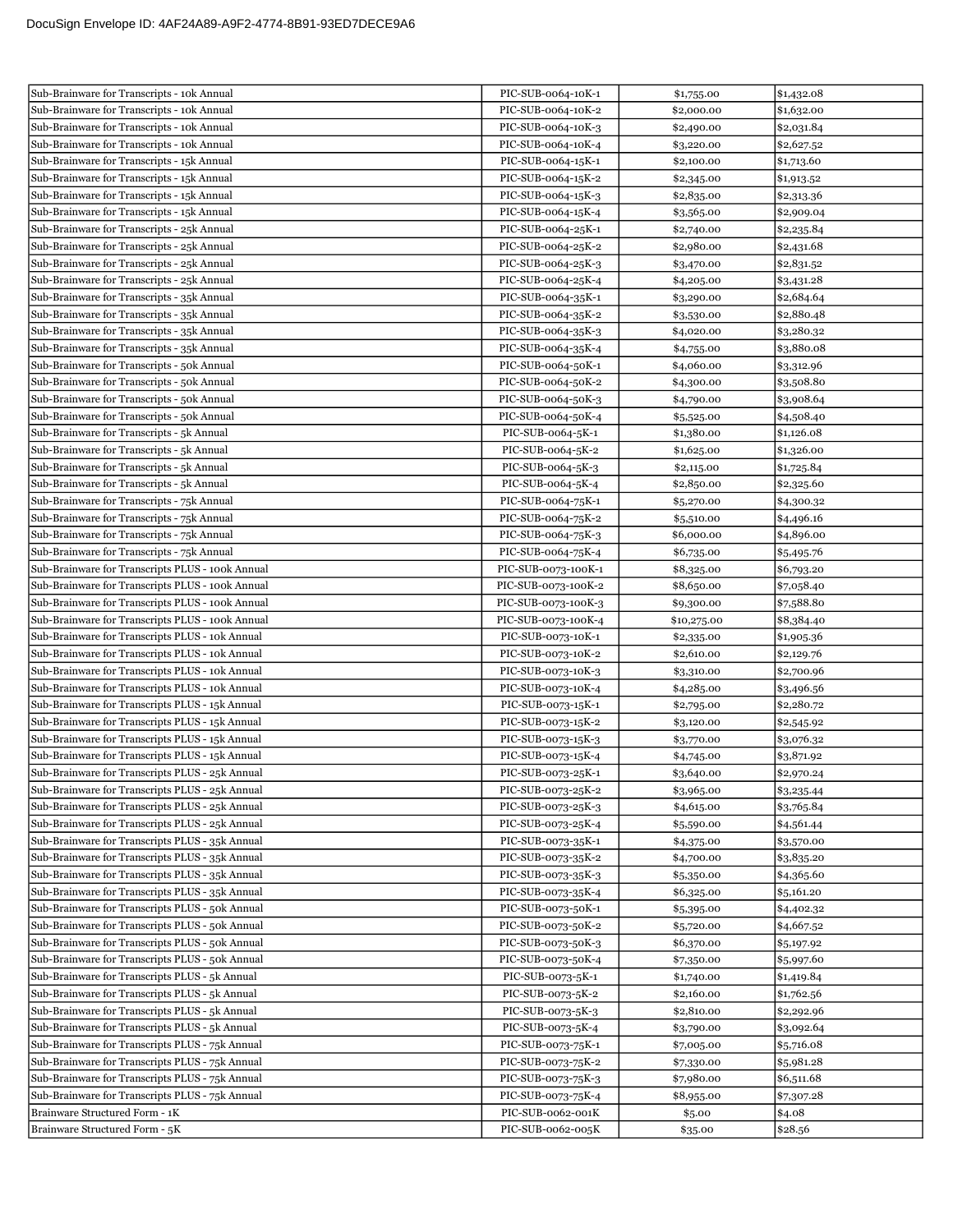| Brainware Structured Form - 10K                                        | PIC-SUB-0062-010K                      | \$70.00                  | \$57.12                  |
|------------------------------------------------------------------------|----------------------------------------|--------------------------|--------------------------|
| Brainware Structured Form - 20K                                        | PIC-SUB-0062-020K                      | \$135.00                 | \$110.16                 |
| Brainware Structured Form - 50K                                        | PIC-SUB-0062-050K                      | \$345.00                 | \$281.52                 |
| Brainware Structured Form - 100K                                       | PIC-SUB-0062-100K                      | \$635.00                 | \$518.16                 |
| Brainware Structured Form - 150K                                       | PIC-SUB-0062-150K                      | \$880.00                 | \$718.08                 |
| Brainware Structured Form - 250K                                       | PIC-SUB-0062-250K                      | \$1,370.00               | \$1,117.92               |
| Brainware Structured Form - 350K                                       | PIC-SUB-0062-350K                      | \$1,710.00               | \$1,395.36               |
| Brainware Structured Form - 500K                                       | PIC-SUB-0062-500K                      | \$2,250.00               | \$1,836.00               |
| Brainware Structured Form - 1M                                         | PIC-SUB-0062-001M                      | \$3,570.00               | \$2,913.12               |
| Brainware Structured Form - 2M                                         | PIC-SUB-0062-002M                      | \$7,090.00               | \$5,785.44               |
| Brainware Structured Form - 5M                                         | PIC-SUB-0062-005M                      | \$17,745.00              | \$14,479.92              |
| Brainware Summary Data Only - 2M                                       | PIC-SUB-0054-002M                      | \$13,055.00              | \$10,652.88              |
| Brainware Summary Data Only - 5M                                       | PIC-SUB-0054-005M                      | \$32,705.00              | \$26,687.28              |
| Brainware Summary Data Only - 500K                                     | PIC-SUB-0054-500K                      | \$4,255.00               | \$3,472.08               |
| Brainware Summary Data Only - 1M                                       | PIC-SUB-0054-001M                      | \$6,550.00               | \$5,344.80               |
| Brainware Summary Data Only - 1K                                       | PIC-SUB-0054-001K                      | \$15.00                  | \$12.24                  |
| Brainware Summary Data Only - 20K                                      | PIC-SUB-0054-020K                      | \$275.00                 | \$224.40                 |
| Brainware Summary Data Only - 50K                                      | PIC-SUB-0054-050K                      | \$685.00                 | \$558.96                 |
| Brainware Summary Data Only - 10K                                      | PIC-SUB-0054-010K                      | \$135.00                 | \$110.16                 |
| Brainware Summary Data Only - 5K                                       | PIC-SUB-0054-005K                      | \$70.00                  | \$57.12                  |
| Brainware Summary Data Only - 100K                                     | PIC-SUB-0054-100K                      | \$1,270.00               | \$1,036.32               |
| Brainware Summary Data Only - 150K                                     | PIC-SUB-0054-150K                      | \$1,710.00               | \$1,395.36               |
| Brainware Summary Data Only - 250K                                     | PIC-SUB-0054-250K                      | \$2,590.00               | \$2,113.44               |
| Brainware Summary Data Only - 350K                                     | PIC-SUB-0054-350K                      | \$3,275.00               | \$2,672.40               |
| Brainware Table Extraction - 350K                                      | PIC-SUB-0053-350K                      | \$4,645.00               | \$3,790.32               |
| Brainware Table Extraction - 250K                                      | PIC-SUB-0053-250K                      | \$3,620.00               | \$2,953.92               |
| Brainware Table Extraction - 500K                                      | PIC-SUB-0053-500K                      | \$6,110.00               | \$4,985.76               |
| Brainware Table Extraction - 1M                                        | PIC-SUB-0053-001M                      | \$9,535.00               | \$7,780.56               |
| Brainware Table Extraction - 2M                                        | PIC-SUB-0053-002M                      | \$19,115.00              | \$15,597.84              |
| Brainware Table Extraction - 5M                                        | PIC-SUB-0053-005M                      | \$47,765.00              | \$38,976.24              |
| Brainware Table Extraction - 1K                                        | PIC-SUB-0053-001K                      | \$20.00                  | \$16.32                  |
| Brainware Table Extraction - 5K                                        | PIC-SUB-0053-005K                      | \$95.00                  | \$77.52                  |
|                                                                        |                                        |                          |                          |
| Brainware Table Extraction - 10K                                       | PIC-SUB-0053-010K                      | \$185.00                 | \$150.96                 |
| Brainware Table Extraction - 20K                                       | PIC-SUB-0053-020K                      | \$370.00                 | \$301.92                 |
| Brainware Table Extraction - 50K                                       | PIC-SUB-0053-050K                      | \$930.00                 | \$758.88                 |
| Brainware Table Extraction - 100K                                      | PIC-SUB-0053-100K                      | \$1,710.00               | \$1,395.36               |
| Brainware Table Extraction - 150K                                      | PIC-SUB-0053-150K                      | \$2,395.00               | \$1,954.32               |
| Sub-Brainware Visibility Reporting-1 REL                               | PIC-SUB-0005-0001                      | \$610.00                 | \$497.76                 |
| Sub-Brainware Visibility Reporting (2)                                 | PIC-SUB-0012-0001                      | \$945.00                 | \$771.12                 |
| Sub-Brainware Visibility Rptg System (4)                               | PIC-SUB-0013-0001                      | \$1,575.00               | \$1,285.20               |
| Sub-Brainware AP Line Item-IPY-001K                                    | PAP-SUB-0001-001K                      | \$65.00                  | \$53.04                  |
| Sub-Brainware AP Line Item-IPY-005K                                    | PAP-SUB-0001-005K                      | \$310.00                 | \$252.96                 |
| Sub-Brainware AP Line Item-IPY-010K                                    | PAP-SUB-0001-010K                      | \$615.00                 | \$501.84                 |
| Sub-Brainware AP Line Item-IPY-020K                                    | PAP-SUB-0001-020K                      | \$1,230.00               | \$1,003.68               |
| Sub-Brainware AP Line Item-IPY-050K                                    | PAP-SUB-0001-050K                      | \$3,075.00               | \$2,509.20               |
| Sub-Brainware AP Line Item-IPY-100K                                    | PAP-SUB-0001-100K                      | \$5,620.00               | \$4,585.92               |
| Sub-Brainware AP Line Item-IPY-150K                                    | PAP-SUB-0001-150K                      | \$7,725.00               | \$6,303.60               |
| Sub-Brainware AP Line Item-IPY-250K                                    | PAP-SUB-0001-250K                      | \$11,635.00              | \$9,494.16               |
| Sub-Brainware AP Line Item-IPY-350K                                    | PAP-SUB-0001-350K                      | \$14,860.00              | \$12,125.76              |
| Sub-Brainware AP Line Item-IPY-500K                                    | PAP-SUB-0001-500K                      | \$19,260.00              | \$15,716.16              |
| Sub-Brainware AP Line Item-IPY-001M                                    | PAP-SUB-0001-001M                      | \$29,430.00              | \$24,014.88              |
| Sub-Brainware AP Line Item-IPY-002M                                    | PAP-SUB-0001-002M                      | \$58,815.00              | \$47,993.04              |
| Sub-Brainware AP Line Item-IPY-005M                                    | PAP-SUB-0001-005M                      | \$147,060.00             | \$120,000.96             |
| Sub-Brainware AP Hdr/Ftr-IPY-001K                                      | PAP-SUB-0002-001K                      | \$30.00                  | \$24.48                  |
| Sub-Brainware AP Hdr/Ftr-IPY-005K                                      | PAP-SUB-0002-005K                      | \$140.00                 | \$114.24                 |
| Sub-Brainware AP Hdr/Ftr-IPY-010K                                      | PAP-SUB-0002-010K                      | \$280.00                 | \$228.48                 |
| Sub-Brainware AP Hdr/Ftr-IPY-020K                                      | PAP-SUB-0002-020K                      | \$555.00                 | \$452.88                 |
| Sub-Brainware AP Hdr/Ftr-IPY-050K                                      | PAP-SUB-0002-050K                      | \$1,395.00               | \$1,138.32               |
| Sub-Brainware AP Hdr/Ftr-IPY-100K                                      | PAP-SUB-0002-100K                      | \$2,590.00               | \$2,113.44               |
| Sub-Brainware AP Hdr/Ftr-IPY-150K                                      | PAP-SUB-0002-150K                      | \$3,570.00               | \$2,913.12               |
| Sub-Brainware AP Hdr/Ftr-IPY-250K<br>Sub-Brainware AP Hdr/Ftr-IPY-350K | PAP-SUB-0002-250K<br>PAP-SUB-0002-350K | \$5,475.00<br>\$6,990.00 | \$4,467.60<br>\$5,703.84 |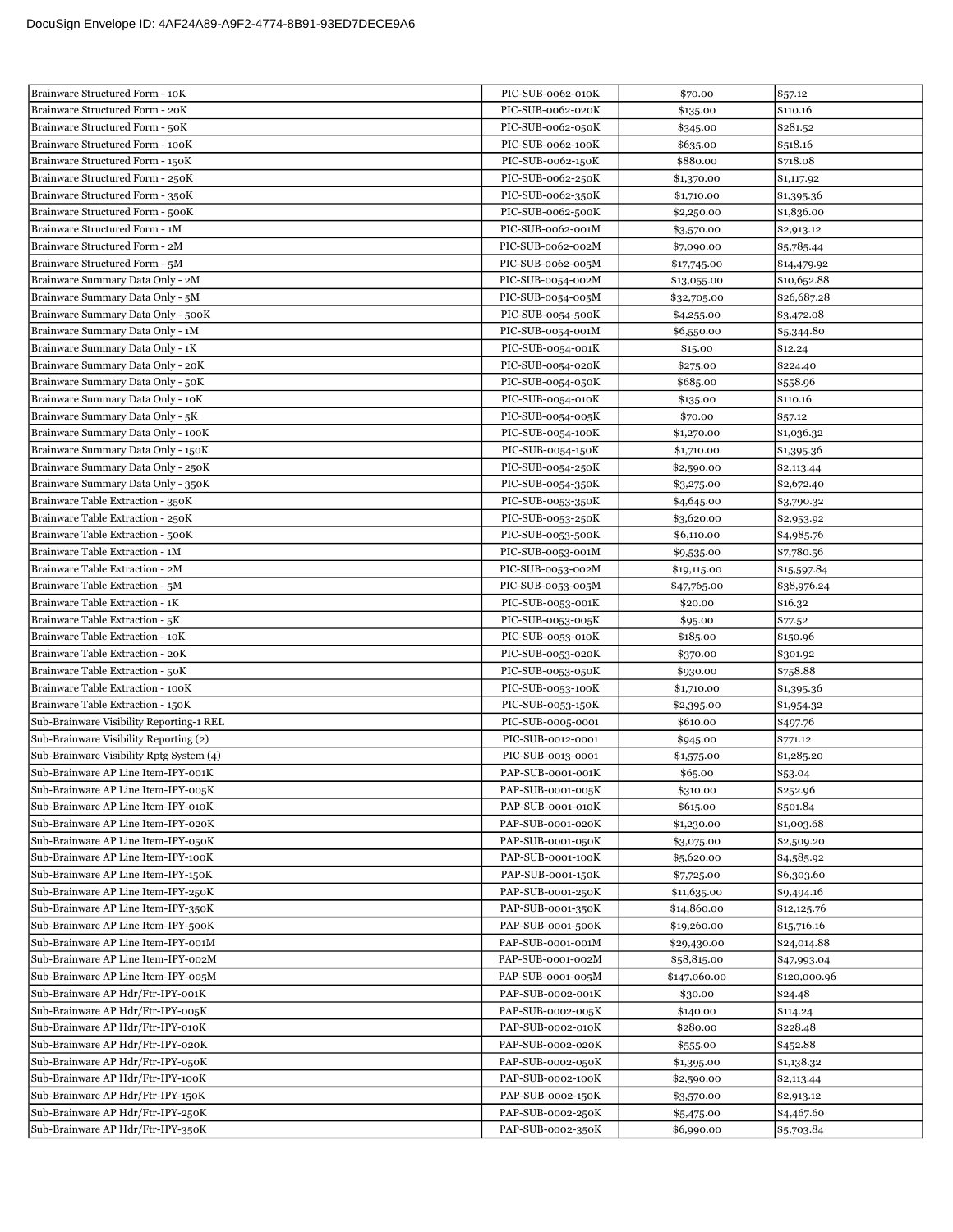| Sub-Brainware AP Hdr/Ftr-IPY-500K                                              | PAP-SUB-0002-500K                  | \$9,140.00                   | \$7,458.24                   |
|--------------------------------------------------------------------------------|------------------------------------|------------------------------|------------------------------|
| Sub-Brainware AP Hdr/Ftr-IPY-001M                                              | PAP-SUB-0002-001M                  | \$14,325.00                  | \$11,689.20                  |
| Sub-Brainware AP Hdr/Ftr-IPY-002M                                              | PAP-SUB-0002-002M                  | \$28,650.00                  | \$23,378.40                  |
| Sub-Brainware AP Hdr/Ftr-IPY-005M                                              | PAP-SUB-0002-005M                  | \$71,670.00                  | \$58,482.72                  |
| Sub-Brainware AP Line Item-PPY-010K                                            | PAP-SUB-0040-001K                  | \$40.00                      | \$32.64                      |
| Sub-Brainware AP Line Item-PPY-020K                                            | PAP-SUB-0040-005K                  | \$205.00                     | \$167.28                     |
| Sub-Brainware AP Line Item-PPY-050K                                            | PAP-SUB-0040-010K                  | \$410.00                     | \$334.56                     |
| Sub-Brainware AP Line Item-PPY-100K                                            | PAP-SUB-0040-020K                  | \$820.00                     | \$669.12                     |
| Sub-Brainware AP Line Item-PPY-150K                                            | PAP-SUB-0040-050K                  | \$2,055.00                   | \$1,676.88                   |
| Sub-Brainware AP Line Item-PPY-250K                                            | PAP-SUB-0040-100K                  | \$3,765.00                   | \$3,072.24                   |
| Sub-Brainware AP Line Item-PPY-350K                                            | PAP-SUB-0040-150K                  | \$5,135.00                   | \$4,190.16                   |
| Sub-Brainware AP Line Item-PPY-500K                                            | PAP-SUB-0040-250K                  | \$7,775.00                   | \$6,344.40                   |
| Sub-Brainware AP Line Item-PPY-001K                                            | PAP-SUB-0040-350K                  | \$9,875.00                   | \$8,058.00                   |
| Sub-Brainware AP Line Item-PPY-001M                                            | PAP-SUB-0040-500K                  | \$12,810.00                  | \$10,452.96                  |
| Sub-Brainware AP Line Item-PPY-002M                                            | PAP-SUB-0040-001M                  | \$19,605.00                  | \$15,997.68                  |
| Sub-Brainware AP Line Item-PPY-005K                                            | PAP-SUB-0040-002M                  | \$39,210.00                  | \$31,995.36                  |
| Sub-Brainware AP Line Item-PPY-005M                                            | PAP-SUB-0040-005M                  | \$98,070.00                  | \$80,025.12                  |
| Sub-Brainware AP Hdr/Ftr-PPY-001K                                              | PAP-SUB-0042-001K                  | \$20.00                      | \$16.32                      |
| Sub-Brainware AP Hdr/Ftr-PPY-001M                                              | PAP-SUB-0042-005K                  | \$95.00                      | \$77.52                      |
| Sub-Brainware AP Hdr/Ftr-PPY-002M                                              | PAP-SUB-0042-010K                  | \$185.00                     | \$150.96                     |
| Sub-Brainware AP Hdr/Ftr-PPY-005K                                              | PAP-SUB-0042-020K                  | \$370.00                     | \$301.92                     |
| Sub-Brainware AP Hdr/Ftr-PPY-005M                                              | PAP-SUB-0042-050K                  | \$930.00                     | \$758.88                     |
| Sub-Brainware AP Hdr/Ftr-PPY-010K                                              | PAP-SUB-0042-100K                  | \$1,710.00                   | \$1,395.36                   |
| Sub-Brainware AP Hdr/Ftr-PPY-020K                                              | PAP-SUB-0042-150K                  | \$2,395.00                   | \$1,954.32                   |
| Sub-Brainware AP Hdr/Ftr-PPY-050K                                              | PAP-SUB-0042-250K                  | \$3,620.00                   | \$2,953.92                   |
| Sub-Brainware AP Hdr/Ftr-PPY-100K                                              | PAP-SUB-0042-350K                  | \$4,645.00                   | \$3,790.32                   |
| Sub-Brainware AP Hdr/Ftr-PPY-150K                                              | PAP-SUB-0042-500K                  | \$6,110.00                   | \$4,985.76                   |
| Sub-Brainware AP Hdr/Ftr-PPY-250K                                              | PAP-SUB-0042-001M                  | \$9,535.00                   | \$7,780.56                   |
| Sub-Brainware AP Hdr/Ftr-PPY-350K                                              | PAP-SUB-0042-002M                  | \$19,115.00                  | \$15,597.84                  |
| Sub-Brainware AP Hdr/Ftr-PPY-500K                                              | PAP-SUB-0042-005M                  | \$47,765.00                  | \$38,976.24                  |
| Sub-Brainware Addl Verifier License                                            | PIC-SUB-0032-0001                  | \$65.00                      | \$53.04                      |
| Sub-Brainware Additional Test Environment                                      | PIC-SUB-0097-SWAD                  | \$755.00                     | \$616.08                     |
| Acuo Advanced QC - up to 550K Annual Studies                                   | AQCIPI550                          | \$39,325.00                  | \$32,089.20                  |
| Acuo Advanced QC - up to 650K Annual Studies                                   | AQCIPI650                          | \$42,707.00                  | \$34,848.91                  |
| Acuo Advanced QC - up to 750K Annual Studies                                   | AQCIPI750                          | \$46,069.00                  | \$37,592.30                  |
| Acuo Advanced QC - up to 500K Annual Studies                                   | AQCIPI500                          | \$37,538.00                  | \$30,631.01                  |
| Acuo Advanced QC - up to 2.25M Annual Studies                                  | AQCIPI2M25                         | \$94,413.00                  | \$77,041.01                  |
| Acuo Advanced QC - up to 1M Annual Studies                                     | AQCIPI1M                           | \$50,050.00                  | \$40,840.80                  |
| Acuo Advanced QC - up to 2.5M Annual Studies                                   | AQCIPI2M5                          | \$102,375.00                 | \$83,538.00                  |
| Acuo Advanced QC - up to 2M Annual Studies                                     | AQCIPI2M                           | \$86,450.00                  | \$70,543.20                  |
| Acuo Advanced QC - up to 1.25M Annual Studies                                  | AQCIPI1M25                         | \$60,125.00                  | \$49,062.00                  |
| Acuo Advanced QC - up to 1.5M Annual Studies                                   | AQCIPI1M5                          | \$70,200.00                  | \$57,283.20                  |
| Acuo Advanced QC - up to 1.75M Annual Studies                                  | AQCIPI1M75                         | \$78,325.00                  | \$63,913.20                  |
| Acuo Advanced OC - up to 350K Annual Studies                                   | AQCIPI350                          | \$29,462.00                  | \$24,040.99                  |
| Acuo Advanced QC - up to 450K Annual Studies                                   | AQCIPI450                          | \$35,100.00                  | \$28,641.60                  |
| Acuo Advanced QC - up to 400K Annual Studies                                   | AQCIPI400                          | \$32,500.00                  | \$26,520.00                  |
| Acuo Advanced QC - up to 200K Annual Studies                                   | AQCIPI200                          | \$19,240.00                  | \$15,699.84                  |
| Acuo Advanced QC - up to 3M Annual Studies                                     | AQCIPI3M                           | \$116,025.00                 | \$94,676.40                  |
| Acuo Advanced QC - up to 300K Annual Studies                                   | AQCIPI300                          | \$26,130.00                  | \$21,322.08                  |
| Acuo Advanced QC - up to 2.75M Annual Studies                                  | AQCIPI2M75                         | \$109,200.00                 | \$89,107.20                  |
| Acuo Advanced QC - up to 850K Annual Studies                                   | AQCIPI850                          | \$48,620.00                  | \$39,673.92                  |
| Acuo Advanced QC - up to 125K Annual Studies                                   | AQCIPI125                          | \$13,163.00                  | \$10,741.01                  |
| Acuo Advanced QC - up to 150K Annual Studies                                   | AQCIPI150                          | \$15,357.00                  | \$12,531.31                  |
| Acuo Advanced QC - up to 100K Annual Studies                                   | AQCIPI100                          | \$10,920.00                  | \$8,910.72                   |
| Acuo Advanced QC - up to 250K Annual Studies                                   | AQCIPI250                          | \$22,750.00                  | \$18,564.00                  |
| ImageNext - up to 1.5M Annual Studies                                          |                                    |                              |                              |
|                                                                                |                                    |                              |                              |
|                                                                                | IMNIPI1M5                          | \$787,500.00                 | \$642,600.00                 |
| ImageNext - up to 1.25M Annual Studies                                         | IMNIPI1M25                         | \$675,000.00                 | \$550,800.00                 |
| ImageNext - up to 2M Annual Studies                                            | IMNIPI2M                           | \$990,000.00                 | \$807,840.00                 |
| ImageNext - up to 1.75M Annual Studies                                         | IMNIPI1M75                         | \$892,500.00                 | \$728,280.00                 |
| ImageNext - up to 1M Annual Studies                                            | <b>IMNIPI1M</b>                    | \$570,000.00                 | \$465,120.00                 |
| ImageNext - up to 500K Annual Studies<br>ImageNext - up to 750K Annual Studies | IMNIPI <sub>500</sub><br>IMNIPI750 | \$315,000.00<br>\$450,000.00 | \$257,040.00<br>\$367,200.00 |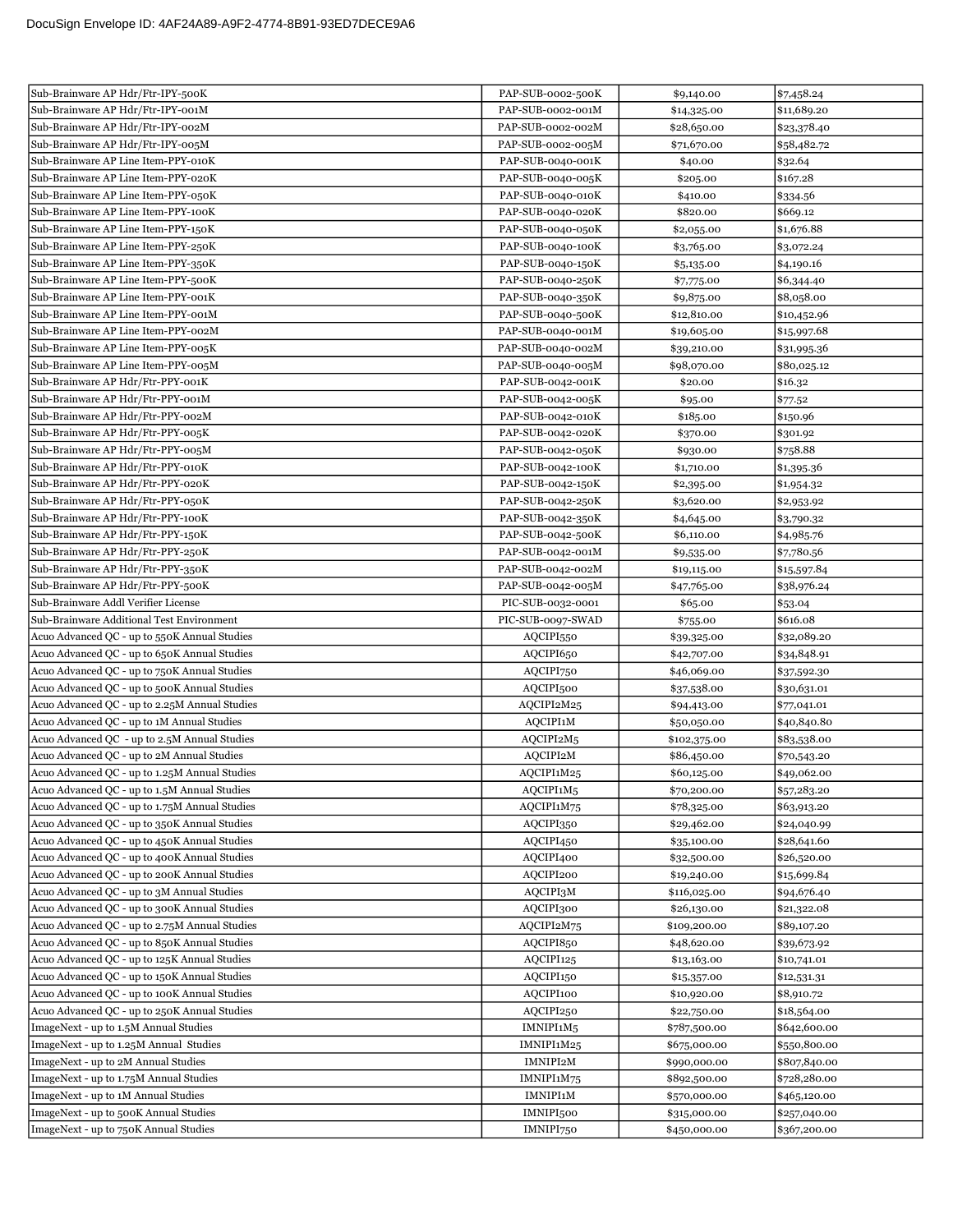| ImageNext - up to 250K Annual Studies                                                                       | IMNIPI250           | \$165,000.00 | \$134,640.00 |
|-------------------------------------------------------------------------------------------------------------|---------------------|--------------|--------------|
| ImageNext - up to 100K Annual Studies                                                                       | IMNIPI100           | \$66,000.00  | \$53,856.00  |
| ImageNext - up to 400K Annual Studies                                                                       | IMNIPI400           | \$252,000.00 | \$205,632.00 |
| ImageNext - up to 150K Annual Studies                                                                       | IMNIPI150           | \$99,000.00  | \$80,784.00  |
| ImageNext - up to 300K Annual Studies                                                                       | IMNIPI300           | \$189,000.00 | \$154,224.00 |
| ImageNext - up to 200K Annual Studies                                                                       | IMNIPI200           | \$132,000.00 | \$107,712.00 |
| NilFeed Location License                                                                                    | PCL-PER-0013-0001   | \$2,000.00   | \$1,632.00   |
| NilRead Test Server License - Without HL7                                                                   | PEI-PER-0045-SWAD   | \$7,500.00   | \$6,120.00   |
| NilRead Enterprise Viewer - up to 1.25M Annual Studies                                                      | NREIPI1M25          | \$632,850.00 | \$516,405.60 |
| NilRead Enterprise Viewer - up to 1.75M Annual Studies                                                      | NREIPI1M75          | \$771,000.00 | \$629,136.00 |
| NilRead Enterprise Viewer - up to 2.25M Annual Studies                                                      | NREIPI2M25          | \$890,000.00 | \$726,240.00 |
| NilRead Enterprise Viewer - up to 2.5M Annual Studies                                                       | NREIPI2M5           | \$945,000.00 | \$771,120.00 |
| NilRead Enterprise Viewer - up to 2.75M Annual Studies                                                      | NREIPI2M75          | \$978,750.00 | \$798,660.00 |
| NilRead Image Access - up to 550K Annual Studies                                                            | NRAIPI550           | \$43,875.00  | \$35,802.00  |
| NilRead Image Access - up to 2.25M Annual Studies                                                           | NRAIPI2M25          | \$108,750.00 | \$88,740.00  |
| NilRead Image Access - up to 1.75M Annual Studies                                                           | NRAIPI1M75          | \$92,500.00  | \$75,480.00  |
| NilRead Image Access - up to 400K Annual Studies                                                            | NRAIPI400           | \$33,638.00  | \$27,448.61  |
| NilRead Image Access - up to 750K Annual Studies                                                            | NRAIPI750           | \$53,625.00  | \$43,758.00  |
| NilRead Image Access - up to 1.5M Annual Studies                                                            | NRAIPI1M5           | \$82,875.00  | \$67,626.00  |
| NilRead Image Access - up to 200K Annual Studies                                                            | NRAIPI200           | \$19,500.00  | \$15,912.00  |
| NilRead Image Access - up to 1M Annual Studies                                                              | NRAIPI1M            | \$66,138.00  | \$53,968.61  |
| NilRead Image Access - up to 1.25M Annual Studies                                                           | NRAIPI1M25          | \$75,125.00  | \$61,302.00  |
| NilRead Image Access - up to 500K Annual Studies                                                            | NRAIPI500           | \$40,625.00  | \$33,150.00  |
| NilRead Image Access - up to 2.5M Annual Studies                                                            | NRAIPI2M5           | \$113,750.00 | \$92,820.00  |
| NilRead Image Access - up to 350K Annual Studies                                                            | NRAIPI350           | \$30,388.00  | \$24,796.61  |
| NilRead Image Access - up to 2M Annual Studies                                                              | NRAIPI2M            | \$100,750.00 | \$82,212.00  |
| NilRead Image Access - up to 3M Annual Studies                                                              | NRAIPI3M            | \$121,875.00 | \$99,450.00  |
| NilRead Image Access - up to 250K Annual Studies                                                            | NRAIPI250           | \$23,238.00  | \$18,962.21  |
| NilRead Image Access - up to 650K Annual Studies                                                            | NRAIPI650           | \$50,050.00  | \$40,840.80  |
| NilRead Image Access - up to 2.75M Annual Studies                                                           | NRAIPI2M75          | \$119,000.00 | \$97,104.00  |
| NilRead Image Access - up to 450K Annual Studies                                                            | NRAIPI450           | \$37,538.00  | \$30,631.01  |
| NilRead Image Access - up to 850K Annual Studies                                                            | NRAIPI850           | \$59,500.00  | \$48,552.00  |
| NilRead Image Access - up to 300K Annual Studies                                                            | NRAIPI300           | \$26,488.00  | \$21,614.21  |
| Perceptive Fax Agent 1-2 P                                                                                  | PEC-PER-0292-0001   | \$4,120.00   | \$3,361.92   |
| Perceptive Fax Agent 3-8 P                                                                                  | PEC-PER-0293-0001   | \$6,180.00   | \$5,042.88   |
| Perceptive Fax Agent 9-16 P                                                                                 | PEC-PER-0294-0001   | \$10,300.00  | \$8,404.80   |
| Perceptive Fax Agent 17-32 P                                                                                | PEC-PER-0295-0001   | \$16,480.00  | \$13,447.68  |
| Perceptive Fax Agent 33+ P                                                                                  | PEC-PER-0296-0001   | \$24,720.00  | \$20,171.52  |
| Perceptive Experience Admissions Eval App-Up to-020K                                                        | PEC-PER-0613-020K   | \$5,000.00   | \$4,080.00   |
| Perceptive Experience Admissions Eval App-Up to-050K                                                        | PEC-PER-0613-050K   | \$10,000.00  | \$8,160.00   |
| Perceptive Experience Admissions Eval App-Above-A050K                                                       | PEC-PER-0613-A050K  | \$15,000.00  | \$12,240.00  |
| Core for Transcripts Additional User License                                                                | CFTIPC1             | \$1,030.00   | \$840.48     |
| Perceptive Experience Content Apps                                                                          | PEC-PER-0024-0001   | \$0.00       | \$0.00       |
| Perceptive Content 7 Upgrade Pkg                                                                            | PEC-PER-0593-0001   | \$0.00       | \$0.00       |
| TransForm "Unlimited" Submissions - Greater than or equal to 25000 Students but less than<br>50000 Students | PEC-PER-0439-25-50K | \$200,000.00 | \$204,000.00 |
| <b>Hyland Transcript Connector</b>                                                                          | PEC-PER-0615-0001   | \$25,000.00  | \$25,500.00  |
| Hyland Admissions Eform Connector                                                                           | PEC-PER-0617-0001   | \$37,500.00  | \$38,250.00  |
| Hyland Checklist Connector                                                                                  | PEC-PER-0614-0001   | \$20,000.00  | \$20,400.00  |
| Storage and Retrieval Expansion-Named-0001                                                                  | PEC-PER-0553-0001   | \$995.00     | \$811.92     |
| Storage and Retrieval Expansion-Named-0005                                                                  | PEC-PER-0553-0005   | \$4,975.00   | \$4,059.60   |
| Storage and Retrieval Expansion-Named-0010                                                                  | PEC-PER-0553-0010   | \$9,950.00   | \$8,119.20   |
| Storage and Retrieval Expansion-Named-0025                                                                  | PEC-PER-0553-0025   | \$24,875.00  | \$20,298.00  |
| Storage and Retrieval Expansion-Named-0050                                                                  | PEC-PER-0553-0050   | \$49,750.00  | \$40,596.00  |
| Storage and Retrieval Expansion-Named-0100                                                                  | PEC-PER-0553-0100   | \$99,500.00  | \$81,192.00  |
| Storage and Retrieval Expansion-Named-0250                                                                  | PEC-PER-0553-0250   | \$198,750.00 | \$162,180.00 |
| Storage and Retrieval Expansion-Named-0500                                                                  | PEC-PER-0553-0500   | \$312,500.00 | \$255,000.00 |
| Document Management Expansion-Named-0001                                                                    | PEC-PER-0554-0001   | \$1,295.00   | \$1,056.72   |
| Document Management Expansion-Named-0005                                                                    | PEC-PER-0554-0005   | \$6,475.00   | \$5,283.60   |
| Document Management Expansion-Named-0010                                                                    | PEC-PER-0554-0010   | \$12,950.00  | \$10,567.20  |
| Document Management Expansion-Named-0025                                                                    | PEC-PER-0554-0025   | \$32,375.00  | \$26,418.00  |
| Document Management Expansion-Named-0050                                                                    | PEC-PER-0554-0050   | \$64,750.00  | \$52,836.00  |
|                                                                                                             |                     |              |              |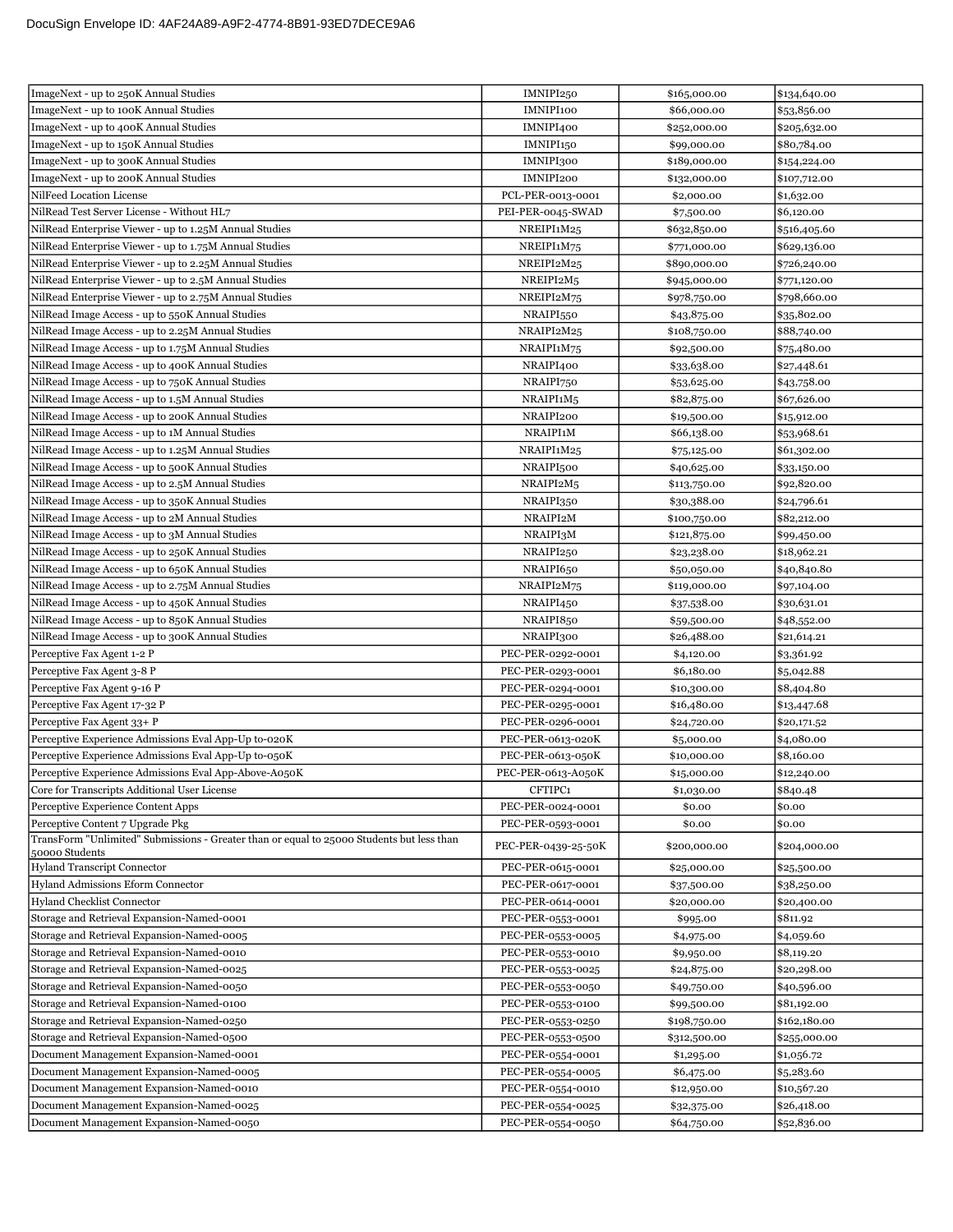| Document Management Expansion-Named-0250<br>PEC-PER-0554-0250<br>\$248,750.00<br>\$202,980.00<br>Document Management Expansion-Named-0500<br>PEC-PER-0554-0500<br>\$303,960.00<br>\$372,500.00<br>Ent Content Mgmt Expansion-Named-0001<br>PEC-PER-0555-0001<br>\$1,301.52<br>\$1,595.00<br>Ent Content Mgmt Expansion-Named-0005<br>\$6,507.60<br>PEC-PER-0555-0005<br>\$7,975.00<br>Ent Content Mgmt Expansion-Named-0010<br>PEC-PER-0555-0010<br>\$15,950.00<br>\$13,015.20<br>Ent Content Mgmt Expansion-Named-0025<br>PEC-PER-0555-0025<br>\$39,875.00<br>\$32,538.00<br>Ent Content Mgmt Expansion-Named-0050<br>PEC-PER-0555-0050<br>\$79,750.00<br>\$65,076.00<br>Ent Content Mgmt Expansion-Named-0100<br>PEC-PER-0555-0100<br>\$159,500.00<br>\$130,152.00<br>Ent Content Mgmt Expansion-Named-0250<br>PEC-PER-0555-0250<br>\$298,750.00<br>\$243,780.00<br>Ent Content Mgmt Expansion-Named-0500<br>PEC-PER-0555-0500<br>\$432,500.00<br>\$352,920.00<br>Document Management Content Base Fee<br>PEC-PER-0542-0001<br>\$40,800.00<br>\$50,000.00<br>Document Management Package-Named-0001<br>PEC-PER-0536-0001<br>\$1,295.00<br>\$1,056.72<br>Document Management Package-Named-0005<br>PEC-PER-0536-0005<br>\$6,475.00<br>\$5,283.60<br>Document Management Package-Named-0010<br>PEC-PER-0536-0010<br>\$10,567.20<br>\$12,950.00<br>Document Management Package-Named-0025<br>PEC-PER-0536-0025<br>\$26,418.00<br>\$32,375.00<br>Document Management Package-Named-0050<br>PEC-PER-0536-0050<br>\$52,836.00<br>\$64,750.00<br>Document Management Package-Named-0100<br>PEC-PER-0536-0100<br>\$129,500.00<br>\$105,672.00<br>Document Management Package-Named-0250<br>PEC-PER-0536-0250<br>\$248,750.00<br>\$202,980.00<br>Document Management Package-Named-0500<br>PEC-PER-0536-0500<br>\$372,500.00<br>\$303,960.00<br>Enterprise Content Mgmt Content Base Fee<br>\$61,200.00<br>PEC-PER-0543-0001<br>\$75,000.00<br>Enterprise Content Mgmt Pkg-Named-0001<br>PEC-PER-0537-0001<br>\$1,301.52<br>\$1,595.00<br>Enterprise Content Mgmt Pkg-Named-0005<br>PEC-PER-0537-0005<br>\$7,975.00<br>\$6,507.60<br>Enterprise Content Mgmt Pkg-Named-0010<br>PEC-PER-0537-0010<br>\$15,950.00<br>\$13,015.20<br>Enterprise Content Mgmt Pkg-Named-0025<br>PEC-PER-0537-0025<br>\$39,875.00<br>\$32,538.00<br>Enterprise Content Mgmt Pkg-Named-0050<br>PEC-PER-0537-0050<br>\$65,076.00<br>\$79,750.00<br>Enterprise Content Mgmt Pkg-Named-0100<br>PEC-PER-0537-0100<br>\$159,500.00<br>\$130,152.00<br>Enterprise Content Mgmt Pkg-Named-0250<br>\$298,750.00<br>\$243,780.00<br>PEC-PER-0537-0250<br>Enterprise Content Mgmt Pkg-Named-0500<br>PEC-PER-0537-0500<br>\$432,500.00<br>\$352,920.00<br>Foundation Bundle Expansion-0001<br>PEC-PER-0041-0001<br>\$2,019.60<br>\$2,475.00<br>Foundation Bundle Expansion-0005<br>PEC-PER-0041-0005<br>\$10,098.00<br>\$12,375.00<br>Foundation Bundle Expansion-0010<br>\$20,196.00<br>PEC-PER-0041-0010<br>\$24,750.00<br>Foundation Bundle Expansion-0025<br>PEC-PER-0041-0025<br>\$61,875.00<br>\$50,490.00<br>Foundation Bundle Expansion-0050<br>PEC-PER-0041-0050<br>\$91,800.00<br>\$112,500.00<br>Foundation Bundle Expansion-0100<br>PEC-PER-0041-0100<br>\$197,000.00<br>\$160,752.00<br>Foundation Bundle Expansion-0250<br>PEC-PER-0041-0250<br>\$402,500.00<br>\$328,440.00<br>Foundation Bundle Expansion-0500<br>PEC-PER-0041-0500<br>\$587,520.00<br>\$720,000.00<br>Document Management Expansion-0001<br>PEC-PER-0030-0001<br>\$3,375.00<br>\$2,754.00<br>Document Management Expansion-0005<br>PEC-PER-0030-0005<br>\$16,875.00<br>\$13,770.00<br>Document Management Expansion-0010<br>PEC-PER-0030-0010<br>\$33,750.00<br>\$27,540.00<br>PEC-PER-0030-0025<br>\$68,850.00<br>Document Management Expansion-0025<br>\$84,375.00<br>Document Management Expansion-0050<br>PEC-PER-0030-0050<br>\$152,500.00<br>\$124,440.00<br>\$189,312.00<br>Document Management Expansion-0100<br>PEC-PER-0030-0100<br>\$232,000.00<br>Document Management Expansion-0250<br>\$366,180.00<br>PEC-PER-0030-0250<br>\$448,750.00<br>Document Management Expansion-0500<br>PEC-PER-0030-0500<br>\$785,000.00<br>\$640,560.00<br>Enterprise Content Management Expansion-0001<br>PEC-PER-0036-0001<br>\$3,635.28<br>\$4,455.00<br>Enterprise Content Management Expansion-0005<br>PEC-PER-0036-0005<br>\$22,275.00<br>\$18,176.40<br>Enterprise Content Management Expansion-0010<br>PEC-PER-0036-0010<br>\$36,352.80<br>\$44,550.00<br>Enterprise Content Management Expansion-0025<br>PEC-PER-0036-0025<br>\$90,882.00<br>\$111,375.00<br>Enterprise Content Management Expansion-0050<br>PEC-PER-0036-0050<br>\$182,500.00<br>\$148,920.00<br>Enterprise Content Management Expansion-0100<br>PEC-PER-0036-0100<br>\$260,000.00<br>\$212,160.00<br>Enterprise Content Management Expansion-0250<br>PEC-PER-0036-0250<br>\$486,250.00<br>\$396,780.00<br>Enterprise Content Management Expansion-0500<br>PEC-PER-0036-0500<br>\$837,500.00<br>\$683,400.00<br>Sub - Foundation Bundle Base Fee (required if < 25 users)<br>\$799.68<br>PEC-SUB-0039-0001<br>\$980.00<br>Sub - Foundation Bundle-0001 User<br>\$97.92<br>PEC-SUB-0038-0001<br>\$120.00<br>Sub - Foundation Bundle-0005 Users<br>PEC-SUB-0038-0005<br>\$605.00<br>\$493.68<br>Sub - Foundation Bundle-0010 Users<br>PEC-SUB-0038-0010<br>\$1,210.00<br>\$987.36<br>Sub - Foundation Bundle-0025 Users<br>PEC-SUB-0038-0025<br>\$2,468.40<br>\$3,025.00<br>Sub - Foundation Bundle-0050 Users<br>PEC-SUB-0038-0050<br>\$4,488.00<br>\$5,500.00<br>Sub - Foundation Bundle-0100 Users<br>PEC-SUB-0038-0100<br>\$7,858.08<br>\$9,630.00<br>Sub - Foundation Bundle-0250 Users<br>PEC-SUB-0038-0250<br>\$16,058.88<br>\$19,680.00<br>Sub - Foundation Bundle-0500 Users<br>PEC-SUB-0038-0500<br>\$35,200.00<br>\$28,723.20 | Document Management Expansion-Named-0100 | PEC-PER-0554-0100 | \$129,500.00 | \$105,672.00 |
|----------------------------------------------------------------------------------------------------------------------------------------------------------------------------------------------------------------------------------------------------------------------------------------------------------------------------------------------------------------------------------------------------------------------------------------------------------------------------------------------------------------------------------------------------------------------------------------------------------------------------------------------------------------------------------------------------------------------------------------------------------------------------------------------------------------------------------------------------------------------------------------------------------------------------------------------------------------------------------------------------------------------------------------------------------------------------------------------------------------------------------------------------------------------------------------------------------------------------------------------------------------------------------------------------------------------------------------------------------------------------------------------------------------------------------------------------------------------------------------------------------------------------------------------------------------------------------------------------------------------------------------------------------------------------------------------------------------------------------------------------------------------------------------------------------------------------------------------------------------------------------------------------------------------------------------------------------------------------------------------------------------------------------------------------------------------------------------------------------------------------------------------------------------------------------------------------------------------------------------------------------------------------------------------------------------------------------------------------------------------------------------------------------------------------------------------------------------------------------------------------------------------------------------------------------------------------------------------------------------------------------------------------------------------------------------------------------------------------------------------------------------------------------------------------------------------------------------------------------------------------------------------------------------------------------------------------------------------------------------------------------------------------------------------------------------------------------------------------------------------------------------------------------------------------------------------------------------------------------------------------------------------------------------------------------------------------------------------------------------------------------------------------------------------------------------------------------------------------------------------------------------------------------------------------------------------------------------------------------------------------------------------------------------------------------------------------------------------------------------------------------------------------------------------------------------------------------------------------------------------------------------------------------------------------------------------------------------------------------------------------------------------------------------------------------------------------------------------------------------------------------------------------------------------------------------------------------------------------------------------------------------------------------------------------------------------------------------------------------------------------------------------------------------------------------------------------------------------------------------------------------------------------------------------------------------------------------------------------------------------------------------------------------------------------------------------------------------------------------------------------------------------------------------------------------------------------------------------------------------------------------------------------------------------------------------------------------------------------------------------------------------------------------------------------------------------------------------------------------------------------------------------------------------------------------------------------------------------------------------------------------------------------------------------------------------------------------------------------------------------------------------------------------------------------------------------------------------------------------------------------------------------------------------------------------------------------------------------------------------------------------------------------------------------------------------------------------------------------------------------------------------------------------------------------------------------------------------------------|------------------------------------------|-------------------|--------------|--------------|
|                                                                                                                                                                                                                                                                                                                                                                                                                                                                                                                                                                                                                                                                                                                                                                                                                                                                                                                                                                                                                                                                                                                                                                                                                                                                                                                                                                                                                                                                                                                                                                                                                                                                                                                                                                                                                                                                                                                                                                                                                                                                                                                                                                                                                                                                                                                                                                                                                                                                                                                                                                                                                                                                                                                                                                                                                                                                                                                                                                                                                                                                                                                                                                                                                                                                                                                                                                                                                                                                                                                                                                                                                                                                                                                                                                                                                                                                                                                                                                                                                                                                                                                                                                                                                                                                                                                                                                                                                                                                                                                                                                                                                                                                                                                                                                                                                                                                                                                                                                                                                                                                                                                                                                                                                                                                                                                                                                                                                                                                                                                                                                                                                                                                                                                                                                                                                                                    |                                          |                   |              |              |
|                                                                                                                                                                                                                                                                                                                                                                                                                                                                                                                                                                                                                                                                                                                                                                                                                                                                                                                                                                                                                                                                                                                                                                                                                                                                                                                                                                                                                                                                                                                                                                                                                                                                                                                                                                                                                                                                                                                                                                                                                                                                                                                                                                                                                                                                                                                                                                                                                                                                                                                                                                                                                                                                                                                                                                                                                                                                                                                                                                                                                                                                                                                                                                                                                                                                                                                                                                                                                                                                                                                                                                                                                                                                                                                                                                                                                                                                                                                                                                                                                                                                                                                                                                                                                                                                                                                                                                                                                                                                                                                                                                                                                                                                                                                                                                                                                                                                                                                                                                                                                                                                                                                                                                                                                                                                                                                                                                                                                                                                                                                                                                                                                                                                                                                                                                                                                                                    |                                          |                   |              |              |
|                                                                                                                                                                                                                                                                                                                                                                                                                                                                                                                                                                                                                                                                                                                                                                                                                                                                                                                                                                                                                                                                                                                                                                                                                                                                                                                                                                                                                                                                                                                                                                                                                                                                                                                                                                                                                                                                                                                                                                                                                                                                                                                                                                                                                                                                                                                                                                                                                                                                                                                                                                                                                                                                                                                                                                                                                                                                                                                                                                                                                                                                                                                                                                                                                                                                                                                                                                                                                                                                                                                                                                                                                                                                                                                                                                                                                                                                                                                                                                                                                                                                                                                                                                                                                                                                                                                                                                                                                                                                                                                                                                                                                                                                                                                                                                                                                                                                                                                                                                                                                                                                                                                                                                                                                                                                                                                                                                                                                                                                                                                                                                                                                                                                                                                                                                                                                                                    |                                          |                   |              |              |
|                                                                                                                                                                                                                                                                                                                                                                                                                                                                                                                                                                                                                                                                                                                                                                                                                                                                                                                                                                                                                                                                                                                                                                                                                                                                                                                                                                                                                                                                                                                                                                                                                                                                                                                                                                                                                                                                                                                                                                                                                                                                                                                                                                                                                                                                                                                                                                                                                                                                                                                                                                                                                                                                                                                                                                                                                                                                                                                                                                                                                                                                                                                                                                                                                                                                                                                                                                                                                                                                                                                                                                                                                                                                                                                                                                                                                                                                                                                                                                                                                                                                                                                                                                                                                                                                                                                                                                                                                                                                                                                                                                                                                                                                                                                                                                                                                                                                                                                                                                                                                                                                                                                                                                                                                                                                                                                                                                                                                                                                                                                                                                                                                                                                                                                                                                                                                                                    |                                          |                   |              |              |
|                                                                                                                                                                                                                                                                                                                                                                                                                                                                                                                                                                                                                                                                                                                                                                                                                                                                                                                                                                                                                                                                                                                                                                                                                                                                                                                                                                                                                                                                                                                                                                                                                                                                                                                                                                                                                                                                                                                                                                                                                                                                                                                                                                                                                                                                                                                                                                                                                                                                                                                                                                                                                                                                                                                                                                                                                                                                                                                                                                                                                                                                                                                                                                                                                                                                                                                                                                                                                                                                                                                                                                                                                                                                                                                                                                                                                                                                                                                                                                                                                                                                                                                                                                                                                                                                                                                                                                                                                                                                                                                                                                                                                                                                                                                                                                                                                                                                                                                                                                                                                                                                                                                                                                                                                                                                                                                                                                                                                                                                                                                                                                                                                                                                                                                                                                                                                                                    |                                          |                   |              |              |
|                                                                                                                                                                                                                                                                                                                                                                                                                                                                                                                                                                                                                                                                                                                                                                                                                                                                                                                                                                                                                                                                                                                                                                                                                                                                                                                                                                                                                                                                                                                                                                                                                                                                                                                                                                                                                                                                                                                                                                                                                                                                                                                                                                                                                                                                                                                                                                                                                                                                                                                                                                                                                                                                                                                                                                                                                                                                                                                                                                                                                                                                                                                                                                                                                                                                                                                                                                                                                                                                                                                                                                                                                                                                                                                                                                                                                                                                                                                                                                                                                                                                                                                                                                                                                                                                                                                                                                                                                                                                                                                                                                                                                                                                                                                                                                                                                                                                                                                                                                                                                                                                                                                                                                                                                                                                                                                                                                                                                                                                                                                                                                                                                                                                                                                                                                                                                                                    |                                          |                   |              |              |
|                                                                                                                                                                                                                                                                                                                                                                                                                                                                                                                                                                                                                                                                                                                                                                                                                                                                                                                                                                                                                                                                                                                                                                                                                                                                                                                                                                                                                                                                                                                                                                                                                                                                                                                                                                                                                                                                                                                                                                                                                                                                                                                                                                                                                                                                                                                                                                                                                                                                                                                                                                                                                                                                                                                                                                                                                                                                                                                                                                                                                                                                                                                                                                                                                                                                                                                                                                                                                                                                                                                                                                                                                                                                                                                                                                                                                                                                                                                                                                                                                                                                                                                                                                                                                                                                                                                                                                                                                                                                                                                                                                                                                                                                                                                                                                                                                                                                                                                                                                                                                                                                                                                                                                                                                                                                                                                                                                                                                                                                                                                                                                                                                                                                                                                                                                                                                                                    |                                          |                   |              |              |
|                                                                                                                                                                                                                                                                                                                                                                                                                                                                                                                                                                                                                                                                                                                                                                                                                                                                                                                                                                                                                                                                                                                                                                                                                                                                                                                                                                                                                                                                                                                                                                                                                                                                                                                                                                                                                                                                                                                                                                                                                                                                                                                                                                                                                                                                                                                                                                                                                                                                                                                                                                                                                                                                                                                                                                                                                                                                                                                                                                                                                                                                                                                                                                                                                                                                                                                                                                                                                                                                                                                                                                                                                                                                                                                                                                                                                                                                                                                                                                                                                                                                                                                                                                                                                                                                                                                                                                                                                                                                                                                                                                                                                                                                                                                                                                                                                                                                                                                                                                                                                                                                                                                                                                                                                                                                                                                                                                                                                                                                                                                                                                                                                                                                                                                                                                                                                                                    |                                          |                   |              |              |
|                                                                                                                                                                                                                                                                                                                                                                                                                                                                                                                                                                                                                                                                                                                                                                                                                                                                                                                                                                                                                                                                                                                                                                                                                                                                                                                                                                                                                                                                                                                                                                                                                                                                                                                                                                                                                                                                                                                                                                                                                                                                                                                                                                                                                                                                                                                                                                                                                                                                                                                                                                                                                                                                                                                                                                                                                                                                                                                                                                                                                                                                                                                                                                                                                                                                                                                                                                                                                                                                                                                                                                                                                                                                                                                                                                                                                                                                                                                                                                                                                                                                                                                                                                                                                                                                                                                                                                                                                                                                                                                                                                                                                                                                                                                                                                                                                                                                                                                                                                                                                                                                                                                                                                                                                                                                                                                                                                                                                                                                                                                                                                                                                                                                                                                                                                                                                                                    |                                          |                   |              |              |
|                                                                                                                                                                                                                                                                                                                                                                                                                                                                                                                                                                                                                                                                                                                                                                                                                                                                                                                                                                                                                                                                                                                                                                                                                                                                                                                                                                                                                                                                                                                                                                                                                                                                                                                                                                                                                                                                                                                                                                                                                                                                                                                                                                                                                                                                                                                                                                                                                                                                                                                                                                                                                                                                                                                                                                                                                                                                                                                                                                                                                                                                                                                                                                                                                                                                                                                                                                                                                                                                                                                                                                                                                                                                                                                                                                                                                                                                                                                                                                                                                                                                                                                                                                                                                                                                                                                                                                                                                                                                                                                                                                                                                                                                                                                                                                                                                                                                                                                                                                                                                                                                                                                                                                                                                                                                                                                                                                                                                                                                                                                                                                                                                                                                                                                                                                                                                                                    |                                          |                   |              |              |
|                                                                                                                                                                                                                                                                                                                                                                                                                                                                                                                                                                                                                                                                                                                                                                                                                                                                                                                                                                                                                                                                                                                                                                                                                                                                                                                                                                                                                                                                                                                                                                                                                                                                                                                                                                                                                                                                                                                                                                                                                                                                                                                                                                                                                                                                                                                                                                                                                                                                                                                                                                                                                                                                                                                                                                                                                                                                                                                                                                                                                                                                                                                                                                                                                                                                                                                                                                                                                                                                                                                                                                                                                                                                                                                                                                                                                                                                                                                                                                                                                                                                                                                                                                                                                                                                                                                                                                                                                                                                                                                                                                                                                                                                                                                                                                                                                                                                                                                                                                                                                                                                                                                                                                                                                                                                                                                                                                                                                                                                                                                                                                                                                                                                                                                                                                                                                                                    |                                          |                   |              |              |
|                                                                                                                                                                                                                                                                                                                                                                                                                                                                                                                                                                                                                                                                                                                                                                                                                                                                                                                                                                                                                                                                                                                                                                                                                                                                                                                                                                                                                                                                                                                                                                                                                                                                                                                                                                                                                                                                                                                                                                                                                                                                                                                                                                                                                                                                                                                                                                                                                                                                                                                                                                                                                                                                                                                                                                                                                                                                                                                                                                                                                                                                                                                                                                                                                                                                                                                                                                                                                                                                                                                                                                                                                                                                                                                                                                                                                                                                                                                                                                                                                                                                                                                                                                                                                                                                                                                                                                                                                                                                                                                                                                                                                                                                                                                                                                                                                                                                                                                                                                                                                                                                                                                                                                                                                                                                                                                                                                                                                                                                                                                                                                                                                                                                                                                                                                                                                                                    |                                          |                   |              |              |
|                                                                                                                                                                                                                                                                                                                                                                                                                                                                                                                                                                                                                                                                                                                                                                                                                                                                                                                                                                                                                                                                                                                                                                                                                                                                                                                                                                                                                                                                                                                                                                                                                                                                                                                                                                                                                                                                                                                                                                                                                                                                                                                                                                                                                                                                                                                                                                                                                                                                                                                                                                                                                                                                                                                                                                                                                                                                                                                                                                                                                                                                                                                                                                                                                                                                                                                                                                                                                                                                                                                                                                                                                                                                                                                                                                                                                                                                                                                                                                                                                                                                                                                                                                                                                                                                                                                                                                                                                                                                                                                                                                                                                                                                                                                                                                                                                                                                                                                                                                                                                                                                                                                                                                                                                                                                                                                                                                                                                                                                                                                                                                                                                                                                                                                                                                                                                                                    |                                          |                   |              |              |
|                                                                                                                                                                                                                                                                                                                                                                                                                                                                                                                                                                                                                                                                                                                                                                                                                                                                                                                                                                                                                                                                                                                                                                                                                                                                                                                                                                                                                                                                                                                                                                                                                                                                                                                                                                                                                                                                                                                                                                                                                                                                                                                                                                                                                                                                                                                                                                                                                                                                                                                                                                                                                                                                                                                                                                                                                                                                                                                                                                                                                                                                                                                                                                                                                                                                                                                                                                                                                                                                                                                                                                                                                                                                                                                                                                                                                                                                                                                                                                                                                                                                                                                                                                                                                                                                                                                                                                                                                                                                                                                                                                                                                                                                                                                                                                                                                                                                                                                                                                                                                                                                                                                                                                                                                                                                                                                                                                                                                                                                                                                                                                                                                                                                                                                                                                                                                                                    |                                          |                   |              |              |
|                                                                                                                                                                                                                                                                                                                                                                                                                                                                                                                                                                                                                                                                                                                                                                                                                                                                                                                                                                                                                                                                                                                                                                                                                                                                                                                                                                                                                                                                                                                                                                                                                                                                                                                                                                                                                                                                                                                                                                                                                                                                                                                                                                                                                                                                                                                                                                                                                                                                                                                                                                                                                                                                                                                                                                                                                                                                                                                                                                                                                                                                                                                                                                                                                                                                                                                                                                                                                                                                                                                                                                                                                                                                                                                                                                                                                                                                                                                                                                                                                                                                                                                                                                                                                                                                                                                                                                                                                                                                                                                                                                                                                                                                                                                                                                                                                                                                                                                                                                                                                                                                                                                                                                                                                                                                                                                                                                                                                                                                                                                                                                                                                                                                                                                                                                                                                                                    |                                          |                   |              |              |
|                                                                                                                                                                                                                                                                                                                                                                                                                                                                                                                                                                                                                                                                                                                                                                                                                                                                                                                                                                                                                                                                                                                                                                                                                                                                                                                                                                                                                                                                                                                                                                                                                                                                                                                                                                                                                                                                                                                                                                                                                                                                                                                                                                                                                                                                                                                                                                                                                                                                                                                                                                                                                                                                                                                                                                                                                                                                                                                                                                                                                                                                                                                                                                                                                                                                                                                                                                                                                                                                                                                                                                                                                                                                                                                                                                                                                                                                                                                                                                                                                                                                                                                                                                                                                                                                                                                                                                                                                                                                                                                                                                                                                                                                                                                                                                                                                                                                                                                                                                                                                                                                                                                                                                                                                                                                                                                                                                                                                                                                                                                                                                                                                                                                                                                                                                                                                                                    |                                          |                   |              |              |
|                                                                                                                                                                                                                                                                                                                                                                                                                                                                                                                                                                                                                                                                                                                                                                                                                                                                                                                                                                                                                                                                                                                                                                                                                                                                                                                                                                                                                                                                                                                                                                                                                                                                                                                                                                                                                                                                                                                                                                                                                                                                                                                                                                                                                                                                                                                                                                                                                                                                                                                                                                                                                                                                                                                                                                                                                                                                                                                                                                                                                                                                                                                                                                                                                                                                                                                                                                                                                                                                                                                                                                                                                                                                                                                                                                                                                                                                                                                                                                                                                                                                                                                                                                                                                                                                                                                                                                                                                                                                                                                                                                                                                                                                                                                                                                                                                                                                                                                                                                                                                                                                                                                                                                                                                                                                                                                                                                                                                                                                                                                                                                                                                                                                                                                                                                                                                                                    |                                          |                   |              |              |
|                                                                                                                                                                                                                                                                                                                                                                                                                                                                                                                                                                                                                                                                                                                                                                                                                                                                                                                                                                                                                                                                                                                                                                                                                                                                                                                                                                                                                                                                                                                                                                                                                                                                                                                                                                                                                                                                                                                                                                                                                                                                                                                                                                                                                                                                                                                                                                                                                                                                                                                                                                                                                                                                                                                                                                                                                                                                                                                                                                                                                                                                                                                                                                                                                                                                                                                                                                                                                                                                                                                                                                                                                                                                                                                                                                                                                                                                                                                                                                                                                                                                                                                                                                                                                                                                                                                                                                                                                                                                                                                                                                                                                                                                                                                                                                                                                                                                                                                                                                                                                                                                                                                                                                                                                                                                                                                                                                                                                                                                                                                                                                                                                                                                                                                                                                                                                                                    |                                          |                   |              |              |
|                                                                                                                                                                                                                                                                                                                                                                                                                                                                                                                                                                                                                                                                                                                                                                                                                                                                                                                                                                                                                                                                                                                                                                                                                                                                                                                                                                                                                                                                                                                                                                                                                                                                                                                                                                                                                                                                                                                                                                                                                                                                                                                                                                                                                                                                                                                                                                                                                                                                                                                                                                                                                                                                                                                                                                                                                                                                                                                                                                                                                                                                                                                                                                                                                                                                                                                                                                                                                                                                                                                                                                                                                                                                                                                                                                                                                                                                                                                                                                                                                                                                                                                                                                                                                                                                                                                                                                                                                                                                                                                                                                                                                                                                                                                                                                                                                                                                                                                                                                                                                                                                                                                                                                                                                                                                                                                                                                                                                                                                                                                                                                                                                                                                                                                                                                                                                                                    |                                          |                   |              |              |
|                                                                                                                                                                                                                                                                                                                                                                                                                                                                                                                                                                                                                                                                                                                                                                                                                                                                                                                                                                                                                                                                                                                                                                                                                                                                                                                                                                                                                                                                                                                                                                                                                                                                                                                                                                                                                                                                                                                                                                                                                                                                                                                                                                                                                                                                                                                                                                                                                                                                                                                                                                                                                                                                                                                                                                                                                                                                                                                                                                                                                                                                                                                                                                                                                                                                                                                                                                                                                                                                                                                                                                                                                                                                                                                                                                                                                                                                                                                                                                                                                                                                                                                                                                                                                                                                                                                                                                                                                                                                                                                                                                                                                                                                                                                                                                                                                                                                                                                                                                                                                                                                                                                                                                                                                                                                                                                                                                                                                                                                                                                                                                                                                                                                                                                                                                                                                                                    |                                          |                   |              |              |
|                                                                                                                                                                                                                                                                                                                                                                                                                                                                                                                                                                                                                                                                                                                                                                                                                                                                                                                                                                                                                                                                                                                                                                                                                                                                                                                                                                                                                                                                                                                                                                                                                                                                                                                                                                                                                                                                                                                                                                                                                                                                                                                                                                                                                                                                                                                                                                                                                                                                                                                                                                                                                                                                                                                                                                                                                                                                                                                                                                                                                                                                                                                                                                                                                                                                                                                                                                                                                                                                                                                                                                                                                                                                                                                                                                                                                                                                                                                                                                                                                                                                                                                                                                                                                                                                                                                                                                                                                                                                                                                                                                                                                                                                                                                                                                                                                                                                                                                                                                                                                                                                                                                                                                                                                                                                                                                                                                                                                                                                                                                                                                                                                                                                                                                                                                                                                                                    |                                          |                   |              |              |
|                                                                                                                                                                                                                                                                                                                                                                                                                                                                                                                                                                                                                                                                                                                                                                                                                                                                                                                                                                                                                                                                                                                                                                                                                                                                                                                                                                                                                                                                                                                                                                                                                                                                                                                                                                                                                                                                                                                                                                                                                                                                                                                                                                                                                                                                                                                                                                                                                                                                                                                                                                                                                                                                                                                                                                                                                                                                                                                                                                                                                                                                                                                                                                                                                                                                                                                                                                                                                                                                                                                                                                                                                                                                                                                                                                                                                                                                                                                                                                                                                                                                                                                                                                                                                                                                                                                                                                                                                                                                                                                                                                                                                                                                                                                                                                                                                                                                                                                                                                                                                                                                                                                                                                                                                                                                                                                                                                                                                                                                                                                                                                                                                                                                                                                                                                                                                                                    |                                          |                   |              |              |
|                                                                                                                                                                                                                                                                                                                                                                                                                                                                                                                                                                                                                                                                                                                                                                                                                                                                                                                                                                                                                                                                                                                                                                                                                                                                                                                                                                                                                                                                                                                                                                                                                                                                                                                                                                                                                                                                                                                                                                                                                                                                                                                                                                                                                                                                                                                                                                                                                                                                                                                                                                                                                                                                                                                                                                                                                                                                                                                                                                                                                                                                                                                                                                                                                                                                                                                                                                                                                                                                                                                                                                                                                                                                                                                                                                                                                                                                                                                                                                                                                                                                                                                                                                                                                                                                                                                                                                                                                                                                                                                                                                                                                                                                                                                                                                                                                                                                                                                                                                                                                                                                                                                                                                                                                                                                                                                                                                                                                                                                                                                                                                                                                                                                                                                                                                                                                                                    |                                          |                   |              |              |
|                                                                                                                                                                                                                                                                                                                                                                                                                                                                                                                                                                                                                                                                                                                                                                                                                                                                                                                                                                                                                                                                                                                                                                                                                                                                                                                                                                                                                                                                                                                                                                                                                                                                                                                                                                                                                                                                                                                                                                                                                                                                                                                                                                                                                                                                                                                                                                                                                                                                                                                                                                                                                                                                                                                                                                                                                                                                                                                                                                                                                                                                                                                                                                                                                                                                                                                                                                                                                                                                                                                                                                                                                                                                                                                                                                                                                                                                                                                                                                                                                                                                                                                                                                                                                                                                                                                                                                                                                                                                                                                                                                                                                                                                                                                                                                                                                                                                                                                                                                                                                                                                                                                                                                                                                                                                                                                                                                                                                                                                                                                                                                                                                                                                                                                                                                                                                                                    |                                          |                   |              |              |
|                                                                                                                                                                                                                                                                                                                                                                                                                                                                                                                                                                                                                                                                                                                                                                                                                                                                                                                                                                                                                                                                                                                                                                                                                                                                                                                                                                                                                                                                                                                                                                                                                                                                                                                                                                                                                                                                                                                                                                                                                                                                                                                                                                                                                                                                                                                                                                                                                                                                                                                                                                                                                                                                                                                                                                                                                                                                                                                                                                                                                                                                                                                                                                                                                                                                                                                                                                                                                                                                                                                                                                                                                                                                                                                                                                                                                                                                                                                                                                                                                                                                                                                                                                                                                                                                                                                                                                                                                                                                                                                                                                                                                                                                                                                                                                                                                                                                                                                                                                                                                                                                                                                                                                                                                                                                                                                                                                                                                                                                                                                                                                                                                                                                                                                                                                                                                                                    |                                          |                   |              |              |
|                                                                                                                                                                                                                                                                                                                                                                                                                                                                                                                                                                                                                                                                                                                                                                                                                                                                                                                                                                                                                                                                                                                                                                                                                                                                                                                                                                                                                                                                                                                                                                                                                                                                                                                                                                                                                                                                                                                                                                                                                                                                                                                                                                                                                                                                                                                                                                                                                                                                                                                                                                                                                                                                                                                                                                                                                                                                                                                                                                                                                                                                                                                                                                                                                                                                                                                                                                                                                                                                                                                                                                                                                                                                                                                                                                                                                                                                                                                                                                                                                                                                                                                                                                                                                                                                                                                                                                                                                                                                                                                                                                                                                                                                                                                                                                                                                                                                                                                                                                                                                                                                                                                                                                                                                                                                                                                                                                                                                                                                                                                                                                                                                                                                                                                                                                                                                                                    |                                          |                   |              |              |
|                                                                                                                                                                                                                                                                                                                                                                                                                                                                                                                                                                                                                                                                                                                                                                                                                                                                                                                                                                                                                                                                                                                                                                                                                                                                                                                                                                                                                                                                                                                                                                                                                                                                                                                                                                                                                                                                                                                                                                                                                                                                                                                                                                                                                                                                                                                                                                                                                                                                                                                                                                                                                                                                                                                                                                                                                                                                                                                                                                                                                                                                                                                                                                                                                                                                                                                                                                                                                                                                                                                                                                                                                                                                                                                                                                                                                                                                                                                                                                                                                                                                                                                                                                                                                                                                                                                                                                                                                                                                                                                                                                                                                                                                                                                                                                                                                                                                                                                                                                                                                                                                                                                                                                                                                                                                                                                                                                                                                                                                                                                                                                                                                                                                                                                                                                                                                                                    |                                          |                   |              |              |
|                                                                                                                                                                                                                                                                                                                                                                                                                                                                                                                                                                                                                                                                                                                                                                                                                                                                                                                                                                                                                                                                                                                                                                                                                                                                                                                                                                                                                                                                                                                                                                                                                                                                                                                                                                                                                                                                                                                                                                                                                                                                                                                                                                                                                                                                                                                                                                                                                                                                                                                                                                                                                                                                                                                                                                                                                                                                                                                                                                                                                                                                                                                                                                                                                                                                                                                                                                                                                                                                                                                                                                                                                                                                                                                                                                                                                                                                                                                                                                                                                                                                                                                                                                                                                                                                                                                                                                                                                                                                                                                                                                                                                                                                                                                                                                                                                                                                                                                                                                                                                                                                                                                                                                                                                                                                                                                                                                                                                                                                                                                                                                                                                                                                                                                                                                                                                                                    |                                          |                   |              |              |
|                                                                                                                                                                                                                                                                                                                                                                                                                                                                                                                                                                                                                                                                                                                                                                                                                                                                                                                                                                                                                                                                                                                                                                                                                                                                                                                                                                                                                                                                                                                                                                                                                                                                                                                                                                                                                                                                                                                                                                                                                                                                                                                                                                                                                                                                                                                                                                                                                                                                                                                                                                                                                                                                                                                                                                                                                                                                                                                                                                                                                                                                                                                                                                                                                                                                                                                                                                                                                                                                                                                                                                                                                                                                                                                                                                                                                                                                                                                                                                                                                                                                                                                                                                                                                                                                                                                                                                                                                                                                                                                                                                                                                                                                                                                                                                                                                                                                                                                                                                                                                                                                                                                                                                                                                                                                                                                                                                                                                                                                                                                                                                                                                                                                                                                                                                                                                                                    |                                          |                   |              |              |
|                                                                                                                                                                                                                                                                                                                                                                                                                                                                                                                                                                                                                                                                                                                                                                                                                                                                                                                                                                                                                                                                                                                                                                                                                                                                                                                                                                                                                                                                                                                                                                                                                                                                                                                                                                                                                                                                                                                                                                                                                                                                                                                                                                                                                                                                                                                                                                                                                                                                                                                                                                                                                                                                                                                                                                                                                                                                                                                                                                                                                                                                                                                                                                                                                                                                                                                                                                                                                                                                                                                                                                                                                                                                                                                                                                                                                                                                                                                                                                                                                                                                                                                                                                                                                                                                                                                                                                                                                                                                                                                                                                                                                                                                                                                                                                                                                                                                                                                                                                                                                                                                                                                                                                                                                                                                                                                                                                                                                                                                                                                                                                                                                                                                                                                                                                                                                                                    |                                          |                   |              |              |
|                                                                                                                                                                                                                                                                                                                                                                                                                                                                                                                                                                                                                                                                                                                                                                                                                                                                                                                                                                                                                                                                                                                                                                                                                                                                                                                                                                                                                                                                                                                                                                                                                                                                                                                                                                                                                                                                                                                                                                                                                                                                                                                                                                                                                                                                                                                                                                                                                                                                                                                                                                                                                                                                                                                                                                                                                                                                                                                                                                                                                                                                                                                                                                                                                                                                                                                                                                                                                                                                                                                                                                                                                                                                                                                                                                                                                                                                                                                                                                                                                                                                                                                                                                                                                                                                                                                                                                                                                                                                                                                                                                                                                                                                                                                                                                                                                                                                                                                                                                                                                                                                                                                                                                                                                                                                                                                                                                                                                                                                                                                                                                                                                                                                                                                                                                                                                                                    |                                          |                   |              |              |
|                                                                                                                                                                                                                                                                                                                                                                                                                                                                                                                                                                                                                                                                                                                                                                                                                                                                                                                                                                                                                                                                                                                                                                                                                                                                                                                                                                                                                                                                                                                                                                                                                                                                                                                                                                                                                                                                                                                                                                                                                                                                                                                                                                                                                                                                                                                                                                                                                                                                                                                                                                                                                                                                                                                                                                                                                                                                                                                                                                                                                                                                                                                                                                                                                                                                                                                                                                                                                                                                                                                                                                                                                                                                                                                                                                                                                                                                                                                                                                                                                                                                                                                                                                                                                                                                                                                                                                                                                                                                                                                                                                                                                                                                                                                                                                                                                                                                                                                                                                                                                                                                                                                                                                                                                                                                                                                                                                                                                                                                                                                                                                                                                                                                                                                                                                                                                                                    |                                          |                   |              |              |
|                                                                                                                                                                                                                                                                                                                                                                                                                                                                                                                                                                                                                                                                                                                                                                                                                                                                                                                                                                                                                                                                                                                                                                                                                                                                                                                                                                                                                                                                                                                                                                                                                                                                                                                                                                                                                                                                                                                                                                                                                                                                                                                                                                                                                                                                                                                                                                                                                                                                                                                                                                                                                                                                                                                                                                                                                                                                                                                                                                                                                                                                                                                                                                                                                                                                                                                                                                                                                                                                                                                                                                                                                                                                                                                                                                                                                                                                                                                                                                                                                                                                                                                                                                                                                                                                                                                                                                                                                                                                                                                                                                                                                                                                                                                                                                                                                                                                                                                                                                                                                                                                                                                                                                                                                                                                                                                                                                                                                                                                                                                                                                                                                                                                                                                                                                                                                                                    |                                          |                   |              |              |
|                                                                                                                                                                                                                                                                                                                                                                                                                                                                                                                                                                                                                                                                                                                                                                                                                                                                                                                                                                                                                                                                                                                                                                                                                                                                                                                                                                                                                                                                                                                                                                                                                                                                                                                                                                                                                                                                                                                                                                                                                                                                                                                                                                                                                                                                                                                                                                                                                                                                                                                                                                                                                                                                                                                                                                                                                                                                                                                                                                                                                                                                                                                                                                                                                                                                                                                                                                                                                                                                                                                                                                                                                                                                                                                                                                                                                                                                                                                                                                                                                                                                                                                                                                                                                                                                                                                                                                                                                                                                                                                                                                                                                                                                                                                                                                                                                                                                                                                                                                                                                                                                                                                                                                                                                                                                                                                                                                                                                                                                                                                                                                                                                                                                                                                                                                                                                                                    |                                          |                   |              |              |
|                                                                                                                                                                                                                                                                                                                                                                                                                                                                                                                                                                                                                                                                                                                                                                                                                                                                                                                                                                                                                                                                                                                                                                                                                                                                                                                                                                                                                                                                                                                                                                                                                                                                                                                                                                                                                                                                                                                                                                                                                                                                                                                                                                                                                                                                                                                                                                                                                                                                                                                                                                                                                                                                                                                                                                                                                                                                                                                                                                                                                                                                                                                                                                                                                                                                                                                                                                                                                                                                                                                                                                                                                                                                                                                                                                                                                                                                                                                                                                                                                                                                                                                                                                                                                                                                                                                                                                                                                                                                                                                                                                                                                                                                                                                                                                                                                                                                                                                                                                                                                                                                                                                                                                                                                                                                                                                                                                                                                                                                                                                                                                                                                                                                                                                                                                                                                                                    |                                          |                   |              |              |
|                                                                                                                                                                                                                                                                                                                                                                                                                                                                                                                                                                                                                                                                                                                                                                                                                                                                                                                                                                                                                                                                                                                                                                                                                                                                                                                                                                                                                                                                                                                                                                                                                                                                                                                                                                                                                                                                                                                                                                                                                                                                                                                                                                                                                                                                                                                                                                                                                                                                                                                                                                                                                                                                                                                                                                                                                                                                                                                                                                                                                                                                                                                                                                                                                                                                                                                                                                                                                                                                                                                                                                                                                                                                                                                                                                                                                                                                                                                                                                                                                                                                                                                                                                                                                                                                                                                                                                                                                                                                                                                                                                                                                                                                                                                                                                                                                                                                                                                                                                                                                                                                                                                                                                                                                                                                                                                                                                                                                                                                                                                                                                                                                                                                                                                                                                                                                                                    |                                          |                   |              |              |
|                                                                                                                                                                                                                                                                                                                                                                                                                                                                                                                                                                                                                                                                                                                                                                                                                                                                                                                                                                                                                                                                                                                                                                                                                                                                                                                                                                                                                                                                                                                                                                                                                                                                                                                                                                                                                                                                                                                                                                                                                                                                                                                                                                                                                                                                                                                                                                                                                                                                                                                                                                                                                                                                                                                                                                                                                                                                                                                                                                                                                                                                                                                                                                                                                                                                                                                                                                                                                                                                                                                                                                                                                                                                                                                                                                                                                                                                                                                                                                                                                                                                                                                                                                                                                                                                                                                                                                                                                                                                                                                                                                                                                                                                                                                                                                                                                                                                                                                                                                                                                                                                                                                                                                                                                                                                                                                                                                                                                                                                                                                                                                                                                                                                                                                                                                                                                                                    |                                          |                   |              |              |
|                                                                                                                                                                                                                                                                                                                                                                                                                                                                                                                                                                                                                                                                                                                                                                                                                                                                                                                                                                                                                                                                                                                                                                                                                                                                                                                                                                                                                                                                                                                                                                                                                                                                                                                                                                                                                                                                                                                                                                                                                                                                                                                                                                                                                                                                                                                                                                                                                                                                                                                                                                                                                                                                                                                                                                                                                                                                                                                                                                                                                                                                                                                                                                                                                                                                                                                                                                                                                                                                                                                                                                                                                                                                                                                                                                                                                                                                                                                                                                                                                                                                                                                                                                                                                                                                                                                                                                                                                                                                                                                                                                                                                                                                                                                                                                                                                                                                                                                                                                                                                                                                                                                                                                                                                                                                                                                                                                                                                                                                                                                                                                                                                                                                                                                                                                                                                                                    |                                          |                   |              |              |
|                                                                                                                                                                                                                                                                                                                                                                                                                                                                                                                                                                                                                                                                                                                                                                                                                                                                                                                                                                                                                                                                                                                                                                                                                                                                                                                                                                                                                                                                                                                                                                                                                                                                                                                                                                                                                                                                                                                                                                                                                                                                                                                                                                                                                                                                                                                                                                                                                                                                                                                                                                                                                                                                                                                                                                                                                                                                                                                                                                                                                                                                                                                                                                                                                                                                                                                                                                                                                                                                                                                                                                                                                                                                                                                                                                                                                                                                                                                                                                                                                                                                                                                                                                                                                                                                                                                                                                                                                                                                                                                                                                                                                                                                                                                                                                                                                                                                                                                                                                                                                                                                                                                                                                                                                                                                                                                                                                                                                                                                                                                                                                                                                                                                                                                                                                                                                                                    |                                          |                   |              |              |
|                                                                                                                                                                                                                                                                                                                                                                                                                                                                                                                                                                                                                                                                                                                                                                                                                                                                                                                                                                                                                                                                                                                                                                                                                                                                                                                                                                                                                                                                                                                                                                                                                                                                                                                                                                                                                                                                                                                                                                                                                                                                                                                                                                                                                                                                                                                                                                                                                                                                                                                                                                                                                                                                                                                                                                                                                                                                                                                                                                                                                                                                                                                                                                                                                                                                                                                                                                                                                                                                                                                                                                                                                                                                                                                                                                                                                                                                                                                                                                                                                                                                                                                                                                                                                                                                                                                                                                                                                                                                                                                                                                                                                                                                                                                                                                                                                                                                                                                                                                                                                                                                                                                                                                                                                                                                                                                                                                                                                                                                                                                                                                                                                                                                                                                                                                                                                                                    |                                          |                   |              |              |
|                                                                                                                                                                                                                                                                                                                                                                                                                                                                                                                                                                                                                                                                                                                                                                                                                                                                                                                                                                                                                                                                                                                                                                                                                                                                                                                                                                                                                                                                                                                                                                                                                                                                                                                                                                                                                                                                                                                                                                                                                                                                                                                                                                                                                                                                                                                                                                                                                                                                                                                                                                                                                                                                                                                                                                                                                                                                                                                                                                                                                                                                                                                                                                                                                                                                                                                                                                                                                                                                                                                                                                                                                                                                                                                                                                                                                                                                                                                                                                                                                                                                                                                                                                                                                                                                                                                                                                                                                                                                                                                                                                                                                                                                                                                                                                                                                                                                                                                                                                                                                                                                                                                                                                                                                                                                                                                                                                                                                                                                                                                                                                                                                                                                                                                                                                                                                                                    |                                          |                   |              |              |
|                                                                                                                                                                                                                                                                                                                                                                                                                                                                                                                                                                                                                                                                                                                                                                                                                                                                                                                                                                                                                                                                                                                                                                                                                                                                                                                                                                                                                                                                                                                                                                                                                                                                                                                                                                                                                                                                                                                                                                                                                                                                                                                                                                                                                                                                                                                                                                                                                                                                                                                                                                                                                                                                                                                                                                                                                                                                                                                                                                                                                                                                                                                                                                                                                                                                                                                                                                                                                                                                                                                                                                                                                                                                                                                                                                                                                                                                                                                                                                                                                                                                                                                                                                                                                                                                                                                                                                                                                                                                                                                                                                                                                                                                                                                                                                                                                                                                                                                                                                                                                                                                                                                                                                                                                                                                                                                                                                                                                                                                                                                                                                                                                                                                                                                                                                                                                                                    |                                          |                   |              |              |
|                                                                                                                                                                                                                                                                                                                                                                                                                                                                                                                                                                                                                                                                                                                                                                                                                                                                                                                                                                                                                                                                                                                                                                                                                                                                                                                                                                                                                                                                                                                                                                                                                                                                                                                                                                                                                                                                                                                                                                                                                                                                                                                                                                                                                                                                                                                                                                                                                                                                                                                                                                                                                                                                                                                                                                                                                                                                                                                                                                                                                                                                                                                                                                                                                                                                                                                                                                                                                                                                                                                                                                                                                                                                                                                                                                                                                                                                                                                                                                                                                                                                                                                                                                                                                                                                                                                                                                                                                                                                                                                                                                                                                                                                                                                                                                                                                                                                                                                                                                                                                                                                                                                                                                                                                                                                                                                                                                                                                                                                                                                                                                                                                                                                                                                                                                                                                                                    |                                          |                   |              |              |
|                                                                                                                                                                                                                                                                                                                                                                                                                                                                                                                                                                                                                                                                                                                                                                                                                                                                                                                                                                                                                                                                                                                                                                                                                                                                                                                                                                                                                                                                                                                                                                                                                                                                                                                                                                                                                                                                                                                                                                                                                                                                                                                                                                                                                                                                                                                                                                                                                                                                                                                                                                                                                                                                                                                                                                                                                                                                                                                                                                                                                                                                                                                                                                                                                                                                                                                                                                                                                                                                                                                                                                                                                                                                                                                                                                                                                                                                                                                                                                                                                                                                                                                                                                                                                                                                                                                                                                                                                                                                                                                                                                                                                                                                                                                                                                                                                                                                                                                                                                                                                                                                                                                                                                                                                                                                                                                                                                                                                                                                                                                                                                                                                                                                                                                                                                                                                                                    |                                          |                   |              |              |
|                                                                                                                                                                                                                                                                                                                                                                                                                                                                                                                                                                                                                                                                                                                                                                                                                                                                                                                                                                                                                                                                                                                                                                                                                                                                                                                                                                                                                                                                                                                                                                                                                                                                                                                                                                                                                                                                                                                                                                                                                                                                                                                                                                                                                                                                                                                                                                                                                                                                                                                                                                                                                                                                                                                                                                                                                                                                                                                                                                                                                                                                                                                                                                                                                                                                                                                                                                                                                                                                                                                                                                                                                                                                                                                                                                                                                                                                                                                                                                                                                                                                                                                                                                                                                                                                                                                                                                                                                                                                                                                                                                                                                                                                                                                                                                                                                                                                                                                                                                                                                                                                                                                                                                                                                                                                                                                                                                                                                                                                                                                                                                                                                                                                                                                                                                                                                                                    |                                          |                   |              |              |
|                                                                                                                                                                                                                                                                                                                                                                                                                                                                                                                                                                                                                                                                                                                                                                                                                                                                                                                                                                                                                                                                                                                                                                                                                                                                                                                                                                                                                                                                                                                                                                                                                                                                                                                                                                                                                                                                                                                                                                                                                                                                                                                                                                                                                                                                                                                                                                                                                                                                                                                                                                                                                                                                                                                                                                                                                                                                                                                                                                                                                                                                                                                                                                                                                                                                                                                                                                                                                                                                                                                                                                                                                                                                                                                                                                                                                                                                                                                                                                                                                                                                                                                                                                                                                                                                                                                                                                                                                                                                                                                                                                                                                                                                                                                                                                                                                                                                                                                                                                                                                                                                                                                                                                                                                                                                                                                                                                                                                                                                                                                                                                                                                                                                                                                                                                                                                                                    |                                          |                   |              |              |
|                                                                                                                                                                                                                                                                                                                                                                                                                                                                                                                                                                                                                                                                                                                                                                                                                                                                                                                                                                                                                                                                                                                                                                                                                                                                                                                                                                                                                                                                                                                                                                                                                                                                                                                                                                                                                                                                                                                                                                                                                                                                                                                                                                                                                                                                                                                                                                                                                                                                                                                                                                                                                                                                                                                                                                                                                                                                                                                                                                                                                                                                                                                                                                                                                                                                                                                                                                                                                                                                                                                                                                                                                                                                                                                                                                                                                                                                                                                                                                                                                                                                                                                                                                                                                                                                                                                                                                                                                                                                                                                                                                                                                                                                                                                                                                                                                                                                                                                                                                                                                                                                                                                                                                                                                                                                                                                                                                                                                                                                                                                                                                                                                                                                                                                                                                                                                                                    |                                          |                   |              |              |
|                                                                                                                                                                                                                                                                                                                                                                                                                                                                                                                                                                                                                                                                                                                                                                                                                                                                                                                                                                                                                                                                                                                                                                                                                                                                                                                                                                                                                                                                                                                                                                                                                                                                                                                                                                                                                                                                                                                                                                                                                                                                                                                                                                                                                                                                                                                                                                                                                                                                                                                                                                                                                                                                                                                                                                                                                                                                                                                                                                                                                                                                                                                                                                                                                                                                                                                                                                                                                                                                                                                                                                                                                                                                                                                                                                                                                                                                                                                                                                                                                                                                                                                                                                                                                                                                                                                                                                                                                                                                                                                                                                                                                                                                                                                                                                                                                                                                                                                                                                                                                                                                                                                                                                                                                                                                                                                                                                                                                                                                                                                                                                                                                                                                                                                                                                                                                                                    |                                          |                   |              |              |
|                                                                                                                                                                                                                                                                                                                                                                                                                                                                                                                                                                                                                                                                                                                                                                                                                                                                                                                                                                                                                                                                                                                                                                                                                                                                                                                                                                                                                                                                                                                                                                                                                                                                                                                                                                                                                                                                                                                                                                                                                                                                                                                                                                                                                                                                                                                                                                                                                                                                                                                                                                                                                                                                                                                                                                                                                                                                                                                                                                                                                                                                                                                                                                                                                                                                                                                                                                                                                                                                                                                                                                                                                                                                                                                                                                                                                                                                                                                                                                                                                                                                                                                                                                                                                                                                                                                                                                                                                                                                                                                                                                                                                                                                                                                                                                                                                                                                                                                                                                                                                                                                                                                                                                                                                                                                                                                                                                                                                                                                                                                                                                                                                                                                                                                                                                                                                                                    |                                          |                   |              |              |
|                                                                                                                                                                                                                                                                                                                                                                                                                                                                                                                                                                                                                                                                                                                                                                                                                                                                                                                                                                                                                                                                                                                                                                                                                                                                                                                                                                                                                                                                                                                                                                                                                                                                                                                                                                                                                                                                                                                                                                                                                                                                                                                                                                                                                                                                                                                                                                                                                                                                                                                                                                                                                                                                                                                                                                                                                                                                                                                                                                                                                                                                                                                                                                                                                                                                                                                                                                                                                                                                                                                                                                                                                                                                                                                                                                                                                                                                                                                                                                                                                                                                                                                                                                                                                                                                                                                                                                                                                                                                                                                                                                                                                                                                                                                                                                                                                                                                                                                                                                                                                                                                                                                                                                                                                                                                                                                                                                                                                                                                                                                                                                                                                                                                                                                                                                                                                                                    |                                          |                   |              |              |
|                                                                                                                                                                                                                                                                                                                                                                                                                                                                                                                                                                                                                                                                                                                                                                                                                                                                                                                                                                                                                                                                                                                                                                                                                                                                                                                                                                                                                                                                                                                                                                                                                                                                                                                                                                                                                                                                                                                                                                                                                                                                                                                                                                                                                                                                                                                                                                                                                                                                                                                                                                                                                                                                                                                                                                                                                                                                                                                                                                                                                                                                                                                                                                                                                                                                                                                                                                                                                                                                                                                                                                                                                                                                                                                                                                                                                                                                                                                                                                                                                                                                                                                                                                                                                                                                                                                                                                                                                                                                                                                                                                                                                                                                                                                                                                                                                                                                                                                                                                                                                                                                                                                                                                                                                                                                                                                                                                                                                                                                                                                                                                                                                                                                                                                                                                                                                                                    |                                          |                   |              |              |
|                                                                                                                                                                                                                                                                                                                                                                                                                                                                                                                                                                                                                                                                                                                                                                                                                                                                                                                                                                                                                                                                                                                                                                                                                                                                                                                                                                                                                                                                                                                                                                                                                                                                                                                                                                                                                                                                                                                                                                                                                                                                                                                                                                                                                                                                                                                                                                                                                                                                                                                                                                                                                                                                                                                                                                                                                                                                                                                                                                                                                                                                                                                                                                                                                                                                                                                                                                                                                                                                                                                                                                                                                                                                                                                                                                                                                                                                                                                                                                                                                                                                                                                                                                                                                                                                                                                                                                                                                                                                                                                                                                                                                                                                                                                                                                                                                                                                                                                                                                                                                                                                                                                                                                                                                                                                                                                                                                                                                                                                                                                                                                                                                                                                                                                                                                                                                                                    |                                          |                   |              |              |
|                                                                                                                                                                                                                                                                                                                                                                                                                                                                                                                                                                                                                                                                                                                                                                                                                                                                                                                                                                                                                                                                                                                                                                                                                                                                                                                                                                                                                                                                                                                                                                                                                                                                                                                                                                                                                                                                                                                                                                                                                                                                                                                                                                                                                                                                                                                                                                                                                                                                                                                                                                                                                                                                                                                                                                                                                                                                                                                                                                                                                                                                                                                                                                                                                                                                                                                                                                                                                                                                                                                                                                                                                                                                                                                                                                                                                                                                                                                                                                                                                                                                                                                                                                                                                                                                                                                                                                                                                                                                                                                                                                                                                                                                                                                                                                                                                                                                                                                                                                                                                                                                                                                                                                                                                                                                                                                                                                                                                                                                                                                                                                                                                                                                                                                                                                                                                                                    |                                          |                   |              |              |
|                                                                                                                                                                                                                                                                                                                                                                                                                                                                                                                                                                                                                                                                                                                                                                                                                                                                                                                                                                                                                                                                                                                                                                                                                                                                                                                                                                                                                                                                                                                                                                                                                                                                                                                                                                                                                                                                                                                                                                                                                                                                                                                                                                                                                                                                                                                                                                                                                                                                                                                                                                                                                                                                                                                                                                                                                                                                                                                                                                                                                                                                                                                                                                                                                                                                                                                                                                                                                                                                                                                                                                                                                                                                                                                                                                                                                                                                                                                                                                                                                                                                                                                                                                                                                                                                                                                                                                                                                                                                                                                                                                                                                                                                                                                                                                                                                                                                                                                                                                                                                                                                                                                                                                                                                                                                                                                                                                                                                                                                                                                                                                                                                                                                                                                                                                                                                                                    |                                          |                   |              |              |
|                                                                                                                                                                                                                                                                                                                                                                                                                                                                                                                                                                                                                                                                                                                                                                                                                                                                                                                                                                                                                                                                                                                                                                                                                                                                                                                                                                                                                                                                                                                                                                                                                                                                                                                                                                                                                                                                                                                                                                                                                                                                                                                                                                                                                                                                                                                                                                                                                                                                                                                                                                                                                                                                                                                                                                                                                                                                                                                                                                                                                                                                                                                                                                                                                                                                                                                                                                                                                                                                                                                                                                                                                                                                                                                                                                                                                                                                                                                                                                                                                                                                                                                                                                                                                                                                                                                                                                                                                                                                                                                                                                                                                                                                                                                                                                                                                                                                                                                                                                                                                                                                                                                                                                                                                                                                                                                                                                                                                                                                                                                                                                                                                                                                                                                                                                                                                                                    |                                          |                   |              |              |
|                                                                                                                                                                                                                                                                                                                                                                                                                                                                                                                                                                                                                                                                                                                                                                                                                                                                                                                                                                                                                                                                                                                                                                                                                                                                                                                                                                                                                                                                                                                                                                                                                                                                                                                                                                                                                                                                                                                                                                                                                                                                                                                                                                                                                                                                                                                                                                                                                                                                                                                                                                                                                                                                                                                                                                                                                                                                                                                                                                                                                                                                                                                                                                                                                                                                                                                                                                                                                                                                                                                                                                                                                                                                                                                                                                                                                                                                                                                                                                                                                                                                                                                                                                                                                                                                                                                                                                                                                                                                                                                                                                                                                                                                                                                                                                                                                                                                                                                                                                                                                                                                                                                                                                                                                                                                                                                                                                                                                                                                                                                                                                                                                                                                                                                                                                                                                                                    |                                          |                   |              |              |
|                                                                                                                                                                                                                                                                                                                                                                                                                                                                                                                                                                                                                                                                                                                                                                                                                                                                                                                                                                                                                                                                                                                                                                                                                                                                                                                                                                                                                                                                                                                                                                                                                                                                                                                                                                                                                                                                                                                                                                                                                                                                                                                                                                                                                                                                                                                                                                                                                                                                                                                                                                                                                                                                                                                                                                                                                                                                                                                                                                                                                                                                                                                                                                                                                                                                                                                                                                                                                                                                                                                                                                                                                                                                                                                                                                                                                                                                                                                                                                                                                                                                                                                                                                                                                                                                                                                                                                                                                                                                                                                                                                                                                                                                                                                                                                                                                                                                                                                                                                                                                                                                                                                                                                                                                                                                                                                                                                                                                                                                                                                                                                                                                                                                                                                                                                                                                                                    |                                          |                   |              |              |
|                                                                                                                                                                                                                                                                                                                                                                                                                                                                                                                                                                                                                                                                                                                                                                                                                                                                                                                                                                                                                                                                                                                                                                                                                                                                                                                                                                                                                                                                                                                                                                                                                                                                                                                                                                                                                                                                                                                                                                                                                                                                                                                                                                                                                                                                                                                                                                                                                                                                                                                                                                                                                                                                                                                                                                                                                                                                                                                                                                                                                                                                                                                                                                                                                                                                                                                                                                                                                                                                                                                                                                                                                                                                                                                                                                                                                                                                                                                                                                                                                                                                                                                                                                                                                                                                                                                                                                                                                                                                                                                                                                                                                                                                                                                                                                                                                                                                                                                                                                                                                                                                                                                                                                                                                                                                                                                                                                                                                                                                                                                                                                                                                                                                                                                                                                                                                                                    |                                          |                   |              |              |
|                                                                                                                                                                                                                                                                                                                                                                                                                                                                                                                                                                                                                                                                                                                                                                                                                                                                                                                                                                                                                                                                                                                                                                                                                                                                                                                                                                                                                                                                                                                                                                                                                                                                                                                                                                                                                                                                                                                                                                                                                                                                                                                                                                                                                                                                                                                                                                                                                                                                                                                                                                                                                                                                                                                                                                                                                                                                                                                                                                                                                                                                                                                                                                                                                                                                                                                                                                                                                                                                                                                                                                                                                                                                                                                                                                                                                                                                                                                                                                                                                                                                                                                                                                                                                                                                                                                                                                                                                                                                                                                                                                                                                                                                                                                                                                                                                                                                                                                                                                                                                                                                                                                                                                                                                                                                                                                                                                                                                                                                                                                                                                                                                                                                                                                                                                                                                                                    |                                          |                   |              |              |
|                                                                                                                                                                                                                                                                                                                                                                                                                                                                                                                                                                                                                                                                                                                                                                                                                                                                                                                                                                                                                                                                                                                                                                                                                                                                                                                                                                                                                                                                                                                                                                                                                                                                                                                                                                                                                                                                                                                                                                                                                                                                                                                                                                                                                                                                                                                                                                                                                                                                                                                                                                                                                                                                                                                                                                                                                                                                                                                                                                                                                                                                                                                                                                                                                                                                                                                                                                                                                                                                                                                                                                                                                                                                                                                                                                                                                                                                                                                                                                                                                                                                                                                                                                                                                                                                                                                                                                                                                                                                                                                                                                                                                                                                                                                                                                                                                                                                                                                                                                                                                                                                                                                                                                                                                                                                                                                                                                                                                                                                                                                                                                                                                                                                                                                                                                                                                                                    |                                          |                   |              |              |
|                                                                                                                                                                                                                                                                                                                                                                                                                                                                                                                                                                                                                                                                                                                                                                                                                                                                                                                                                                                                                                                                                                                                                                                                                                                                                                                                                                                                                                                                                                                                                                                                                                                                                                                                                                                                                                                                                                                                                                                                                                                                                                                                                                                                                                                                                                                                                                                                                                                                                                                                                                                                                                                                                                                                                                                                                                                                                                                                                                                                                                                                                                                                                                                                                                                                                                                                                                                                                                                                                                                                                                                                                                                                                                                                                                                                                                                                                                                                                                                                                                                                                                                                                                                                                                                                                                                                                                                                                                                                                                                                                                                                                                                                                                                                                                                                                                                                                                                                                                                                                                                                                                                                                                                                                                                                                                                                                                                                                                                                                                                                                                                                                                                                                                                                                                                                                                                    |                                          |                   |              |              |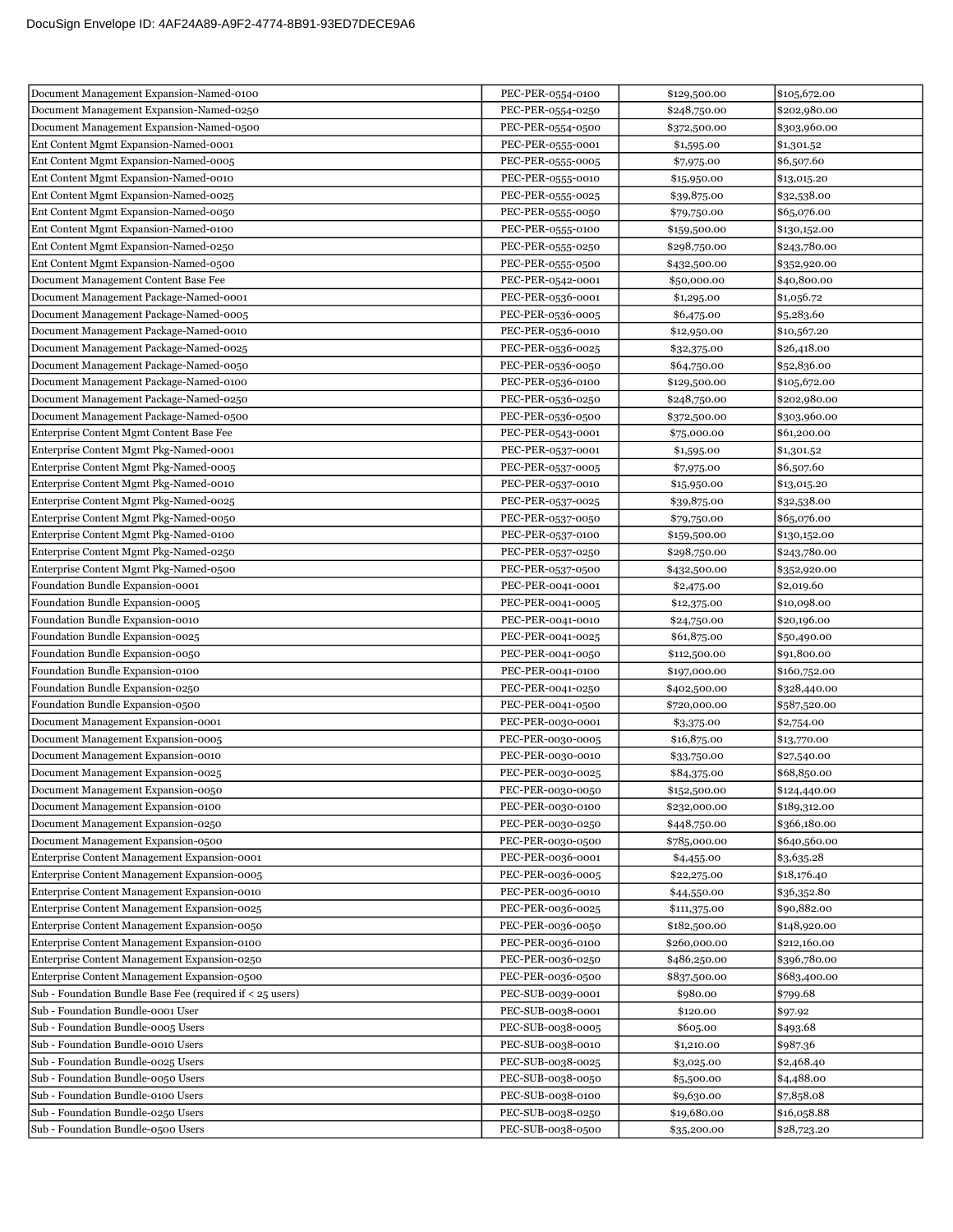| Sub-Core for Transcripts Additional User License     | CFTIPC1-SUB       | \$55.00     | \$44.88     |
|------------------------------------------------------|-------------------|-------------|-------------|
| Subscription Licensing-Group-0001                    | PEC-SUB-0716-0001 | \$140.00    | \$114.24    |
| Subscription Licensing-Group-0005                    | PEC-SUB-0716-0005 | \$700.00    | \$571.20    |
| Subscription Licensing-Group-0010                    | PEC-SUB-0716-0010 | \$1,400.00  | \$1,142.40  |
| Subscription Licensing-Group-0025                    | PEC-SUB-0716-0025 | \$2,500.00  | \$2,040.00  |
| Subscription Licensing-Group-0050                    | PEC-SUB-0716-0050 | \$5,000.00  | \$4,080.00  |
| Subscription Licensing-Group-0100                    | PEC-SUB-0716-0100 | \$7,200.00  | \$5,875.20  |
| Subscription Licensing-Group-0250                    | PEC-SUB-0716-0250 | \$14,625.00 | \$11,934.00 |
| Subscription Licensing-Group-0500                    | PEC-SUB-0716-0500 | \$24,750.00 | \$20,196.00 |
| Test-Subscription Licensing-Group                    | PEC-SUB-0719-SWAD | \$205.00    | \$167.28    |
| Subscription Licensing-Professional-0001             | PEC-SUB-0717-0001 | \$205.00    | \$167.28    |
| Subscription Licensing-Professional-0005             | PEC-SUB-0717-0005 | \$1,025.00  | \$836.40    |
| Subscription Licensing-Professional-0010             | PEC-SUB-0717-0010 | \$2,050.00  | \$1,672.80  |
| Subscription Licensing-Professional-0025             | PEC-SUB-0717-0025 | \$3,500.00  | \$2,856.00  |
| Subscription Licensing-Professional-0050             | PEC-SUB-0717-0050 | \$7,000.00  | \$5,712.00  |
| Subscription Licensing-Professional-0100             | PEC-SUB-0717-0100 | \$9,250.00  | \$7,548.00  |
| Subscription Licensing-Professional-0250             | PEC-SUB-0717-0250 | \$18,000.00 | \$14,688.00 |
| Subscription Licensing-Professional-0500             | PEC-SUB-0717-0500 | \$29,250.00 | \$23,868.00 |
| Test-Subscription Licensing-Professional             | PEC-SUB-0720-SWAD | \$290.00    | \$236.64    |
| Subscription Licensing-Enterprise-0001               | PEC-SUB-0718-0001 | \$285.00    | \$232.56    |
| Subscription Licensing-Enterprise-0005               | PEC-SUB-0718-0005 | \$1,425.00  | \$1,162.80  |
| Subscription Licensing-Enterprise-0010               | PEC-SUB-0718-0010 | \$2,850.00  | \$2,325.60  |
| Subscription Licensing-Enterprise-0025               | PEC-SUB-0718-0025 | \$4,375.00  | \$3,570.00  |
| Subscription Licensing-Enterprise-0050               | PEC-SUB-0718-0050 | \$8,750.00  | \$7,140.00  |
| Subscription Licensing-Enterprise-0100               | PEC-SUB-0718-0100 | \$10,800.00 | \$8,812.80  |
| Subscription Licensing-Enterprise-0250               | PEC-SUB-0718-0250 | \$20,625.00 | \$16,830.00 |
| Subscription Licensing-Enterprise-0500               | PEC-SUB-0718-0500 | \$34,000.00 | \$27,744.00 |
| Test-Subscription Licensing-Enterprise               | PEC-SUB-0721-SWAD | \$390.00    | \$318.24    |
| Sub-CaptureNow TWAIN                                 | PEC-SUB-0064-0001 | \$72.00     | \$58.75     |
| Sub-CaptureNow ISIS - Level 1                        | PEC-SUB-0065-0001 | \$72.00     | \$58.75     |
| Sub-CaptureNow ISIS - Level 2                        | PEC-SUB-0066-0001 | \$72.00     | \$58.75     |
| Sub-CaptureNow ISIS - Level 3                        | PEC-SUB-0068-0001 | \$72.00     | \$58.75     |
| Sub-CaptureNow Adrenaline                            | PEC-SUB-0062-0001 | \$72.00     | \$58.75     |
| Sub-Perceptive Web Scanning-Up to-0024 CCUs          | PEC-SUB-0602-0024 | \$245.00    | \$199.92    |
| Sub-Perceptive Web Scanning-Up to-0099 CCUs          | PEC-SUB-0602-0099 | \$490.00    | \$399.84    |
| Sub-Perceptive Web Scanning-Up to-0299 CCUs          | PEC-SUB-0602-0299 | \$1,465.00  | \$1,195.44  |
| Sub-Perceptive Web Scanning-Up to-0599 CCUs          | PEC-SUB-0602-0599 | \$3,180.00  | \$2,594.88  |
| Sub-Perceptive Web Scanning-Up to-0999 CCUs          | PEC-SUB-0602-0999 | \$5,820.00  | \$4,749.12  |
| Sub-Perceptive Web Scanning-Above-001K CCUs          | PEC-SUB-0602-001K | \$7,335.00  | \$5,985.36  |
| Sub-Perceptive Experience Search Ltd-Up to-0024 CCUs | PES-SUB-0002-0024 | \$250.00    | \$204.00    |
| Sub-Perceptive Experience Search Ltd-Up to-0099 CCUs | PES-SUB-0002-0099 | \$405.00    | \$330.48    |
| Sub-Perceptive Experience Search Ltd-Up to-0299 CCUs | PES-SUB-0002-0299 | \$605.00    | \$493.68    |
| Sub-Perceptive Experience Search Ltd-Up to-0599 CCUs | PES-SUB-0002-0599 | \$1,005.00  | \$820.08    |
| Sub-Perceptive Experience Search Ltd-Up to-0999 CCUs | PES-SUB-0002-0999 | \$1,260.00  | \$1,028.16  |
| Sub-Perceptive Experience Search Ltd-Above-001K CCUs | PES-SUB-0002-001K | \$1,510.00  | \$1,232.16  |
| Sub-Direct Print                                     | PEC-SUB-0069-0001 | \$380.00    | \$310.08    |
| Sub-EDI                                              | PEC-SUB-0640-0001 | \$630.00    | \$514.08    |
| Sub-Fax Agent Up to 2 Ports                          | PEC-SUB-0641-0001 | \$200.00    | \$163.20    |
| Sub-TransForm Server License (required)              | PEC-SUB-0416-0001 | \$505.00    | \$412.08    |
| Sub-TransForm Annual Submissions-005K                | PEC-SUB-0378-005K | \$505.00    | \$412.08    |
| Sub-TransForm Annual Submissions-010K                | PEC-SUB-0378-010K | \$635.00    | \$518.16    |
| Sub-TransForm Annual Submissions-025K                | PEC-SUB-0378-025K | \$1,010.00  | \$824.16    |
| Sub-TransForm Annual Submissions-050K                | PEC-SUB-0378-050K | \$2,020.00  | \$1,648.32  |
| Sub-TransForm Annual Submissions-100K                | PEC-SUB-0378-100K | \$3,275.00  | \$2,672.40  |
| Sub-TransForm Form Pay                               | PEC-SUB-0478-0001 | \$505.00    | \$412.08    |
| Sub-Non Prod TransForm Form Pay                      | PEC-SUB-0502-0001 | \$250.00    | \$204.00    |
| Sub-TransForm Web Services                           | PEC-SUB-0599-0001 | \$410.00    | \$334.56    |
| Sub-Non-Production TransForm Web Service             | PEC-SUB-0600-0001 | \$205.00    | \$167.28    |
| Sub-Recognition Agent-Barcodes/FormsID               | PEC-SUB-0098-0001 | \$505.00    | \$412.08    |
| Sub-AP Invoice eForm                                 | PEC-SUB-0273-0001 | \$740.00    | \$603.84    |
| Sub-eAuthorize Server (Required)                     | PEC-SUB-0403-0001 | \$245.00    | \$199.92    |
| Sub-eAuthorize Signing Events-0500                   | PEC-SUB-0625-0500 | \$775.00    | \$632.40    |
|                                                      |                   |             |             |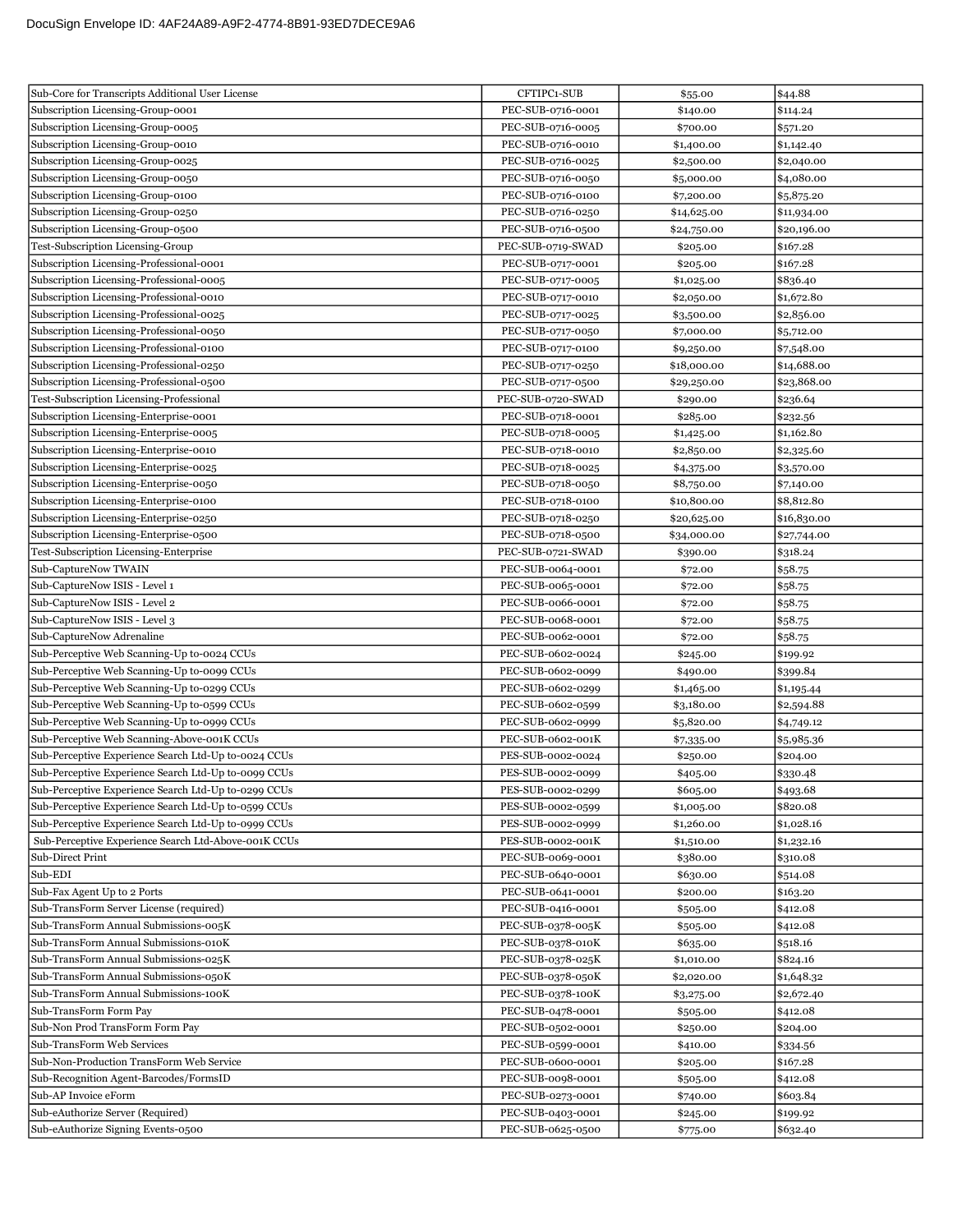| Sub-eAuthorize Signing Events-001K                          | PEC-SUB-0625-001K  | \$1,290.00   | \$1,052.64   |
|-------------------------------------------------------------|--------------------|--------------|--------------|
| Sub-eAuthorize Signing Events-005K                          | PEC-SUB-0625-005K  | \$5,150.00   | \$4,202.40   |
| Sub-eAuthorize Signing Events-025K                          | PEC-SUB-0625-025K  | \$21,890.00  | \$17,862.24  |
| Sub-eAuthorize Signing Events-125K                          | PEC-SUB-0625-125K  | \$96,565.00  | \$78,797.04  |
| Sub-eAuthorize Signing Events-625K                          | PEC-SUB-0625-625K  | \$418,440.00 | \$341,447.04 |
| Sub-Integration Server Transaction Packs                    | PEC-SUB-0347-0001  | \$505.00     | \$412.08     |
| Sub-Connector PeopleSoft Voucher Build                      | PEC-SUB-0321-0001  | \$0.00       | \$0.00       |
| Sub-SAP Connector for Invoices-Up to 0125 Invoices/Day      | PEC-SUB-0463-0125  | \$1,010.00   | \$824.16     |
| Sub-SAP Connector for Invoices-Up to 0250 Invoices/Day      | PEC-SUB-0463-0250  | \$1,465.00   | \$1,195.44   |
| Sub-SAP Connector for Invoices-Up to 0500 Invoices/Day      | PEC-SUB-0463-0500  | \$1,915.00   | \$1,562.64   |
| Sub-SAP Connector for Invoices-Up to 001K Invoices/Day      | PEC-SUB-0463-001K  | \$2,370.00   | \$1,933.92   |
| Sub-SAP Connector for Invoices-Up to 002K Invoices/Day      | PEC-SUB-0463-002K  | \$2,820.00   | \$2,301.12   |
| Sub-SAP Connector for Invoices-Up to 005K Invoices/Day      | PEC-SUB-0463-005K  | \$3,275.00   | \$2,672.40   |
| Sub-Connector for Dynamics AX                               | PEC-SUB-0698-0001  | \$250.00     | \$204.00     |
| Sub-Connector Infor APIA                                    | PEC-SUB-0487-0001  | \$250.00     | \$204.00     |
| SUB-Interact for Microsoft Dynamics AX (Per Named License)  | PEC-SUB-0411-0001  | \$7.20       | \$5.88       |
| Sub-Interact for Microsfot Dynamics CRM (Per Named License) | PEC-SUB-0438-0001  | \$6.20       | \$5.06       |
| Sub-Interact for Outlook Server (Required)                  | PEC-SUB-0342-0001  | \$250.00     | \$204.00     |
| Sub-Interact for Outlook - Per Seat User                    | PEC-SUB-0341-0001  | \$3.10       | \$2.53       |
| Sub-Interact for Salesforce-Per Named User                  | PEC-SUB-0712-0001  | \$5.00       | \$4.08       |
| Sub-Perceptive Experience Admissions Eval App-Up to-020K    | PEC-SUB-0610-020K  | \$245.00     | \$199.92     |
| Sub-Perceptive Experience Admissions Eval App-Up to-050K    | PEC-SUB-0610-050K  | \$490.00     | \$399.84     |
| Sub-Perceptive Experience Admissions Eval App-Above-A050K   | PEC-SUB-0610-A050K | \$735.00     | \$599.76     |
| Sub-Perceptive Data Transfer - Unlimited Use                | PEC-SUB-0303-0001  | \$950.00     | \$775.20     |
| Sub-Perceptive Data Transfer Addl Data File                 | PEC-SUB-0644-0001  | \$100.00     | \$81.60      |
| Sub-Perceptive Core for Transcripts <10k transcripts        | PEC-SUB-0466-0001  | \$395.00     | \$402.90     |
| Sub-Perceptive Core for Transcripts (10-50k Transcripts)    | PEC-SUB-0466-0002  | \$795.00     | \$810.90     |
| Sub-Perceptive Core for Transcripts (>50k Transcripts)      | PEC-SUB-0466-0003  | \$1,495.00   | \$1,524.90   |
| Sub-Transcript eForm                                        | PEC-SUB-0462-0001  | \$410.00     | \$334.56     |
| Content Portal Enterprise-Small (0-5k students)             | CONTENTPORTE1      | \$2,400.00   | \$2,448.00   |
| Content Portal Enterprise-Medium (5-15k students)           | CONTENTPORTE2      | \$3,400.00   | \$3,468.00   |
| Content Portal Enterprise-Large (>15k students)             | CONTENTPORTE3      | \$4,800.00   | \$4,896.00   |
| Content Portal Standard-Small (0-5k students)               | CONTENTPORTS1      | \$1,600.00   | \$1,632.00   |
| Content Portal Standard-Medium (5-15k students)             | CONTENTPORTS2      | \$2,000.00   | \$2,040.00   |
| Content Portal Standard-Large (>15k students)               | CONTENTPORTS3      | \$3,400.00   | \$3,468.00   |
| Content Portal Foundation-Small (0-5k students)             | CONTENTPORTF1      | \$1,200.00   | \$1,224.00   |
| Content Portal Foundation-Medium (5-15k students)           | CONTENTPORTF2      | \$1,600.00   | \$1,632.00   |
| Content Portal Foundation-Large (>15k students)             | CONTENTPORTF3      | \$2,200.00   | \$2,244.00   |
| <b>Hyland Checklist Connector</b>                           | PEC-SUB-0614-0001  | \$666.67     | \$680.00     |
| <b>Hyland Transcript Connector</b>                          | PEC-SUB-0726-0001  | \$833.33     | \$850.00     |
| Hyland Admissions eForm                                     | PEC-SUB-0727-0001  | \$1,250.00   | \$1,275.00   |
| Sub - Foundation Bundle Expansion-0001                      | PEC-SUB-0041-0001  | \$120.00     | \$97.92      |
| Sub - Foundation Bundle Expansion-0005                      | PEC-SUB-0041-0005  | \$605.00     | \$493.68     |
| Sub - Foundation Bundle Expansion-0010                      | PEC-SUB-0041-0010  | \$1,210.00   | \$987.36     |
| Sub - Foundation Bundle Expansion-0025                      | PEC-SUB-0041-0025  | \$3,025.00   | \$2,468.40   |
| Sub - Foundation Bundle Expansion-0050                      | PEC-SUB-0041-0050  | \$5,500.00   | \$4,488.00   |
| Sub - Foundation Bundle Expansion-0100                      | PEC-SUB-0041-0100  | \$9,630.00   | \$7,858.08   |
| Sub - Foundation Bundle Expansion-0250                      | PEC-SUB-0041-0250  | \$19,680.00  | \$16,058.88  |
| Sub - Foundation Bundle Expansion-0500                      | PEC-SUB-0041-0500  | \$35,200.00  | \$28,723.20  |
| Sub - Doc Management Expansion-0001                         | PEC-SUB-0030-0001  | \$165.00     | \$134.64     |
| Sub - Doc Management Expansion-0005                         | PEC-SUB-0030-0005  | \$825.00     | \$673.20     |
| Sub - Doc Management Expansion-0010                         | PEC-SUB-0030-0010  | \$1,650.00   | \$1,346.40   |
| Sub - Doc Management Expansion-0025                         | PEC-SUB-0030-0025  | \$4,125.00   | \$3,366.00   |
| Sub - Doc Management Expansion-0050                         | PEC-SUB-0030-0050  | \$7,455.00   | \$6,083.28   |
| Sub - Doc Management Expansion-0100                         | PEC-SUB-0030-0100  | \$11,340.00  | \$9,253.44   |
| Sub - Doc Management Expansion-0250                         | PEC-SUB-0030-0250  | \$21,940.00  | \$17,903.04  |
| Sub - Doc Management Expansion-0500                         | PEC-SUB-0030-0500  | \$38,380.00  | \$31,318.08  |
| Sub - ECM Expansion-0001                                    | PEC-SUB-0036-0001  | \$220.00     | \$179.52     |
| Sub - ECM Expansion-0005                                    | PEC-SUB-0036-0005  | \$1,090.00   | \$889.44     |
| Sub - ECM Expansion-0010                                    | PEC-SUB-0036-0010  | \$2,180.00   | \$1,778.88   |
| Sub - ECM Expansion-0025                                    | PEC-SUB-0036-0025  | \$5,445.00   | \$4,443.12   |
| Sub - ECM Expansion-0050                                    | PEC-SUB-0036-0050  | \$8,920.00   | \$7,278.72   |
|                                                             |                    |              |              |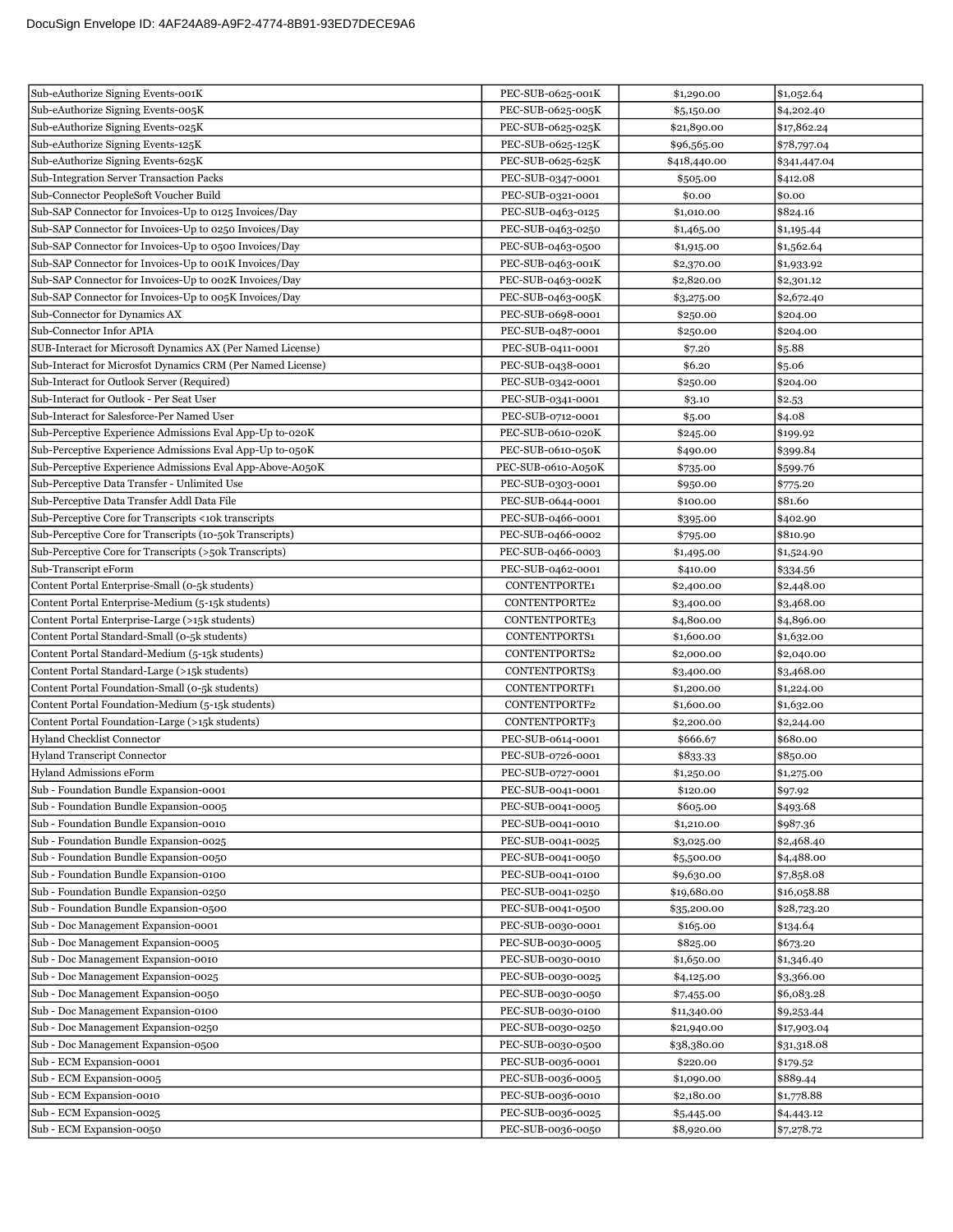| Sub - ECM Expansion-0100                               | PEC-SUB-0036-0100     | \$12,710.00 | \$10,371.36 |
|--------------------------------------------------------|-----------------------|-------------|-------------|
| Sub - ECM Expansion-0250                               | PEC-SUB-0036-0250     | \$23,770.00 | \$19,396.32 |
| Sub - ECM Expansion-0500                               | PEC-SUB-0036-0500     | \$40,945.00 | \$33,411.12 |
| Sub - Doc Management Base Fee (Required if < 25 users) | PEC-SUB-0029-0001     | \$1,955.00  | \$1,595.28  |
| Sub - Document Management Bundle-0001 User             | PEC-SUB-0033-0001     | \$165.00    | \$134.64    |
| Sub - Document Management Bundle-0005 Users            | PEC-SUB-0033-0005     | \$825.00    | \$673.20    |
| Sub - Document Management Bundle-0010 Users            | PEC-SUB-0033-0010     | \$1,650.00  | \$1,346.40  |
| Sub - Document Management Bundle-0025 Users            | PEC-SUB-0033-0025     | \$4,125.00  | \$3,366.00  |
| Sub - Document Management Bundle-0050 Users            | PEC-SUB-0033-0050     | \$7,455.00  | \$6,083.28  |
| Sub - Document Management Bundle-0100 Users            | PEC-SUB-0033-0100     | \$11,340.00 | \$9,253.44  |
| Sub - Document Management Bundle-0250 Users            | PEC-SUB-0033-0250     | \$21,940.00 | \$17,903.04 |
| Sub - Document Management Bundle-0500 Users            | PEC-SUB-0033-0500     | \$38,380.00 | \$31,318.08 |
| Sub - ECM Base Fee (required if $<$ 25 users)          | PEC-SUB-0034-0001     | \$2,935.00  | \$2,394.96  |
| Sub - ECM Bundle-0001 users                            | PEC-SUB-0035-0001     | \$220.00    | \$179.52    |
| Sub - ECM Bundle-0005 users                            | PEC-SUB-0035-0005     | \$1,090.00  | \$889.44    |
| Sub - ECM Bundle-0010 users                            | PEC-SUB-0035-0010     | \$2,180.00  | \$1,778.88  |
| Sub - ECM Bundle-0025 users                            | PEC-SUB-0035-0025     | \$5,445.00  | \$4,443.12  |
| Sub - ECM Bundle-0050 users                            | PEC-SUB-0035-0050     | \$8,920.00  | \$7,278.72  |
| Sub - ECM Bundle-0100 users                            | PEC-SUB-0035-0100     | \$12,710.00 | \$10,371.36 |
| Sub - ECM Bundle-0250 users                            | PEC-SUB-0035-0250     | \$23,770.00 | \$19,396.32 |
| Sub - ECM Bundle-0500 users                            | PEC-SUB-0035-0500     | \$40,945.00 | \$33,411.12 |
| Sub-Brainware Disaster Recovery License                | PIC-SUB-0087-SWAD-DR  | TBD         | TBD         |
| SaaS-Brainware Disaster Recovery License               | PIC-SAAS-0061-SWAD-DR | TBD         | TBD         |
| SaaS-Brainware for Transcripts - 5k Annual             | PIC-SAAS-0064-5K-1    | \$1,380.00  | \$1,126.08  |
| SaaS-Brainware for Transcripts - 5k Annual             | PIC-SAAS-0064-5K-2    | \$1,625.00  | \$1,326.00  |
| SaaS-Brainware for Transcripts - 5k Annual             | PIC-SAAS-0064-5K-3    | \$2,115.00  | \$1,725.84  |
| SaaS-Brainware for Transcripts - 5k Annual             | PIC-SAAS-0064-5K-4    | \$2,850.00  | \$2,325.60  |
| SaaS-Brainware for Transcripts - 10k Annual            | PIC-SAAS-0064-10K-1   | \$1,755.00  | \$1,432.08  |
| SaaS-Brainware for Transcripts - 10k Annual            | PIC-SAAS-0064-10K-2   | \$2,000.00  | \$1,632.00  |
| SaaS-Brainware for Transcripts - 10k Annual            | PIC-SAAS-0064-10K-3   | \$2,490.00  | \$2,031.84  |
| SaaS-Brainware for Transcripts - 10k Annual            | PIC-SAAS-0064-10K-4   | \$3,220.00  | \$2,627.52  |
| SaaS-Brainware for Transcripts - 15k Annual            | PIC-SAAS-0064-15K-1   | \$2,100.00  | \$1,713.60  |
| SaaS-Brainware for Transcripts - 15k Annual            | PIC-SAAS-0064-15K-2   | \$2,345.00  | \$1,913.52  |
| SaaS-Brainware for Transcripts - 15k Annual            | PIC-SAAS-0064-15K-3   | \$2,835.00  | \$2,313.36  |
| SaaS-Brainware for Transcripts - 15k Annual            | PIC-SAAS-0064-15K-4   | \$3,565.00  | \$2,909.04  |
| SaaS-Brainware for Transcripts - 25k Annual            | PIC-SAAS-0064-25K-1   | \$2,740.00  | \$2,235.84  |
| SaaS-Brainware for Transcripts - 25k Annual            | PIC-SAAS-0064-25K-2   | \$2,980.00  | \$2,431.68  |
| SaaS-Brainware for Transcripts - 25k Annual            | PIC-SAAS-0064-25K-3   | \$3,470.00  | \$2,831.52  |
| SaaS-Brainware for Transcripts - 25k Annual            | PIC-SAAS-0064-25K-4   | \$4,205.00  | \$3,431.28  |
| SaaS-Brainware for Transcripts - 35k Annual            | PIC-SAAS-0064-35K-1   | \$3,290.00  | \$2,684.64  |
| SaaS-Brainware for Transcripts - 35k Annual            | PIC-SAAS-0064-35K-2   | \$3,530.00  | \$2,880.48  |
| SaaS-Brainware for Transcripts - 35k Annual            | PIC-SAAS-0064-35K-3   | \$4,020.00  | \$3,280.32  |
| SaaS-Brainware for Transcripts - 35k Annual            | PIC-SAAS-0064-35K-4   | \$4,755.00  | \$3,880.08  |
| SaaS-Brainware for Transcripts - 50k Annual            | PIC-SAAS-0064-50K-1   | \$4,060.00  | \$3,312.96  |
| SaaS-Brainware for Transcripts - 50k Annual            | PIC-SAAS-0064-50K-2   | \$4,300.00  | \$3,508.80  |
| SaaS-Brainware for Transcripts - 50k Annual            | PIC-SAAS-0064-50K-3   | \$4,790.00  | \$3,908.64  |
| SaaS-Brainware for Transcripts - 50k Annual            | PIC-SAAS-0064-50K-4   | \$5,525.00  | \$4,508.40  |
| SaaS-Brainware for Transcripts - 75k Annual            | PIC-SAAS-0064-75K-1   | \$5,270.00  | \$4,300.32  |
| SaaS-Brainware for Transcripts - 75k Annual            | PIC-SAAS-0064-75K-2   | \$5,510.00  | \$4,496.16  |
| SaaS-Brainware for Transcripts - 75k Annual            | PIC-SAAS-0064-75K-3   | \$6,000.00  | \$4,896.00  |
| SaaS-Brainware for Transcripts - 75k Annual            | PIC-SAAS-0064-75K-4   | \$6,735.00  | \$5,495.76  |
| SaaS-Brainware for Transcripts - 100k Annual           | PIC-SAAS-0064-100K-1  | \$6,260.00  | \$5,108.16  |
| SaaS-Brainware for Transcripts - 100k Annual           | PIC-SAAS-0064-100K-2  | \$6,500.00  | \$5,304.00  |
| SaaS-Brainware for Transcripts - 100k Annual           | PIC-SAAS-0064-100K-3  | \$6,990.00  | \$5,703.84  |
| SaaS-Brainware for Transcripts - 100k Annual           | PIC-SAAS-0064-100K-4  | \$7,725.00  | \$6,303.60  |
| SaaS-Brainware for Transcripts PLUS - 5k Annual        | PIC-SAAS-0064-5K-1    | \$1,740.00  | \$1,419.84  |
| SaaS-Brainware for Transcripts PLUS - 5k Annual        | PIC-SAAS-0064-5K-2    | \$2,160.00  | \$1,762.56  |
| SaaS-Brainware for Transcripts PLUS - 5k Annual        | PIC-SAAS-0064-5K-3    | \$2,810.00  | \$2,292.96  |
| SaaS-Brainware for Transcripts PLUS - 5k Annual        | PIC-SAAS-0064-5K-4    | \$3,790.00  | \$3,092.64  |
| SaaS-Brainware for Transcripts PLUS - 10k Annual       | PIC-SAAS-0073-10K-1   | \$2,335.00  | \$1,905.36  |
| SaaS-Brainware for Transcripts PLUS - 10k Annual       | PIC-SAAS-0073-10K-2   | \$2,610.00  | \$2,129.76  |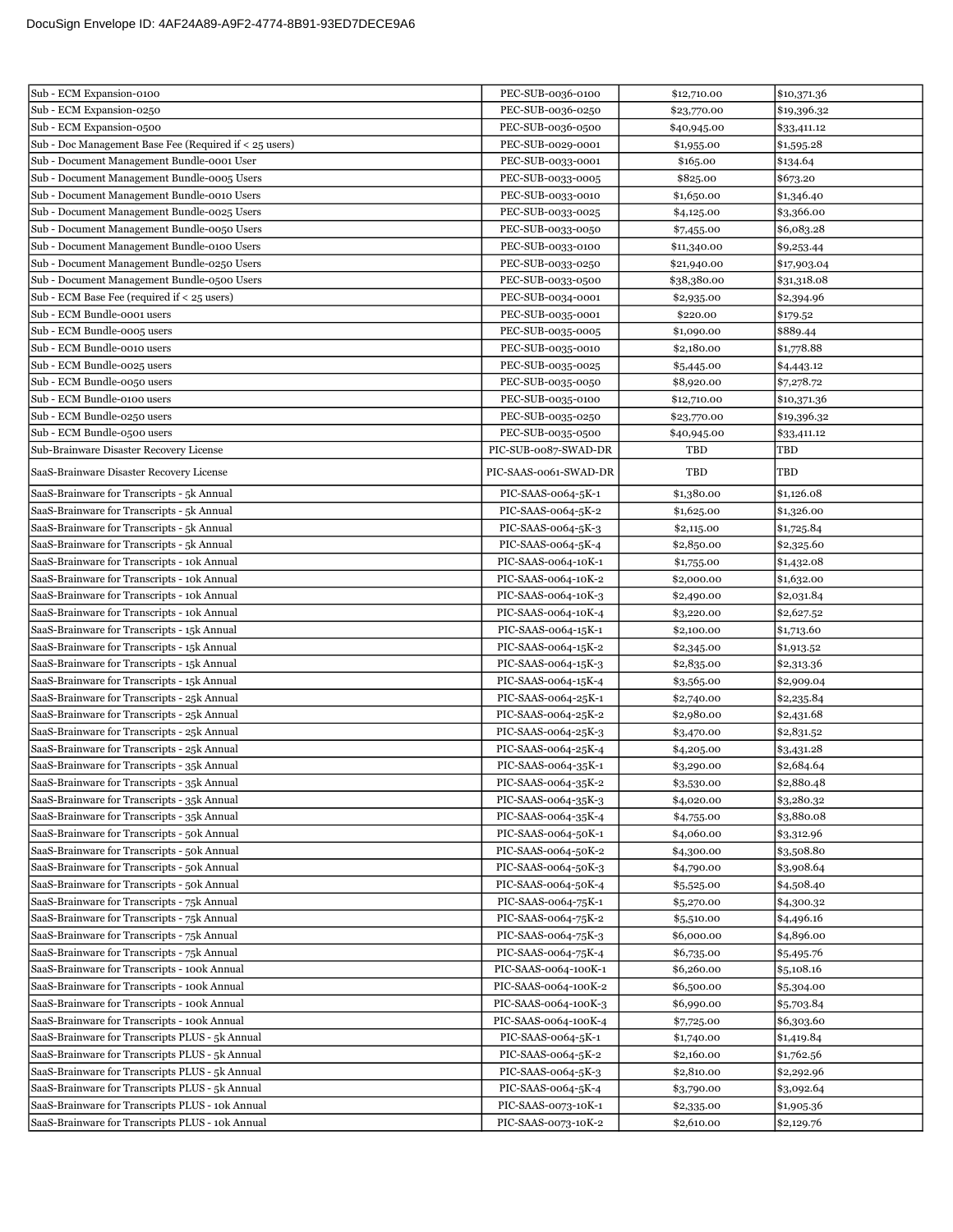| SaaS-Brainware for Transcripts PLUS - 10k Annual  | PIC-SAAS-0073-10K-3  | \$3,310.00   | \$2,700.96   |
|---------------------------------------------------|----------------------|--------------|--------------|
| SaaS-Brainware for Transcripts PLUS - 10k Annual  | PIC-SAAS-0073-10K-4  | \$4,285.00   | \$3,496.56   |
| SaaS-Brainware for Transcripts PLUS - 15k Annual  | PIC-SAAS-0073-15K-1  | \$2,795.00   | \$2,280.72   |
| SaaS-Brainware for Transcripts PLUS - 15k Annual  | PIC-SAAS-0073-15K-2  | \$3,120.00   | \$2,545.92   |
| SaaS-Brainware for Transcripts PLUS - 15k Annual  | PIC-SAAS-0073-15K-3  | \$3,770.00   | \$3,076.32   |
| SaaS-Brainware for Transcripts PLUS - 15k Annual  | PIC-SAAS-0073-15K-4  | \$4,745.00   | \$3,871.92   |
| SaaS-Brainware for Transcripts PLUS - 25k Annual  | PIC-SAAS-0073-25K-1  | \$3,640.00   | \$2,970.24   |
| SaaS-Brainware for Transcripts PLUS - 25k Annual  | PIC-SAAS-0073-25K-2  | \$3,965.00   | \$3,235.44   |
| SaaS-Brainware for Transcripts PLUS - 25k Annual  | PIC-SAAS-0073-25K-3  | \$4,615.00   | \$3,765.84   |
| SaaS-Brainware for Transcripts PLUS - 25k Annual  | PIC-SAAS-0073-25K-4  | \$5,590.00   | \$4,561.44   |
| SaaS-Brainware for Transcripts PLUS - 35k Annual  | PIC-SAAS-0073-35K-1  | \$4,375.00   | \$3,570.00   |
| SaaS-Brainware for Transcripts PLUS - 35k Annual  | PIC-SAAS-0073-35K-2  | \$4,700.00   | \$3,835.20   |
| SaaS-Brainware for Transcripts PLUS - 35k Annual  | PIC-SAAS-0073-35K-3  | \$5,350.00   | \$4,365.60   |
| SaaS-Brainware for Transcripts PLUS - 35k Annual  | PIC-SAAS-0073-35K-4  | \$6,325.00   | \$5,161.20   |
| SaaS-Brainware for Transcripts PLUS - 50k Annual  | PIC-SAAS-0073-50K-1  | \$5,395.00   | \$4,402.32   |
| SaaS-Brainware for Transcripts PLUS - 50k Annual  | PIC-SAAS-0073-50K-2  | \$5,720.00   | \$4,667.52   |
| SaaS-Brainware for Transcripts PLUS - 50k Annual  | PIC-SAAS-0073-50K-3  | \$6,370.00   | \$5,197.92   |
| SaaS-Brainware for Transcripts PLUS - 50k Annual  | PIC-SAAS-0073-50K-4  | \$7,350.00   | \$5,997.60   |
| SaaS-Brainware for Transcripts PLUS - 75k Annual  | PIC-SAAS-0073-75K-1  | \$7,005.00   | \$5,716.08   |
| SaaS-Brainware for Transcripts PLUS - 75k Annual  | PIC-SAAS-0073-75K-2  | \$7,330.00   | \$5,981.28   |
| SaaS-Brainware for Transcripts PLUS - 75k Annual  | PIC-SAAS-0073-75K-3  | \$7,980.00   | \$6,511.68   |
| SaaS-Brainware for Transcripts PLUS - 75k Annual  | PIC-SAAS-0073-75K-4  | \$8,955.00   | \$7,307.28   |
| SaaS-Brainware for Transcripts PLUS - 100k Annual | PIC-SAAS-0073-100K-1 | \$8,325.00   | \$6,793.20   |
| SaaS-Brainware for Transcripts PLUS - 100k Annual | PIC-SAAS-0073-100K-2 | \$8,650.00   | \$7,058.40   |
| SaaS-Brainware for Transcripts PLUS - 100k Annual | PIC-SAAS-0073-100K-3 | \$9,300.00   | \$7,588.80   |
| SaaS-Brainware for Transcripts PLUS - 100k Annual | PIC-SAAS-0073-100K-4 | \$10,275.00  | \$8,384.40   |
| SaaS-Brainware AP Line Item-IPY-001K              | PAP-SAAS-0001-001K   | \$65.00      | \$53.04      |
| SaaS-Brainware AP Line Item-IPY-005K              | PAP-SAAS-0001-005K   | \$310.00     | \$252.96     |
| SaaS-Brainware AP Line Item-IPY-010K              | PAP-SAAS-0001-010K   | \$615.00     | \$501.84     |
| SaaS-Brainware AP Line Item-IPY-020K              | PAP-SAAS-0001-020K   | \$1,230.00   | \$1,003.68   |
| SaaS-Brainware AP Line Item-IPY-050K              | PAP-SAAS-0001-050K   | \$3,075.00   | \$2,509.20   |
| SaaS-Brainware AP Line Item-IPY-100K              | PAP-SAAS-0001-100K   | \$5,620.00   | \$4,585.92   |
| SaaS-Brainware AP Line Item-IPY-150K              | PAP-SAAS-0001-150K   | \$7,725.00   | \$6,303.60   |
| SaaS-Brainware AP Line Item-IPY-250K              | PAP-SAAS-0001-250K   | \$11,635.00  | \$9,494.16   |
| SaaS-Brainware AP Line Item-IPY-350K              | PAP-SAAS-0001-350K   | \$14,860.00  | \$12,125.76  |
| SaaS-Brainware AP Line Item-IPY-500K              | PAP-SAAS-0001-500K   | \$19,260.00  | \$15,716.16  |
| SaaS-Brainware AP Line Item-IPY-001M              | PAP-SAAS-0001-001M   | \$29,430.00  | \$24,014.88  |
| SaaS-Brainware AP Line Item-IPY-002M              | PAP-SAAS-0001-002M   | \$58,815.00  | \$47,993.04  |
| SaaS-Brainware AP Line Item-IPY-005M              | PAP-SAAS-0001-005M   | \$147,060.00 | \$120,000.96 |
| SaaS-Brainware AP Hdr/Ftr-IPY-001K                | PAP-SAAS-0002-001K   | \$30.00      | \$24.48      |
| SaaS-Brainware AP Hdr/Ftr-IPY-005K                | PAP-SAAS-0002-005K   | \$140.00     | \$114.24     |
| SaaS-Brainware AP Hdr/Ftr-IPY-010K                | PAP-SAAS-0002-010K   | \$280.00     | \$228.48     |
| SaaS-Brainware AP Hdr/Ftr-IPY-020K                | PAP-SAAS-0002-020K   | \$555.00     | \$452.88     |
| SaaS-Brainware AP Hdr/Ftr-IPY-050K                | PAP-SAAS-0002-050K   | \$1,395.00   | \$1,138.32   |
| SaaS-Brainware AP Hdr/Ftr-IPY-100K                | PAP-SAAS-0002-100K   | \$2,590.00   | \$2,113.44   |
| SaaS-Brainware AP Hdr/Ftr-IPY-150K                | PAP-SAAS-0002-150K   | \$3,570.00   | \$2,913.12   |
| SaaS-Brainware AP Hdr/Ftr-IPY-250K                | PAP-SAAS-0002-250K   | \$5,475.00   | \$4,467.60   |
| SaaS-Brainware AP Hdr/Ftr-IPY-350K                | PAP-SAAS-0002-350K   | \$6,990.00   | \$5,703.84   |
| SaaS-Brainware AP Hdr/Ftr-IPY-500K                | PAP-SAAS-0002-500K   | \$9,140.00   | \$7,458.24   |
| SaaS-Brainware AP Hdr/Ftr-IPY-001M                | PAP-SAAS-0002-001M   | \$14,325.00  | \$11,689.20  |
| SaaS-Brainware AP Hdr/Ftr-IPY-002M                | PAP-SAAS-0002-002M   | \$28,650.00  | \$23,378.40  |
| SaaS-Brainware AP Hdr/Ftr-IPY-005M                | PAP-SAAS-0002-005M   | \$71,670.00  | \$58,482.72  |
| SaaS-Brainware AP Line Item-PPY-010K              | PAP-SAAS-0040-001K   | \$40.00      | \$32.64      |
| SaaS-Brainware AP Line Item-PPY-020K              | PAP-SAAS-0040-005K   | \$205.00     | \$167.28     |
| SaaS-Brainware AP Line Item-PPY-050K              | PAP-SAAS-0040-010K   | \$410.00     | \$334.56     |
| SaaS-Brainware AP Line Item-PPY-100K              | PAP-SAAS-0040-020K   | \$820.00     | \$669.12     |
| SaaS-Brainware AP Line Item-PPY-150K              | PAP-SAAS-0040-050K   | \$2,055.00   | \$1,676.88   |
| SaaS-Brainware AP Line Item-PPY-250K              | PAP-SAAS-0040-100K   | \$3,765.00   | \$3,072.24   |
| SaaS-Brainware AP Line Item-PPY-350K              | PAP-SAAS-0040-150K   | \$5,135.00   | \$4,190.16   |
| SaaS-Brainware AP Line Item-PPY-500K              | PAP-SAAS-0040-250K   | \$7,775.00   | \$6,344.40   |
| SaaS-Brainware AP Line Item-PPY-001K              | PAP-SAAS-0040-350K   | \$9,875.00   | \$8,058.00   |
| SaaS-Brainware AP Line Item-PPY-001M              | PAP-SAAS-0040-500K   | \$12,810.00  | \$10,452.96  |
|                                                   |                      |              |              |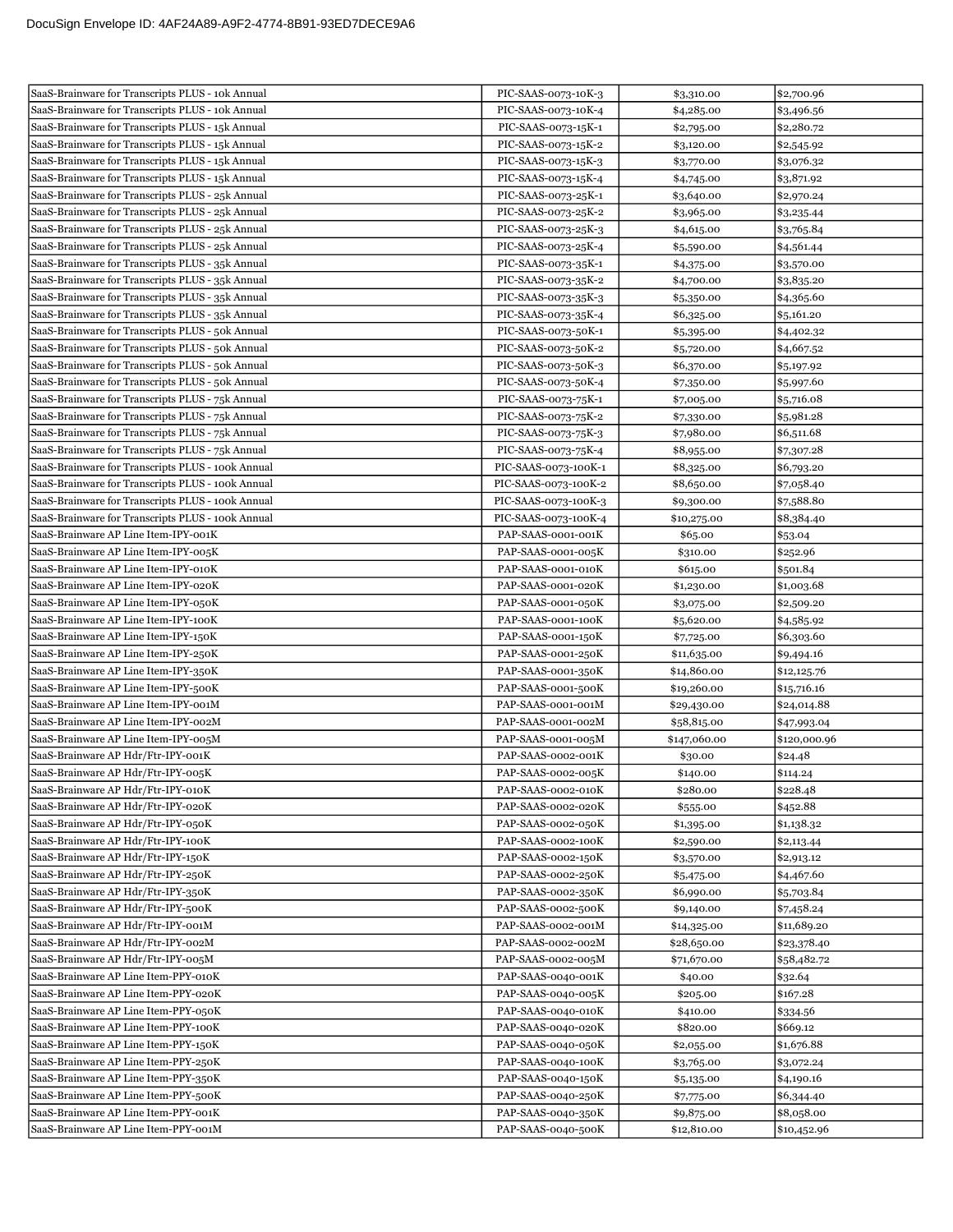| SaaS-Brainware AP Line Item-PPY-005K<br>PAP-SAAS-0040-002M<br>\$39,210.00<br>\$31,995.36<br>SaaS-Brainware AP Line Item-PPY-005M<br>PAP-SAAS-0040-005M<br>\$98,070.00<br>\$80,025.12<br>SaaS-Brainware AP Hdr/Ftr-PPY-001K<br>PAP-SAAS-0042-001K<br>\$20.00<br>\$16.32<br>SaaS-Brainware AP Hdr/Ftr-PPY-001M<br>PAP-SAAS-0042-005K<br>\$95.00<br>\$77.52<br>SaaS-Brainware AP Hdr/Ftr-PPY-002M<br>PAP-SAAS-0042-010K<br>\$185.00<br>\$150.96<br>SaaS-Brainware AP Hdr/Ftr-PPY-005K<br>PAP-SAAS-0042-020K<br>\$370.00<br>\$301.92<br>SaaS-Brainware AP Hdr/Ftr-PPY-005M<br>PAP-SAAS-0042-050K<br>\$758.88<br>\$930.00<br>SaaS-Brainware AP Hdr/Ftr-PPY-010K<br>PAP-SAAS-0042-100K<br>\$1,710.00<br>\$1,395.36<br>SaaS-Brainware AP Hdr/Ftr-PPY-020K<br>PAP-SAAS-0042-150K<br>\$2,395.00<br>\$1,954.32<br>SaaS-Brainware AP Hdr/Ftr-PPY-050K<br>PAP-SAAS-0042-250K<br>\$3,620.00<br>\$2,953.92<br>SaaS-Brainware AP Hdr/Ftr-PPY-100K<br>PAP-SAAS-0042-350K<br>\$4,645.00<br>\$3,790.32<br>SaaS-Brainware AP Hdr/Ftr-PPY-150K<br>PAP-SAAS-0042-500K<br>\$6,110.00<br>\$4,985.76<br>SaaS-Brainware AP Hdr/Ftr-PPY-250K<br>PAP-SAAS-0042-001M<br>\$9,535.00<br>\$7,780.56<br>SaaS-Brainware AP Hdr/Ftr-PPY-350K<br>PAP-SAAS-0042-002M<br>\$19,115.00<br>\$15,597.84<br>SaaS-Brainware AP Hdr/Ftr-PPY-500K<br>PAP-SAAS-0042-005M<br>\$38,976.24<br>\$47,765.00<br>SaaS-Brainware Table Extraction - 1K<br>PIC-SAAS-0053-001K<br>\$20.00<br>\$16.32<br>SaaS-Brainware Table Extraction - 5K<br>PIC-SAAS-0053-005K<br>\$95.00<br>\$77.52<br>SaaS-Brainware Table Extraction - 10K<br>PIC-SAAS-0053-010K<br>\$185.00<br>\$150.96<br>SaaS-Brainware Table Extraction - 20K<br>PIC-SAAS-0053-020K<br>\$370.00<br>\$301.92<br>SaaS-Brainware Table Extraction - 50K<br>\$758.88<br>PIC-SAAS-0053-050K<br>\$930.00<br>SaaS-Brainware Table Extraction - 100K<br>PIC-SAAS-0053-100K<br>\$1,710.00<br>\$1,395.36<br>SaaS-Brainware Table Extraction - 150K<br>PIC-SAAS-0053-150K<br>\$2,395.00<br>\$1,954.32<br>SaaS-Brainware Table Extraction - 250K<br>PIC-SAAS-0053-250K<br>\$3,620.00<br>\$2,953.92<br>SaaS-Brainware Table Extraction - 350K<br>PIC-SAAS-0053-350K<br>\$4,645.00<br>\$3,790.32<br>SaaS-Brainware Table Extraction - 500K<br>\$6,110.00<br>PIC-SAAS-0053-500K<br>\$4,985.76<br>SaaS-Brainware Table Extraction - 1M<br>PIC-SAAS-0053-001M<br>\$7,780.56<br>\$9,535.00<br>SaaS-Brainware Table Extraction - 2M<br>PIC-SAAS-0053-002M<br>\$19,115.00<br>\$15,597.84<br>SaaS-Brainware Table Extraction - 5M<br>PIC-SAAS-0053-005M<br>\$47,765.00<br>\$38,976.24<br>SaaS-Brainware Summary Data Only - 1K<br>PIC-SAAS-0054-001K<br>\$15.00<br>\$12.24<br>SaaS-Brainware Summary Data Only - 5K<br>PIC-SAAS-0054-005K<br>\$70.00<br>\$57.12<br>SaaS-Brainware Summary Data Only - 10K<br>\$110.16<br>PIC-SAAS-0054-010K<br>\$135.00<br>SaaS-Brainware Summary Data Only - 20K<br>PIC-SAAS-0054-020K<br>\$224.40<br>\$275.00<br>SaaS-Brainware Summary Data Only - 50K<br>PIC-SAAS-0054-050K<br>\$685.00<br>\$558.96<br>SaaS-Brainware Summary Data Only - 100K<br>PIC-SAAS-0054-100K<br>\$1,270.00<br>\$1,036.32<br>SaaS-Brainware Summary Data Only - 150K<br>PIC-SAAS-0054-150K<br>\$1,710.00<br>\$1,395.36<br>SaaS-Brainware Summary Data Only - 250K<br>PIC-SAAS-0054-250K<br>\$2,590.00<br>\$2,113.44<br>SaaS-Brainware Summary Data Only - 350K<br>PIC-SAAS-0054-350K<br>\$2,672.40<br>\$3,275.00<br>SaaS-Brainware Summary Data Only - 500K<br>PIC-SAAS-0054-500K<br>\$4,255.00<br>\$3,472.08<br>SaaS-Brainware Summary Data Only - 1M<br>PIC-SAAS-0054-001M<br>\$6,550.00<br>\$5,344.80<br>PIC-SAAS-0054-002M<br>\$10,652.88<br>\$13,055.00<br>SaaS-Brainware Summary Data Only - 5M<br>PIC-SAAS-0054-005M<br>\$26,687.28<br>\$32,705.00<br>SaaS-Brainware Structured Form - 1K<br>PIC-SAAS-0062-001K<br>\$5.00<br>\$4.08<br>SaaS-Brainware Structured Form - 5K<br>PIC-SAAS-0062-005K<br>\$28.56<br>\$35.00<br>SaaS-Brainware Structured Form - 10K<br>PIC-SAAS-0062-010K<br>\$70.00<br>\$57.12<br>SaaS-Brainware Structured Form - 20K<br>PIC-SAAS-0062-020K<br>\$110.16<br>\$135.00<br>SaaS-Brainware Structured Form - 50K<br>PIC-SAAS-0062-050K<br>\$281.52<br>\$345.00<br>SaaS-Brainware Structured Form - 100K<br>\$518.16<br>PIC-SAAS-0062-100K<br>\$635.00<br>\$718.08<br>SaaS-Brainware Structured Form - 150K<br>PIC-SAAS-0062-150K<br>\$880.00<br>SaaS-Brainware Structured Form - 250K<br>PIC-SAAS-0062-250K<br>\$1,370.00<br>\$1,117.92<br>SaaS-Brainware Structured Form - 350K<br>PIC-SAAS-0062-350K<br>\$1,710.00<br>\$1,395.36<br>SaaS-Brainware Structured Form - 500K<br>PIC-SAAS-0062-500K<br>\$2,250.00<br>\$1,836.00<br>SaaS-Brainware Structured Form - 1M<br>PIC-SAAS-0062-001M<br>\$3,570.00<br>\$2,913.12<br>SaaS-Brainware Structured Form - 2M<br>PIC-SAAS-0062-002M<br>\$7,090.00<br>\$5,785.44<br>SaaS-Brainware Structured Form - 5M<br>PIC-SAAS-0062-005M<br>\$17,745.00<br>\$14,479.92<br>SaaS-Brainware Classification Only - 1K<br>PIC-SAAS-0063-001K<br>\$4.08<br>\$5.00<br>SaaS-Brainware Classification Only - 5K<br>PIC-SAAS-0063-005K<br>\$28.56<br>\$35.00<br>SaaS-Brainware Classification Only - 10K<br>PIC-SAAS-0063-010K<br>\$70.00<br>\$57.12<br>SaaS-Brainware Classification Only - 20K<br>PIC-SAAS-0063-020K<br>\$110.16<br>\$135.00<br>SaaS-Brainware Classification Only - 50K<br>PIC-SAAS-0063-050K<br>\$281.52<br>\$345.00<br>SaaS-Brainware Classification Only - 100K<br>PIC-SAAS-0063-100K<br>\$518.16<br>\$635.00<br>SaaS-Brainware Classification Only - 150K<br>\$718.08<br>PIC-SAAS-0063-150K<br>\$880.00 | SaaS-Brainware AP Line Item-PPY-002M  | PAP-SAAS-0040-001M | \$19,605.00 | \$15,997.68 |
|----------------------------------------------------------------------------------------------------------------------------------------------------------------------------------------------------------------------------------------------------------------------------------------------------------------------------------------------------------------------------------------------------------------------------------------------------------------------------------------------------------------------------------------------------------------------------------------------------------------------------------------------------------------------------------------------------------------------------------------------------------------------------------------------------------------------------------------------------------------------------------------------------------------------------------------------------------------------------------------------------------------------------------------------------------------------------------------------------------------------------------------------------------------------------------------------------------------------------------------------------------------------------------------------------------------------------------------------------------------------------------------------------------------------------------------------------------------------------------------------------------------------------------------------------------------------------------------------------------------------------------------------------------------------------------------------------------------------------------------------------------------------------------------------------------------------------------------------------------------------------------------------------------------------------------------------------------------------------------------------------------------------------------------------------------------------------------------------------------------------------------------------------------------------------------------------------------------------------------------------------------------------------------------------------------------------------------------------------------------------------------------------------------------------------------------------------------------------------------------------------------------------------------------------------------------------------------------------------------------------------------------------------------------------------------------------------------------------------------------------------------------------------------------------------------------------------------------------------------------------------------------------------------------------------------------------------------------------------------------------------------------------------------------------------------------------------------------------------------------------------------------------------------------------------------------------------------------------------------------------------------------------------------------------------------------------------------------------------------------------------------------------------------------------------------------------------------------------------------------------------------------------------------------------------------------------------------------------------------------------------------------------------------------------------------------------------------------------------------------------------------------------------------------------------------------------------------------------------------------------------------------------------------------------------------------------------------------------------------------------------------------------------------------------------------------------------------------------------------------------------------------------------------------------------------------------------------------------------------------------------------------------------------------------------------------------------------------------------------------------------------------------------------------------------------------------------------------------------------------------------------------------------------------------------------------------------------------------------------------------------------------------------------------------------------------------------------------------------------------------------------------------------------------------------------------------------------------------------------------------------------------------------------------------------------------------------------------------------------------------------------------------------------------------------------------------------------------------------------------------------------------------------------------------------------------------------------------------------------------------------------------------------------------------------------------------------------------------------------------------------------------------------------------------------------------------------------------------------------------------------------------------------------------------------------------------------------|---------------------------------------|--------------------|-------------|-------------|
|                                                                                                                                                                                                                                                                                                                                                                                                                                                                                                                                                                                                                                                                                                                                                                                                                                                                                                                                                                                                                                                                                                                                                                                                                                                                                                                                                                                                                                                                                                                                                                                                                                                                                                                                                                                                                                                                                                                                                                                                                                                                                                                                                                                                                                                                                                                                                                                                                                                                                                                                                                                                                                                                                                                                                                                                                                                                                                                                                                                                                                                                                                                                                                                                                                                                                                                                                                                                                                                                                                                                                                                                                                                                                                                                                                                                                                                                                                                                                                                                                                                                                                                                                                                                                                                                                                                                                                                                                                                                                                                                                                                                                                                                                                                                                                                                                                                                                                                                                                                                                                                                                                                                                                                                                                                                                                                                                                                                                                                                                                                                                                                  |                                       |                    |             |             |
|                                                                                                                                                                                                                                                                                                                                                                                                                                                                                                                                                                                                                                                                                                                                                                                                                                                                                                                                                                                                                                                                                                                                                                                                                                                                                                                                                                                                                                                                                                                                                                                                                                                                                                                                                                                                                                                                                                                                                                                                                                                                                                                                                                                                                                                                                                                                                                                                                                                                                                                                                                                                                                                                                                                                                                                                                                                                                                                                                                                                                                                                                                                                                                                                                                                                                                                                                                                                                                                                                                                                                                                                                                                                                                                                                                                                                                                                                                                                                                                                                                                                                                                                                                                                                                                                                                                                                                                                                                                                                                                                                                                                                                                                                                                                                                                                                                                                                                                                                                                                                                                                                                                                                                                                                                                                                                                                                                                                                                                                                                                                                                                  |                                       |                    |             |             |
|                                                                                                                                                                                                                                                                                                                                                                                                                                                                                                                                                                                                                                                                                                                                                                                                                                                                                                                                                                                                                                                                                                                                                                                                                                                                                                                                                                                                                                                                                                                                                                                                                                                                                                                                                                                                                                                                                                                                                                                                                                                                                                                                                                                                                                                                                                                                                                                                                                                                                                                                                                                                                                                                                                                                                                                                                                                                                                                                                                                                                                                                                                                                                                                                                                                                                                                                                                                                                                                                                                                                                                                                                                                                                                                                                                                                                                                                                                                                                                                                                                                                                                                                                                                                                                                                                                                                                                                                                                                                                                                                                                                                                                                                                                                                                                                                                                                                                                                                                                                                                                                                                                                                                                                                                                                                                                                                                                                                                                                                                                                                                                                  |                                       |                    |             |             |
|                                                                                                                                                                                                                                                                                                                                                                                                                                                                                                                                                                                                                                                                                                                                                                                                                                                                                                                                                                                                                                                                                                                                                                                                                                                                                                                                                                                                                                                                                                                                                                                                                                                                                                                                                                                                                                                                                                                                                                                                                                                                                                                                                                                                                                                                                                                                                                                                                                                                                                                                                                                                                                                                                                                                                                                                                                                                                                                                                                                                                                                                                                                                                                                                                                                                                                                                                                                                                                                                                                                                                                                                                                                                                                                                                                                                                                                                                                                                                                                                                                                                                                                                                                                                                                                                                                                                                                                                                                                                                                                                                                                                                                                                                                                                                                                                                                                                                                                                                                                                                                                                                                                                                                                                                                                                                                                                                                                                                                                                                                                                                                                  |                                       |                    |             |             |
|                                                                                                                                                                                                                                                                                                                                                                                                                                                                                                                                                                                                                                                                                                                                                                                                                                                                                                                                                                                                                                                                                                                                                                                                                                                                                                                                                                                                                                                                                                                                                                                                                                                                                                                                                                                                                                                                                                                                                                                                                                                                                                                                                                                                                                                                                                                                                                                                                                                                                                                                                                                                                                                                                                                                                                                                                                                                                                                                                                                                                                                                                                                                                                                                                                                                                                                                                                                                                                                                                                                                                                                                                                                                                                                                                                                                                                                                                                                                                                                                                                                                                                                                                                                                                                                                                                                                                                                                                                                                                                                                                                                                                                                                                                                                                                                                                                                                                                                                                                                                                                                                                                                                                                                                                                                                                                                                                                                                                                                                                                                                                                                  |                                       |                    |             |             |
|                                                                                                                                                                                                                                                                                                                                                                                                                                                                                                                                                                                                                                                                                                                                                                                                                                                                                                                                                                                                                                                                                                                                                                                                                                                                                                                                                                                                                                                                                                                                                                                                                                                                                                                                                                                                                                                                                                                                                                                                                                                                                                                                                                                                                                                                                                                                                                                                                                                                                                                                                                                                                                                                                                                                                                                                                                                                                                                                                                                                                                                                                                                                                                                                                                                                                                                                                                                                                                                                                                                                                                                                                                                                                                                                                                                                                                                                                                                                                                                                                                                                                                                                                                                                                                                                                                                                                                                                                                                                                                                                                                                                                                                                                                                                                                                                                                                                                                                                                                                                                                                                                                                                                                                                                                                                                                                                                                                                                                                                                                                                                                                  |                                       |                    |             |             |
|                                                                                                                                                                                                                                                                                                                                                                                                                                                                                                                                                                                                                                                                                                                                                                                                                                                                                                                                                                                                                                                                                                                                                                                                                                                                                                                                                                                                                                                                                                                                                                                                                                                                                                                                                                                                                                                                                                                                                                                                                                                                                                                                                                                                                                                                                                                                                                                                                                                                                                                                                                                                                                                                                                                                                                                                                                                                                                                                                                                                                                                                                                                                                                                                                                                                                                                                                                                                                                                                                                                                                                                                                                                                                                                                                                                                                                                                                                                                                                                                                                                                                                                                                                                                                                                                                                                                                                                                                                                                                                                                                                                                                                                                                                                                                                                                                                                                                                                                                                                                                                                                                                                                                                                                                                                                                                                                                                                                                                                                                                                                                                                  |                                       |                    |             |             |
|                                                                                                                                                                                                                                                                                                                                                                                                                                                                                                                                                                                                                                                                                                                                                                                                                                                                                                                                                                                                                                                                                                                                                                                                                                                                                                                                                                                                                                                                                                                                                                                                                                                                                                                                                                                                                                                                                                                                                                                                                                                                                                                                                                                                                                                                                                                                                                                                                                                                                                                                                                                                                                                                                                                                                                                                                                                                                                                                                                                                                                                                                                                                                                                                                                                                                                                                                                                                                                                                                                                                                                                                                                                                                                                                                                                                                                                                                                                                                                                                                                                                                                                                                                                                                                                                                                                                                                                                                                                                                                                                                                                                                                                                                                                                                                                                                                                                                                                                                                                                                                                                                                                                                                                                                                                                                                                                                                                                                                                                                                                                                                                  |                                       |                    |             |             |
|                                                                                                                                                                                                                                                                                                                                                                                                                                                                                                                                                                                                                                                                                                                                                                                                                                                                                                                                                                                                                                                                                                                                                                                                                                                                                                                                                                                                                                                                                                                                                                                                                                                                                                                                                                                                                                                                                                                                                                                                                                                                                                                                                                                                                                                                                                                                                                                                                                                                                                                                                                                                                                                                                                                                                                                                                                                                                                                                                                                                                                                                                                                                                                                                                                                                                                                                                                                                                                                                                                                                                                                                                                                                                                                                                                                                                                                                                                                                                                                                                                                                                                                                                                                                                                                                                                                                                                                                                                                                                                                                                                                                                                                                                                                                                                                                                                                                                                                                                                                                                                                                                                                                                                                                                                                                                                                                                                                                                                                                                                                                                                                  |                                       |                    |             |             |
|                                                                                                                                                                                                                                                                                                                                                                                                                                                                                                                                                                                                                                                                                                                                                                                                                                                                                                                                                                                                                                                                                                                                                                                                                                                                                                                                                                                                                                                                                                                                                                                                                                                                                                                                                                                                                                                                                                                                                                                                                                                                                                                                                                                                                                                                                                                                                                                                                                                                                                                                                                                                                                                                                                                                                                                                                                                                                                                                                                                                                                                                                                                                                                                                                                                                                                                                                                                                                                                                                                                                                                                                                                                                                                                                                                                                                                                                                                                                                                                                                                                                                                                                                                                                                                                                                                                                                                                                                                                                                                                                                                                                                                                                                                                                                                                                                                                                                                                                                                                                                                                                                                                                                                                                                                                                                                                                                                                                                                                                                                                                                                                  |                                       |                    |             |             |
|                                                                                                                                                                                                                                                                                                                                                                                                                                                                                                                                                                                                                                                                                                                                                                                                                                                                                                                                                                                                                                                                                                                                                                                                                                                                                                                                                                                                                                                                                                                                                                                                                                                                                                                                                                                                                                                                                                                                                                                                                                                                                                                                                                                                                                                                                                                                                                                                                                                                                                                                                                                                                                                                                                                                                                                                                                                                                                                                                                                                                                                                                                                                                                                                                                                                                                                                                                                                                                                                                                                                                                                                                                                                                                                                                                                                                                                                                                                                                                                                                                                                                                                                                                                                                                                                                                                                                                                                                                                                                                                                                                                                                                                                                                                                                                                                                                                                                                                                                                                                                                                                                                                                                                                                                                                                                                                                                                                                                                                                                                                                                                                  |                                       |                    |             |             |
|                                                                                                                                                                                                                                                                                                                                                                                                                                                                                                                                                                                                                                                                                                                                                                                                                                                                                                                                                                                                                                                                                                                                                                                                                                                                                                                                                                                                                                                                                                                                                                                                                                                                                                                                                                                                                                                                                                                                                                                                                                                                                                                                                                                                                                                                                                                                                                                                                                                                                                                                                                                                                                                                                                                                                                                                                                                                                                                                                                                                                                                                                                                                                                                                                                                                                                                                                                                                                                                                                                                                                                                                                                                                                                                                                                                                                                                                                                                                                                                                                                                                                                                                                                                                                                                                                                                                                                                                                                                                                                                                                                                                                                                                                                                                                                                                                                                                                                                                                                                                                                                                                                                                                                                                                                                                                                                                                                                                                                                                                                                                                                                  |                                       |                    |             |             |
|                                                                                                                                                                                                                                                                                                                                                                                                                                                                                                                                                                                                                                                                                                                                                                                                                                                                                                                                                                                                                                                                                                                                                                                                                                                                                                                                                                                                                                                                                                                                                                                                                                                                                                                                                                                                                                                                                                                                                                                                                                                                                                                                                                                                                                                                                                                                                                                                                                                                                                                                                                                                                                                                                                                                                                                                                                                                                                                                                                                                                                                                                                                                                                                                                                                                                                                                                                                                                                                                                                                                                                                                                                                                                                                                                                                                                                                                                                                                                                                                                                                                                                                                                                                                                                                                                                                                                                                                                                                                                                                                                                                                                                                                                                                                                                                                                                                                                                                                                                                                                                                                                                                                                                                                                                                                                                                                                                                                                                                                                                                                                                                  |                                       |                    |             |             |
|                                                                                                                                                                                                                                                                                                                                                                                                                                                                                                                                                                                                                                                                                                                                                                                                                                                                                                                                                                                                                                                                                                                                                                                                                                                                                                                                                                                                                                                                                                                                                                                                                                                                                                                                                                                                                                                                                                                                                                                                                                                                                                                                                                                                                                                                                                                                                                                                                                                                                                                                                                                                                                                                                                                                                                                                                                                                                                                                                                                                                                                                                                                                                                                                                                                                                                                                                                                                                                                                                                                                                                                                                                                                                                                                                                                                                                                                                                                                                                                                                                                                                                                                                                                                                                                                                                                                                                                                                                                                                                                                                                                                                                                                                                                                                                                                                                                                                                                                                                                                                                                                                                                                                                                                                                                                                                                                                                                                                                                                                                                                                                                  |                                       |                    |             |             |
|                                                                                                                                                                                                                                                                                                                                                                                                                                                                                                                                                                                                                                                                                                                                                                                                                                                                                                                                                                                                                                                                                                                                                                                                                                                                                                                                                                                                                                                                                                                                                                                                                                                                                                                                                                                                                                                                                                                                                                                                                                                                                                                                                                                                                                                                                                                                                                                                                                                                                                                                                                                                                                                                                                                                                                                                                                                                                                                                                                                                                                                                                                                                                                                                                                                                                                                                                                                                                                                                                                                                                                                                                                                                                                                                                                                                                                                                                                                                                                                                                                                                                                                                                                                                                                                                                                                                                                                                                                                                                                                                                                                                                                                                                                                                                                                                                                                                                                                                                                                                                                                                                                                                                                                                                                                                                                                                                                                                                                                                                                                                                                                  |                                       |                    |             |             |
|                                                                                                                                                                                                                                                                                                                                                                                                                                                                                                                                                                                                                                                                                                                                                                                                                                                                                                                                                                                                                                                                                                                                                                                                                                                                                                                                                                                                                                                                                                                                                                                                                                                                                                                                                                                                                                                                                                                                                                                                                                                                                                                                                                                                                                                                                                                                                                                                                                                                                                                                                                                                                                                                                                                                                                                                                                                                                                                                                                                                                                                                                                                                                                                                                                                                                                                                                                                                                                                                                                                                                                                                                                                                                                                                                                                                                                                                                                                                                                                                                                                                                                                                                                                                                                                                                                                                                                                                                                                                                                                                                                                                                                                                                                                                                                                                                                                                                                                                                                                                                                                                                                                                                                                                                                                                                                                                                                                                                                                                                                                                                                                  |                                       |                    |             |             |
|                                                                                                                                                                                                                                                                                                                                                                                                                                                                                                                                                                                                                                                                                                                                                                                                                                                                                                                                                                                                                                                                                                                                                                                                                                                                                                                                                                                                                                                                                                                                                                                                                                                                                                                                                                                                                                                                                                                                                                                                                                                                                                                                                                                                                                                                                                                                                                                                                                                                                                                                                                                                                                                                                                                                                                                                                                                                                                                                                                                                                                                                                                                                                                                                                                                                                                                                                                                                                                                                                                                                                                                                                                                                                                                                                                                                                                                                                                                                                                                                                                                                                                                                                                                                                                                                                                                                                                                                                                                                                                                                                                                                                                                                                                                                                                                                                                                                                                                                                                                                                                                                                                                                                                                                                                                                                                                                                                                                                                                                                                                                                                                  |                                       |                    |             |             |
|                                                                                                                                                                                                                                                                                                                                                                                                                                                                                                                                                                                                                                                                                                                                                                                                                                                                                                                                                                                                                                                                                                                                                                                                                                                                                                                                                                                                                                                                                                                                                                                                                                                                                                                                                                                                                                                                                                                                                                                                                                                                                                                                                                                                                                                                                                                                                                                                                                                                                                                                                                                                                                                                                                                                                                                                                                                                                                                                                                                                                                                                                                                                                                                                                                                                                                                                                                                                                                                                                                                                                                                                                                                                                                                                                                                                                                                                                                                                                                                                                                                                                                                                                                                                                                                                                                                                                                                                                                                                                                                                                                                                                                                                                                                                                                                                                                                                                                                                                                                                                                                                                                                                                                                                                                                                                                                                                                                                                                                                                                                                                                                  |                                       |                    |             |             |
|                                                                                                                                                                                                                                                                                                                                                                                                                                                                                                                                                                                                                                                                                                                                                                                                                                                                                                                                                                                                                                                                                                                                                                                                                                                                                                                                                                                                                                                                                                                                                                                                                                                                                                                                                                                                                                                                                                                                                                                                                                                                                                                                                                                                                                                                                                                                                                                                                                                                                                                                                                                                                                                                                                                                                                                                                                                                                                                                                                                                                                                                                                                                                                                                                                                                                                                                                                                                                                                                                                                                                                                                                                                                                                                                                                                                                                                                                                                                                                                                                                                                                                                                                                                                                                                                                                                                                                                                                                                                                                                                                                                                                                                                                                                                                                                                                                                                                                                                                                                                                                                                                                                                                                                                                                                                                                                                                                                                                                                                                                                                                                                  |                                       |                    |             |             |
|                                                                                                                                                                                                                                                                                                                                                                                                                                                                                                                                                                                                                                                                                                                                                                                                                                                                                                                                                                                                                                                                                                                                                                                                                                                                                                                                                                                                                                                                                                                                                                                                                                                                                                                                                                                                                                                                                                                                                                                                                                                                                                                                                                                                                                                                                                                                                                                                                                                                                                                                                                                                                                                                                                                                                                                                                                                                                                                                                                                                                                                                                                                                                                                                                                                                                                                                                                                                                                                                                                                                                                                                                                                                                                                                                                                                                                                                                                                                                                                                                                                                                                                                                                                                                                                                                                                                                                                                                                                                                                                                                                                                                                                                                                                                                                                                                                                                                                                                                                                                                                                                                                                                                                                                                                                                                                                                                                                                                                                                                                                                                                                  |                                       |                    |             |             |
|                                                                                                                                                                                                                                                                                                                                                                                                                                                                                                                                                                                                                                                                                                                                                                                                                                                                                                                                                                                                                                                                                                                                                                                                                                                                                                                                                                                                                                                                                                                                                                                                                                                                                                                                                                                                                                                                                                                                                                                                                                                                                                                                                                                                                                                                                                                                                                                                                                                                                                                                                                                                                                                                                                                                                                                                                                                                                                                                                                                                                                                                                                                                                                                                                                                                                                                                                                                                                                                                                                                                                                                                                                                                                                                                                                                                                                                                                                                                                                                                                                                                                                                                                                                                                                                                                                                                                                                                                                                                                                                                                                                                                                                                                                                                                                                                                                                                                                                                                                                                                                                                                                                                                                                                                                                                                                                                                                                                                                                                                                                                                                                  |                                       |                    |             |             |
|                                                                                                                                                                                                                                                                                                                                                                                                                                                                                                                                                                                                                                                                                                                                                                                                                                                                                                                                                                                                                                                                                                                                                                                                                                                                                                                                                                                                                                                                                                                                                                                                                                                                                                                                                                                                                                                                                                                                                                                                                                                                                                                                                                                                                                                                                                                                                                                                                                                                                                                                                                                                                                                                                                                                                                                                                                                                                                                                                                                                                                                                                                                                                                                                                                                                                                                                                                                                                                                                                                                                                                                                                                                                                                                                                                                                                                                                                                                                                                                                                                                                                                                                                                                                                                                                                                                                                                                                                                                                                                                                                                                                                                                                                                                                                                                                                                                                                                                                                                                                                                                                                                                                                                                                                                                                                                                                                                                                                                                                                                                                                                                  |                                       |                    |             |             |
|                                                                                                                                                                                                                                                                                                                                                                                                                                                                                                                                                                                                                                                                                                                                                                                                                                                                                                                                                                                                                                                                                                                                                                                                                                                                                                                                                                                                                                                                                                                                                                                                                                                                                                                                                                                                                                                                                                                                                                                                                                                                                                                                                                                                                                                                                                                                                                                                                                                                                                                                                                                                                                                                                                                                                                                                                                                                                                                                                                                                                                                                                                                                                                                                                                                                                                                                                                                                                                                                                                                                                                                                                                                                                                                                                                                                                                                                                                                                                                                                                                                                                                                                                                                                                                                                                                                                                                                                                                                                                                                                                                                                                                                                                                                                                                                                                                                                                                                                                                                                                                                                                                                                                                                                                                                                                                                                                                                                                                                                                                                                                                                  |                                       |                    |             |             |
|                                                                                                                                                                                                                                                                                                                                                                                                                                                                                                                                                                                                                                                                                                                                                                                                                                                                                                                                                                                                                                                                                                                                                                                                                                                                                                                                                                                                                                                                                                                                                                                                                                                                                                                                                                                                                                                                                                                                                                                                                                                                                                                                                                                                                                                                                                                                                                                                                                                                                                                                                                                                                                                                                                                                                                                                                                                                                                                                                                                                                                                                                                                                                                                                                                                                                                                                                                                                                                                                                                                                                                                                                                                                                                                                                                                                                                                                                                                                                                                                                                                                                                                                                                                                                                                                                                                                                                                                                                                                                                                                                                                                                                                                                                                                                                                                                                                                                                                                                                                                                                                                                                                                                                                                                                                                                                                                                                                                                                                                                                                                                                                  |                                       |                    |             |             |
|                                                                                                                                                                                                                                                                                                                                                                                                                                                                                                                                                                                                                                                                                                                                                                                                                                                                                                                                                                                                                                                                                                                                                                                                                                                                                                                                                                                                                                                                                                                                                                                                                                                                                                                                                                                                                                                                                                                                                                                                                                                                                                                                                                                                                                                                                                                                                                                                                                                                                                                                                                                                                                                                                                                                                                                                                                                                                                                                                                                                                                                                                                                                                                                                                                                                                                                                                                                                                                                                                                                                                                                                                                                                                                                                                                                                                                                                                                                                                                                                                                                                                                                                                                                                                                                                                                                                                                                                                                                                                                                                                                                                                                                                                                                                                                                                                                                                                                                                                                                                                                                                                                                                                                                                                                                                                                                                                                                                                                                                                                                                                                                  |                                       |                    |             |             |
|                                                                                                                                                                                                                                                                                                                                                                                                                                                                                                                                                                                                                                                                                                                                                                                                                                                                                                                                                                                                                                                                                                                                                                                                                                                                                                                                                                                                                                                                                                                                                                                                                                                                                                                                                                                                                                                                                                                                                                                                                                                                                                                                                                                                                                                                                                                                                                                                                                                                                                                                                                                                                                                                                                                                                                                                                                                                                                                                                                                                                                                                                                                                                                                                                                                                                                                                                                                                                                                                                                                                                                                                                                                                                                                                                                                                                                                                                                                                                                                                                                                                                                                                                                                                                                                                                                                                                                                                                                                                                                                                                                                                                                                                                                                                                                                                                                                                                                                                                                                                                                                                                                                                                                                                                                                                                                                                                                                                                                                                                                                                                                                  |                                       |                    |             |             |
|                                                                                                                                                                                                                                                                                                                                                                                                                                                                                                                                                                                                                                                                                                                                                                                                                                                                                                                                                                                                                                                                                                                                                                                                                                                                                                                                                                                                                                                                                                                                                                                                                                                                                                                                                                                                                                                                                                                                                                                                                                                                                                                                                                                                                                                                                                                                                                                                                                                                                                                                                                                                                                                                                                                                                                                                                                                                                                                                                                                                                                                                                                                                                                                                                                                                                                                                                                                                                                                                                                                                                                                                                                                                                                                                                                                                                                                                                                                                                                                                                                                                                                                                                                                                                                                                                                                                                                                                                                                                                                                                                                                                                                                                                                                                                                                                                                                                                                                                                                                                                                                                                                                                                                                                                                                                                                                                                                                                                                                                                                                                                                                  |                                       |                    |             |             |
|                                                                                                                                                                                                                                                                                                                                                                                                                                                                                                                                                                                                                                                                                                                                                                                                                                                                                                                                                                                                                                                                                                                                                                                                                                                                                                                                                                                                                                                                                                                                                                                                                                                                                                                                                                                                                                                                                                                                                                                                                                                                                                                                                                                                                                                                                                                                                                                                                                                                                                                                                                                                                                                                                                                                                                                                                                                                                                                                                                                                                                                                                                                                                                                                                                                                                                                                                                                                                                                                                                                                                                                                                                                                                                                                                                                                                                                                                                                                                                                                                                                                                                                                                                                                                                                                                                                                                                                                                                                                                                                                                                                                                                                                                                                                                                                                                                                                                                                                                                                                                                                                                                                                                                                                                                                                                                                                                                                                                                                                                                                                                                                  |                                       |                    |             |             |
|                                                                                                                                                                                                                                                                                                                                                                                                                                                                                                                                                                                                                                                                                                                                                                                                                                                                                                                                                                                                                                                                                                                                                                                                                                                                                                                                                                                                                                                                                                                                                                                                                                                                                                                                                                                                                                                                                                                                                                                                                                                                                                                                                                                                                                                                                                                                                                                                                                                                                                                                                                                                                                                                                                                                                                                                                                                                                                                                                                                                                                                                                                                                                                                                                                                                                                                                                                                                                                                                                                                                                                                                                                                                                                                                                                                                                                                                                                                                                                                                                                                                                                                                                                                                                                                                                                                                                                                                                                                                                                                                                                                                                                                                                                                                                                                                                                                                                                                                                                                                                                                                                                                                                                                                                                                                                                                                                                                                                                                                                                                                                                                  |                                       |                    |             |             |
|                                                                                                                                                                                                                                                                                                                                                                                                                                                                                                                                                                                                                                                                                                                                                                                                                                                                                                                                                                                                                                                                                                                                                                                                                                                                                                                                                                                                                                                                                                                                                                                                                                                                                                                                                                                                                                                                                                                                                                                                                                                                                                                                                                                                                                                                                                                                                                                                                                                                                                                                                                                                                                                                                                                                                                                                                                                                                                                                                                                                                                                                                                                                                                                                                                                                                                                                                                                                                                                                                                                                                                                                                                                                                                                                                                                                                                                                                                                                                                                                                                                                                                                                                                                                                                                                                                                                                                                                                                                                                                                                                                                                                                                                                                                                                                                                                                                                                                                                                                                                                                                                                                                                                                                                                                                                                                                                                                                                                                                                                                                                                                                  |                                       |                    |             |             |
|                                                                                                                                                                                                                                                                                                                                                                                                                                                                                                                                                                                                                                                                                                                                                                                                                                                                                                                                                                                                                                                                                                                                                                                                                                                                                                                                                                                                                                                                                                                                                                                                                                                                                                                                                                                                                                                                                                                                                                                                                                                                                                                                                                                                                                                                                                                                                                                                                                                                                                                                                                                                                                                                                                                                                                                                                                                                                                                                                                                                                                                                                                                                                                                                                                                                                                                                                                                                                                                                                                                                                                                                                                                                                                                                                                                                                                                                                                                                                                                                                                                                                                                                                                                                                                                                                                                                                                                                                                                                                                                                                                                                                                                                                                                                                                                                                                                                                                                                                                                                                                                                                                                                                                                                                                                                                                                                                                                                                                                                                                                                                                                  |                                       |                    |             |             |
|                                                                                                                                                                                                                                                                                                                                                                                                                                                                                                                                                                                                                                                                                                                                                                                                                                                                                                                                                                                                                                                                                                                                                                                                                                                                                                                                                                                                                                                                                                                                                                                                                                                                                                                                                                                                                                                                                                                                                                                                                                                                                                                                                                                                                                                                                                                                                                                                                                                                                                                                                                                                                                                                                                                                                                                                                                                                                                                                                                                                                                                                                                                                                                                                                                                                                                                                                                                                                                                                                                                                                                                                                                                                                                                                                                                                                                                                                                                                                                                                                                                                                                                                                                                                                                                                                                                                                                                                                                                                                                                                                                                                                                                                                                                                                                                                                                                                                                                                                                                                                                                                                                                                                                                                                                                                                                                                                                                                                                                                                                                                                                                  |                                       |                    |             |             |
|                                                                                                                                                                                                                                                                                                                                                                                                                                                                                                                                                                                                                                                                                                                                                                                                                                                                                                                                                                                                                                                                                                                                                                                                                                                                                                                                                                                                                                                                                                                                                                                                                                                                                                                                                                                                                                                                                                                                                                                                                                                                                                                                                                                                                                                                                                                                                                                                                                                                                                                                                                                                                                                                                                                                                                                                                                                                                                                                                                                                                                                                                                                                                                                                                                                                                                                                                                                                                                                                                                                                                                                                                                                                                                                                                                                                                                                                                                                                                                                                                                                                                                                                                                                                                                                                                                                                                                                                                                                                                                                                                                                                                                                                                                                                                                                                                                                                                                                                                                                                                                                                                                                                                                                                                                                                                                                                                                                                                                                                                                                                                                                  |                                       |                    |             |             |
|                                                                                                                                                                                                                                                                                                                                                                                                                                                                                                                                                                                                                                                                                                                                                                                                                                                                                                                                                                                                                                                                                                                                                                                                                                                                                                                                                                                                                                                                                                                                                                                                                                                                                                                                                                                                                                                                                                                                                                                                                                                                                                                                                                                                                                                                                                                                                                                                                                                                                                                                                                                                                                                                                                                                                                                                                                                                                                                                                                                                                                                                                                                                                                                                                                                                                                                                                                                                                                                                                                                                                                                                                                                                                                                                                                                                                                                                                                                                                                                                                                                                                                                                                                                                                                                                                                                                                                                                                                                                                                                                                                                                                                                                                                                                                                                                                                                                                                                                                                                                                                                                                                                                                                                                                                                                                                                                                                                                                                                                                                                                                                                  |                                       |                    |             |             |
|                                                                                                                                                                                                                                                                                                                                                                                                                                                                                                                                                                                                                                                                                                                                                                                                                                                                                                                                                                                                                                                                                                                                                                                                                                                                                                                                                                                                                                                                                                                                                                                                                                                                                                                                                                                                                                                                                                                                                                                                                                                                                                                                                                                                                                                                                                                                                                                                                                                                                                                                                                                                                                                                                                                                                                                                                                                                                                                                                                                                                                                                                                                                                                                                                                                                                                                                                                                                                                                                                                                                                                                                                                                                                                                                                                                                                                                                                                                                                                                                                                                                                                                                                                                                                                                                                                                                                                                                                                                                                                                                                                                                                                                                                                                                                                                                                                                                                                                                                                                                                                                                                                                                                                                                                                                                                                                                                                                                                                                                                                                                                                                  |                                       |                    |             |             |
|                                                                                                                                                                                                                                                                                                                                                                                                                                                                                                                                                                                                                                                                                                                                                                                                                                                                                                                                                                                                                                                                                                                                                                                                                                                                                                                                                                                                                                                                                                                                                                                                                                                                                                                                                                                                                                                                                                                                                                                                                                                                                                                                                                                                                                                                                                                                                                                                                                                                                                                                                                                                                                                                                                                                                                                                                                                                                                                                                                                                                                                                                                                                                                                                                                                                                                                                                                                                                                                                                                                                                                                                                                                                                                                                                                                                                                                                                                                                                                                                                                                                                                                                                                                                                                                                                                                                                                                                                                                                                                                                                                                                                                                                                                                                                                                                                                                                                                                                                                                                                                                                                                                                                                                                                                                                                                                                                                                                                                                                                                                                                                                  |                                       |                    |             |             |
|                                                                                                                                                                                                                                                                                                                                                                                                                                                                                                                                                                                                                                                                                                                                                                                                                                                                                                                                                                                                                                                                                                                                                                                                                                                                                                                                                                                                                                                                                                                                                                                                                                                                                                                                                                                                                                                                                                                                                                                                                                                                                                                                                                                                                                                                                                                                                                                                                                                                                                                                                                                                                                                                                                                                                                                                                                                                                                                                                                                                                                                                                                                                                                                                                                                                                                                                                                                                                                                                                                                                                                                                                                                                                                                                                                                                                                                                                                                                                                                                                                                                                                                                                                                                                                                                                                                                                                                                                                                                                                                                                                                                                                                                                                                                                                                                                                                                                                                                                                                                                                                                                                                                                                                                                                                                                                                                                                                                                                                                                                                                                                                  |                                       |                    |             |             |
|                                                                                                                                                                                                                                                                                                                                                                                                                                                                                                                                                                                                                                                                                                                                                                                                                                                                                                                                                                                                                                                                                                                                                                                                                                                                                                                                                                                                                                                                                                                                                                                                                                                                                                                                                                                                                                                                                                                                                                                                                                                                                                                                                                                                                                                                                                                                                                                                                                                                                                                                                                                                                                                                                                                                                                                                                                                                                                                                                                                                                                                                                                                                                                                                                                                                                                                                                                                                                                                                                                                                                                                                                                                                                                                                                                                                                                                                                                                                                                                                                                                                                                                                                                                                                                                                                                                                                                                                                                                                                                                                                                                                                                                                                                                                                                                                                                                                                                                                                                                                                                                                                                                                                                                                                                                                                                                                                                                                                                                                                                                                                                                  |                                       |                    |             |             |
|                                                                                                                                                                                                                                                                                                                                                                                                                                                                                                                                                                                                                                                                                                                                                                                                                                                                                                                                                                                                                                                                                                                                                                                                                                                                                                                                                                                                                                                                                                                                                                                                                                                                                                                                                                                                                                                                                                                                                                                                                                                                                                                                                                                                                                                                                                                                                                                                                                                                                                                                                                                                                                                                                                                                                                                                                                                                                                                                                                                                                                                                                                                                                                                                                                                                                                                                                                                                                                                                                                                                                                                                                                                                                                                                                                                                                                                                                                                                                                                                                                                                                                                                                                                                                                                                                                                                                                                                                                                                                                                                                                                                                                                                                                                                                                                                                                                                                                                                                                                                                                                                                                                                                                                                                                                                                                                                                                                                                                                                                                                                                                                  |                                       |                    |             |             |
|                                                                                                                                                                                                                                                                                                                                                                                                                                                                                                                                                                                                                                                                                                                                                                                                                                                                                                                                                                                                                                                                                                                                                                                                                                                                                                                                                                                                                                                                                                                                                                                                                                                                                                                                                                                                                                                                                                                                                                                                                                                                                                                                                                                                                                                                                                                                                                                                                                                                                                                                                                                                                                                                                                                                                                                                                                                                                                                                                                                                                                                                                                                                                                                                                                                                                                                                                                                                                                                                                                                                                                                                                                                                                                                                                                                                                                                                                                                                                                                                                                                                                                                                                                                                                                                                                                                                                                                                                                                                                                                                                                                                                                                                                                                                                                                                                                                                                                                                                                                                                                                                                                                                                                                                                                                                                                                                                                                                                                                                                                                                                                                  |                                       |                    |             |             |
|                                                                                                                                                                                                                                                                                                                                                                                                                                                                                                                                                                                                                                                                                                                                                                                                                                                                                                                                                                                                                                                                                                                                                                                                                                                                                                                                                                                                                                                                                                                                                                                                                                                                                                                                                                                                                                                                                                                                                                                                                                                                                                                                                                                                                                                                                                                                                                                                                                                                                                                                                                                                                                                                                                                                                                                                                                                                                                                                                                                                                                                                                                                                                                                                                                                                                                                                                                                                                                                                                                                                                                                                                                                                                                                                                                                                                                                                                                                                                                                                                                                                                                                                                                                                                                                                                                                                                                                                                                                                                                                                                                                                                                                                                                                                                                                                                                                                                                                                                                                                                                                                                                                                                                                                                                                                                                                                                                                                                                                                                                                                                                                  | SaaS-Brainware Summary Data Only - 2M |                    |             |             |
|                                                                                                                                                                                                                                                                                                                                                                                                                                                                                                                                                                                                                                                                                                                                                                                                                                                                                                                                                                                                                                                                                                                                                                                                                                                                                                                                                                                                                                                                                                                                                                                                                                                                                                                                                                                                                                                                                                                                                                                                                                                                                                                                                                                                                                                                                                                                                                                                                                                                                                                                                                                                                                                                                                                                                                                                                                                                                                                                                                                                                                                                                                                                                                                                                                                                                                                                                                                                                                                                                                                                                                                                                                                                                                                                                                                                                                                                                                                                                                                                                                                                                                                                                                                                                                                                                                                                                                                                                                                                                                                                                                                                                                                                                                                                                                                                                                                                                                                                                                                                                                                                                                                                                                                                                                                                                                                                                                                                                                                                                                                                                                                  |                                       |                    |             |             |
|                                                                                                                                                                                                                                                                                                                                                                                                                                                                                                                                                                                                                                                                                                                                                                                                                                                                                                                                                                                                                                                                                                                                                                                                                                                                                                                                                                                                                                                                                                                                                                                                                                                                                                                                                                                                                                                                                                                                                                                                                                                                                                                                                                                                                                                                                                                                                                                                                                                                                                                                                                                                                                                                                                                                                                                                                                                                                                                                                                                                                                                                                                                                                                                                                                                                                                                                                                                                                                                                                                                                                                                                                                                                                                                                                                                                                                                                                                                                                                                                                                                                                                                                                                                                                                                                                                                                                                                                                                                                                                                                                                                                                                                                                                                                                                                                                                                                                                                                                                                                                                                                                                                                                                                                                                                                                                                                                                                                                                                                                                                                                                                  |                                       |                    |             |             |
|                                                                                                                                                                                                                                                                                                                                                                                                                                                                                                                                                                                                                                                                                                                                                                                                                                                                                                                                                                                                                                                                                                                                                                                                                                                                                                                                                                                                                                                                                                                                                                                                                                                                                                                                                                                                                                                                                                                                                                                                                                                                                                                                                                                                                                                                                                                                                                                                                                                                                                                                                                                                                                                                                                                                                                                                                                                                                                                                                                                                                                                                                                                                                                                                                                                                                                                                                                                                                                                                                                                                                                                                                                                                                                                                                                                                                                                                                                                                                                                                                                                                                                                                                                                                                                                                                                                                                                                                                                                                                                                                                                                                                                                                                                                                                                                                                                                                                                                                                                                                                                                                                                                                                                                                                                                                                                                                                                                                                                                                                                                                                                                  |                                       |                    |             |             |
|                                                                                                                                                                                                                                                                                                                                                                                                                                                                                                                                                                                                                                                                                                                                                                                                                                                                                                                                                                                                                                                                                                                                                                                                                                                                                                                                                                                                                                                                                                                                                                                                                                                                                                                                                                                                                                                                                                                                                                                                                                                                                                                                                                                                                                                                                                                                                                                                                                                                                                                                                                                                                                                                                                                                                                                                                                                                                                                                                                                                                                                                                                                                                                                                                                                                                                                                                                                                                                                                                                                                                                                                                                                                                                                                                                                                                                                                                                                                                                                                                                                                                                                                                                                                                                                                                                                                                                                                                                                                                                                                                                                                                                                                                                                                                                                                                                                                                                                                                                                                                                                                                                                                                                                                                                                                                                                                                                                                                                                                                                                                                                                  |                                       |                    |             |             |
|                                                                                                                                                                                                                                                                                                                                                                                                                                                                                                                                                                                                                                                                                                                                                                                                                                                                                                                                                                                                                                                                                                                                                                                                                                                                                                                                                                                                                                                                                                                                                                                                                                                                                                                                                                                                                                                                                                                                                                                                                                                                                                                                                                                                                                                                                                                                                                                                                                                                                                                                                                                                                                                                                                                                                                                                                                                                                                                                                                                                                                                                                                                                                                                                                                                                                                                                                                                                                                                                                                                                                                                                                                                                                                                                                                                                                                                                                                                                                                                                                                                                                                                                                                                                                                                                                                                                                                                                                                                                                                                                                                                                                                                                                                                                                                                                                                                                                                                                                                                                                                                                                                                                                                                                                                                                                                                                                                                                                                                                                                                                                                                  |                                       |                    |             |             |
|                                                                                                                                                                                                                                                                                                                                                                                                                                                                                                                                                                                                                                                                                                                                                                                                                                                                                                                                                                                                                                                                                                                                                                                                                                                                                                                                                                                                                                                                                                                                                                                                                                                                                                                                                                                                                                                                                                                                                                                                                                                                                                                                                                                                                                                                                                                                                                                                                                                                                                                                                                                                                                                                                                                                                                                                                                                                                                                                                                                                                                                                                                                                                                                                                                                                                                                                                                                                                                                                                                                                                                                                                                                                                                                                                                                                                                                                                                                                                                                                                                                                                                                                                                                                                                                                                                                                                                                                                                                                                                                                                                                                                                                                                                                                                                                                                                                                                                                                                                                                                                                                                                                                                                                                                                                                                                                                                                                                                                                                                                                                                                                  |                                       |                    |             |             |
|                                                                                                                                                                                                                                                                                                                                                                                                                                                                                                                                                                                                                                                                                                                                                                                                                                                                                                                                                                                                                                                                                                                                                                                                                                                                                                                                                                                                                                                                                                                                                                                                                                                                                                                                                                                                                                                                                                                                                                                                                                                                                                                                                                                                                                                                                                                                                                                                                                                                                                                                                                                                                                                                                                                                                                                                                                                                                                                                                                                                                                                                                                                                                                                                                                                                                                                                                                                                                                                                                                                                                                                                                                                                                                                                                                                                                                                                                                                                                                                                                                                                                                                                                                                                                                                                                                                                                                                                                                                                                                                                                                                                                                                                                                                                                                                                                                                                                                                                                                                                                                                                                                                                                                                                                                                                                                                                                                                                                                                                                                                                                                                  |                                       |                    |             |             |
|                                                                                                                                                                                                                                                                                                                                                                                                                                                                                                                                                                                                                                                                                                                                                                                                                                                                                                                                                                                                                                                                                                                                                                                                                                                                                                                                                                                                                                                                                                                                                                                                                                                                                                                                                                                                                                                                                                                                                                                                                                                                                                                                                                                                                                                                                                                                                                                                                                                                                                                                                                                                                                                                                                                                                                                                                                                                                                                                                                                                                                                                                                                                                                                                                                                                                                                                                                                                                                                                                                                                                                                                                                                                                                                                                                                                                                                                                                                                                                                                                                                                                                                                                                                                                                                                                                                                                                                                                                                                                                                                                                                                                                                                                                                                                                                                                                                                                                                                                                                                                                                                                                                                                                                                                                                                                                                                                                                                                                                                                                                                                                                  |                                       |                    |             |             |
|                                                                                                                                                                                                                                                                                                                                                                                                                                                                                                                                                                                                                                                                                                                                                                                                                                                                                                                                                                                                                                                                                                                                                                                                                                                                                                                                                                                                                                                                                                                                                                                                                                                                                                                                                                                                                                                                                                                                                                                                                                                                                                                                                                                                                                                                                                                                                                                                                                                                                                                                                                                                                                                                                                                                                                                                                                                                                                                                                                                                                                                                                                                                                                                                                                                                                                                                                                                                                                                                                                                                                                                                                                                                                                                                                                                                                                                                                                                                                                                                                                                                                                                                                                                                                                                                                                                                                                                                                                                                                                                                                                                                                                                                                                                                                                                                                                                                                                                                                                                                                                                                                                                                                                                                                                                                                                                                                                                                                                                                                                                                                                                  |                                       |                    |             |             |
|                                                                                                                                                                                                                                                                                                                                                                                                                                                                                                                                                                                                                                                                                                                                                                                                                                                                                                                                                                                                                                                                                                                                                                                                                                                                                                                                                                                                                                                                                                                                                                                                                                                                                                                                                                                                                                                                                                                                                                                                                                                                                                                                                                                                                                                                                                                                                                                                                                                                                                                                                                                                                                                                                                                                                                                                                                                                                                                                                                                                                                                                                                                                                                                                                                                                                                                                                                                                                                                                                                                                                                                                                                                                                                                                                                                                                                                                                                                                                                                                                                                                                                                                                                                                                                                                                                                                                                                                                                                                                                                                                                                                                                                                                                                                                                                                                                                                                                                                                                                                                                                                                                                                                                                                                                                                                                                                                                                                                                                                                                                                                                                  |                                       |                    |             |             |
|                                                                                                                                                                                                                                                                                                                                                                                                                                                                                                                                                                                                                                                                                                                                                                                                                                                                                                                                                                                                                                                                                                                                                                                                                                                                                                                                                                                                                                                                                                                                                                                                                                                                                                                                                                                                                                                                                                                                                                                                                                                                                                                                                                                                                                                                                                                                                                                                                                                                                                                                                                                                                                                                                                                                                                                                                                                                                                                                                                                                                                                                                                                                                                                                                                                                                                                                                                                                                                                                                                                                                                                                                                                                                                                                                                                                                                                                                                                                                                                                                                                                                                                                                                                                                                                                                                                                                                                                                                                                                                                                                                                                                                                                                                                                                                                                                                                                                                                                                                                                                                                                                                                                                                                                                                                                                                                                                                                                                                                                                                                                                                                  |                                       |                    |             |             |
|                                                                                                                                                                                                                                                                                                                                                                                                                                                                                                                                                                                                                                                                                                                                                                                                                                                                                                                                                                                                                                                                                                                                                                                                                                                                                                                                                                                                                                                                                                                                                                                                                                                                                                                                                                                                                                                                                                                                                                                                                                                                                                                                                                                                                                                                                                                                                                                                                                                                                                                                                                                                                                                                                                                                                                                                                                                                                                                                                                                                                                                                                                                                                                                                                                                                                                                                                                                                                                                                                                                                                                                                                                                                                                                                                                                                                                                                                                                                                                                                                                                                                                                                                                                                                                                                                                                                                                                                                                                                                                                                                                                                                                                                                                                                                                                                                                                                                                                                                                                                                                                                                                                                                                                                                                                                                                                                                                                                                                                                                                                                                                                  |                                       |                    |             |             |
|                                                                                                                                                                                                                                                                                                                                                                                                                                                                                                                                                                                                                                                                                                                                                                                                                                                                                                                                                                                                                                                                                                                                                                                                                                                                                                                                                                                                                                                                                                                                                                                                                                                                                                                                                                                                                                                                                                                                                                                                                                                                                                                                                                                                                                                                                                                                                                                                                                                                                                                                                                                                                                                                                                                                                                                                                                                                                                                                                                                                                                                                                                                                                                                                                                                                                                                                                                                                                                                                                                                                                                                                                                                                                                                                                                                                                                                                                                                                                                                                                                                                                                                                                                                                                                                                                                                                                                                                                                                                                                                                                                                                                                                                                                                                                                                                                                                                                                                                                                                                                                                                                                                                                                                                                                                                                                                                                                                                                                                                                                                                                                                  |                                       |                    |             |             |
|                                                                                                                                                                                                                                                                                                                                                                                                                                                                                                                                                                                                                                                                                                                                                                                                                                                                                                                                                                                                                                                                                                                                                                                                                                                                                                                                                                                                                                                                                                                                                                                                                                                                                                                                                                                                                                                                                                                                                                                                                                                                                                                                                                                                                                                                                                                                                                                                                                                                                                                                                                                                                                                                                                                                                                                                                                                                                                                                                                                                                                                                                                                                                                                                                                                                                                                                                                                                                                                                                                                                                                                                                                                                                                                                                                                                                                                                                                                                                                                                                                                                                                                                                                                                                                                                                                                                                                                                                                                                                                                                                                                                                                                                                                                                                                                                                                                                                                                                                                                                                                                                                                                                                                                                                                                                                                                                                                                                                                                                                                                                                                                  |                                       |                    |             |             |
|                                                                                                                                                                                                                                                                                                                                                                                                                                                                                                                                                                                                                                                                                                                                                                                                                                                                                                                                                                                                                                                                                                                                                                                                                                                                                                                                                                                                                                                                                                                                                                                                                                                                                                                                                                                                                                                                                                                                                                                                                                                                                                                                                                                                                                                                                                                                                                                                                                                                                                                                                                                                                                                                                                                                                                                                                                                                                                                                                                                                                                                                                                                                                                                                                                                                                                                                                                                                                                                                                                                                                                                                                                                                                                                                                                                                                                                                                                                                                                                                                                                                                                                                                                                                                                                                                                                                                                                                                                                                                                                                                                                                                                                                                                                                                                                                                                                                                                                                                                                                                                                                                                                                                                                                                                                                                                                                                                                                                                                                                                                                                                                  |                                       |                    |             |             |
|                                                                                                                                                                                                                                                                                                                                                                                                                                                                                                                                                                                                                                                                                                                                                                                                                                                                                                                                                                                                                                                                                                                                                                                                                                                                                                                                                                                                                                                                                                                                                                                                                                                                                                                                                                                                                                                                                                                                                                                                                                                                                                                                                                                                                                                                                                                                                                                                                                                                                                                                                                                                                                                                                                                                                                                                                                                                                                                                                                                                                                                                                                                                                                                                                                                                                                                                                                                                                                                                                                                                                                                                                                                                                                                                                                                                                                                                                                                                                                                                                                                                                                                                                                                                                                                                                                                                                                                                                                                                                                                                                                                                                                                                                                                                                                                                                                                                                                                                                                                                                                                                                                                                                                                                                                                                                                                                                                                                                                                                                                                                                                                  |                                       |                    |             |             |
|                                                                                                                                                                                                                                                                                                                                                                                                                                                                                                                                                                                                                                                                                                                                                                                                                                                                                                                                                                                                                                                                                                                                                                                                                                                                                                                                                                                                                                                                                                                                                                                                                                                                                                                                                                                                                                                                                                                                                                                                                                                                                                                                                                                                                                                                                                                                                                                                                                                                                                                                                                                                                                                                                                                                                                                                                                                                                                                                                                                                                                                                                                                                                                                                                                                                                                                                                                                                                                                                                                                                                                                                                                                                                                                                                                                                                                                                                                                                                                                                                                                                                                                                                                                                                                                                                                                                                                                                                                                                                                                                                                                                                                                                                                                                                                                                                                                                                                                                                                                                                                                                                                                                                                                                                                                                                                                                                                                                                                                                                                                                                                                  |                                       |                    |             |             |
|                                                                                                                                                                                                                                                                                                                                                                                                                                                                                                                                                                                                                                                                                                                                                                                                                                                                                                                                                                                                                                                                                                                                                                                                                                                                                                                                                                                                                                                                                                                                                                                                                                                                                                                                                                                                                                                                                                                                                                                                                                                                                                                                                                                                                                                                                                                                                                                                                                                                                                                                                                                                                                                                                                                                                                                                                                                                                                                                                                                                                                                                                                                                                                                                                                                                                                                                                                                                                                                                                                                                                                                                                                                                                                                                                                                                                                                                                                                                                                                                                                                                                                                                                                                                                                                                                                                                                                                                                                                                                                                                                                                                                                                                                                                                                                                                                                                                                                                                                                                                                                                                                                                                                                                                                                                                                                                                                                                                                                                                                                                                                                                  |                                       |                    |             |             |
|                                                                                                                                                                                                                                                                                                                                                                                                                                                                                                                                                                                                                                                                                                                                                                                                                                                                                                                                                                                                                                                                                                                                                                                                                                                                                                                                                                                                                                                                                                                                                                                                                                                                                                                                                                                                                                                                                                                                                                                                                                                                                                                                                                                                                                                                                                                                                                                                                                                                                                                                                                                                                                                                                                                                                                                                                                                                                                                                                                                                                                                                                                                                                                                                                                                                                                                                                                                                                                                                                                                                                                                                                                                                                                                                                                                                                                                                                                                                                                                                                                                                                                                                                                                                                                                                                                                                                                                                                                                                                                                                                                                                                                                                                                                                                                                                                                                                                                                                                                                                                                                                                                                                                                                                                                                                                                                                                                                                                                                                                                                                                                                  |                                       |                    |             |             |
|                                                                                                                                                                                                                                                                                                                                                                                                                                                                                                                                                                                                                                                                                                                                                                                                                                                                                                                                                                                                                                                                                                                                                                                                                                                                                                                                                                                                                                                                                                                                                                                                                                                                                                                                                                                                                                                                                                                                                                                                                                                                                                                                                                                                                                                                                                                                                                                                                                                                                                                                                                                                                                                                                                                                                                                                                                                                                                                                                                                                                                                                                                                                                                                                                                                                                                                                                                                                                                                                                                                                                                                                                                                                                                                                                                                                                                                                                                                                                                                                                                                                                                                                                                                                                                                                                                                                                                                                                                                                                                                                                                                                                                                                                                                                                                                                                                                                                                                                                                                                                                                                                                                                                                                                                                                                                                                                                                                                                                                                                                                                                                                  |                                       |                    |             |             |